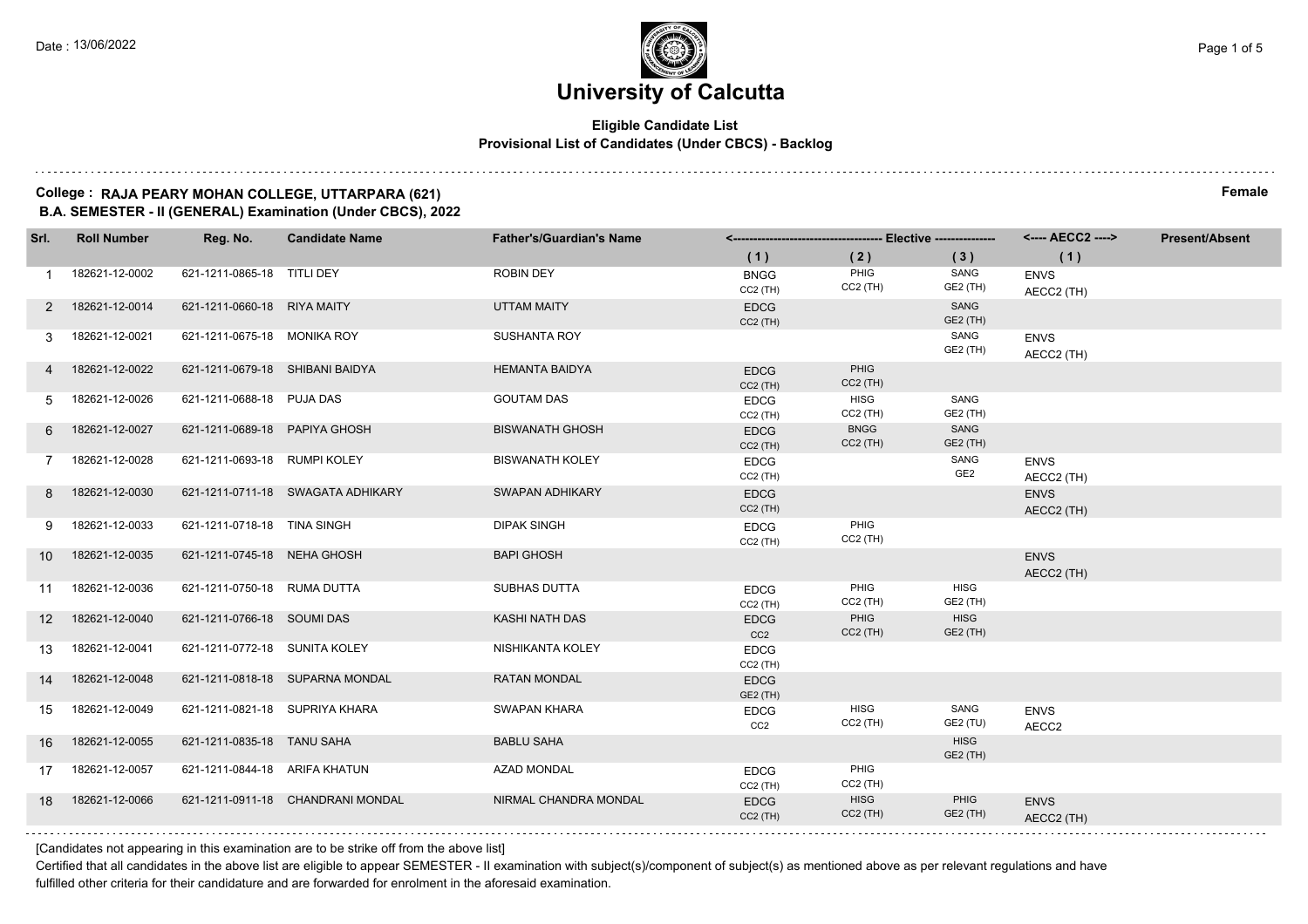#### **Eligible Candidate List Provisional List of Candidates (Under CBCS) - Backlog**

#### **College : RAJA PEARY MOHAN COLLEGE, UTTARPARA (621) Female B.A. SEMESTER - II (GENERAL) Examination (Under CBCS), 2022**

| Srl.            | <b>Roll Number</b> | Reg. No.                      | <b>Candidate Name</b>                | <b>Father's/Guardian's Name</b> |                                |                                |                                | <---- AECC2 ---->         | <b>Present/Absent</b> |
|-----------------|--------------------|-------------------------------|--------------------------------------|---------------------------------|--------------------------------|--------------------------------|--------------------------------|---------------------------|-----------------------|
|                 |                    |                               |                                      |                                 | (1)                            | (2)                            | (3)                            | (1)                       |                       |
| 19              | 182621-12-0069     |                               | 621-1211-0919-18 DEBARTI CHAKRABORTY | <b>TARAK CHAKRABORTY</b>        | <b>EDCG</b><br>$CC2$ (TH)      | <b>BNGG</b><br>$CC2$ (TH)      | SANG<br>GE2 (TH)               | <b>ENVS</b><br>AECC2 (TH) |                       |
| <b>20</b>       | 182621-12-0076     | 621-1211-0961-18 RUPA SHAW    |                                      | <b>SHANKAR SHAW</b>             | <b>EDCG</b><br>$CC2$ (TH)      | <b>HISG</b><br>$CC2$ (TH)      | PHIG<br>GE <sub>2</sub>        | <b>ENVS</b><br>AECC2 (TH) |                       |
| 21              | 182621-12-0078     | 621-1211-0984-18 PUJA NASKAR  |                                      | SHYAMSUNDAR NASKAR              | <b>EDCG</b><br>$CC2$ (TH)      | PHIG<br>$CC2$ (TH)             | <b>HISG</b><br>GE2 (TH)        | <b>ENVS</b><br>AECC2 (TH) |                       |
| <b>22</b>       | 182621-12-0081     | 621-1211-0997-18 RANITA DAS   |                                      | <b>RANA DAS</b>                 | <b>EDCG</b><br>$CC2$ (TH)      |                                |                                |                           |                       |
| 23              | 182621-12-0088     | 621-1211-1014-18 SILPA MITRA  |                                      | LATE SAMARENDRA NATH MITRA      | <b>EDCG</b><br>$CC2$ (TH)      | <b>BNGG</b><br>$CC2$ (TH)      | SANG<br>GE2 (TH)               |                           |                       |
| 24              | 182621-12-0091     | 621-1211-1030-18 MOUMITA BOSE |                                      | <b>UDAY BOSE</b>                | <b>EDCG</b><br>CC <sub>2</sub> | PHIG<br>$CC2$ (TH)             |                                | <b>ENVS</b><br>AECC2      |                       |
| 25              | 182621-12-0094     | 621-1211-1065-18 SANGITA PAUL |                                      | <b>KAMAL PAUL</b>               | <b>EDCG</b><br>CC2             |                                |                                | <b>ENVS</b><br>AECC2      |                       |
| 26              | 182621-12-0095     |                               | 621-1211-1076-18 SAYANI CHATTERJEE   | SAMAPTA CHATTERJEE              | <b>EDCG</b><br>$CC2$ (TH)      | <b>PHIG</b><br>$CC2$ (TH)      | <b>SANG</b><br>GE <sub>2</sub> |                           |                       |
| 27              | 182621-12-0096     | 621-1211-1081-18 SOHALI PAL   |                                      | <b>SANJIB PAL</b>               | <b>EDCG</b><br>$CC2$ (TH)      | <b>BNGG</b><br>$CC2$ (TH)      | SANG<br>GE2 (TH)               | <b>ENVS</b><br>AECC2 (PR) |                       |
| 28              | 182621-12-0097     |                               | 621-1211-1110-18 SIMRAN PARVEEN      | <b>MD ASLAM</b>                 | <b>EDCG</b><br>$CC2$ (TH)      |                                | SANG<br>GE2 (TH)               |                           |                       |
| 29              | 182621-12-0101     |                               | 621-1211-1140-18 TRISHA MAJUMDAR     | KOUSIK MAJUMDAR                 | <b>EDCG</b><br>$CC2$ (TH)      | PHIG<br>CC2                    | <b>HISG</b><br>GE2             | <b>ENVS</b><br>AECC2 (TH) |                       |
| 30              | 182621-12-0103     | 621-1211-1143-18 RIMA KOLEY   |                                      | <b>JAHAR KOLEY</b>              | <b>EDCG</b><br>$CC2$ (TH)      | <b>PHIG</b><br>$CC2$ (TH)      | <b>HISG</b><br>GE2 (TH)        |                           |                       |
| 31              | 182621-12-0106     |                               | 621-1211-1260-18 MOULI CHAKRABORTY   | <b>MANIK CHAKRABORTY</b>        | <b>EDCG</b><br>$CC2$ (TH)      | <b>HISG</b><br>$CC2$ (TH)      | SANG<br>GE2 (TH)               | <b>ENVS</b><br>AECC2 (TH) |                       |
| 32 <sup>2</sup> | 182621-12-0111     | 621-1212-0681-18 TUMPA BAG    |                                      | <b>KASHINATH BAG</b>            | <b>EDCG</b><br>$CC2$ (TH)      | <b>HISG</b><br>$CC2$ (TH)      | SANG<br>GE2 (TH)               | <b>ENVS</b><br>AECC2 (TH) |                       |
| 33              | 182621-12-0125     | 621-1212-1045-18 RIYA SINGH   |                                      | <b>SUKUMAR SINGH</b>            | <b>EDCG</b><br>$CC2$ (TH)      | SANG<br>$CC2$ (TH)             |                                | <b>ENVS</b><br>AECC2 (TH) |                       |
| 34              | 182621-12-0126     |                               | 621-1212-1099-18 SAYANTANI CHOWDHURY | <b>GUPINATH CHOWDHURY</b>       | <b>EDCG</b><br>CC <sub>2</sub> | <b>PHIG</b><br>CC <sub>2</sub> | SANG<br>GE2 (TH)               | <b>ENVS</b><br>AECC2 (PR) |                       |
| 35              | 182621-12-0127     | 621-1212-1124-18 JOTI BAG     |                                      | <b>GOUTAM BAG</b>               | <b>EDCG</b><br>$CC2$ (TH)      | SANG<br>$CC2$ (TH)             |                                |                           |                       |

[Candidates not appearing in this examination are to be strike off from the above list]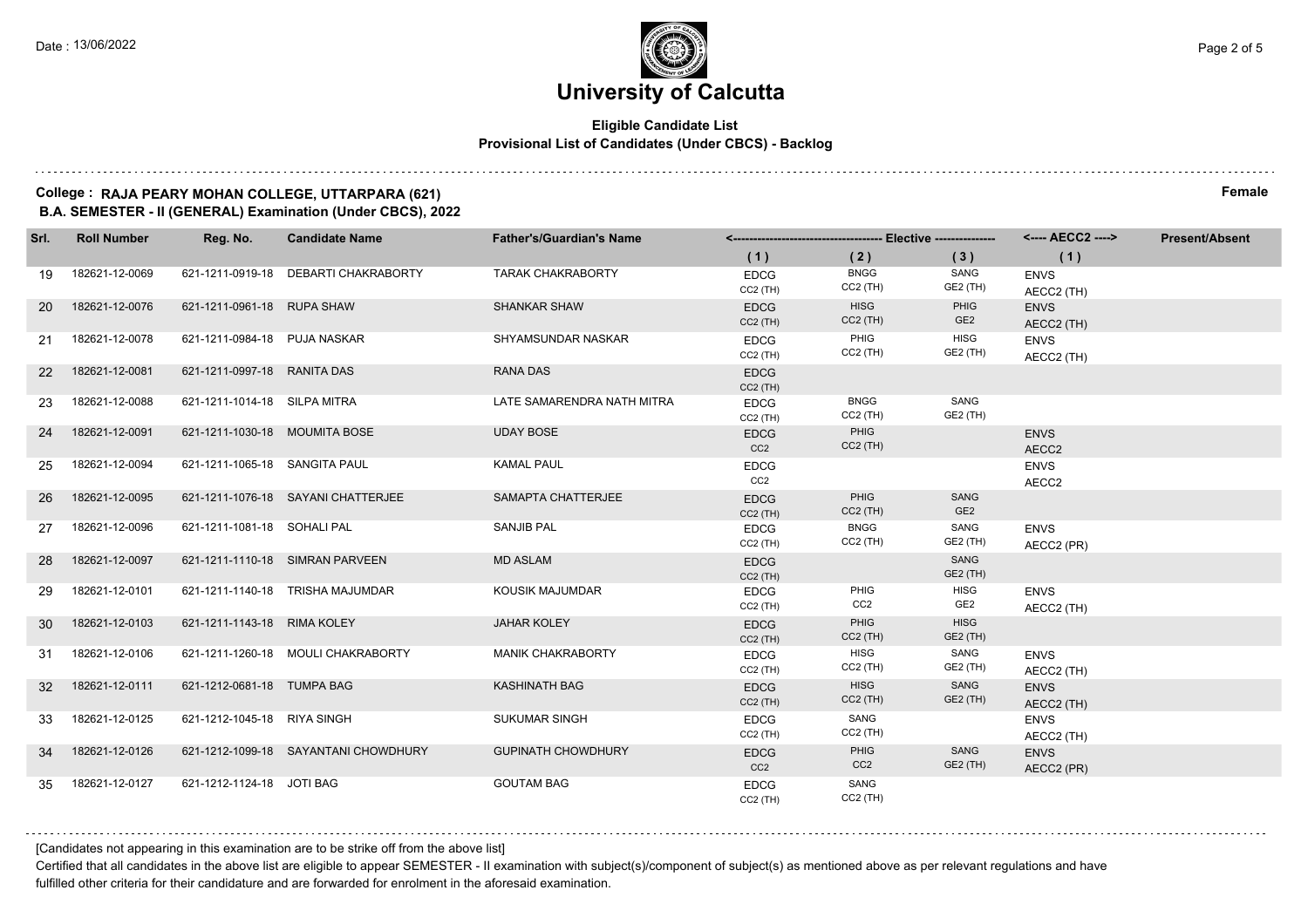#### **Eligible Candidate List Provisional List of Candidates (Under CBCS) - Backlog**

#### **College : RAJA PEARY MOHAN COLLEGE, UTTARPARA (621) Female B.A. SEMESTER - II (GENERAL) Examination (Under CBCS), 2022**

| Srl. | <b>Roll Number</b> | Reg. No.                       | <b>Candidate Name</b>                 | <b>Father's/Guardian's Name</b> |                                |                           |                                | <---- AECC2 ---->         | <b>Present/Absent</b> |
|------|--------------------|--------------------------------|---------------------------------------|---------------------------------|--------------------------------|---------------------------|--------------------------------|---------------------------|-----------------------|
|      |                    |                                |                                       |                                 | (1)                            | (2)                       | (3)                            | (1)                       |                       |
| 36   | 182621-12-0139     |                                | 621-1214-1031-18 SANDEEPA MODAK       | SWADESH MODAK                   | <b>EDCG</b><br>$CC2$ (TH)      | SANG<br>$CC2$ (TH)        | <b>HISG</b><br>GE <sub>2</sub> |                           |                       |
| 37   | 182621-12-0145     | 621-1211-0618-18 SREYA BAGCHI  |                                       | <b>PRANTOSH BAGCHI</b>          |                                | PHIG<br>$CC2$ (TH)        | <b>PLSG</b><br>GE <sub>2</sub> |                           |                       |
| 38   | 182621-12-0150     | 621-1211-0738-18 ANKITA PYNE   |                                       | ANUP PYNE                       | <b>HISG</b><br>$CC2$ (TH)      | PHIG<br>$CC2$ (TH)        | <b>PLSG</b><br>GE2 (TH)        |                           |                       |
| 39   | 182621-12-0154     | 621-1211-0840-18 PRIYANKA DAS  |                                       | LATE SAMAR KUMAR DAS            | <b>HISG</b><br>CC <sub>2</sub> | ENGG<br>CC2               | PLSG<br>GE <sub>2</sub>        | <b>ENVS</b><br>AECC2 (TH) |                       |
| 40   | 182621-12-0165     |                                | 621-1211-1068-18 MAMATA SINGHA        | <b>DEBDULAL SINGHA</b>          | <b>HISG</b><br>$CC2$ (TH)      | <b>ENGG</b><br>$CC2$ (TH) |                                |                           |                       |
| 41   | 182621-12-0166     |                                | 621-1211-1070-18 PRIYANKA GHOSH       | <b>JAYDEB GHOSH</b>             | <b>HISG</b><br>$CC2$ (TH)      | PHIG<br>$CC2$ (TH)        | PLSG<br>GE2 (TH)               | <b>ENVS</b><br>AECC2 (TH) |                       |
| 42   | 182621-12-0171     | 621-1212-0955-18 DIPIKA KOLEY  |                                       | <b>BASUDEB KOLEY</b>            |                                | PHIG<br>$CC2$ (TH)        | <b>PLSG</b><br>GE2 (TH)        |                           |                       |
| 43   | 182621-12-0174     | 621-1212-0982-18 JHARNA DAS    |                                       | <b>TARAK DAS</b>                | <b>HISG</b><br>$CC2$ (TH)      | SANG<br>CC <sub>2</sub>   | <b>EDCG</b><br>GE <sub>2</sub> | <b>ENVS</b><br>AECC2 (PR) |                       |
| 44   | 182621-12-0176     | 621-1212-1041-18 NEHA BISWAS   |                                       | <b>BIMAL BISWAS</b>             |                                | SANG<br>CC <sub>2</sub>   | <b>EDCG</b><br><b>GE2 (TH)</b> |                           |                       |
| 45   | 182621-12-0188     | 621-1211-0650-18 PRIYANKA PAUL |                                       | <b>SANKAR PAUL</b>              | PHIG<br>$CC2$ (TH)             |                           |                                |                           |                       |
| 46   | 182621-12-0192     | 621-1211-0838-18 ANKITA SHAW   |                                       | <b>RANJIT SHAW</b>              | PHIG<br>$CC2$ (TH)             |                           | <b>EDCG</b><br><b>GE2 (TH)</b> |                           |                       |
| 47   | 182621-12-0194     | 621-1211-0895-18 MOUMITA MAJHI |                                       | <b>TAPAS MAJHI</b>              | PHIG<br>$CC2$ (TH)             |                           | SANG<br>GE2 (TH)               |                           |                       |
| 48   | 182621-12-0204     |                                | 621-1212-0890-18 CHUMKI MONDAL        | <b>SHANKAR MONDAL</b>           | PHIG<br>$CC2$ (TH)             | <b>HISG</b><br>$CC2$ (TH) | <b>PLSG</b><br><b>GE2 (TH)</b> |                           |                       |
| 49   | 182621-12-0214     |                                | 621-1211-0676-18 SAYORI GHOSHAL       | <b>KARTICK GHOSHAL</b>          | PLSG<br>$CC2$ (TH)             | PHIG<br>$CC2$ (TH)        | <b>HISG</b><br><b>GE2 (TH)</b> |                           |                       |
| 50   | 182621-12-0216     |                                | 621-1211-0787-18 RUBINA KHATUN HALDER | <b>RAMJAN HALDER</b>            | <b>PLSG</b><br>CC2(TU)         |                           | ECOG<br>GE <sub>2</sub>        |                           |                       |
| 51   | 182621-12-0228     |                                | 621-1211-0913-18 MOUMITA BASAK        | LATE SHYAM SUNDAR BASAK         | <b>PLSG</b><br>$CC2$ (TH)      | <b>HISG</b><br>$CC2$ (TH) | PHIG<br>GE2 (TH)               |                           |                       |
| 52   | 182621-12-0232     |                                | 621-1211-0991-18 PRIYANKA GHOSH       | <b>MANIK GHOSH</b>              | <b>PLSG</b><br>$CC2$ (TH)      | <b>HISG</b><br>$CC2$ (TH) | PHIG<br>GE2 (TH)               |                           |                       |
| 53   | 182621-12-0235     |                                | 621-1211-1025-18 MADHURIMA MAJUMDAR   | <b>GOPAL MAJUMDAR</b>           | <b>PLSG</b><br>$CC2$ (TH)      | <b>HISG</b><br>$CC2$ (TH) |                                |                           |                       |

[Candidates not appearing in this examination are to be strike off from the above list]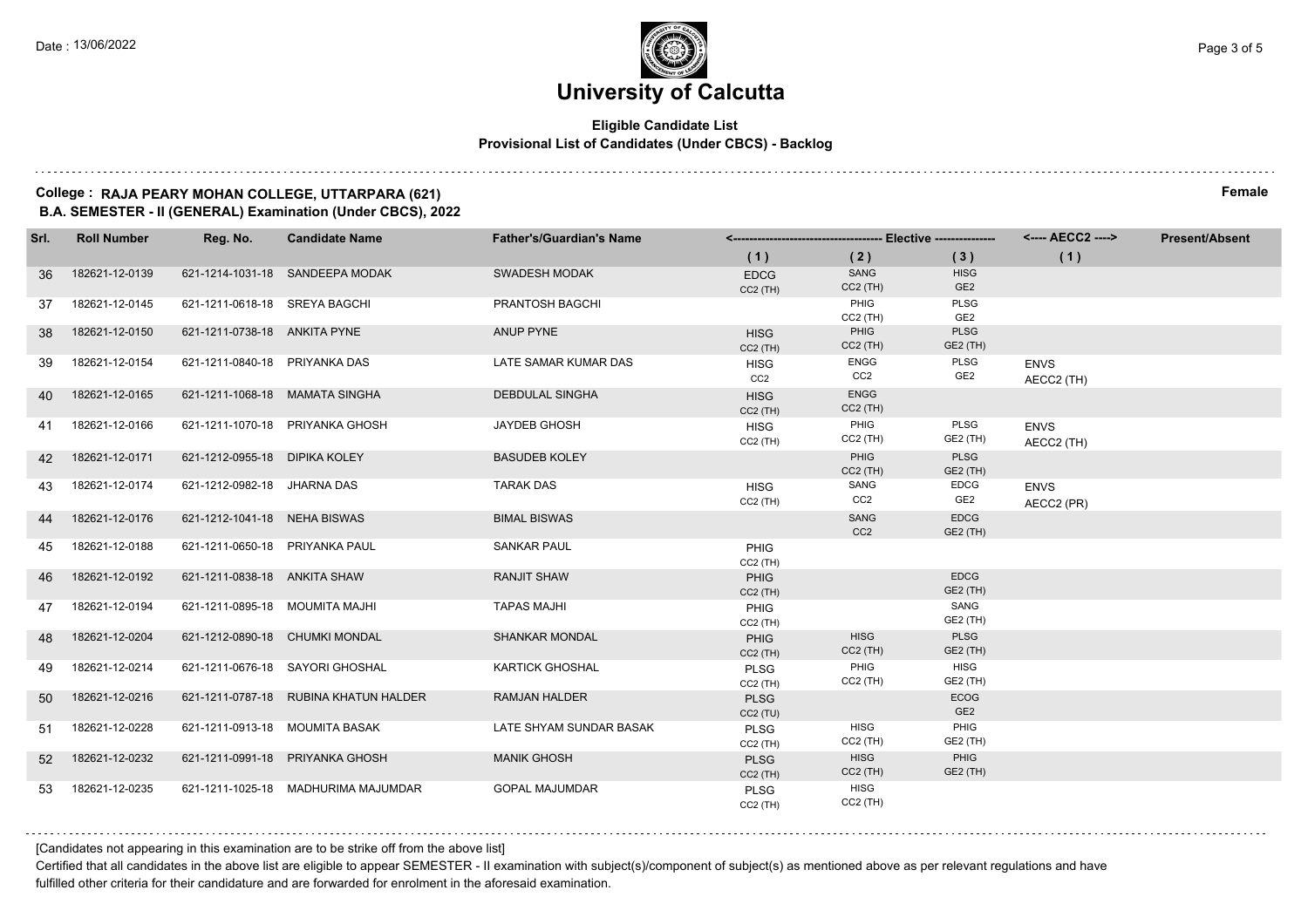#### **Eligible Candidate List Provisional List of Candidates (Under CBCS) - Backlog**

#### **College : RAJA PEARY MOHAN COLLEGE, UTTARPARA (621) Female B.A. SEMESTER - II (GENERAL) Examination (Under CBCS), 2022**

| Srl. | <b>Roll Number</b> | Reg. No.                       | <b>Candidate Name</b>              | <b>Father's/Guardian's Name</b> |                                |                                |                         | <---- AECC2 ---->         | <b>Present/Absent</b> |
|------|--------------------|--------------------------------|------------------------------------|---------------------------------|--------------------------------|--------------------------------|-------------------------|---------------------------|-----------------------|
|      |                    |                                |                                    |                                 | (1)                            | (2)                            | (3)                     | (1)                       |                       |
| 54   | 182621-12-0238     | 621-1211-1057-18 SAMPA SUSMAL  |                                    | <b>BABLU SUSMAL</b>             | <b>PLSG</b><br>$CC2$ (TH)      |                                | PHIG<br>GE2 (TH)        |                           |                       |
| 55   | 182621-12-0241     | 621-1211-1062-18 JUTHIKA PAL   |                                    | <b>SANAT PAL</b>                | PLSG<br>$CC2$ (TH)             | <b>HISG</b><br>$CC2$ (TH)      |                         |                           |                       |
| 56   | 182621-12-0263     | 621-1212-0970-18 SOUMITA PATRA |                                    | <b>LATE SOUMEN PATRA</b>        | <b>PLSG</b><br>$CC2$ (TH)      | <b>HISG</b><br>$CC2$ (TH)      | PHIG<br>GE2 (TH)        |                           |                       |
| 57   | 182621-12-0271     |                                | 621-1215-0612-18 JASMINA MALLICK   | <b>KABIL MALLICK</b>            | <b>PLSG</b><br>CC <sub>2</sub> | PHIG<br>$CC2$ (TH)             |                         |                           |                       |
| 58   | 182621-12-0273     | 621-1211-0785-18 MOUMI GHOSH   |                                    | <b>MUKUNDA GHOSH</b>            |                                | PHIG<br>$CC2$ (TH)             | <b>EDCG</b><br>GE2 (TH) |                           |                       |
| 59   | 182621-12-0281     |                                | 621-1211-0635-18 SAGARIKA GHOSH    | <b>BISWAJIT GHOSH</b>           |                                | <b>HISG</b><br>$CC2$ (TH)      | PHIG<br>GE2 (TH)        | <b>ENVS</b><br>AECC2 (PR) |                       |
| 60   | 192621-12-0045     | 621-1211-0708-19 KEYA DUTTA    |                                    | KAMAL KRISHNA DUTTA             |                                | SANG<br>CC <sub>2</sub>        |                         |                           |                       |
| 61   | 192621-12-0052     | 621-1211-0725-19 NEHA SARKAR   |                                    | <b>NIRMAL SARKAR</b>            | <b>EDCG</b><br>CC <sub>2</sub> | PHIG<br>CC <sub>2</sub>        |                         |                           |                       |
| 62   | 192621-12-0078     | 621-1211-0839-19 MUKTA SAMUI   |                                    | <b>LATE MANTU SAMUI</b>         | <b>EDCG</b><br>CC <sub>2</sub> | <b>BNGG</b><br>CC <sub>2</sub> |                         |                           |                       |
| 63   | 192621-12-0088     | 621-1211-0888-19 PAPIYA MONDAL |                                    | <b>DIPAK MONDAL</b>             |                                |                                |                         |                           |                       |
| 64   | 192621-12-0107     | 621-1212-0489-19 PURNIMA ROY   |                                    | <b>KARTICK ROY</b>              |                                |                                |                         |                           |                       |
| 65   | 192621-12-0117     |                                | 621-1212-0665-19 SHREYA NASKAR     | <b>PRATAP NASKAR</b>            |                                | PHIG<br>CC <sub>2</sub>        |                         |                           |                       |
| 66   | 192621-12-0126     | 621-1212-0812-19 PUJA DAS      |                                    | <b>DILIP DAS</b>                |                                | SANG<br>CC <sub>2</sub>        |                         | <b>ENVS</b><br>AECC2      |                       |
| 67   | 192621-12-0136     | 621-1214-0576-19 TINA SEN      |                                    | PRABIR SEN                      | <b>EDCG</b><br>CC <sub>2</sub> | PHIG<br>CC <sub>2</sub>        |                         | <b>ENVS</b><br>AECC2      |                       |
| 68   | 192621-12-0141     |                                | 621-1214-0610-19 PRIYANKA KARMAKAR | <b>UTTAM KARMAKAR</b>           | <b>EDCG</b><br>CC <sub>2</sub> | PHIG<br>CC <sub>2</sub>        |                         | <b>ENVS</b><br>AECC2      |                       |
| 69   | 192621-12-0145     | 621-1214-0731-19 LIPIKA DAS    |                                    | <b>SAMBHU DAS</b>               |                                |                                |                         |                           |                       |
| 70   | 192621-12-0162     | 621-1211-0584-19 SUNANDA PAUL  |                                    | LATE ABHIJIT PAUL               | <b>HISG</b><br>CC <sub>2</sub> | <b>PHIG</b><br>$CC2$ (TU)      |                         | <b>ENVS</b><br>AECC2      |                       |
|      | 71 192621-12-0206  |                                | 621-1211-0480-19 TRINA CHOWDHURY   | <b>TARUN CHOWDHURY</b>          | PHIG<br>CC2(TU)                |                                |                         |                           |                       |

[Candidates not appearing in this examination are to be strike off from the above list]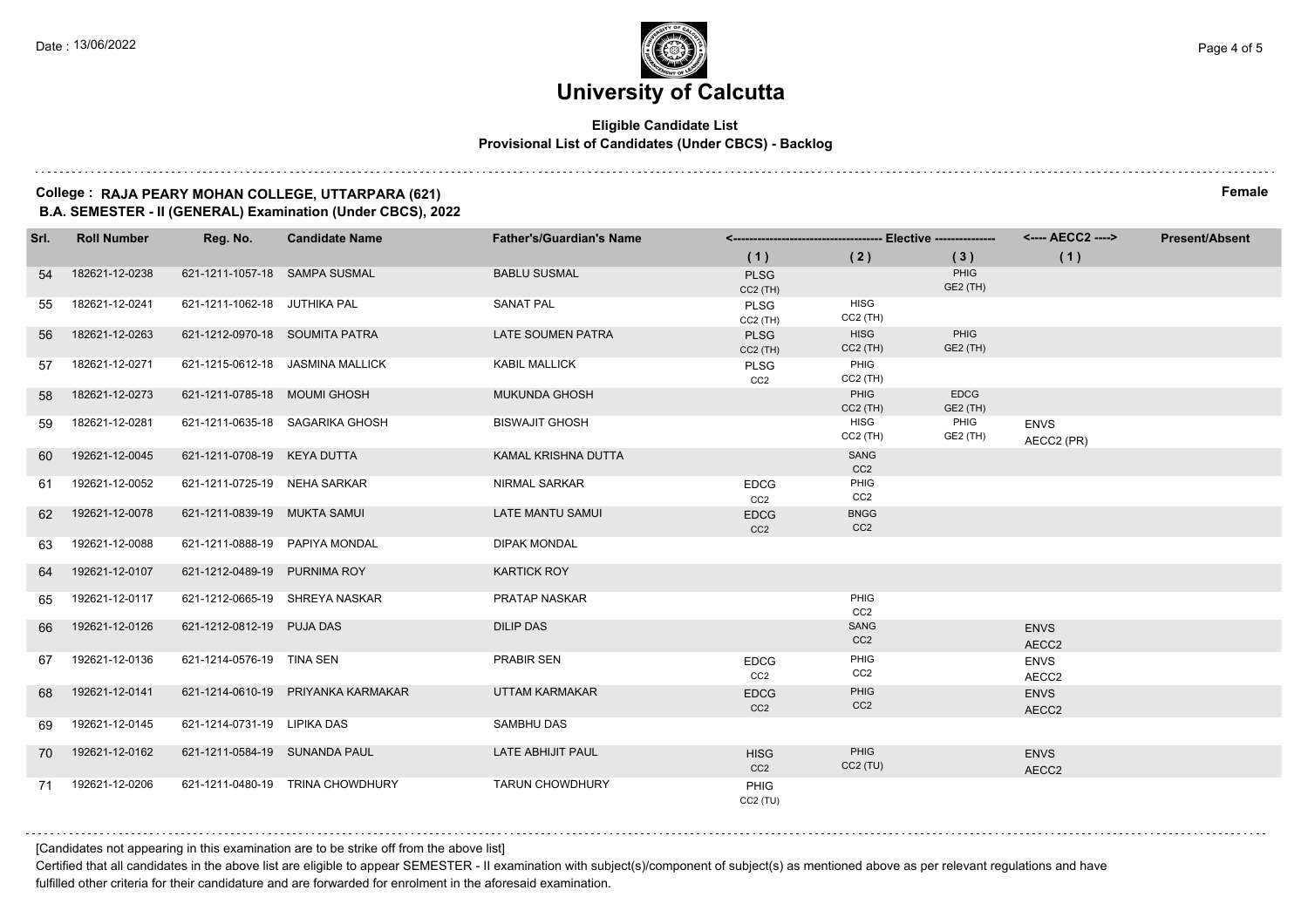#### **Eligible Candidate List Provisional List of Candidates (Under CBCS) - Backlog**

#### **College : RAJA PEARY MOHAN COLLEGE, UTTARPARA (621) Female B.A. SEMESTER - II (GENERAL) Examination (Under CBCS), 2022**

| Srl. | <b>Roll Number</b> | Reg. No.                       | <b>Candidate Name</b> | <b>Father's/Guardian's Name</b> |                           |                    |                  | <---- AECC2 ----> | <b>Present/Absent</b> |
|------|--------------------|--------------------------------|-----------------------|---------------------------------|---------------------------|--------------------|------------------|-------------------|-----------------------|
|      |                    |                                |                       |                                 | (1)                       | (2)                | (3)              | (1)               |                       |
| 72   | 192621-12-0219     | 621-1211-0823-19 PRIYA ROY     |                       | <b>MANIK ROY</b>                | <b>PHIG</b>               | <b>HISG</b>        |                  | <b>ENVS</b>       |                       |
|      |                    |                                |                       |                                 | CC <sub>2</sub>           | CC <sub>2</sub>    |                  | AECC2 (PR)        |                       |
| 73   | 192621-12-0232     | 621-1212-0658-19 RIMPA MONDAL  |                       | <b>BASANTA MONDAL</b>           | <b>PHIG</b>               |                    |                  | <b>ENVS</b>       |                       |
|      |                    |                                |                       |                                 | CC <sub>2</sub>           |                    |                  | AECC2             |                       |
| 74   | 192621-12-0233     | 621-1212-0945-19 SHILPA ROY    |                       | <b>CHANDU ROY</b>               | <b>PHIG</b>               |                    |                  | <b>ENVS</b>       |                       |
|      |                    |                                |                       |                                 | CC <sub>2</sub>           |                    |                  | AECC2             |                       |
| 75   | 192621-12-0266     | 621-1211-0744-19 BARSHA GHOSH  |                       | <b>KESTO GHOSH</b>              |                           | <b>HISG</b>        |                  | <b>ENVS</b>       |                       |
|      |                    |                                |                       |                                 |                           | CC <sub>2</sub>    |                  | AECC2             |                       |
| 76   | 192621-12-0269     | 621-1211-0748-19 RESMA KHATUN  |                       | <b>LALTU LASKAR</b>             |                           | <b>HISG</b>        |                  | <b>ENVS</b>       |                       |
|      |                    |                                |                       |                                 |                           | CC <sub>2</sub>    |                  | AECC2             |                       |
| 77   | 192621-12-0300     | 621-1212-0492-19 SATHI NASKAR  |                       | NISHIKANTA NASKAR               | <b>PLSG</b>               | HISG               | PHIG             | <b>ENVS</b>       |                       |
|      |                    |                                |                       |                                 | CC2(TU)                   | $CC2$ (TU)         | GE2 (TU)         | AECC2 (PR)        |                       |
| 78   | 202621-12-0095     | 621-1211-1061-20 JINIA YEASMIN |                       | <b>SK SELIMUDDIN</b>            |                           | <b>HISG</b>        |                  |                   |                       |
|      | 202621-12-0105     | 621-1211-1087-20 DEBISHA SUR   |                       | SHYAM SUNDAR SUR                |                           | $CC2$ (TH)<br>HISG | PHIG             |                   |                       |
| 79   |                    |                                |                       |                                 | <b>PLSG</b><br>$CC2$ (TH) | CC2 (TH)           | GE2 (TH)         | <b>ENVS</b>       |                       |
|      | 202621-12-0323     | 621-1212-0943-20 RIYA BARIK    |                       | <b>SANKAR BARIK</b>             |                           | PHIG               | <b>EDCG</b>      | AECC2 (TH)        |                       |
| 80   |                    |                                |                       |                                 | <b>HISG</b>               | $CC2$ (TH)         | GE2 (TH)         | <b>ENVS</b>       |                       |
|      |                    |                                |                       | NIMAI BERA                      | $CC2$ (TH)                | PHIG               |                  | AECC2 (TH)        |                       |
| 81   | 202621-12-0358     | 621-1212-1368-20 PAYEL BERA    |                       |                                 | <b>HISG</b>               | CC2 (TH)           | EDCG<br>GE2 (TH) | <b>ENVS</b>       |                       |
|      |                    |                                |                       |                                 | $CC2$ (TH)                |                    |                  | AECC2 (TH)        |                       |

[Candidates not appearing in this examination are to be strike off from the above list]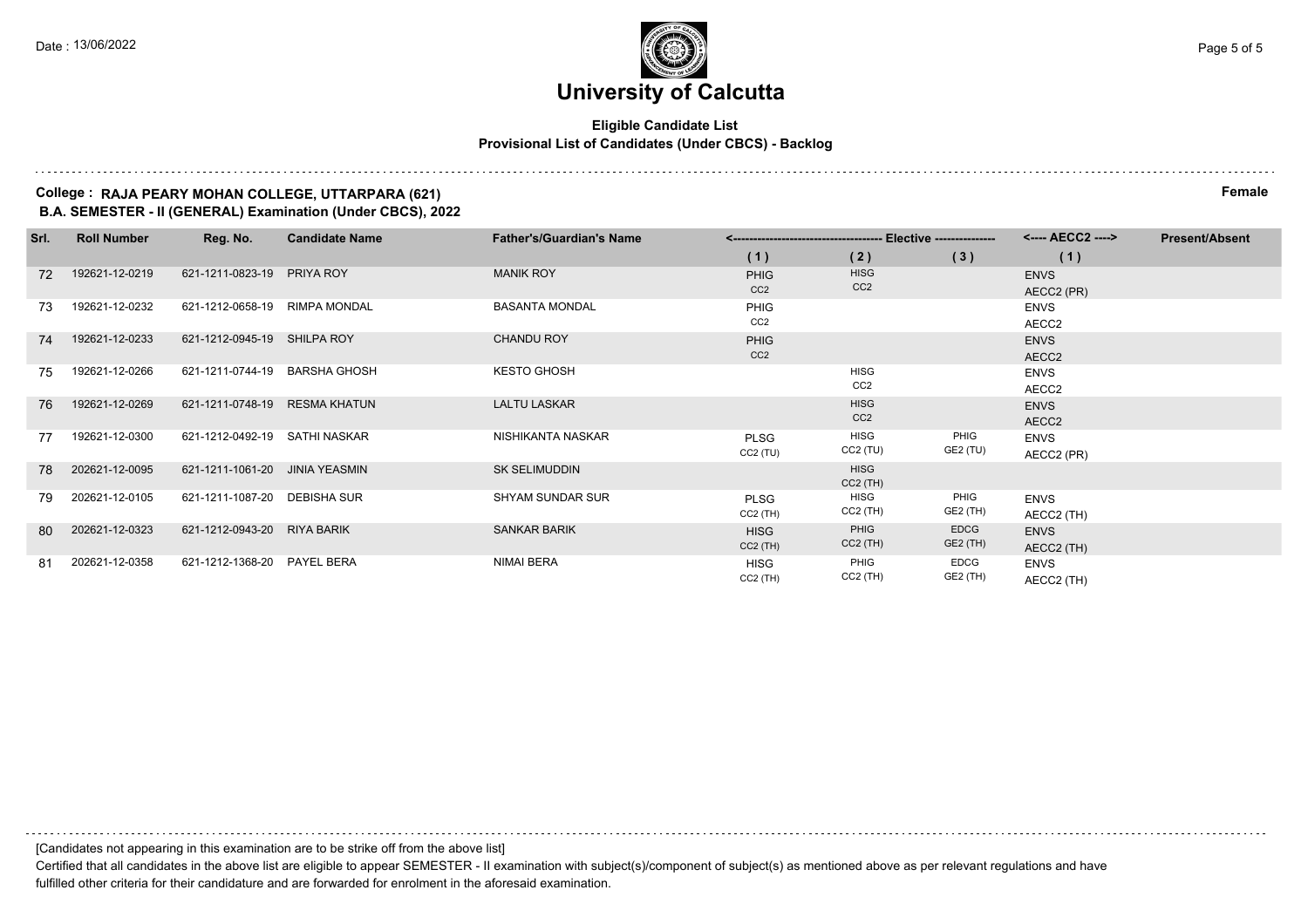#### **Eligible Candidate List Provisional List of Candidates (Under CBCS) - Backlog**

#### **College : RAJA PEARY MOHAN COLLEGE, UTTARPARA (621) Male B.A. SEMESTER - II (GENERAL) Examination (Under CBCS), 2022**

| Srl.            | <b>Roll Number</b> | Reg. No.                     | <b>Candidate Name</b>                 | <b>Father's/Guardian's Name</b> |                                |                                |                                | <---- AECC2 ---->         | <b>Present/Absent</b> |
|-----------------|--------------------|------------------------------|---------------------------------------|---------------------------------|--------------------------------|--------------------------------|--------------------------------|---------------------------|-----------------------|
|                 |                    |                              |                                       |                                 | (1)                            | (2)                            | (3)                            | (1)                       |                       |
|                 | 182621-22-0001     |                              | 621-1115-1112-18 SK JAHEDUL ISLAM     | SK MD SABIR ALI                 | <b>BNGG</b><br>CC2             | PHIG<br>CC <sub>2</sub>        | SANG<br>GE2                    | <b>ENVS</b><br>AECC2      |                       |
|                 | 2 182621-22-0003   | 621-1111-0774-18 SUBHA GHOSH |                                       | SUBHAS CHANDRA GHOSH            | <b>ECOG</b><br>$CC2$ (TH)      |                                | <b>PLSG</b><br>GE2 (TH)        |                           |                       |
| 3               | 182621-22-0013     | 621-1111-0672-18 SUDIPTA DAS |                                       | SUNIL CHANDRA DAS               | <b>EDCG</b><br>$CC2$ (TH)      | <b>HISG</b><br>$CC2$ (TH)      | PHIG<br>GE2 (TH)               | <b>ENVS</b><br>AECC2 (TH) |                       |
|                 | 182621-22-0015     |                              | 621-1111-0687-18 SOMNATH SASMAL       | <b>CHITTARANJAN SASMAL</b>      |                                | <b>HISG</b><br>$CC2$ (TH)      | SANG<br>GE2 (TH)               |                           |                       |
| 5               | 182621-22-0021     | 621-1111-0737-18 SURYA NANDY |                                       | <b>BALAI NANDY</b>              | <b>EDCG</b><br>$CC2$ (TH)      | SANG<br>$CC2$ (TH)             | HISG<br>GE2 (TH)               |                           |                       |
| 6               | 182621-22-0024     |                              | 621-1111-0758-18 SIDDHARTHA KAR       | <b>DILIP KAR</b>                | <b>EDCG</b><br>CC2             | PHIG<br>CC <sub>2</sub>        | <b>HISG</b><br>GE <sub>2</sub> |                           |                       |
|                 | 182621-22-0027     |                              | 621-1111-0762-18 SUBHAJIT SARKAR      | <b>BADAL SARKAR</b>             | <b>EDCG</b><br>$CC2$ (TH)      | <b>HISG</b><br>$CC2$ (TH)      | PHIG<br>GE2 (TH)               |                           |                       |
| 8               | 182621-22-0030     |                              | 621-1111-0770-18 SOUVICK CHANDA       | PINTU CHANDA                    | <b>EDCG</b><br>$CC2$ (TH)      | PHIG<br>$CC2$ (TH)             | <b>HISG</b><br>GE2 (TH)        |                           |                       |
| 9               | 182621-22-0035     |                              | 621-1111-0831-18 SUBHOJIT BANERJEE    | SONTOSH BANERJEE                | <b>EDCG</b><br>$CC2$ (TH)      |                                | PHIG<br>GE2 (TH)               | <b>ENVS</b><br>AECC2 (TH) |                       |
| 10              | 182621-22-0040     | 621-1111-0852-18 ABHI DAS    |                                       | PRADIP DAS                      |                                |                                |                                | <b>ENVS</b><br>AECC2 (TH) |                       |
| 11              | 182621-22-0043     | 621-1111-0870-18 SANJU MAJI  |                                       | KASHINATH MAJI                  | <b>EDCG</b><br>$CC2$ (TH)      | <b>HISG</b><br>$CC2$ (TH)      | SANG<br>GE2 (TH)               | <b>ENVS</b><br>AECC2 (TH) |                       |
| 12 <sup>1</sup> | 182621-22-0046     | 621-1111-0922-18 SK SHAKIR   |                                       | <b>SK RABIAL</b>                | <b>EDCG</b><br>$CC2$ (TH)      | PHIG<br>$CC2$ (TH)             | SANG<br>GE <sub>2</sub>        |                           |                       |
| 13              | 182621-22-0051     |                              | 621-1111-0941-18 LAKHI KANTA GHOSH    | SHIBSHANKAR GHOSH               | <b>EDCG</b><br>$CC2$ (TH)      | HISG<br>$CC2$ (TH)             | PHIG<br>GE2 (TH)               |                           |                       |
| 14              | 182621-22-0052     |                              | 621-1111-0945-18 SANJIB DEBNATH       | <b>BABLU DEBNATH</b>            | <b>EDCG</b><br>CC <sub>2</sub> | <b>HISG</b><br>CC <sub>2</sub> | PHIG<br>GE <sub>2</sub>        |                           |                       |
| 15              | 182621-22-0055     |                              | 621-1111-1019-18 SOURAV SINGHA        | <b>GOPAL SINGHA</b>             | <b>EDCG</b><br>CC <sub>2</sub> | PHIG<br>CC2                    |                                | <b>ENVS</b><br>AECC2      |                       |
| 16              | 182621-22-0057     |                              | 621-1111-1050-18 SANDIP BHATTACHARJEE | SATYABRATA BHATTACHARJEE        | <b>EDCG</b><br>CC2(TU)         | PHIG<br>$CC2$ (TH)             | <b>HISG</b><br>GE2 (TH)        | <b>ENVS</b><br>AECC2      |                       |
| 17              | 182621-22-0059     |                              | 621-1111-1054-18 SHEKHAR KUMAR PATRA  | <b>SANJAY PATRA</b>             |                                |                                |                                | <b>ENVS</b><br>AECC2 (TH) |                       |

[Candidates not appearing in this examination are to be strike off from the above list]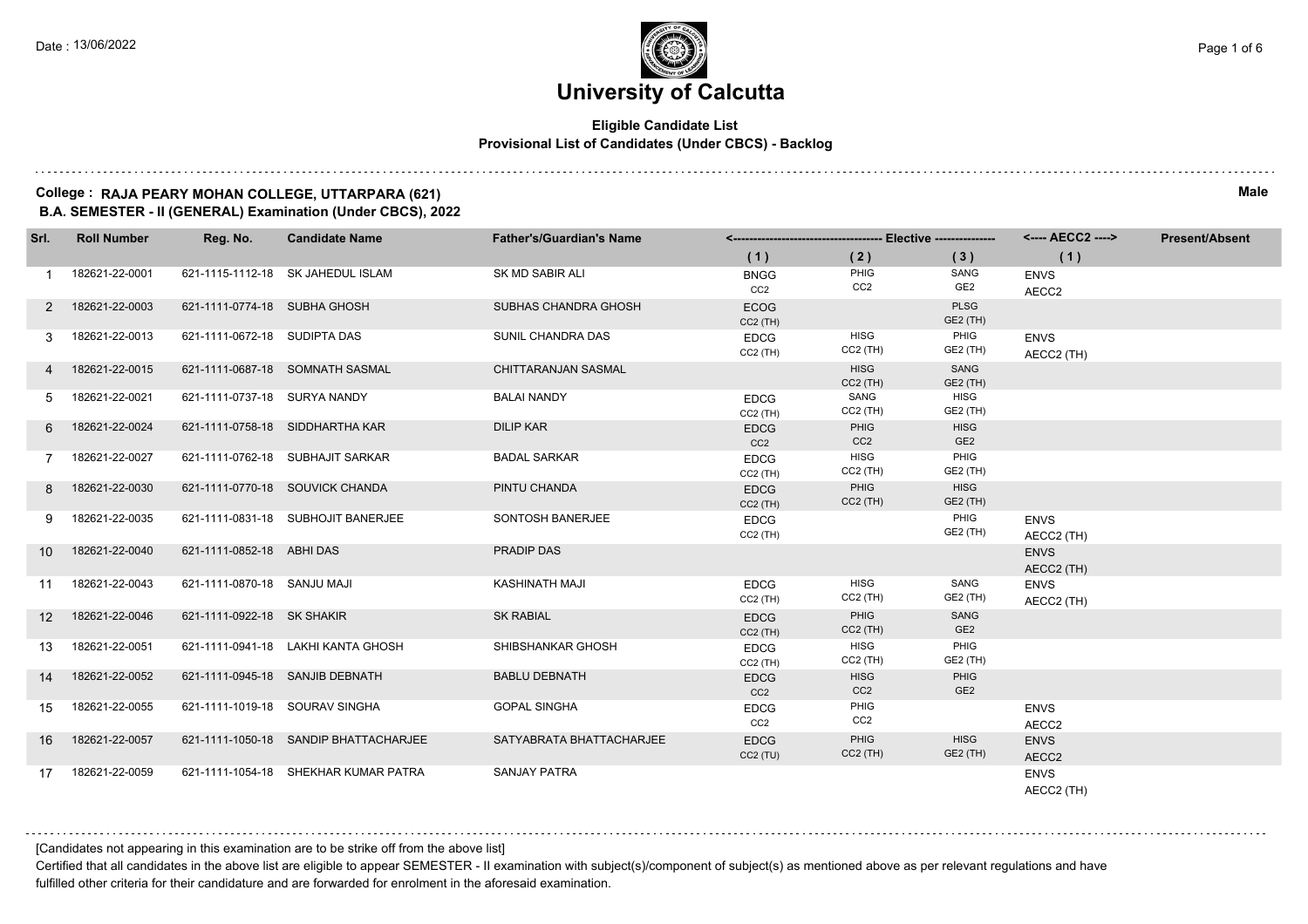#### **Eligible Candidate List Provisional List of Candidates (Under CBCS) - Backlog**

#### **College : RAJA PEARY MOHAN COLLEGE, UTTARPARA (621) Male B.A. SEMESTER - II (GENERAL) Examination (Under CBCS), 2022**

| Srl.      | <b>Roll Number</b> | Reg. No.                       | <b>Candidate Name</b>             | <b>Father's/Guardian's Name</b> |                                |                                |                         | <---- AECC2 ---->         | <b>Present/Absent</b> |
|-----------|--------------------|--------------------------------|-----------------------------------|---------------------------------|--------------------------------|--------------------------------|-------------------------|---------------------------|-----------------------|
|           |                    |                                |                                   |                                 | (1)                            | (2)                            | (3)                     | (1)                       |                       |
| 18        | 182621-22-0060     | 621-1111-1072-18 ANIRBAN KOLEY |                                   | <b>BISWANATH KOLEY</b>          | <b>EDCG</b><br>$CC2$ (TH)      | <b>HISG</b><br>$CC2$ (TH)      | PHIG<br>GE2 (TH)        | <b>ENVS</b><br>AECC2 (TH) |                       |
| 19        | 182621-22-0064     | 621-1111-1108-18 DIP HALDER    |                                   | PRADIP HALDER                   | <b>EDCG</b><br>GE <sub>2</sub> | <b>BNGG</b><br>$CC2$ (TU)      | SANG<br>CC <sub>2</sub> |                           |                       |
| <b>20</b> | 182621-22-0077     |                                | 621-1111-1251-18 ARIJIT DIRGHANJI | <b>PRODIP DIRGHANGI</b>         | <b>EDCG</b><br>CC <sub>2</sub> | <b>HISG</b><br>CC <sub>2</sub> | PHIG<br>GE <sub>2</sub> | <b>ENVS</b><br>AECC2 (TH) |                       |
| 21        | 182621-22-0088     |                                | 621-1112-0784-18 ANANDA SARDAR    | <b>BISWANATH SARDAR</b>         | <b>EDCG</b><br>CC2             | <b>HISG</b><br>$CC2$ (TH)      | PHIG<br>GE <sub>2</sub> |                           |                       |
| <b>22</b> | 182621-22-0093     |                                | 621-1112-0896-18 SUBHAS MONDAL    | <b>DINANATH MONDAL</b>          | <b>EDCG</b><br>$CC2$ (TH)      | <b>HISG</b><br>$CC2$ (TH)      | SANG<br>GE2 (TH)        | <b>ENVS</b><br>AECC2 (TH) |                       |
| 23        | 182621-22-0106     |                                | 621-1111-0686-18 DEBARGHYA NANDY  | LATE ASIS NANDY                 |                                |                                | PLSG<br>GE <sub>2</sub> |                           |                       |
| 24        | 182621-22-0109     |                                | 621-1111-0665-18 PRITAM BANERJEE  | PRADIP BANERJEE                 | <b>HISG</b><br>$CC2$ (TH)      | <b>PHIG</b><br>$CC2$ (TH)      | <b>EDCG</b><br>GE2 (TH) | <b>ENVS</b><br>AECC2 (TH) |                       |
| 25        | 182621-22-0111     | 621-1111-0736-18 BIKRAM ROY    |                                   | <b>HARIDAS ROY</b>              | <b>HISG</b><br>$CC2$ (TH)      | PHIG<br>$CC2$ (TH)             | PLSG<br>GE2 (TH)        | <b>ENVS</b><br>AECC2 (TH) |                       |
| 26        | 182621-22-0120     | 621-1111-0943-18 AVISHEK DUTTA |                                   | <b>SANJOY DUTTA</b>             |                                | PHIG<br>$CC2$ (TH)             | <b>EDCG</b><br>GE2 (TH) | <b>ENVS</b><br>AECC2 (TH) |                       |
| 27        | 182621-22-0121     | 621-1111-0979-18 LALTU HAZRA   |                                   | <b>DASU HAZRA</b>               | <b>HISG</b><br>$CC2$ (TH)      | PHIG<br>$CC2$ (TH)             | <b>EDCG</b><br>GE2 (TH) |                           |                       |
| 28        | 182621-22-0125     |                                | 621-1111-1033-18 DEBANANDA KOLEY  | <b>EASTANANDA KOLEY</b>         | <b>HISG</b><br>CC <sub>2</sub> | PLSG<br>CC <sub>2</sub>        | PHIG<br>GE2 (TU)        | <b>ENVS</b><br>AECC2 (PR) |                       |
| 29        | 182621-22-0127     | 621-1111-1077-18 SUMIT DAS     |                                   | <b>TAPAN DAS</b>                | <b>HISG</b><br>$CC2$ (TH)      | PLSG<br>$CC2$ (TH)             |                         | <b>ENVS</b><br>AECC2 (TH) |                       |
| 30        | 182621-22-0128     | 621-1111-1082-18 ASISH GHOSH   |                                   | <b>BISWANATH GHOSH</b>          | <b>HISG</b><br>CC <sub>2</sub> | PHIG<br>$CC2$ (TU)             |                         | <b>ENVS</b><br>AECC2      |                       |
| 31        | 182621-22-0136     |                                | 621-1111-1151-18 PRATIT MUKHERJEE | LATE SUNIL MUKHERJEE            | <b>HISG</b><br>$CC2$ (TH)      | PHIG<br>$CC2$ (TH)             | <b>EDCG</b><br>GE2 (TH) | <b>ENVS</b><br>AECC2      |                       |
| 32        | 182621-22-0137     | 621-1111-1233-18 JATIRMOY ROY  |                                   | <b>GOPAL ROY</b>                |                                | <b>PLSG</b><br>$CC2$ (TH)      | PHIG<br><b>GE2 (TH)</b> |                           |                       |
| 33        | 182621-22-0139     |                                | 621-1111-1252-18 ANIRBAN SARKAR   | <b>SHIBU SARKAR</b>             |                                | PHIG<br>$CC2$ (TH)             |                         |                           |                       |
| 34        | 182621-22-0152     | 621-1111-0717-18 BIKRAM ROY    |                                   | <b>RAJESWAR ROY</b>             | <b>PHIG</b><br>$CC2$ (TH)      |                                | <b>EDCG</b><br>GE2 (TH) |                           |                       |

[Candidates not appearing in this examination are to be strike off from the above list]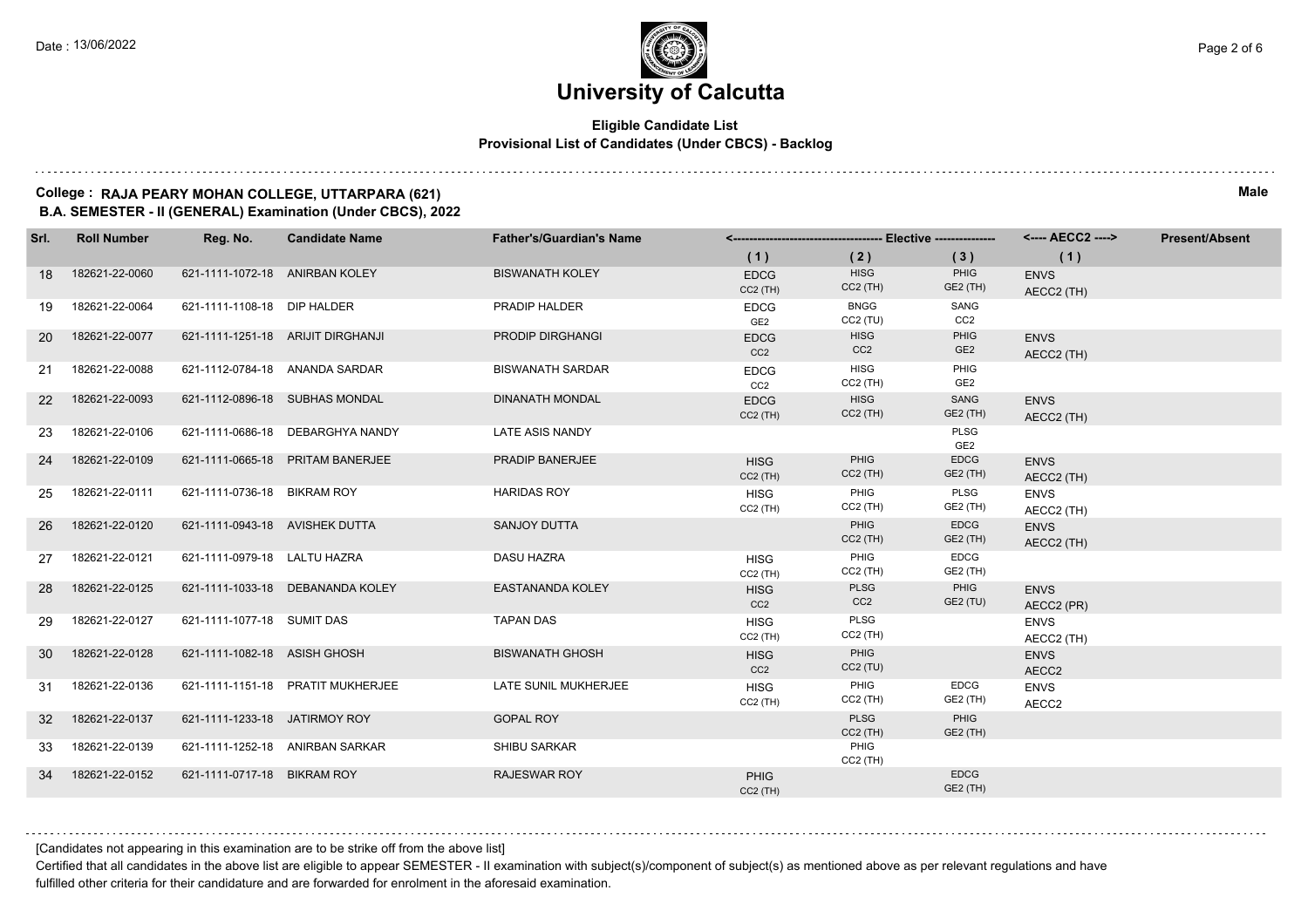#### **Eligible Candidate List Provisional List of Candidates (Under CBCS) - Backlog**

#### **College : RAJA PEARY MOHAN COLLEGE, UTTARPARA (621) Male B.A. SEMESTER - II (GENERAL) Examination (Under CBCS), 2022**

| Srl. | <b>Roll Number</b> | Reg. No.                       | <b>Candidate Name</b>                | <b>Father's/Guardian's Name</b> |                                |                                |                                | <---- AECC2 ---->         | <b>Present/Absent</b> |
|------|--------------------|--------------------------------|--------------------------------------|---------------------------------|--------------------------------|--------------------------------|--------------------------------|---------------------------|-----------------------|
|      |                    |                                |                                      |                                 | (1)                            | (2)                            | (3)                            | (1)                       |                       |
| 35   | 182621-22-0153     |                                | 621-1111-0753-18 DIPANKAR MANDAL     | SANJAY MANDAL                   | PHIG<br>$CC2$ (TH)             | HISG<br>$CC2$ (TH)             | SANG<br>GE <sub>2</sub>        | <b>ENVS</b><br>AECC2 (PR) |                       |
| 36   | 182621-22-0159     | 621-1111-0950-18 SOURAV DEY    |                                      | <b>KHOKAN DEY</b>               | <b>PHIG</b><br>GE <sub>2</sub> | <b>BNGG</b><br>CC <sub>2</sub> | SANG<br>CC <sub>2</sub>        |                           |                       |
| 37   | 182621-22-0162     | 621-1111-1038-18 KOUSHIK MAITY |                                      | <b>KARTICK MAITY</b>            | <b>PHIG</b><br>CC2             | HISG<br>CC <sub>2</sub>        |                                | <b>ENVS</b><br>AECC2      |                       |
| 38   | 182621-22-0163     | 621-1111-1069-18 ARPAN GHOW    |                                      | <b>ARUP GHOW</b>                | <b>PHIG</b><br>CC2             | <b>HISG</b><br>CC <sub>2</sub> | <b>EDCG</b><br>GE <sub>2</sub> | <b>ENVS</b><br>AECC2 (PR) |                       |
| 39   | 182621-22-0169     | 621-1111-1183-18 RAJU MAITY    |                                      | <b>CHANDAN MAITY</b>            | PHIG<br>$CC2$ (TH)             | <b>HISG</b><br>$CC2$ (TH)      | <b>PLSG</b><br>GE2             |                           |                       |
| 40   | 182621-22-0176     | 621-1112-0799-18 RATAN BAIRAGI |                                      | <b>RUHIDAS BAIRAGI</b>          | PHIG<br>$CC2$ (TH)             | <b>HISG</b><br>$CC2$ (TH)      |                                |                           |                       |
| 41   | 182621-22-0178     |                                | 621-1111-0628-18 SUPRODIP KAYAL      | <b>SAILEN KAYAL</b>             | <b>PLSG</b><br>$CC2$ (TH)      |                                | <b>ECOG</b><br>GE2 (TH)        |                           |                       |
| 42   | 182621-22-0187     | 621-1111-0699-18 MIRAJ MOLLICK |                                      | <b>KUTUBUDDIN MOLLICK</b>       | <b>PLSG</b><br>$CC2$ (TH)      |                                | PHIG<br>GE2 (TH)               |                           |                       |
| 43   | 182621-22-0190     | 621-1111-0724-18 PROBIR GURU   |                                      | <b>BIJAY GURU</b>               | <b>PLSG</b><br>CC <sub>2</sub> | <b>HISG</b><br>CC <sub>2</sub> | PHIG<br>GE2                    | <b>ENVS</b><br>AECC2      |                       |
| 44   | 182621-22-0192     |                                | 621-1111-0727-18 ABHISEK CHAKRABORTY | <b>ASIT CHAKRABORTY</b>         | <b>PLSG</b><br>$CC2$ (TH)      | PHIG<br>$CC2$ (TH)             | <b>HISG</b><br>GE2 (TH)        | <b>ENVS</b><br>AECC2 (TH) |                       |
| 45   | 182621-22-0197     |                                | 621-1111-0788-18 SOURAV PODDAR       | SAMIR PODDAR                    | <b>PLSG</b><br>$CC2$ (TH)      | PHIG<br>$CC2$ (TH)             | <b>HISG</b><br>GE2 (TH)        |                           |                       |
| 46   | 182621-22-0206     |                                | 621-1111-0898-18 PRONAY DEBNATH      | NARAYAN CHANDRA DEBNATH         |                                | <b>HISG</b><br>$CC2$ (TH)      | <b>ENGG</b><br>GE2 (TH)        |                           |                       |
| 47   | 182621-22-0213     | 621-1111-0921-18 SUJOY MONDAL  |                                      | SUKHDEB MONDAL                  | <b>PLSG</b><br>CC <sub>2</sub> | <b>HISG</b><br>$CC2$ (TH)      | PHIG<br>GE2 (TH)               | <b>ENVS</b><br>AECC2 (TH) |                       |
| 48   | 182621-22-0215     |                                | 621-1111-0935-18 SHIBU KUMBHAKAR     | <b>BHOLA KUMBHAKAR</b>          | <b>PLSG</b><br>CC <sub>2</sub> | <b>HISG</b><br>$CC2$ (TH)      | PHIG<br>GE <sub>2</sub>        |                           |                       |
| 49   | 182621-22-0219     | 621-1111-0951-18 SANTU HAZRA   |                                      | <b>LAXMAN HAZRA</b>             | <b>PLSG</b><br>GE <sub>2</sub> | PHIG<br>CC <sub>2</sub>        | <b>HISG</b><br>CC2             |                           |                       |
| 50   | 182621-22-0220     | 621-1111-0952-18 DIP CHANDA    |                                      | PRABIR CHANDA                   | <b>PLSG</b><br>CC <sub>2</sub> | <b>HISG</b><br>CC <sub>2</sub> | <b>ECOG</b><br><b>GE2 (TU)</b> | <b>ENVS</b><br>AECC2 (PR) |                       |
| 51   | 182621-22-0230     | 621-1111-1006-18 MANOJ KR JANA |                                      | MANIMOHAN JANA                  |                                | PHIG<br>CC <sub>2</sub>        |                                |                           |                       |
| 52   | 182621-22-0231     | 621-1111-1008-18 SK SALAUDDIN  |                                      | <b>SK KUTUBUDDIN</b>            | <b>PLSG</b><br>$CC2$ (TH)      | <b>HISG</b><br>$CC2$ (TH)      | PHIG<br>GE2 (TH)               | <b>ENVS</b><br>AECC2 (TH) |                       |

[Candidates not appearing in this examination are to be strike off from the above list]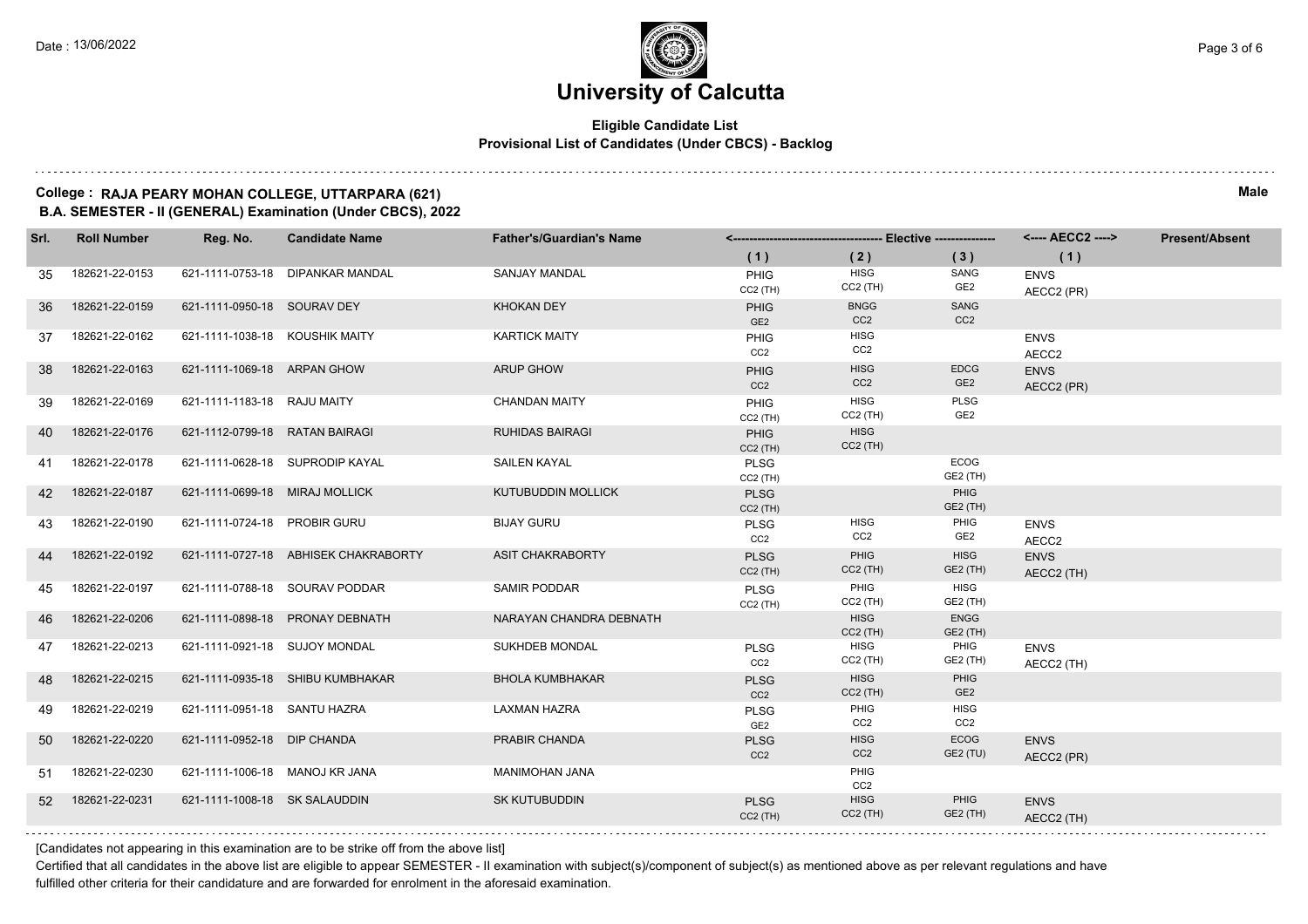#### **Eligible Candidate List Provisional List of Candidates (Under CBCS) - Backlog**

#### **College : RAJA PEARY MOHAN COLLEGE, UTTARPARA (621) Male B.A. SEMESTER - II (GENERAL) Examination (Under CBCS), 2022**

| Srl. | <b>Roll Number</b> | Reg. No.                        | <b>Candidate Name</b>                    | <b>Father's/Guardian's Name</b> |                                |                                |                                | <---- AECC2 ---->         | <b>Present/Absent</b> |
|------|--------------------|---------------------------------|------------------------------------------|---------------------------------|--------------------------------|--------------------------------|--------------------------------|---------------------------|-----------------------|
|      |                    |                                 |                                          |                                 | (1)                            | (2)                            | (3)                            | (1)                       |                       |
| 53   | 182621-22-0233     |                                 | 621-1111-1018-18 SK ABDUL HASAN          | SK ANSAR ALI                    | PLSG<br>CC <sub>2</sub>        | PHIG<br>$CC2$ (TH)             | <b>HISG</b><br>GE2 (TH)        |                           |                       |
| 54   | 182621-22-0234     | 621-1111-1024-18 ATANU RAKSHIT  |                                          | <b>ALOKE RAKSHIT</b>            |                                | PHIG<br>CC <sub>2</sub>        |                                | <b>ENVS</b><br>AECC2      |                       |
| 55   | 182621-22-0242     | 621-1111-1073-18 BISWAJIT GOLUI |                                          | RAJKUMAR GOLUI                  | <b>PLSG</b><br>CC2             | <b>HISG</b><br>$CC2$ (TH)      | PHIG<br>GE2 (TH)               |                           |                       |
| 56   | 182621-22-0243     |                                 | 621-1111-1074-18 DEBASISH GHOSH          | <b>BISWANATH GHOSH</b>          | <b>PLSG</b><br>CC <sub>2</sub> |                                | PHIG<br>GE2 (TH)               | <b>ENVS</b><br>AECC2 (TH) |                       |
| 57   | 182621-22-0247     | 621-1111-1092-18 RAJ MONDAL     |                                          | <b>ARUN MONDAL</b>              | <b>PLSG</b><br>$CC2$ (TH)      |                                |                                |                           |                       |
| 58   | 182621-22-0248     |                                 | 621-1111-1109-18 ABHISHEK GHOSH DOSTIDAR | ARABINDRA GHOSH DOSTIDAR        |                                | <b>HISG</b><br>$CC2$ (TH)      | PHIG<br>GE2 (TH)               | <b>ENVS</b><br>AECC2 (TH) |                       |
| 59   | 182621-22-0251     | 621-1111-1121-18 SK ALAMIN      |                                          | SK KAMALUDDIN                   | <b>PLSG</b><br>$CC2$ (TH)      |                                | PHIG<br>GE2 (TH)               |                           |                       |
| 60   | 182621-22-0254     | 621-1111-1132-18 SUMAN SASMAL   |                                          | <b>SWAPAN SASMAL</b>            | <b>PLSG</b><br>$CC2$ (TH)      | PHIG<br>$CC2$ (TH)             |                                |                           |                       |
| 61   | 182621-22-0258     | 621-1111-1150-18 AMIT SHAW      |                                          | <b>ASHOK SHAW</b>               | <b>PLSG</b><br>$CC2$ (TH)      |                                |                                |                           |                       |
| 62   | 182621-22-0259     |                                 | 621-1111-1187-18 MONI SANKAR DAS         | <b>HEMANTA DAS</b>              | <b>PLSG</b><br>$CC2$ (TH)      |                                | PHIG<br>GE2 (TH)               |                           |                       |
| 63   | 182621-22-0261     | 621-1111-1241-18 ANUBHAB DE     |                                          | <b>BISWAJIT DE</b>              | <b>PLSG</b><br>GE2 (TH)        |                                |                                |                           |                       |
| 64   | 182621-22-0273     | 621-1112-0819-18 ALOKE BALA     |                                          | <b>ASHIM BALA</b>               | <b>PLSG</b><br>$CC2$ (TH)      |                                | PHIG<br>GE2 (TH)               | <b>ENVS</b><br>AECC2 (TH) |                       |
| 65   | 182621-22-0283     |                                 | 621-1112-1071-18 GOURANGA MAJHI          | <b>MUKTA MAJHI</b>              | <b>PLSG</b><br>$CC2$ (TH)      | <b>HISG</b><br>$CC2$ (TH)      | PHIG<br>GE2 (TH)               | <b>ENVS</b><br>AECC2 (PR) |                       |
| 66   | 182621-22-0295     | 621-1112-1020-18 SUBHA ROY      |                                          | <b>ANANDA ROY</b>               | SANG<br>$CC2$ (TH)             |                                | <b>EDCG</b><br><b>GE2 (TH)</b> |                           |                       |
| 67   | 192621-22-0047     |                                 | 621-1111-1008-19 PRODIP SHARMA           | SHRIDAM SHARMA                  |                                | PHIG<br>$CC2$ (TU)             |                                | <b>ENVS</b><br>AECC2      |                       |
| 68   | 192621-22-0051     | 621-1111-1030-19 ANKUSH DAS     |                                          | <b>SAMIR DAS</b>                |                                | <b>HISG</b><br>CC <sub>2</sub> |                                |                           |                       |
| 69   | 192621-22-0095     | 621-1111-0865-19 SOUMIK DAS     |                                          | <b>SOUMEN DAS</b>               |                                | <b>ENGG</b><br>$CC2$ (TH)      |                                |                           |                       |
| 70   | 192621-22-0097     |                                 | 621-1111-0907-19 MAHAMAD SAMIM           | <b>AKBAR ALI</b>                |                                | <b>ENGG</b><br>CC <sub>2</sub> |                                | <b>ENVS</b><br>AECC2      |                       |
|      |                    |                                 |                                          |                                 |                                |                                |                                |                           |                       |

[Candidates not appearing in this examination are to be strike off from the above list]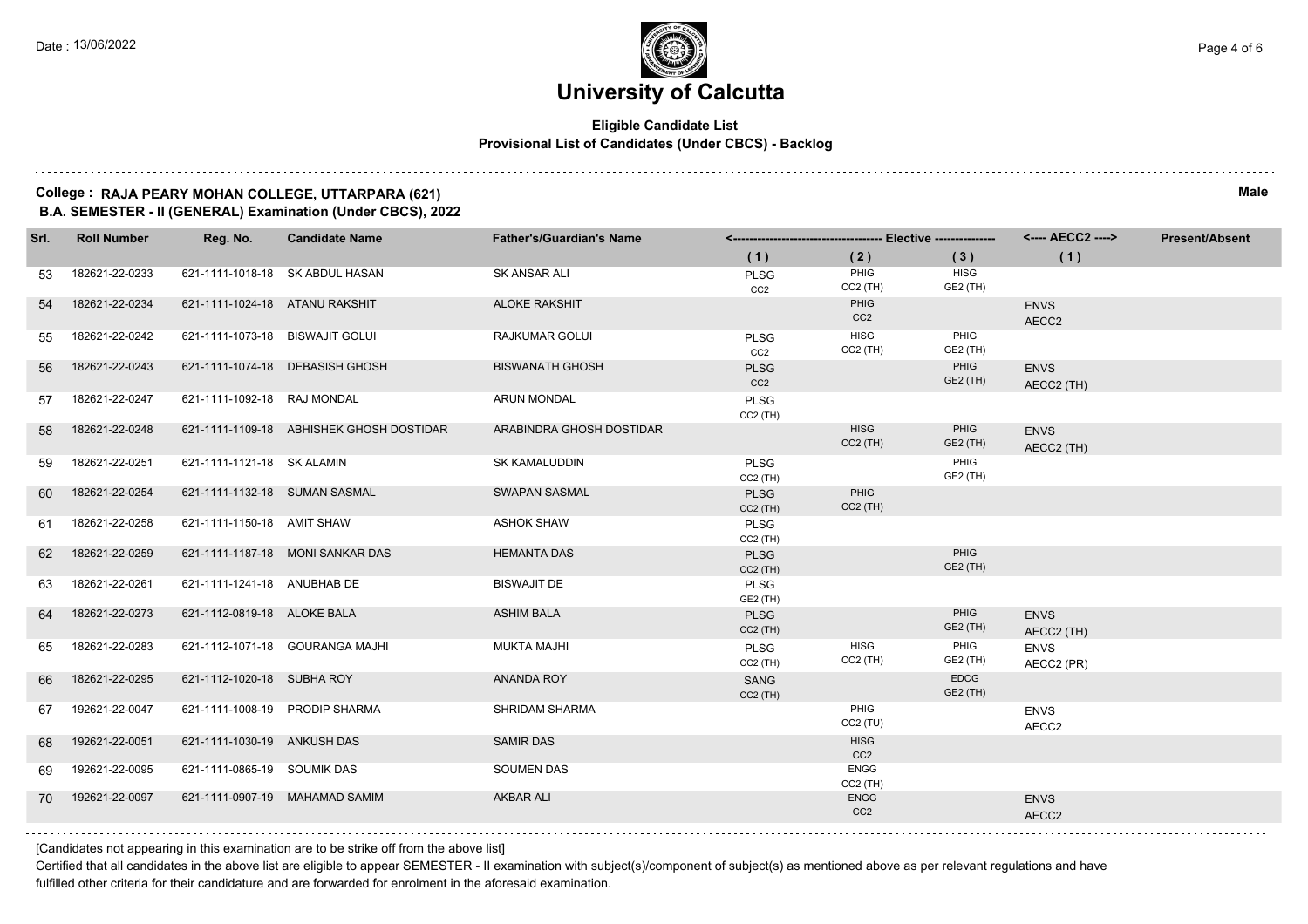#### **Eligible Candidate List Provisional List of Candidates (Under CBCS) - Backlog**

#### **College : RAJA PEARY MOHAN COLLEGE, UTTARPARA (621) Male B.A. SEMESTER - II (GENERAL) Examination (Under CBCS), 2022**

| Srl. | <b>Roll Number</b> | Reg. No.                       | <b>Candidate Name</b>             | <b>Father's/Guardian's Name</b> |                                |                                |     | <---- AECC2 ---->    | <b>Present/Absent</b> |
|------|--------------------|--------------------------------|-----------------------------------|---------------------------------|--------------------------------|--------------------------------|-----|----------------------|-----------------------|
|      |                    |                                |                                   |                                 | (1)                            | (2)                            | (3) | (1)                  |                       |
| 71   | 192621-22-0101     |                                | 621-1111-0960-19 SUBHAJIT GHOSH   | <b>TARAK NATH GHOSH</b>         | <b>HISG</b><br>CC <sub>2</sub> | PHIG<br>$CC2$ (TU)             |     | <b>ENVS</b><br>AECC2 |                       |
| 72   | 192621-22-0104     | 621-1111-0996-19 ARPAN DAS     |                                   | <b>SUMANTADAS</b>               |                                | <b>PLSG</b><br>CC <sub>2</sub> |     |                      |                       |
| 73   | 192621-22-0111     | 621-1111-1038-19 KUNTAL MOYRA  |                                   | SHIBNATH MOYRA                  | <b>HISG</b><br>CC <sub>2</sub> | PHIG<br>CC <sub>2</sub>        |     | <b>ENVS</b><br>AECC2 |                       |
| 74   | 192621-22-0116     |                                | 621-1112-0679-19 DEBKUMAR PATRA   | <b>JAGADISH PATRA</b>           |                                |                                |     |                      |                       |
| 75   | 192621-22-0132     | 621-1111-0962-19 ASHUTOSH DAS  |                                   | <b>BINOY DAS</b>                | PHIG<br>CC2(TU)                |                                |     |                      |                       |
| 76   | 192621-22-0145     |                                | 621-1111-0517-19 SAURYADIP PODDAR | SUPRIYA PODDAR                  |                                |                                |     |                      |                       |
| 77   | 192621-22-0146     | 621-1111-0532-19 SURAJIT DAS   |                                   | NIRANJAN DAS                    | <b>PLSG</b><br>CC2             | <b>HISG</b><br>CC <sub>2</sub> |     | <b>ENVS</b><br>AECC2 |                       |
| 78   | 192621-22-0158     | 621-1111-0694-19 RUPAM GHOSH   |                                   | SHYAMAL GHOSH                   |                                |                                |     |                      |                       |
| 79   | 192621-22-0162     |                                | 621-1111-0764-19 SAYAN MUKHERJEE  | SUKUMAR MUKHERJEE               |                                | <b>ENGG</b><br>$CC2$ (TH)      |     |                      |                       |
| 80   | 192621-22-0163     | 621-1111-0765-19 ARNAB RAHA    |                                   | <b>BIJU RAHA</b>                |                                | <b>ENGG</b><br>CC2 (TH)        |     |                      |                       |
| 81   | 192621-22-0166     | 621-1111-0803-19 SUMAN SINGH   |                                   | <b>DILIP SINGH</b>              |                                | <b>ENGG</b><br>CC <sub>2</sub> |     | <b>ENVS</b><br>AECC2 |                       |
| 82   | 192621-22-0169     | 621-1111-0809-19 PRADYUT DAS   |                                   | PARTHA DAS                      | <b>PLSG</b><br>CC <sub>2</sub> | <b>HISG</b><br>CC <sub>2</sub> |     | <b>ENVS</b><br>AECC2 |                       |
| 83   | 192621-22-0176     | 621-1111-0830-19 FARUK KHAN    |                                   | <b>MAFIJUL KHAN</b>             |                                | <b>ECOG</b><br>CC <sub>2</sub> |     | <b>ENVS</b><br>AECC2 |                       |
| 84   | 192621-22-0218     | 621-1111-1045-19 ABHIJIT ROUTH |                                   | <b>GANESH RAUTH</b>             |                                |                                |     |                      |                       |
| 85   | 192621-22-0224     |                                | 621-1112-0600-19 SNAHASHIS NASKAR | KANOJ KUMAR NASKAR              | <b>PLSG</b><br>CC <sub>2</sub> | <b>HISG</b><br>CC <sub>2</sub> |     | <b>ENVS</b><br>AECC2 |                       |
| 86   | 192621-22-0236     | 621-1112-0882-19 RAJESH BISWAS |                                   | <b>PALAN BISWAS</b>             | <b>PLSG</b><br>CC2             | PHIG<br>CC <sub>2</sub>        |     | <b>ENVS</b><br>AECC2 |                       |
| 87   | 192621-22-0243     | 621-1112-1013-19 NABIN BAIDYA  |                                   | NABAKUMAR BAIDYA                |                                |                                |     | <b>ENVS</b><br>AECC2 |                       |
| 88   | 192621-22-0247     | 621-1114-0714-19 SWAGATA ASH   |                                   | <b>DWIPENDRA NATH ASH</b>       |                                |                                |     | <b>ENVS</b><br>AECC2 |                       |
|      |                    |                                |                                   |                                 |                                |                                |     |                      |                       |

[Candidates not appearing in this examination are to be strike off from the above list]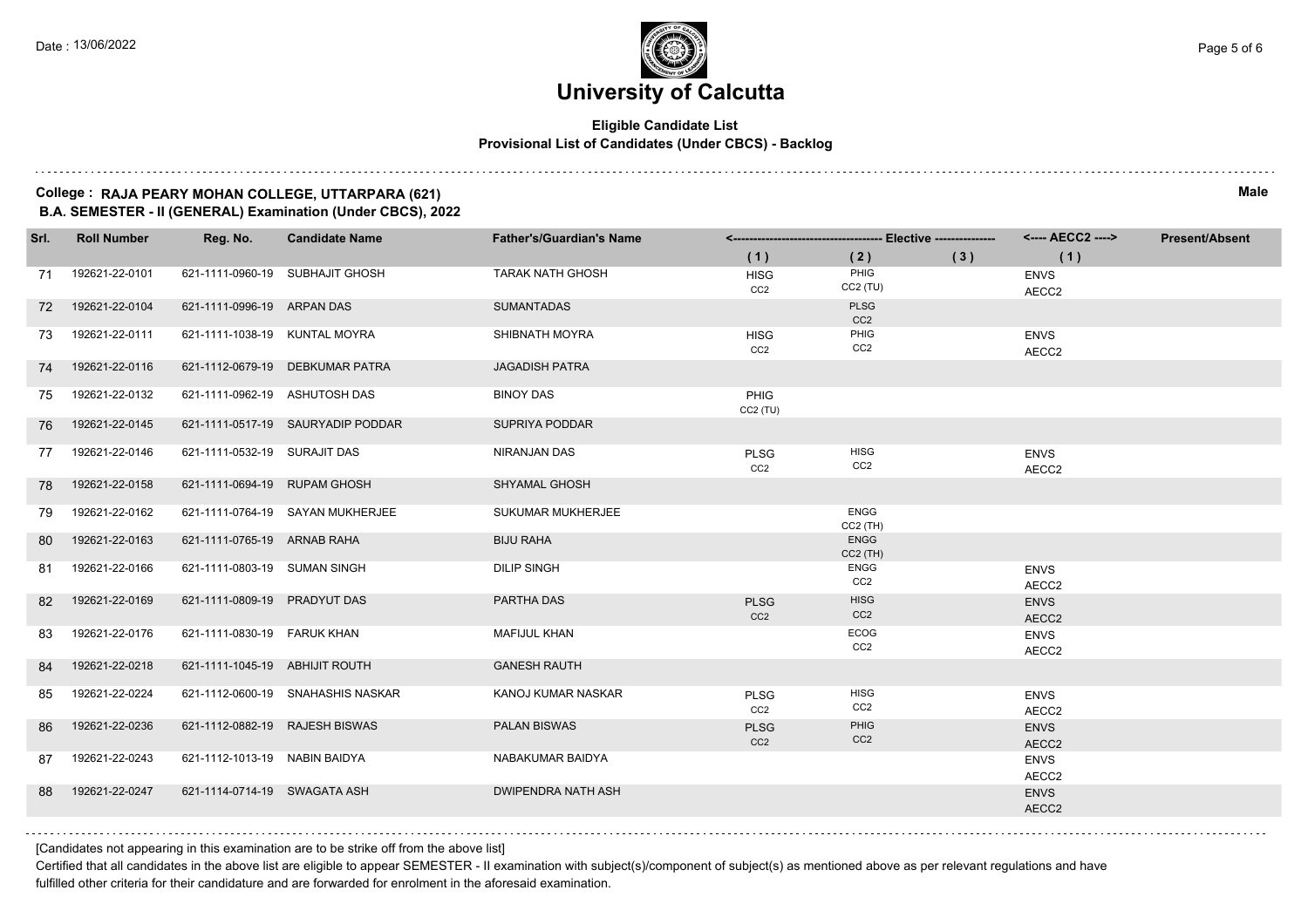#### **Eligible Candidate List Provisional List of Candidates (Under CBCS) - Backlog**

#### **College : RAJA PEARY MOHAN COLLEGE, UTTARPARA (621) Male B.A. SEMESTER - II (GENERAL) Examination (Under CBCS), 2022**

| Srl. | <b>Roll Number</b> | Reg. No.                       | <b>Candidate Name</b>                 | <b>Father's/Guardian's Name</b> |                                |                           | --- Elective --------------- | <---- AECC2 ---->                     | <b>Present/Absent</b> |
|------|--------------------|--------------------------------|---------------------------------------|---------------------------------|--------------------------------|---------------------------|------------------------------|---------------------------------------|-----------------------|
|      |                    |                                |                                       |                                 | (1)                            | (2)                       | (3)                          | (1)                                   |                       |
| -89  | 202621-22-0021     | 621-1111-1004-20 PRAVAKAR DEY  |                                       | <b>BIMAL DEY</b>                |                                |                           |                              | <b>ENVS</b><br>AECC2 (PR)             |                       |
| 90   | 202621-22-0061     |                                | 621-1111-1168-20 SOUMADIP GHOSH       | <b>SHIBU GHOSH</b>              |                                |                           | <b>HISG</b><br>GE2 (TU)      |                                       |                       |
| 91   | 202621-22-0077     | 621-1111-1222-20 SAYAN DAS     |                                       | <b>BASUDEB DAS</b>              | <b>ECOG</b><br>CC2(TU)         | <b>HISG</b><br>$CC2$ (TU) | PLSG<br>GE2 (TU)             |                                       |                       |
| 92   | 202621-22-0099     | 621-1111-1281-20 RAKESH DAS    |                                       | <b>RAJA DAS</b>                 |                                |                           | <b>EDCG</b><br>GE2 (TH)      |                                       |                       |
| 93   | 202621-22-0104     |                                | 621-1111-1294-20 SUMANATA PANDA       | <b>SISIR PANDA</b>              |                                |                           |                              | <b>ENVS</b><br>AECC2 (PR)             |                       |
| 94   | 202621-22-0114     | 621-1111-1314-20 ANKAN GHOSH   |                                       | <b>SANTU GHOSH</b>              | <b>PLSG</b><br>CC2(TU)         | <b>PHIG</b><br>$CC2$ (TU) | <b>HISG</b><br>GE2 (TU)      | <b>ENVS</b><br>AECC2 (PR)             |                       |
| 95   | 202621-22-0117     |                                | 621-1111-1324-20 SWARUP CHAKRABORTY   | SUBHASH CHAKRABORTY             | <b>HISG</b><br>GE2 (TU)        | <b>ENGG</b><br>$CC2$ (TU) | PLSG<br>$CC2$ (TU)           | <b>ENVS</b><br>AECC2 (PR)             |                       |
| 96   | 202621-22-0125     | 621-1111-1358-20 SHRIJIT BANIK |                                       | <b>TARAK NATH BANIK</b>         | <b>EDCG</b><br>CC2(TU)         | <b>HISG</b><br>$CC2$ (TU) | PHIG<br>GE2 (TU)             | <b>ENVS</b><br>AECC2 (PR)             |                       |
| 97   | 202621-22-0126     | 621-1111-1359-20 AMRIT SAMANTA |                                       | <b>NETAI SAMANTA</b>            | <b>EDCG</b><br>CC <sub>2</sub> | PHIG<br>CC2               | HISG<br>GE <sub>2</sub>      | <b>ENVS</b><br>AECC2 (PR)             |                       |
| 98   | 202621-22-0128     |                                | 621-1111-1361-20 ARNAB CHAKRABORTY    | KANAI LAL CHAKRABORTY           | <b>PLSG</b><br>CC2(TU)         | <b>HISG</b><br>$CC2$ (TU) | <b>ECOG</b><br>GE2 (TU)      | <b>ENVS</b><br>AECC2 (PR)             |                       |
| 99   | 202621-22-0129     | 621-1111-1362-20 BISHAL HAZRA  |                                       | <b>GOUTAM HAZRA</b>             | <b>EDCG</b><br>CC2(TU)         |                           |                              |                                       |                       |
| 100  | 202621-22-0132     |                                | 621-1111-1397-20 HEMANTA KUMAR MONDAL | <b>MADAN MONDAL</b>             |                                |                           |                              | <b>ENVS</b><br>AECC2 (TH)             |                       |
| 101  | 202621-22-0192     | 621-1112-1269-20               | <b>DEBASHIS SARKAR</b>                | <b>GOPAL SARKAR</b>             | <b>EDCG</b><br>CC2(TU)         | PHIG<br>$CC2$ (TU)        | <b>HISG</b><br>GE2           | <b>ENVS</b><br>AECC2 (PR)             |                       |
| 102  | 202621-22-0202     | 621-1112-1393-20 PRABIR BISWAS |                                       | PREMANANDA BISWAS               | <b>EDCG</b><br>CC2(TU)         | <b>HISG</b><br>$CC2$ (TU) | PHIG<br>GE2 (TU)             | <b>ENVS</b><br>AECC <sub>2</sub> (PR) |                       |

[Candidates not appearing in this examination are to be strike off from the above list]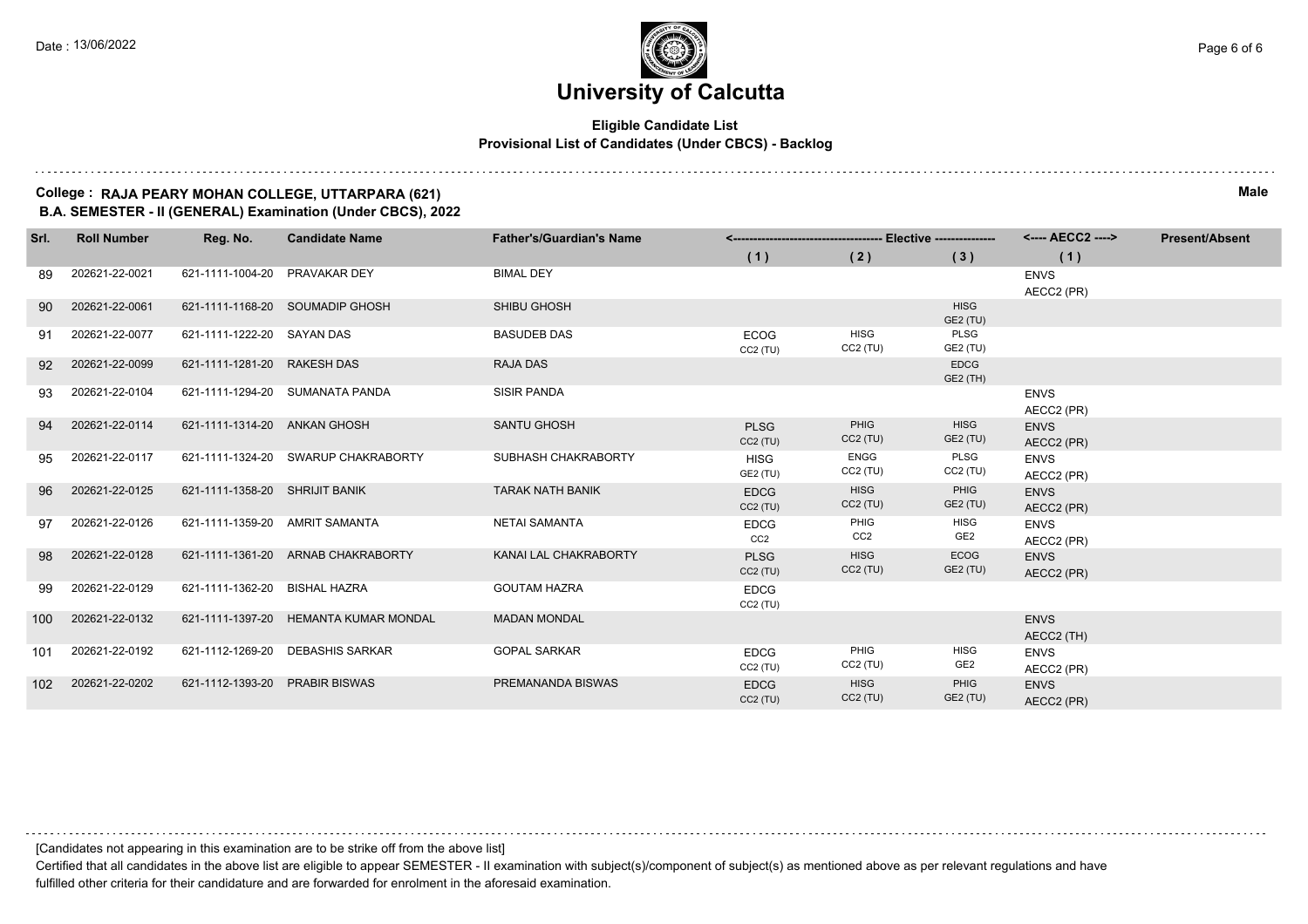#### **Eligible Candidate List Provisional List of Candidates (Under CBCS) - Backlog**

#### **College : RAJA PEARY MOHAN COLLEGE, UTTARPARA (621) Female B.A. SEMESTER - II (HONOURS) Examination (Under CBCS), 2022**

| Srl.          | <b>Roll Number</b> | Reg. No.                      | <b>Candidate Name</b>              | <b>Father's/Guardian's Name</b> |                                   |                         |                         | <---- AECC2 ---->         | <b>Present/Absent</b> |
|---------------|--------------------|-------------------------------|------------------------------------|---------------------------------|-----------------------------------|-------------------------|-------------------------|---------------------------|-----------------------|
|               |                    |                               |                                    |                                 | (1)                               | (2)                     | (3)                     | (1)                       |                       |
|               | 182621-11-0073     |                               | 621-1211-1245-18 JULEKHA KHATUN    | SK YEASIUR RAHAMAN              | <b>PHIA</b><br>$CC3$ (TH)         |                         |                         |                           |                       |
| $\mathcal{P}$ | 182621-11-0108     |                               | 621-1211-0554-18 DEBOLINA BANERJEE | <b>DEBNATH BANERJEE</b>         | <b>SANA</b><br>CC3 (TH), CC4 (TH) | <b>EDCG</b><br>GE2 (TH) |                         | <b>ENVS</b><br>AECC2 (TH) |                       |
| 3             | 182621-11-0117     |                               | 621-1212-0543-18 SOUMEE BAIRAGI    | <b>GAUTAM BAIRAGI</b>           | SANA<br>CC3 (TH), CC4 (TH)        |                         | PHIG<br>GE2 (TH)        | <b>ENVS</b><br>AECC2 (TH) |                       |
| 4             | 182621-11-0120     | 621-1212-1257-18 SOUMITA KHAN |                                    | <b>SANKAR KHAN</b>              | SANA<br>CC3 (TH), CC4 (TH)        |                         | PHIG<br>GE2 (TH)        | <b>ENVS</b><br>AECC2 (TH) |                       |
| .5            | 192621-11-0013     |                               | 621-1211-0033-19 SANGHAMITRA SAHA  | <b>BIPLAB SAHA</b>              | <b>HISG</b><br>GE <sub>2</sub>    |                         |                         |                           |                       |
| 6             | 192621-11-0035     | 621-1214-0022-19 KRISHNA PAL  |                                    | <b>HEMANTA PAL</b>              | <b>HISG</b><br>GE <sub>2</sub>    |                         |                         | <b>ENVS</b><br>AECC2      |                       |
|               | 192621-11-0037     | 621-1214-0240-19 SUSMITA DARI |                                    | <b>TAPAS DARI</b>               | <b>EDCG</b><br>GE <sub>2</sub>    |                         |                         | <b>ENVS</b><br>AECC2      |                       |
| 8             | 192621-11-0175     | 621-1211-0088-19 ANKITA PAL   |                                    | <b>BISWANTH PAL</b>             | <b>PHIG</b><br>GE <sub>2</sub>    |                         |                         | <b>ENVS</b><br>AECC2      |                       |
| 9.            | 192621-11-0191     | 621-1212-0086-19 RIKHTA DAS   |                                    | <b>TAPASH DAS</b>               | SANA<br>CC3, CC4                  |                         |                         | <b>ENVS</b><br>AECC2      |                       |
| 10            | 202621-11-0053     | 621-1211-0146-20 SIYA MONDAL  |                                    | SANJOY KUMAR MONDAL             |                                   |                         | <b>EDCG</b><br>GE2 (TU) | <b>ENVS</b><br>AECC2 (PR) |                       |

[Candidates not appearing in this examination are to be strike off from the above list]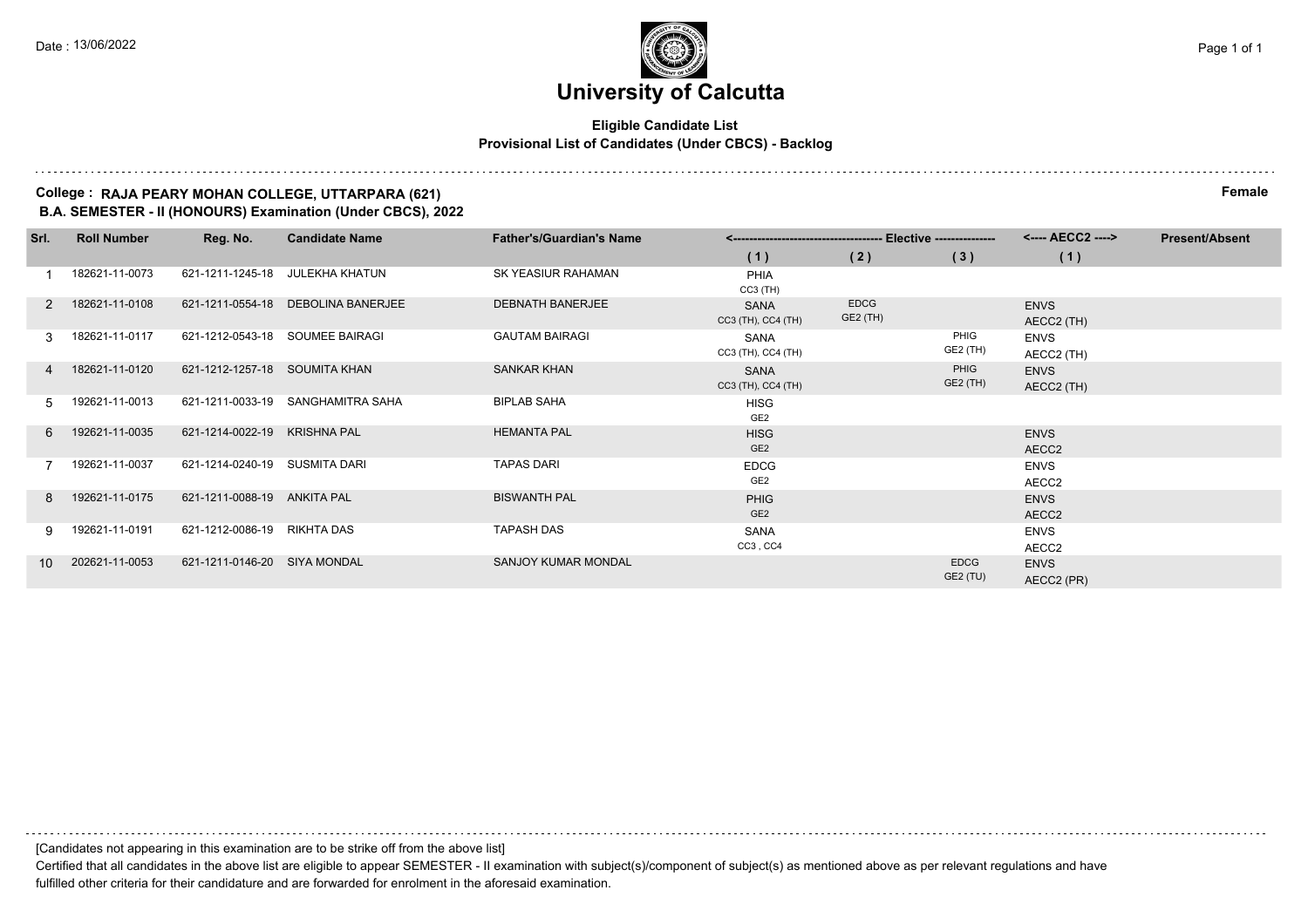#### **Eligible Candidate List Provisional List of Candidates (Under CBCS) - Backlog**

#### **College : RAJA PEARY MOHAN COLLEGE, UTTARPARA (621) Male B.A. SEMESTER - II (HONOURS) Examination (Under CBCS), 2022**

| Srl. | <b>Roll Number</b> | Reg. No.                    | <b>Candidate Name</b>          | <b>Father's/Guardian's Name</b> |                    |     |          |             | <b>Present/Absent</b> |
|------|--------------------|-----------------------------|--------------------------------|---------------------------------|--------------------|-----|----------|-------------|-----------------------|
|      |                    |                             |                                |                                 | (1)                | (2) | (3)      | (1)         |                       |
|      | 182621-21-0027     | 621-1111-1258-18 SANJOY DAS |                                | SANJIB DAS                      | <b>SANA</b>        |     | PHIG     | <b>ENVS</b> |                       |
|      |                    |                             |                                |                                 | CC3 (TH), CC4 (TH) |     | GE2 (TH) | AECC2 (TH)  |                       |
|      | 192621-21-0006     | 621-1112-0242-19            | <b>PUSKAR MONDAL</b>           | <b>SUSANTA MONDAL</b>           | <b>EDCG</b>        |     |          |             |                       |
|      |                    |                             |                                |                                 | GE <sub>2</sub>    |     |          |             |                       |
|      | 192621-21-0017     |                             | 621-1113-0229-19 DEBASIS MURMU | DULAL MURMU                     | <b>PHIG</b>        |     |          |             |                       |
|      |                    |                             |                                |                                 | GE <sub>2</sub>    |     |          |             |                       |

[Candidates not appearing in this examination are to be strike off from the above list]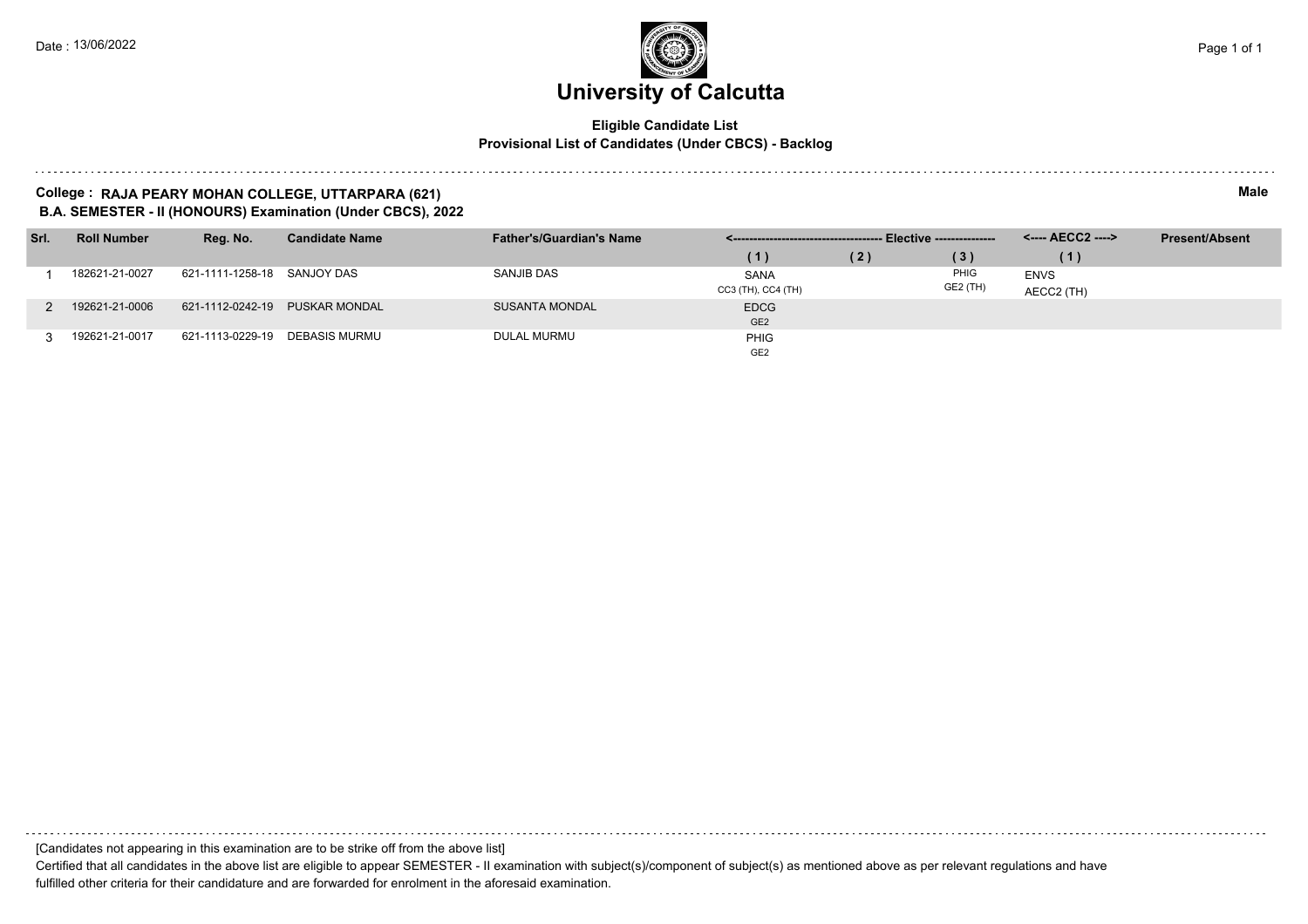#### **Eligible Candidate List Provisional List of Candidates (Under CBCS) - Regular**

#### **College : RAJA PEARY MOHAN COLLEGE, UTTARPARA (621) Female**

**B.A. SEMESTER - II (GENERAL) Examination (Under CBCS), 2022**

| Srl.           | <b>Roll Number</b> | Reg. No.                        | <b>Candidate Name</b>               | <b>Father's/Guardian's Name</b> | <-------------------- Elective ------------------> |             |             | <---- AECC2 ----> | <b>Present/Absent</b> |
|----------------|--------------------|---------------------------------|-------------------------------------|---------------------------------|----------------------------------------------------|-------------|-------------|-------------------|-----------------------|
|                |                    |                                 |                                     |                                 | (1)                                                | (2)         | (3)         | (1)               |                       |
| $\mathbf{1}$   | 192621-12-0002     | 621-1214-0965-19 ANKANA GUIN    |                                     | SUJOGYA GUIN                    | <b>BNGG</b>                                        | <b>PHIG</b> | SANG        | <b>ENVS</b>       |                       |
| $2^{\circ}$    | 192621-12-0013     | 621-1211-0549-19 SUPRIYA DEY    |                                     | <b>ASTA DEY</b>                 | <b>EDCG</b>                                        | <b>HISG</b> | <b>PHIG</b> | <b>ENVS</b>       |                       |
| 3              | 192621-12-0027     |                                 | 621-1211-0634-19 NISHAD FARHANA     | SAHE ALAM KHAN                  | <b>EDCG</b>                                        | <b>HISG</b> | <b>PHIG</b> | <b>ENVS</b>       |                       |
| 4              | 192621-12-0039     | 621-1211-0687-19 RIMI PATRA     |                                     | <b>TAPAS PATRA</b>              | <b>EDCG</b>                                        | <b>PHIG</b> | <b>HISG</b> | <b>ENVS</b>       |                       |
| 5              | 192621-12-0040     | 621-1211-0688-19 SUSMITA PAL    |                                     | LATE SAMIR PAL                  | <b>EDCG</b>                                        | <b>HISG</b> | <b>PHIG</b> | <b>ENVS</b>       |                       |
| 6              | 192621-12-0051     | 621-1211-0724-19                | <b>KATHA DEY</b>                    | <b>TAPAN DEY</b>                | <b>EDCG</b>                                        | <b>HISG</b> | <b>SANG</b> | <b>ENVS</b>       |                       |
| $\overline{7}$ | 192621-12-0063     | 621-1211-0756-19 PRIYANKA PAUL  |                                     | <b>GOPAL PAUL</b>               | <b>EDCG</b>                                        | PHIG        | <b>HISG</b> | <b>ENVS</b>       |                       |
| 8              | 192621-12-0090     | 621-1211-0901-19 MOUMITA PATRA  |                                     | <b>SANAT PATRA</b>              | <b>EDCG</b>                                        | <b>BNGG</b> | <b>SANG</b> | <b>ENVS</b>       |                       |
| 9              | 192621-12-0113     | 621-1212-0534-19 PUNAM DHALI    |                                     | KHOKAN DHALI                    | <b>EDCG</b>                                        | <b>HISG</b> | <b>PHIG</b> | <b>ENVS</b>       |                       |
| 10             | 192621-12-0119     | 621-1212-0676-19 PRITI MONDAL   |                                     | MADHU SUDAN MONDAL              | <b>EDCG</b>                                        | <b>HISG</b> | <b>SANG</b> | <b>ENVS</b>       |                       |
| 11             | 192621-12-0121     | 621-1212-0697-19    PARNA PARUI |                                     | <b>SATYEN PARUI</b>             | <b>EDCG</b>                                        | <b>HISG</b> | <b>PHIG</b> | <b>ENVS</b>       |                       |
| 12             | 192621-12-0124     |                                 | 621-1212-0717-19 REYA SAMADDAR      | <b>RATAN SAMADDAR</b>           | <b>EDCG</b>                                        | <b>PHIG</b> | <b>HISG</b> | <b>ENVS</b>       |                       |
| 13             | 192621-12-0127     | 621-1212-0859-19 SAYANI BAIDYA  |                                     | SANKAR BAIDYA                   | <b>EDCG</b>                                        | <b>PHIG</b> | <b>HISG</b> | <b>ENVS</b>       |                       |
| 14             | 192621-12-0131     | 621-1212-0948-19 JHILIK SARDAR  |                                     | KISHORI SARDAR                  | <b>EDCG</b>                                        | <b>PHIG</b> | <b>HISG</b> | <b>ENVS</b>       |                       |
| 15             | 192621-12-0138     | 621-1214-0589-19 AATREYEE DAS   |                                     | <b>SUSHANTA DAS</b>             | <b>EDCG</b>                                        | <b>HISG</b> | <b>PHIG</b> | <b>ENVS</b>       |                       |
| 16             | 192621-12-0143     | 621-1214-0641-19 PRITY PAUL     |                                     | <b>KESHAB PAUL</b>              | <b>EDCG</b>                                        | <b>HISG</b> | <b>PHIG</b> | <b>ENVS</b>       |                       |
| 17             | 192621-12-0149     | 621-1215-0491-19                | UNME SALMA KHATUN                   | KUTUBUDDIN MOLLA                | <b>EDCG</b>                                        | <b>PHIG</b> | <b>HISG</b> | <b>ENVS</b>       |                       |
| 18             | 192621-12-0150     |                                 | 621-1215-1007-19 CHAMELI KHATUN     | <b>KALU SEKH</b>                | <b>EDCG</b>                                        | <b>HISG</b> | <b>PHIG</b> | <b>ENVS</b>       |                       |
| 19             | 192621-12-0155     |                                 | 621-1211-0521-19 DEBOLINA MUKHERJEE | <b>DEBASISH MUKHERJEE</b>       | <b>HISG</b>                                        | PHIG        | <b>EDCG</b> | <b>ENVS</b>       |                       |
| 20             | 192621-12-0157     |                                 | 621-1211-0547-19 SOUMITA CHANDRA    | CHANDU CHANDRA                  | <b>HISG</b>                                        | <b>PHIG</b> | <b>EDCG</b> | <b>ENVS</b>       |                       |

[Candidates not appearing in this examination are to be strike off from the above list]

Certified that all candidates in the above list are eligible to appear SEMESTER - II examination as per relevant regulations and have fulfilled other criteria for their candidature and are forwarded for enrolment in the aforesaid examination.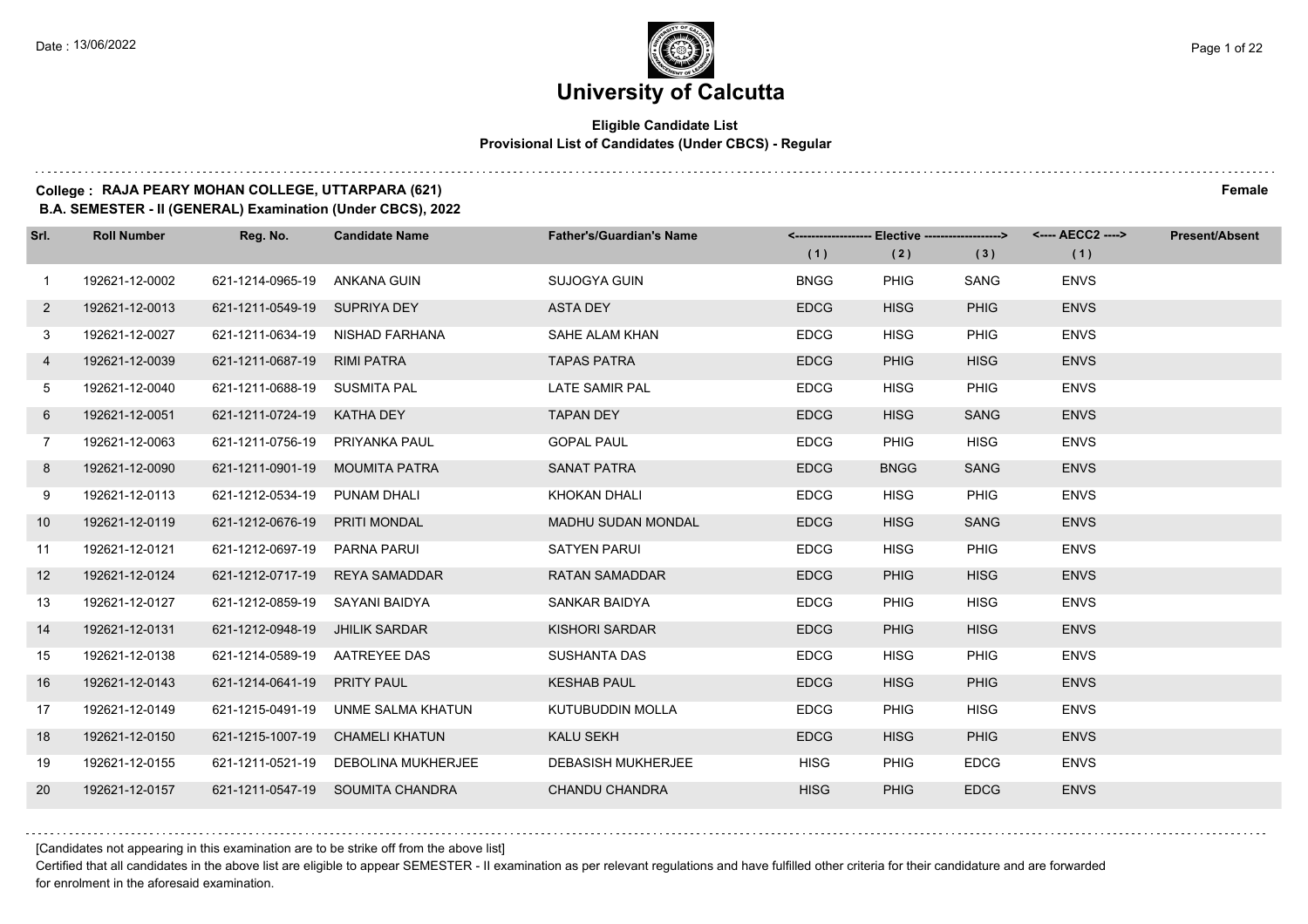#### **Eligible Candidate List Provisional List of Candidates (Under CBCS) - Regular**

#### **College : RAJA PEARY MOHAN COLLEGE, UTTARPARA (621) Female**

**B.A. SEMESTER - II (GENERAL) Examination (Under CBCS), 2022**

| Srl. | <b>Roll Number</b> | Reg. No.                       | <b>Candidate Name</b>                 | <b>Father's/Guardian's Name</b> | (1)         | <------------------- Elective ------------------> <---- AECC2 ----><br>(2) | (3)         | (1)         | <b>Present/Absent</b> |
|------|--------------------|--------------------------------|---------------------------------------|---------------------------------|-------------|----------------------------------------------------------------------------|-------------|-------------|-----------------------|
| 21   | 192621-12-0159     | 621-1211-0558-19               | SWAPNA SARKAR                         | NITAI SARKAR                    | <b>HISG</b> | <b>ENGG</b>                                                                | <b>PLSG</b> | <b>ENVS</b> |                       |
| 22   | 192621-12-0169     | 621-1211-0692-19               | DIPA PRADHAN                          | <b>DILU PRADHAN</b>             | <b>HISG</b> | <b>ENGG</b>                                                                | <b>PLSG</b> | <b>ENVS</b> |                       |
| 23   | 192621-12-0176     | 621-1211-0838-19 RUBI DHARA    |                                       | LATE KARTICK DHARA              | <b>HISG</b> | <b>PHIG</b>                                                                | <b>EDCG</b> | <b>ENVS</b> |                       |
| 24   | 192621-12-0180     | 621-1211-0854-19 PAYAL SARKAR  |                                       | ANANDA SARKAR                   | <b>HISG</b> | <b>PHIG</b>                                                                | <b>EDCG</b> | <b>ENVS</b> |                       |
| 25   | 192621-12-0181     |                                | 621-1211-0857-19 OENDRI BHATTACHARJEE | <b>PRABIR BHATTACHARJEE</b>     | <b>HISG</b> | <b>ENGG</b>                                                                | <b>PLSG</b> | <b>ENVS</b> |                       |
| 26   | 192621-12-0183     | 621-1211-0872-19 PRIYA DAS     |                                       | <b>LATE TARAK DAS</b>           | <b>HISG</b> | <b>PHIG</b>                                                                | <b>EDCG</b> | <b>ENVS</b> |                       |
| 27   | 192621-12-0184     | 621-1211-0893-19 PAYEL HAZRA   |                                       | <b>KARTICK HAZRA</b>            | <b>HISG</b> | <b>PHIG</b>                                                                | <b>EDCG</b> | <b>ENVS</b> |                       |
| 28   | 192621-12-0192     | 621-1212-0473-19 SORMISTA DAS  |                                       | NIRANJON DAS                    | <b>HISG</b> | <b>PHIG</b>                                                                | <b>EDCG</b> | <b>ENVS</b> |                       |
| 29   | 192621-12-0195     | 621-1212-0624-19 PIYALI MONDAL |                                       | <b>GOUTAM MONDAL</b>            | <b>HISG</b> | <b>PHIG</b>                                                                | <b>EDCG</b> | <b>ENVS</b> |                       |
| 30   | 192621-12-0217     |                                | 621-1211-0737-19 MOUSUMI KUNDU        | <b>BABLU KUNDU</b>              | <b>PHIG</b> | <b>HISG</b>                                                                | <b>PLSG</b> | <b>ENVS</b> |                       |
| 31   | 192621-12-0224     | 621-1211-0987-19 SWETA THAKUR  |                                       | <b>SANJAY THAKUR</b>            | <b>PHIG</b> | SANG                                                                       | <b>EDCG</b> | <b>ENVS</b> |                       |
| 32   | 192621-12-0227     | 621-1211-1011-19 DIPALI KHAN   |                                       | <b>DILIP KHAN</b>               | <b>PHIG</b> | <b>BNGG</b>                                                                | <b>SANG</b> | <b>ENVS</b> |                       |
| 33   | 192621-12-0231     | 621-1212-0654-19 RUMPA MAL     |                                       | <b>ARUP MAL</b>                 | <b>PHIG</b> | <b>HISG</b>                                                                | <b>PLSG</b> | <b>ENVS</b> |                       |
| 34   | 192621-12-0234     | 621-1212-0981-19 TUMPA NASKAR  |                                       | <b>SAMIR NASKAR</b>             | <b>PHIG</b> | <b>HISG</b>                                                                | <b>SANG</b> | <b>ENVS</b> |                       |
| 35   | 192621-12-0235     | 621-1212-1012-19 DALIYA SANTRA |                                       | SWAPAN SANTRA                   | <b>PHIG</b> | <b>BNGG</b>                                                                | SANG        | <b>ENVS</b> |                       |
| 36   | 192621-12-0240     |                                | 621-1214-0941-19 SUDESHNA KARMAKAR    | SANDIP KARMAKAR                 | <b>PHIG</b> | <b>BNGG</b>                                                                | <b>SANG</b> | <b>ENVS</b> |                       |
| 37   | 192621-12-0250     | 621-1211-0548-19 PEU BAG       |                                       | <b>SRIMANTA BAG</b>             | <b>PLSG</b> | <b>ENGG</b>                                                                | <b>HISG</b> | <b>ENVS</b> |                       |
| 38   | 192621-12-0262     | 621-1211-0695-19 RUNU BEHARA   |                                       | <b>DINABANDHU BEHARA</b>        | <b>PLSG</b> | <b>ENGG</b>                                                                | <b>HISG</b> | <b>ENVS</b> |                       |
| 39   | 192621-12-0263     | 621-1211-0709-19 SWAGOTA SIL   |                                       | <b>RABIN SIL</b>                | <b>PLSG</b> | <b>ENGG</b>                                                                | <b>HISG</b> | <b>ENVS</b> |                       |
| 40   | 192621-12-0264     | 621-1211-0722-19 MOUSUMI SAHA  |                                       | KHOKAN SAHA                     | <b>PLSG</b> | <b>HISG</b>                                                                | <b>PHIG</b> | <b>ENVS</b> |                       |

[Candidates not appearing in this examination are to be strike off from the above list]

Certified that all candidates in the above list are eligible to appear SEMESTER - II examination as per relevant regulations and have fulfilled other criteria for their candidature and are forwarded for enrolment in the aforesaid examination.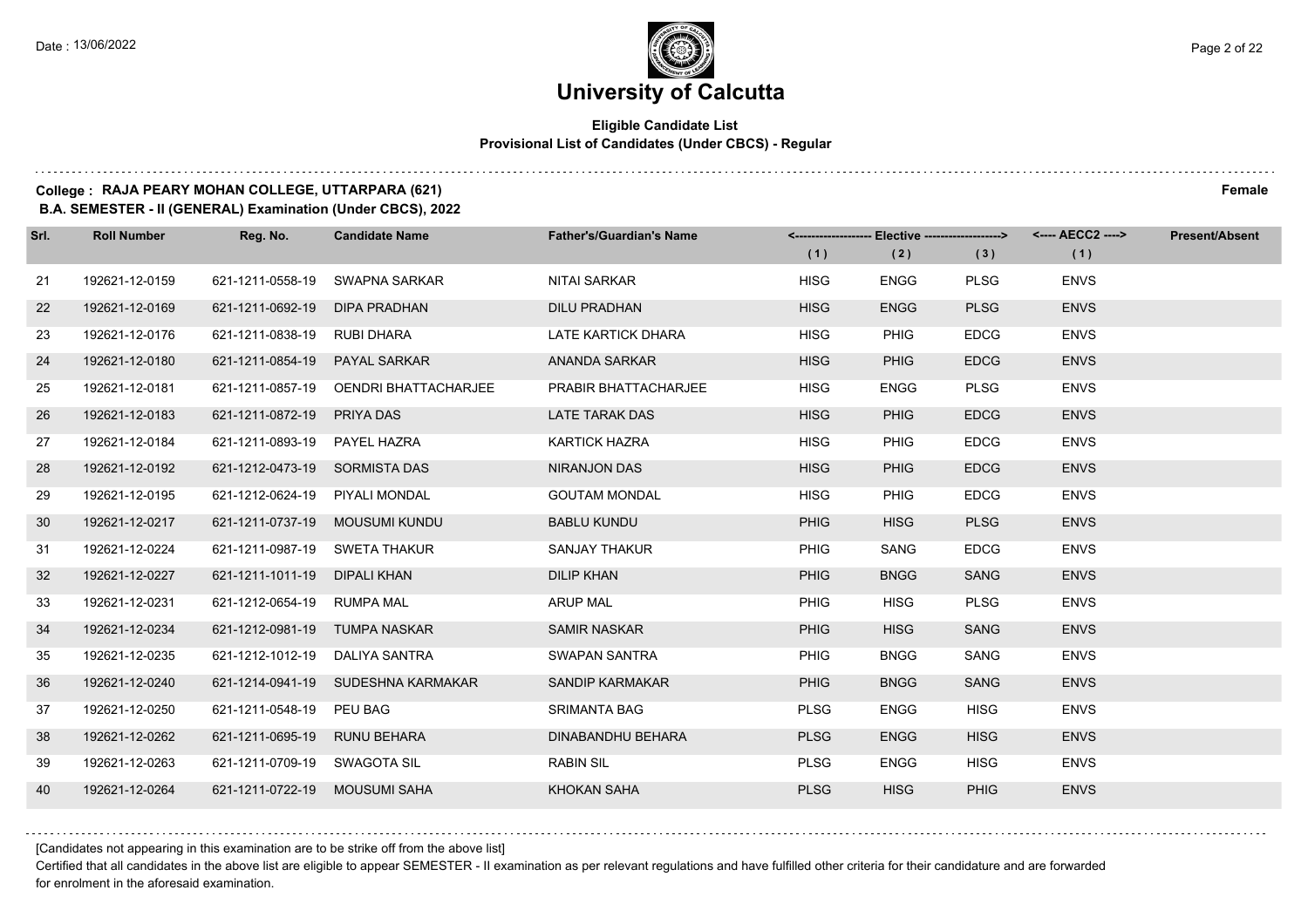### **University of Calcutta**

#### **Eligible Candidate List Provisional List of Candidates (Under CBCS) - Regular**

#### **College : RAJA PEARY MOHAN COLLEGE, UTTARPARA (621) Female**

**B.A. SEMESTER - II (GENERAL) Examination (Under CBCS), 2022**

| Srl. | <b>Roll Number</b> | Reg. No.                         | <b>Candidate Name</b>                 | <b>Father's/Guardian's Name</b> | (1)         | <------------------- Elective ------------------><br>(2) | (3)         | <---- AECC2 ----><br>(1) | <b>Present/Absent</b> |
|------|--------------------|----------------------------------|---------------------------------------|---------------------------------|-------------|----------------------------------------------------------|-------------|--------------------------|-----------------------|
| 41   | 192621-12-0265     |                                  | 621-1211-0723-19 DELMA MAJUMDER       | SMRITIRESH MAJUMDER             | <b>PLSG</b> | <b>HISG</b>                                              | <b>PHIG</b> | <b>ENVS</b>              |                       |
| 42   | 192621-12-0284     | 621-1211-0841-19 RAKHI DAS       |                                       | <b>KALIPADA DAS</b>             | <b>PLSG</b> | <b>HISG</b>                                              | <b>PHIG</b> | <b>ENVS</b>              |                       |
| 43   | 192621-12-0285     |                                  | 621-1211-0851-19 SIMRAN KUMARI MISHRA | CHANDRA MOHAN MISHRA            | <b>PLSG</b> | <b>ENGG</b>                                              | <b>HISG</b> | <b>ENVS</b>              |                       |
| 44   | 192621-12-0288     |                                  | 621-1211-0884-19 SUSMITA HALDER       | LT SUKUMAR HALDER               | <b>PLSG</b> | <b>ECOG</b>                                              | <b>HISG</b> | <b>ENVS</b>              |                       |
| 45   | 192621-12-0289     | 621-1211-0922-19 NEHA PARVIN     |                                       | <b>SK ABUL BASAR</b>            | <b>PLSG</b> | <b>HISG</b>                                              | PHIG        | <b>ENVS</b>              |                       |
| 46   | 192621-12-0292     | 621-1211-0931-19 RITIKA SAHA     |                                       | AJOY SAHA                       | <b>PLSG</b> | <b>HISG</b>                                              | <b>PHIG</b> | <b>ENVS</b>              |                       |
| 47   | 192621-12-0293     | 621-1211-0933-19 SHANTI PAL      |                                       | <b>BISWARUP PAL</b>             | <b>PLSG</b> | <b>HISG</b>                                              | PHIG        | <b>ENVS</b>              |                       |
| -48  | 192621-12-0299     | 621-1212-0490-19 SOVA ROY        |                                       | <b>SUBRATA ROY</b>              | <b>PLSG</b> | <b>HISG</b>                                              | <b>PHIG</b> | <b>ENVS</b>              |                       |
| 49   | 192621-12-0309     | 621-1212-0726-19 SHUKLA DAS      |                                       | <b>HARU DAS</b>                 | <b>PLSG</b> | <b>HISG</b>                                              | PHIG        | <b>ENVS</b>              |                       |
| 50   | 192621-12-0312     | 621-1212-0867-19 SABITRI BAIRAGI |                                       | <b>ASHIM BAIRAGI</b>            | <b>PLSG</b> | <b>HISG</b>                                              | <b>PHIG</b> | <b>ENVS</b>              |                       |
| 51   | 192621-12-0315     | 621-1212-1034-19 RIYA MONDAL     |                                       | RAJU MONDAL                     | <b>PLSG</b> | <b>HISG</b>                                              | PHIG        | <b>ENVS</b>              |                       |
| 52   | 192621-12-0318     |                                  | 621-1214-0620-19 ASTUTY PRASAD        | SANJIT KUMAR PRASAD             | <b>PLSG</b> | <b>HISG</b>                                              | <b>PHIG</b> | <b>ENVS</b>              |                       |
| 53   | 192621-12-0331     |                                  | 621-1212-0615-19 SUDIPTA MONDAL       | <b>BECHU MONDAL</b>             | SANG        | <b>BNGG</b>                                              | <b>EDCG</b> | <b>ENVS</b>              |                       |
| 54   | 192621-12-0337     | 621-1212-0852-19 TANUSREE BAR    |                                       | <b>RANJIT BAR</b>               | <b>EDCG</b> | <b>HISG</b>                                              | <b>SANG</b> | <b>ENVS</b>              |                       |
| 55   | 202621-12-0004     | 621-1211-0795-20 GITANJALI PAUL  |                                       | <b>ASHIM PAUL</b>               | <b>BNGG</b> | <b>PHIG</b>                                              | SANG        | <b>ENVS</b>              |                       |
| 56   | 202621-12-0019     | 621-1211-0879-20 SUSMITA GIRI    |                                       | <b>SUNIL KUMAR GIRI</b>         | <b>ENGG</b> | <b>ECOG</b>                                              | <b>PLSG</b> | <b>ENVS</b>              |                       |
| 57   | 202621-12-0035     |                                  | 621-1211-0935-20 SUPARNA DUTTA        | LT TAPAN DUTTA                  | <b>HISG</b> | <b>PHIG</b>                                              | <b>EDCG</b> | <b>ENVS</b>              |                       |
| 58   | 202621-12-0038     |                                  | 621-1211-0944-20 RIYANKA GHARA        | <b>GHANTU GHARA</b>             | <b>SANG</b> | <b>PHIG</b>                                              | <b>EDCG</b> | <b>ENVS</b>              |                       |
| 59   | 202621-12-0072     | 621-1211-1015-20 NEHA PATRA      |                                       | <b>SUBHAS PATRA</b>             | <b>EDCG</b> | <b>PHIG</b>                                              | <b>HISG</b> | <b>ENVS</b>              |                       |
| 60   | 202621-12-0080     | 621-1211-1032-20 SUDIPA DAS      |                                       | SHYAMAPADA DAS                  | <b>SANG</b> | <b>BNGG</b>                                              | <b>PHIG</b> | <b>ENVS</b>              |                       |

#### [Candidates not appearing in this examination are to be strike off from the above list]

Certified that all candidates in the above list are eligible to appear SEMESTER - II examination as per relevant regulations and have fulfilled other criteria for their candidature and are forwarded for enrolment in the aforesaid examination.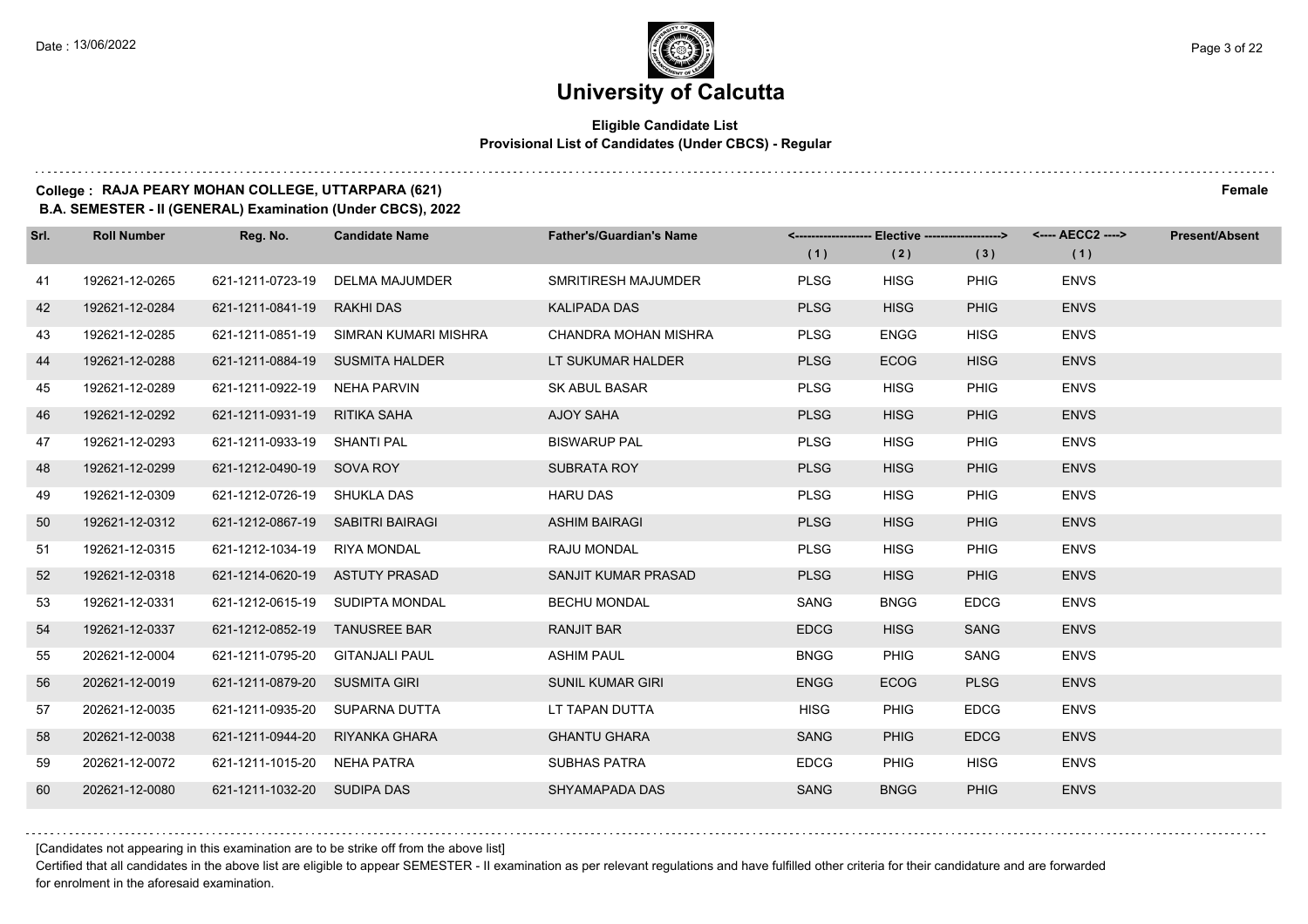### **University of Calcutta**

#### **Eligible Candidate List Provisional List of Candidates (Under CBCS) - Regular**

### **College : RAJA PEARY MOHAN COLLEGE, UTTARPARA (621) Female**

**B.A. SEMESTER - II (GENERAL) Examination (Under CBCS), 2022**

| Srl. | <b>Roll Number</b> | Reg. No.                        | <b>Candidate Name</b>                   | <b>Father's/Guardian's Name</b> |             | <------------------- Elective ------------------> |             | <---- AECC2 ----> | <b>Present/Absent</b> |
|------|--------------------|---------------------------------|-----------------------------------------|---------------------------------|-------------|---------------------------------------------------|-------------|-------------------|-----------------------|
|      |                    |                                 |                                         |                                 | (1)         | (2)                                               | (3)         | (1)               |                       |
| 61   | 202621-12-0084     | 621-1211-1037-20 PAYAL SAHA     |                                         | <b>JAY GOPAL SAHA</b>           | <b>HISG</b> | <b>EDCG</b>                                       | <b>PHIG</b> | <b>ENVS</b>       |                       |
| 62   | 202621-12-0086     | 621-1211-1048-20 TILTLI ROY     |                                         | LATE SUBHAJIT ROY               | <b>HISG</b> | <b>ENGG</b>                                       | <b>PLSG</b> | <b>ENVS</b>       |                       |
| 63   | 202621-12-0129     | 621-1211-1124-20 ARPITA DOLUI   |                                         | <b>SUKUMAR DOLUI</b>            | <b>EDCG</b> | <b>HISG</b>                                       | <b>PHIG</b> | <b>ENVS</b>       |                       |
| 64   | 202621-12-0141     |                                 | 621-1211-1144-20 ARADHANA CHOWDHURY DAS | ANUP CHOWDHURY                  | <b>EDCG</b> | <b>PHIG</b>                                       | <b>HISG</b> | <b>ENVS</b>       |                       |
| 65   | 202621-12-0169     | 621-1211-1198-20 SARBANI SINGH  |                                         | SANJIB SINGH                    | <b>EDCG</b> | <b>SANG</b>                                       | <b>HISG</b> | <b>ENVS</b>       |                       |
| 66   | 202621-12-0220     |                                 | 621-1211-1299-20 RADHA RANI KONAI       | RAMPRASAD KONAI                 | <b>EDCG</b> | <b>PHIG</b>                                       | <b>HISG</b> | <b>ENVS</b>       |                       |
| 67   | 202621-12-0221     | 621-1211-1301-20 PRIYA MONDAL   |                                         | <b>SUKDEV MONDAL</b>            | <b>HISG</b> | <b>PHIG</b>                                       | <b>EDCG</b> | <b>ENVS</b>       |                       |
| 68   | 202621-12-0222     | 621-1211-1304-20 TRISHA BHAKAT  |                                         | PARSHURAM BHAKAT                | <b>EDCG</b> | <b>HISG</b>                                       | <b>PHIG</b> | <b>ENVS</b>       |                       |
| 69   | 202621-12-0227     | 621-1211-1313-20 ARTUJA DAS     |                                         | <b>SEKHAR DAS</b>               | <b>EDCG</b> | <b>PHIG</b>                                       | <b>HISG</b> | <b>ENVS</b>       |                       |
| 70   | 202621-12-0228     |                                 | 621-1211-1315-20 ANKITA MAZUMDAR        | SANKAR MAJUMDAR                 | <b>EDCG</b> | <b>PHIG</b>                                       | <b>HISG</b> | <b>ENVS</b>       |                       |
| 71   | 202621-12-0239     | 621-1211-1331-20 PRIYANKA METE  |                                         | <b>DILIP METE</b>               | <b>EDCG</b> | <b>HISG</b>                                       | SANG        | <b>ENVS</b>       |                       |
| 72   | 202621-12-0247     |                                 | 621-1211-1346-20 MOHUYA MALLICK         | <b>KHAGEN MALLICK</b>           | <b>HISG</b> | <b>PHIG</b>                                       | <b>EDCG</b> | <b>ENVS</b>       |                       |
| 73   | 202621-12-0255     | 621-1211-1363-20                | <b>ISHA SARKAR</b>                      | <b>DEBASISH SARKAR</b>          | <b>EDCG</b> | <b>PHIG</b>                                       | <b>HISG</b> | <b>ENVS</b>       |                       |
| 74   | 202621-12-0260     |                                 | 621-1211-1370-20 MOUMITA CHAKRABORTY    | <b>RATHIN CHAKRABORTY</b>       | <b>PHIG</b> | <b>HISG</b>                                       | <b>PLSG</b> | <b>ENVS</b>       |                       |
| 75   | 202621-12-0276     | 621-1211-1398-20 RIYA ROY       |                                         | <b>JAGADISH ROY</b>             | <b>PLSG</b> | <b>ECOG</b>                                       | <b>HISG</b> | <b>ENVS</b>       |                       |
| 76   | 202621-12-0281     | 621-1212-0789-20 SATHI NASKAR   |                                         | <b>ANIMESH NASKAR</b>           | <b>PLSG</b> | <b>HISG</b>                                       | <b>PHIG</b> | <b>ENVS</b>       |                       |
| 77   | 202621-12-0306     | 621-1212-0854-20                | <b>SHARNALI MALICK</b>                  | <b>TAPAS MALICK</b>             | PHIG        | <b>HISG</b>                                       | <b>PLSG</b> | <b>ENVS</b>       |                       |
| 78   | 202621-12-0333     |                                 | 621-1212-0997-20 ANNWESHA GAYEN         | LAKSHMI KANTA GAYEN             | <b>EDCG</b> | <b>HISG</b>                                       | <b>PHIG</b> | <b>ENVS</b>       |                       |
| 79   | 202621-12-0334     | 621-1212-1002-20 AYANTIKA MALIK |                                         | SAHADEB MALIK                   | <b>EDCG</b> | <b>HISG</b>                                       | <b>PHIG</b> | <b>ENVS</b>       |                       |
| 80   | 202621-12-0345     | 621-1212-1083-20                | <b>RONIMA ROY</b>                       | <b>RAKHAL ROY</b>               | <b>EDCG</b> | <b>HISG</b>                                       | <b>PHIG</b> | <b>ENVS</b>       |                       |

[Candidates not appearing in this examination are to be strike off from the above list]

Certified that all candidates in the above list are eligible to appear SEMESTER - II examination as per relevant regulations and have fulfilled other criteria for their candidature and are forwarded for enrolment in the aforesaid examination.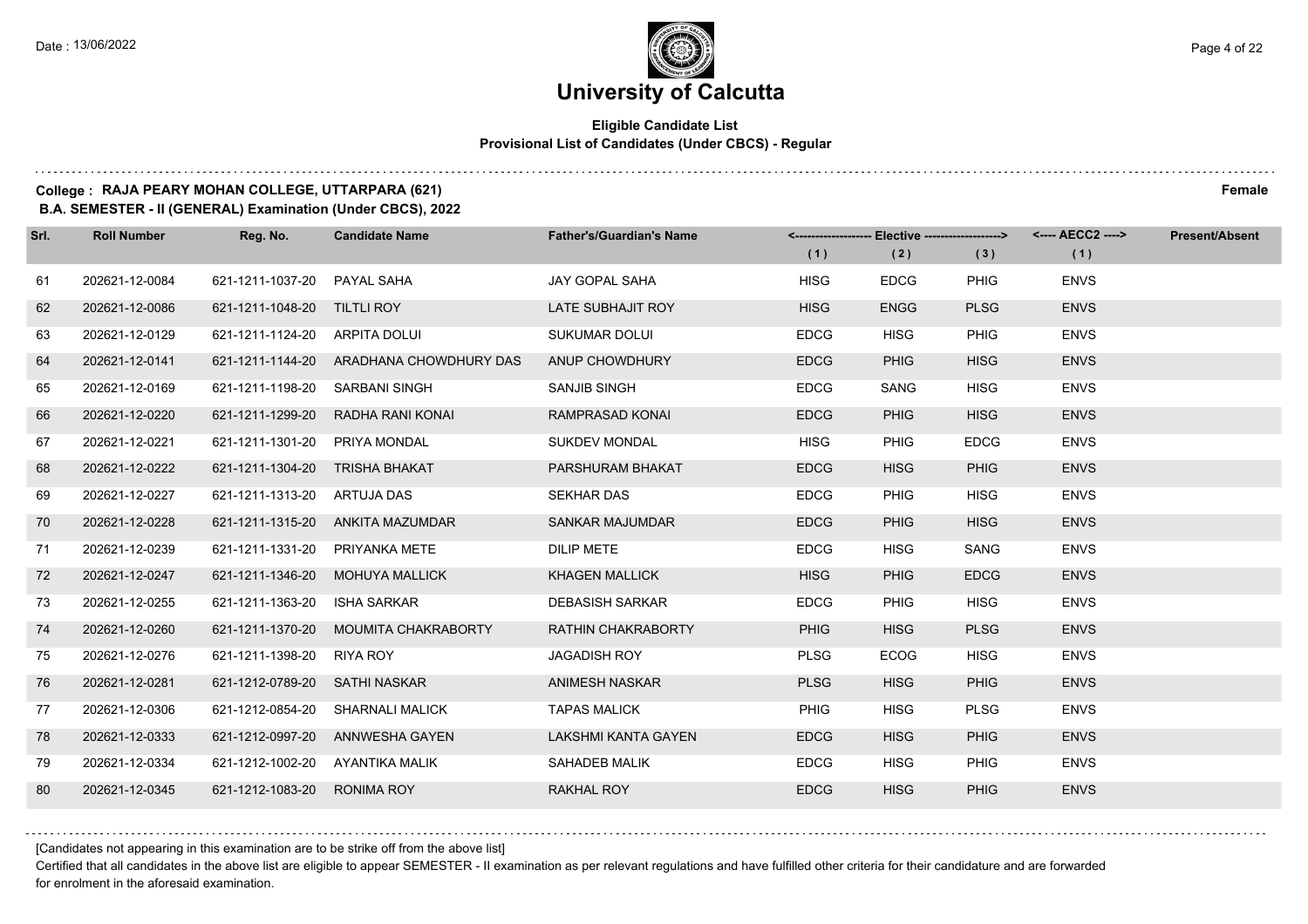### **University of Calcutta**

#### **Eligible Candidate List Provisional List of Candidates (Under CBCS) - Regular**

#### **College : RAJA PEARY MOHAN COLLEGE, UTTARPARA (621) Female**

**B.A. SEMESTER - II (GENERAL) Examination (Under CBCS), 2022**

| Srl. | <b>Roll Number</b> | Reg. No.                      | <b>Candidate Name</b>           | <b>Father's/Guardian's Name</b> | (1)         | <------------------- Elective ------------------><br>(2) | (3)         | (1)         | <b>Present/Absent</b> |
|------|--------------------|-------------------------------|---------------------------------|---------------------------------|-------------|----------------------------------------------------------|-------------|-------------|-----------------------|
| 81   | 202621-12-0350     |                               | 621-1212-1131-20 SUDESHNA KAYAL | SURAJIT KAYAL                   | <b>HISG</b> | <b>PHIG</b>                                              | <b>EDCG</b> | <b>ENVS</b> |                       |
| 82   | 202621-12-0351     | 621-1212-1154-20 PIYALI SHEE  |                                 | <b>BABLU SHEE</b>               | <b>EDCG</b> | <b>HISG</b>                                              | <b>SANG</b> | <b>ENVS</b> |                       |
| 83   | 202621-12-0353     | 621-1212-1170-20 PRIYA BISWAS |                                 | <b>PRADIP BISWAS</b>            | <b>EDCG</b> | <b>PHIG</b>                                              | <b>HISG</b> | <b>ENVS</b> |                       |
| 84   | 202621-12-0356     | 621-1212-1342-20              | BABITA NAYAK                    | LATE SANAT NAYAK                | <b>PLSG</b> | <b>ENGG</b>                                              | <b>HISG</b> | <b>ENVS</b> |                       |
| 85   | 202621-12-0359     |                               | 621-1212-1373-20 PIYANKA BARMAN | <b>BIJAY BARMAN</b>             | <b>EDCG</b> | <b>HISG</b>                                              | <b>PHIG</b> | <b>ENVS</b> |                       |
| 86   | 202621-12-0362     | 621-1212-1389-20              | <b>POPI SARKAR</b>              | <b>SWAPAN SARKAR</b>            | <b>EDCG</b> | <b>PHIG</b>                                              | <b>HISG</b> | <b>ENVS</b> |                       |
| 87   | 202621-12-0382     | 621-1214-1009-20 TINKU GHOSH  |                                 | NARAYAN GHOSH                   | <b>HISG</b> | <b>PHIG</b>                                              | <b>EDCG</b> | <b>ENVS</b> |                       |
| 88   | 202621-12-0394     | 621-1211-1412-20 ANTARA DAS   |                                 | AJIT DAS                        | <b>PHIG</b> | <b>HISG</b>                                              | <b>PLSG</b> | <b>ENVS</b> |                       |
| 89   | 212621-12-0001     |                               | 621-1211-0391-21 SUCHANA GHOSH  | SUCHIBRATA GHOSH                | <b>EDCG</b> | <b>HISG</b>                                              | <b>PHIG</b> | <b>ENVS</b> |                       |
| 90   | 212621-12-0002     | 621-1211-0392-21 SNEHA DAS    |                                 | <b>BARUN KUMAR DAS</b>          | <b>SANG</b> | <b>PHIG</b>                                              | <b>EDCG</b> | <b>ENVS</b> |                       |
| 91   | 212621-12-0003     | 621-1211-0394-21 SONIA PATRA  |                                 | PROVAT PATRA                    | <b>EDCG</b> | <b>PHIG</b>                                              | SANG        | <b>ENVS</b> |                       |
| 92   | 212621-12-0004     | 621-1211-0401-21 ARPITA PAL   |                                 | <b>AMARNATH PAL</b>             | <b>EDCG</b> | <b>PHIG</b>                                              | <b>HISG</b> | <b>ENVS</b> |                       |
| 93   | 212621-12-0005     | 621-1211-0403-21              | ANANYA PAL                      | <b>GAUTAM PAL</b>               | <b>EDCG</b> | <b>PHIG</b>                                              | <b>HISG</b> | <b>ENVS</b> |                       |
| 94   | 212621-12-0006     | 621-1211-0413-21              | <b>PUJA DAS</b>                 | SHYAMAL DAS                     | <b>HISG</b> | <b>PHIG</b>                                              | <b>EDCG</b> | <b>ENVS</b> |                       |
| 95   | 212621-12-0007     | 621-1211-0414-21 RUPSA DAS    |                                 | PRATAP DAS                      | <b>EDCG</b> | <b>HISG</b>                                              | <b>PHIG</b> | <b>ENVS</b> |                       |
| 96   | 212621-12-0008     | 621-1211-0415-21              | PAYEL KOLEY                     | <b>KALIPADA KOLEY</b>           | <b>EDCG</b> | <b>SANG</b>                                              | <b>HISG</b> | <b>ENVS</b> |                       |
| 97   | 212621-12-0009     | 621-1211-0419-21              | KOHINA PATRA                    | LAKSHIKANTA PATRA               | <b>HISG</b> | <b>EDCG</b>                                              | <b>PHIG</b> | <b>ENVS</b> |                       |
| 98   | 212621-12-0010     | 621-1211-0421-21 SNEHA DAS    |                                 | <b>MR MALAY DAS</b>             | <b>EDCG</b> | <b>HISG</b>                                              | <b>PHIG</b> | <b>ENVS</b> |                       |
| 99   | 212621-12-0011     | 621-1211-0423-21 SATHI GOLDAR |                                 | <b>SUKUMAR GOLDAR</b>           | <b>EDCG</b> | <b>PHIG</b>                                              | <b>HISG</b> | <b>ENVS</b> |                       |
| 100  | 212621-12-0012     | 621-1211-0431-21 ULFA KHATUN  |                                 | <b>ALTAB MALLICK</b>            | <b>PLSG</b> | <b>HISG</b>                                              | <b>PHIG</b> | <b>ENVS</b> |                       |

[Candidates not appearing in this examination are to be strike off from the above list]

Certified that all candidates in the above list are eligible to appear SEMESTER - II examination as per relevant regulations and have fulfilled other criteria for their candidature and are forwarded for enrolment in the aforesaid examination.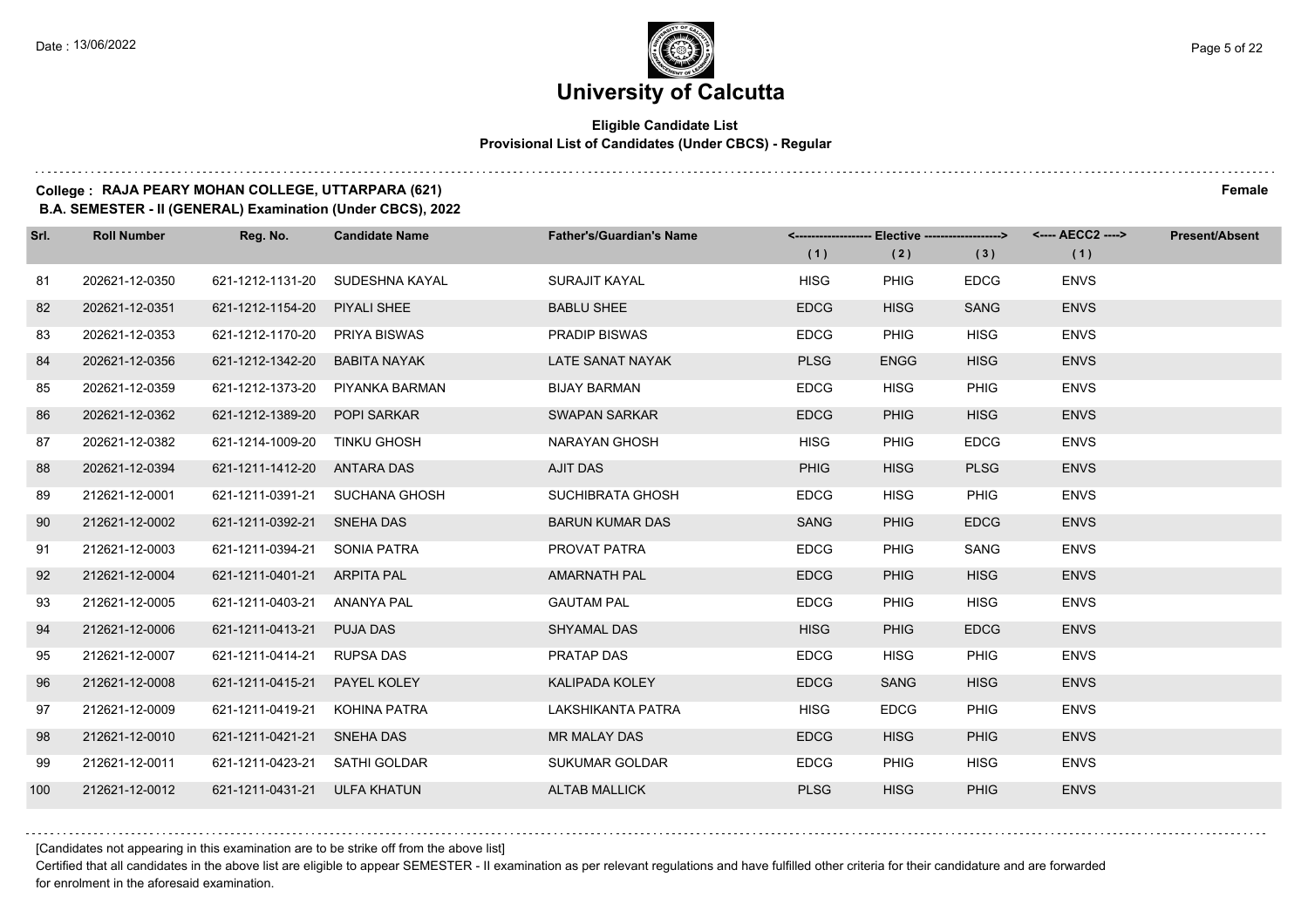#### **Eligible Candidate List Provisional List of Candidates (Under CBCS) - Regular**

#### **College : RAJA PEARY MOHAN COLLEGE, UTTARPARA (621) Female**

**B.A. SEMESTER - II (GENERAL) Examination (Under CBCS), 2022**

| Srl. | <b>Roll Number</b> | Reg. No.                      | <b>Candidate Name</b>            | <b>Father's/Guardian's Name</b> |             | <------------------- Elective -------------------> |             | <---- AECC2 ----> | Present/Absent |
|------|--------------------|-------------------------------|----------------------------------|---------------------------------|-------------|----------------------------------------------------|-------------|-------------------|----------------|
|      |                    |                               |                                  |                                 | (1)         | (2)                                                | (3)         | (1)               |                |
| 101  | 212621-12-0013     | 621-1211-0436-21              | <b>CHIRASRI DAS</b>              | <b>BASUDEB DAS</b>              | <b>PLSG</b> | <b>HISG</b>                                        | <b>PHIG</b> | <b>ENVS</b>       |                |
| 102  | 212621-12-0014     | 621-1211-0448-21              | <b>BRISTI KARAR</b>              | <b>RAKESH KARAR</b>             | <b>EDCG</b> | <b>HISG</b>                                        | <b>PHIG</b> | <b>ENVS</b>       |                |
| 103  | 212621-12-0015     | 621-1211-0458-21              | SANOWLI ROY                      | SHYAMAL ROY                     | <b>PLSG</b> | <b>HISG</b>                                        | <b>ECOG</b> | <b>ENVS</b>       |                |
| 104  | 212621-12-0016     | 621-1211-0462-21 ARDHITA ADAK |                                  | <b>BASUDEB ADAK</b>             | SANG        | <b>PHIG</b>                                        | <b>EDCG</b> | <b>ENVS</b>       |                |
| 105  | 212621-12-0017     | 621-1211-0468-21              | PIU HALDER                       | PURNA CHANDRA HALDER            | <b>PLSG</b> | <b>HISG</b>                                        | PHIG        | <b>ENVS</b>       |                |
| 106  | 212621-12-0018     | 621-1211-0469-21              | <b>SONALI DAS</b>                | <b>ROBIN DAS</b>                | <b>PHIG</b> | <b>EDCG</b>                                        | <b>HISG</b> | <b>ENVS</b>       |                |
| 107  | 212621-12-0019     | 621-1211-0470-21 SUSMITA DAS  |                                  | <b>MAHADEB DAS</b>              | <b>HISG</b> | <b>PHIG</b>                                        | <b>EDCG</b> | <b>ENVS</b>       |                |
| 108  | 212621-12-0020     | 621-1211-0471-21              | MODHUMITA ADAK                   | PRABIR ADAK                     | <b>EDCG</b> | <b>HISG</b>                                        | <b>PHIG</b> | <b>ENVS</b>       |                |
| 109  | 212621-12-0021     | 621-1211-0481-21              | RUPSA ADAK                       | AMAL KUMAR ADAK                 | <b>EDCG</b> | <b>PHIG</b>                                        | <b>SANG</b> | <b>ENVS</b>       |                |
| 110  | 212621-12-0022     |                               | 621-1211-0486-21 SUPARNA BASAK   | <b>SHANKAR BASAK</b>            | <b>EDCG</b> | <b>HISG</b>                                        | <b>SANG</b> | <b>ENVS</b>       |                |
| 111  | 212621-12-0023     | 621-1211-0490-21              | MOUMITA KOLEY                    | <b>ASHOK KUMAR KOLEY</b>        | <b>EDCG</b> | <b>HISG</b>                                        | SANG        | <b>ENVS</b>       |                |
| 112  | 212621-12-0024     | 621-1211-0494-21 NITU DAS     |                                  | <b>ASHOK KUMAR DAS</b>          | <b>PLSG</b> | <b>HISG</b>                                        | <b>PHIG</b> | <b>ENVS</b>       |                |
| 113  | 212621-12-0025     |                               | 621-1211-0496-21 ANUSHREE SANTRA | DEVKUMAR SANTRA                 | <b>EDCG</b> | <b>HISG</b>                                        | PHIG        | <b>ENVS</b>       |                |
| 114  | 212621-12-0026     | 621-1211-0497-21              | <b>CHUMKI DAS</b>                | <b>RAJESH DAS</b>               | <b>EDCG</b> | <b>HISG</b>                                        | <b>PHIG</b> | <b>ENVS</b>       |                |
| 115  | 212621-12-0027     | 621-1211-0506-21              | TAMANNA LASKAR                   | <b>NESAR LASKAR</b>             | <b>PLSG</b> | <b>HISG</b>                                        | PHIG        | <b>ENVS</b>       |                |
| 116  | 212621-12-0028     | 621-1211-0511-21              | <b>RIYA DAS</b>                  | <b>ROBIN DAS</b>                | <b>EDCG</b> | <b>HISG</b>                                        | <b>PHIG</b> | <b>ENVS</b>       |                |
| 117  | 212621-12-0029     | 621-1211-0512-21              | SATHI BAG                        | <b>KARTICK BAG</b>              | <b>PLSG</b> | <b>PHIG</b>                                        | <b>HISG</b> | <b>ENVS</b>       |                |
| 118  | 212621-12-0030     | 621-1211-0523-21 SOUMI BANK   |                                  | <b>SAMAR KUMAR BANK</b>         | <b>EDCG</b> | <b>HISG</b>                                        | <b>PHIG</b> | <b>ENVS</b>       |                |
| 119  | 212621-12-0031     | 621-1211-0524-21 ISHA DAS     |                                  | NEMAI CHANDRA DAS               | <b>EDCG</b> | <b>HISG</b>                                        | <b>PHIG</b> | <b>ENVS</b>       |                |
| 120  | 212621-12-0032     | 621-1211-0526-21 ARPITA PATRA |                                  | PRASANTA PATRA                  | <b>PLSG</b> | <b>HISG</b>                                        | PHIG        | <b>ENVS</b>       |                |

[Candidates not appearing in this examination are to be strike off from the above list]

Certified that all candidates in the above list are eligible to appear SEMESTER - II examination as per relevant regulations and have fulfilled other criteria for their candidature and are forwarded for enrolment in the aforesaid examination.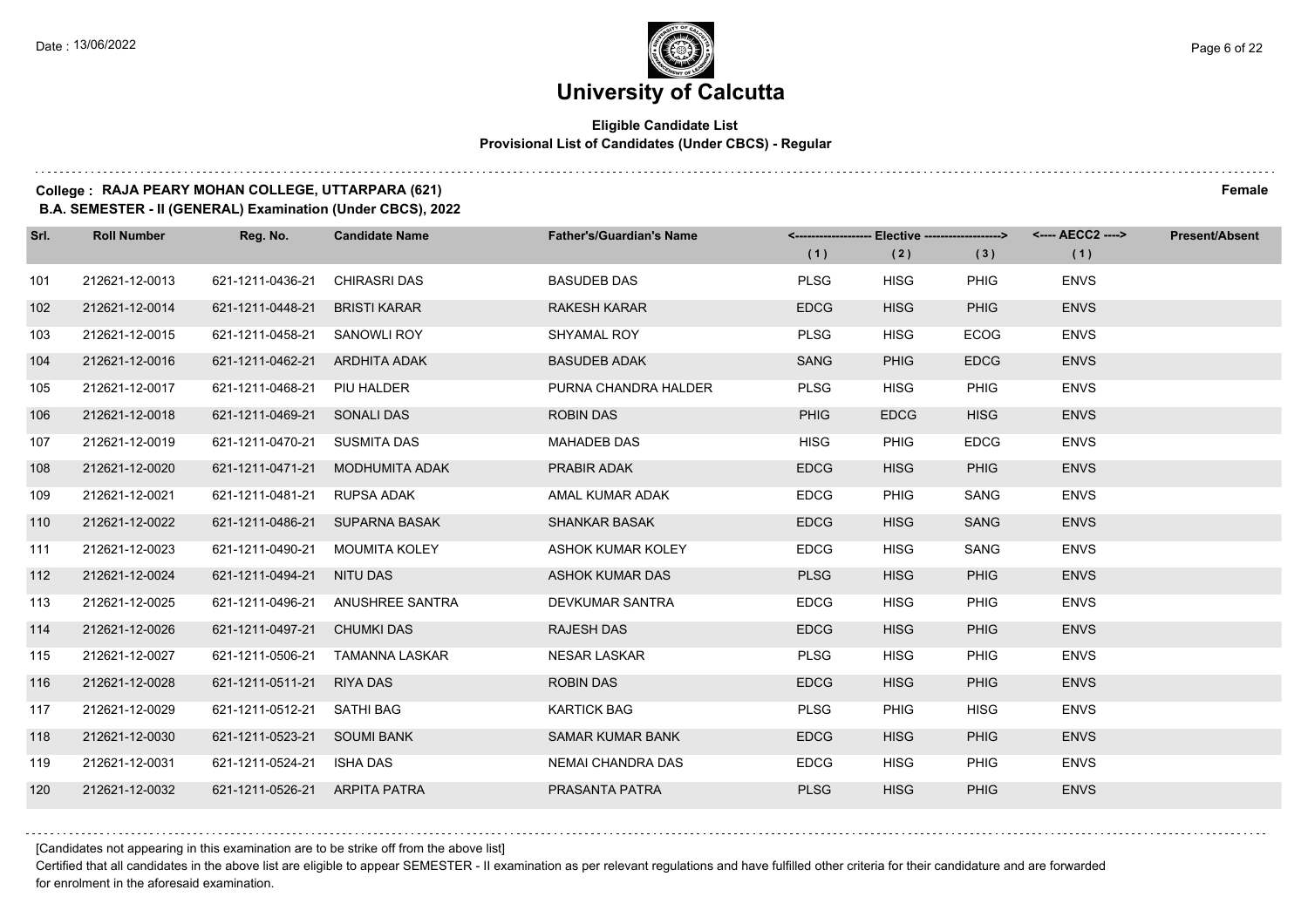#### **Eligible Candidate List Provisional List of Candidates (Under CBCS) - Regular**

#### **College : RAJA PEARY MOHAN COLLEGE, UTTARPARA (621) Female**

**B.A. SEMESTER - II (GENERAL) Examination (Under CBCS), 2022**

| Srl. | <b>Roll Number</b> | Reg. No.                       | <b>Candidate Name</b>                | <b>Father's/Guardian's Name</b> |             | <-------------------- Elective -------------------> |             | <---- AECC2 ----> | <b>Present/Absent</b> |
|------|--------------------|--------------------------------|--------------------------------------|---------------------------------|-------------|-----------------------------------------------------|-------------|-------------------|-----------------------|
|      |                    |                                |                                      |                                 | (1)         | (2)                                                 | (3)         | (1)               |                       |
| 121  | 212621-12-0033     | 621-1211-0532-21               | JHUMPA GHOSH                         | PRADIP CHANDRA GHOSH            | <b>PLSG</b> | <b>HISG</b>                                         | PHIG        | <b>ENVS</b>       |                       |
| 122  | 212621-12-0034     | 621-1211-0534-21 TANAYA PAKIRA |                                      | <b>TAPAN PAKIRA</b>             | <b>HISG</b> | <b>PHIG</b>                                         | <b>EDCG</b> | <b>ENVS</b>       |                       |
| 123  | 212621-12-0035     | 621-1211-0536-21 RITIKA DAS    |                                      | <b>KARTIK DAS</b>               | <b>PLSG</b> | <b>HISG</b>                                         | <b>PHIG</b> | <b>ENVS</b>       |                       |
| 124  | 212621-12-0036     | 621-1211-0538-21 RIYA GHOSH    |                                      | <b>VHUPAL GHOSH</b>             | <b>PLSG</b> | <b>HISG</b>                                         | <b>PHIG</b> | <b>ENVS</b>       |                       |
| 125  | 212621-12-0037     | 621-1211-0543-21 BASANTI DAS   |                                      | <b>SHANKAR DAS</b>              | <b>EDCG</b> | <b>PHIG</b>                                         | <b>HISG</b> | <b>ENVS</b>       |                       |
| 126  | 212621-12-0038     | 621-1211-0545-21 SUMANA KOLEY  |                                      | <b>ASIT KOLEY</b>               | <b>SANG</b> | <b>HISG</b>                                         | <b>PHIG</b> | <b>ENVS</b>       |                       |
| 127  | 212621-12-0039     | 621-1211-0552-21 PRITI JANA    |                                      | JOYDIP JANA                     | <b>ECOG</b> | <b>HISG</b>                                         | <b>PLSG</b> | <b>ENVS</b>       |                       |
| 128  | 212621-12-0040     | 621-1211-0553-21 PRIYASI DAS   |                                      | LATE BABLU DAS                  | <b>EDCG</b> | <b>HISG</b>                                         | <b>PHIG</b> | <b>ENVS</b>       |                       |
| 129  | 212621-12-0041     | 621-1211-0557-21 SAHALI PATRA  |                                      | LATE BABLU PATRA                | <b>PHIG</b> | <b>HISG</b>                                         | <b>EDCG</b> | <b>ENVS</b>       |                       |
| 130  | 212621-12-0042     | 621-1211-0561-21 SUPRIYA DAS   |                                      | <b>ASHOK DAS</b>                | <b>PHIG</b> | <b>HISG</b>                                         | <b>PLSG</b> | <b>ENVS</b>       |                       |
| 131  | 212621-12-0043     | 621-1211-0565-21 TITLI ROY     |                                      | <b>BIRESWAR ROY</b>             | <b>PLSG</b> | <b>HISG</b>                                         | <b>PHIG</b> | <b>ENVS</b>       |                       |
| 132  | 212621-12-0044     |                                | 621-1211-0566-21 OEISHIKA CHATTERJEE | PRADIP CHATTERJEE               | <b>EDCG</b> | <b>PHIG</b>                                         | <b>HISG</b> | <b>ENVS</b>       |                       |
| 133  | 212621-12-0045     | 621-1211-0568-21 LABONI GHOSH  |                                      | <b>MANOB GHOSH</b>              | <b>EDCG</b> | <b>HISG</b>                                         | <b>PHIG</b> | <b>ENVS</b>       |                       |
| 134  | 212621-12-0046     |                                | 621-1211-0569-21 NOBANITA GHOSAL     | <b>BISWAJIT GHOSAL</b>          | <b>PLSG</b> | <b>HISG</b>                                         | <b>PHIG</b> | <b>ENVS</b>       |                       |
| 135  | 212621-12-0047     | 621-1211-0570-21 RIYA DEY      |                                      | SUBRATA DEY                     | <b>HISG</b> | <b>PHIG</b>                                         | <b>EDCG</b> | <b>ENVS</b>       |                       |
| 136  | 212621-12-0048     | 621-1211-0588-21 LISHA PATRA   |                                      | <b>RABIN PATRA</b>              | <b>PLSG</b> | <b>PHIG</b>                                         | <b>HISG</b> | <b>ENVS</b>       |                       |
| 137  | 212621-12-0049     | 621-1211-0591-21 ESHIKA PAUL   |                                      | RAGHUNATH PAUL                  | <b>PLSG</b> | <b>HISG</b>                                         | <b>PHIG</b> | <b>ENVS</b>       |                       |
| 138  | 212621-12-0050     | 621-1211-0599-21 ARPANA PANJA  |                                      | ASHUTOSH PANJA                  | <b>EDCG</b> | <b>HISG</b>                                         | <b>PHIG</b> | <b>ENVS</b>       |                       |
| 139  | 212621-12-0051     | 621-1211-0601-21 TITHI GHOSH   |                                      | <b>SANKAR GHOSH</b>             | <b>EDCG</b> | <b>PHIG</b>                                         | <b>HISG</b> | <b>ENVS</b>       |                       |
| 140  | 212621-12-0052     |                                | 621-1211-0604-21 JOYASHREE MUKHERJEE | <b>PROBIR MUKHERJEE</b>         | <b>EDCG</b> | <b>PHIG</b>                                         | <b>HISG</b> | <b>ENVS</b>       |                       |

[Candidates not appearing in this examination are to be strike off from the above list]

Certified that all candidates in the above list are eligible to appear SEMESTER - II examination as per relevant regulations and have fulfilled other criteria for their candidature and are forwarded for enrolment in the aforesaid examination.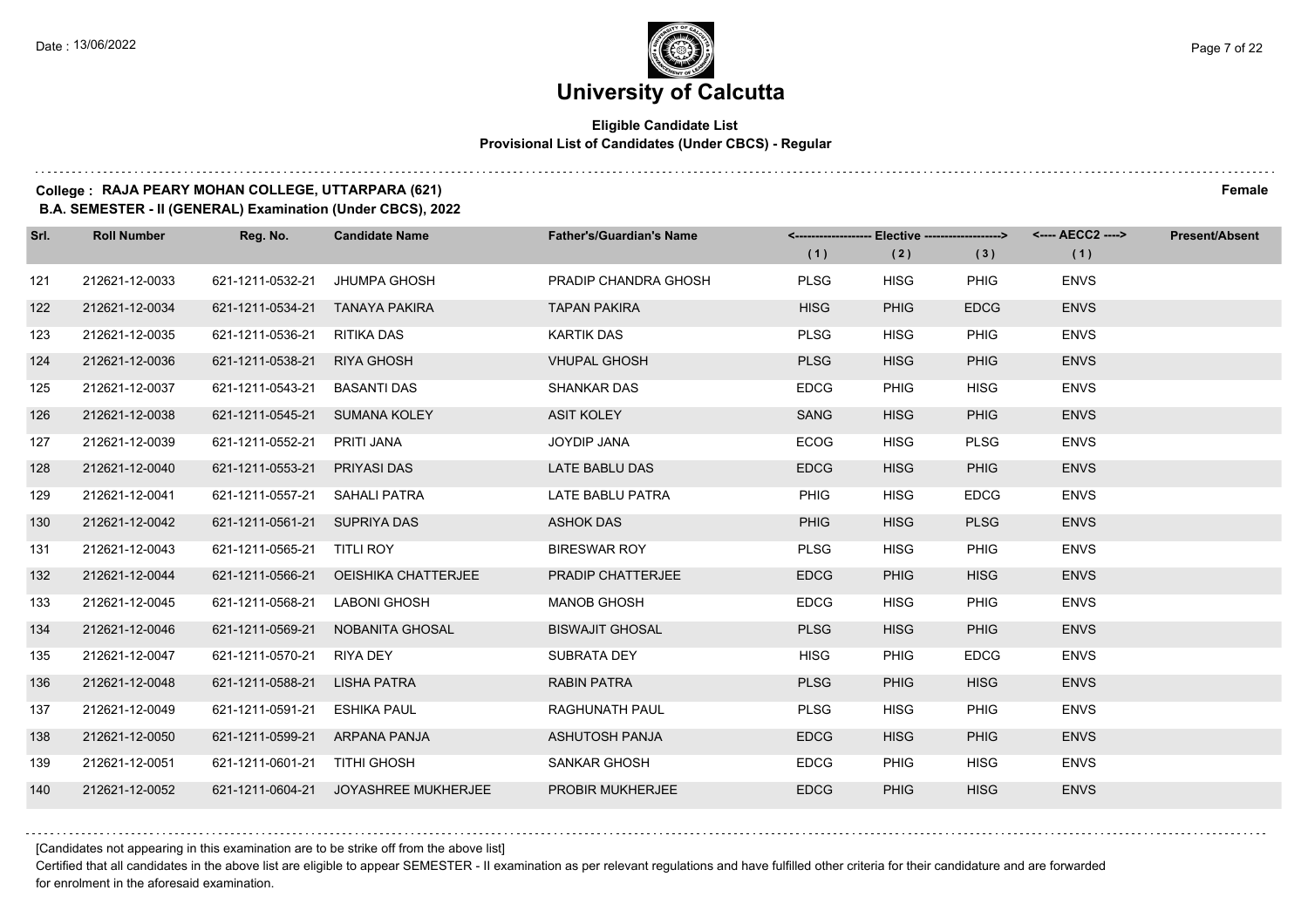#### **Eligible Candidate List Provisional List of Candidates (Under CBCS) - Regular**

#### **College : RAJA PEARY MOHAN COLLEGE, UTTARPARA (621) Female**

**B.A. SEMESTER - II (GENERAL) Examination (Under CBCS), 2022**

| Srl. | <b>Roll Number</b> | Reg. No.                      | <b>Candidate Name</b>             | <b>Father's/Guardian's Name</b> | (1)         | <-------------------- Elective ------------------><br>(2) | (3)         | (1)         | <b>Present/Absent</b> |
|------|--------------------|-------------------------------|-----------------------------------|---------------------------------|-------------|-----------------------------------------------------------|-------------|-------------|-----------------------|
| 141  | 212621-12-0053     | 621-1211-0608-21              | SOMA DEY                          | <b>TAPAN DEY</b>                | <b>EDCG</b> | <b>PHIG</b>                                               | <b>HISG</b> | <b>ENVS</b> |                       |
| 142  | 212621-12-0054     | 621-1211-0617-21              | <b>BRISTI DAS</b>                 | <b>SANDIP DAS</b>               | <b>PLSG</b> | <b>HISG</b>                                               | <b>PHIG</b> | <b>ENVS</b> |                       |
| 143  | 212621-12-0055     | 621-1211-0620-21 DEEPA BHAKAT |                                   | AJOY BHAKAT                     | <b>EDCG</b> | <b>PHIG</b>                                               | <b>HISG</b> | <b>ENVS</b> |                       |
| 144  | 212621-12-0056     |                               | 621-1211-0625-21 ANKITA ACHARYYA  | NABAKUMAR ACHARYYA              | <b>EDCG</b> | <b>HISG</b>                                               | <b>PHIG</b> | <b>ENVS</b> |                       |
| 145  | 212621-12-0057     | 621-1211-0627-21              | MANISHA MONDAL                    | <b>AJIT MONDAL</b>              | <b>EDCG</b> | <b>HISG</b>                                               | <b>PHIG</b> | <b>ENVS</b> |                       |
| 146  | 212621-12-0058     | 621-1211-0632-21              | <b>ASMI BANERJEE</b>              | <b>MONOSISH BANERJEE</b>        | <b>EDCG</b> | <b>PHIG</b>                                               | <b>HISG</b> | <b>ENVS</b> |                       |
| 147  | 212621-12-0059     |                               | 621-1211-0637-21 SANCHITA BAGCHI  | SUPROVAT BAGCHI                 | <b>EDCG</b> | <b>HISG</b>                                               | <b>PHIG</b> | <b>ENVS</b> |                       |
| 148  | 212621-12-0060     |                               | 621-1211-0639-21 MOON CHATTERJEE  | HARADHAN CHATTERJEE             | <b>HISG</b> | <b>PHIG</b>                                               | <b>EDCG</b> | <b>ENVS</b> |                       |
| 149  | 212621-12-0061     | 621-1211-0651-21 SAHELI HAZRA |                                   | NIRLMAL HAZRA                   | <b>PLSG</b> | <b>HISG</b>                                               | <b>ECOG</b> | <b>ENVS</b> |                       |
| 150  | 212621-12-0062     | 621-1211-0672-21 SRUTI SAHA   |                                   | <b>SUKANTA SAHA</b>             | <b>PHIG</b> | <b>EDCG</b>                                               | <b>HISG</b> | <b>ENVS</b> |                       |
| 151  | 212621-12-0063     | 621-1211-0673-21 BITHI DEY    |                                   | KANU DEY                        | <b>EDCG</b> | <b>HISG</b>                                               | <b>PHIG</b> | <b>ENVS</b> |                       |
| 152  | 212621-12-0064     |                               | 621-1211-0674-21 SANCHITA MONDAL  | <b>SANAT MONDAL</b>             | <b>PLSG</b> | <b>HISG</b>                                               | <b>PHIG</b> | <b>ENVS</b> |                       |
| 153  | 212621-12-0065     | 621-1211-0675-21              | TRISHA MAL                        | <b>GANESH MAL</b>               | <b>EDCG</b> | <b>HISG</b>                                               | <b>PHIG</b> | <b>ENVS</b> |                       |
| 154  | 212621-12-0066     | 621-1211-0676-21 TANUSREE DAS |                                   | <b>SUBHENDU DAS</b>             | <b>PLSG</b> | <b>HISG</b>                                               | <b>PHIG</b> | <b>ENVS</b> |                       |
| 155  | 212621-12-0067     | 621-1211-0677-21 PUJA DAS     |                                   | <b>SANKAR DAS</b>               | <b>HISG</b> | <b>PHIG</b>                                               | <b>EDCG</b> | <b>ENVS</b> |                       |
| 156  | 212621-12-0068     | 621-1211-0678-21 SHREYA DAS   |                                   | SIBU NATH DAS                   | <b>PLSG</b> | <b>HISG</b>                                               | <b>PHIG</b> | <b>ENVS</b> |                       |
| 157  | 212621-12-0069     | 621-1211-0679-21              | <b>QUEEN DUTTA</b>                | <b>BINAY DUTTA</b>              | <b>PLSG</b> | <b>HISG</b>                                               | <b>PHIG</b> | <b>ENVS</b> |                       |
| 158  | 212621-12-0070     |                               | 621-1211-0683-21 KALPANA BANERJEE | <b>BAPI BANERJEE</b>            | <b>PLSG</b> | <b>HISG</b>                                               | <b>PHIG</b> | <b>ENVS</b> |                       |
| 159  | 212621-12-0071     | 621-1211-0684-21 SAHELI DEY   |                                   | SANJIB DEY                      | <b>PLSG</b> | <b>HISG</b>                                               | <b>PHIG</b> | <b>ENVS</b> |                       |
| 160  | 212621-12-0072     |                               | 621-1211-0687-21 SHEYASHEE ROY    | NARAYAN CHANDRA ROY             | <b>EDCG</b> | <b>HISG</b>                                               | <b>PHIG</b> | <b>ENVS</b> |                       |

[Candidates not appearing in this examination are to be strike off from the above list]

Certified that all candidates in the above list are eligible to appear SEMESTER - II examination as per relevant regulations and have fulfilled other criteria for their candidature and are forwarded for enrolment in the aforesaid examination.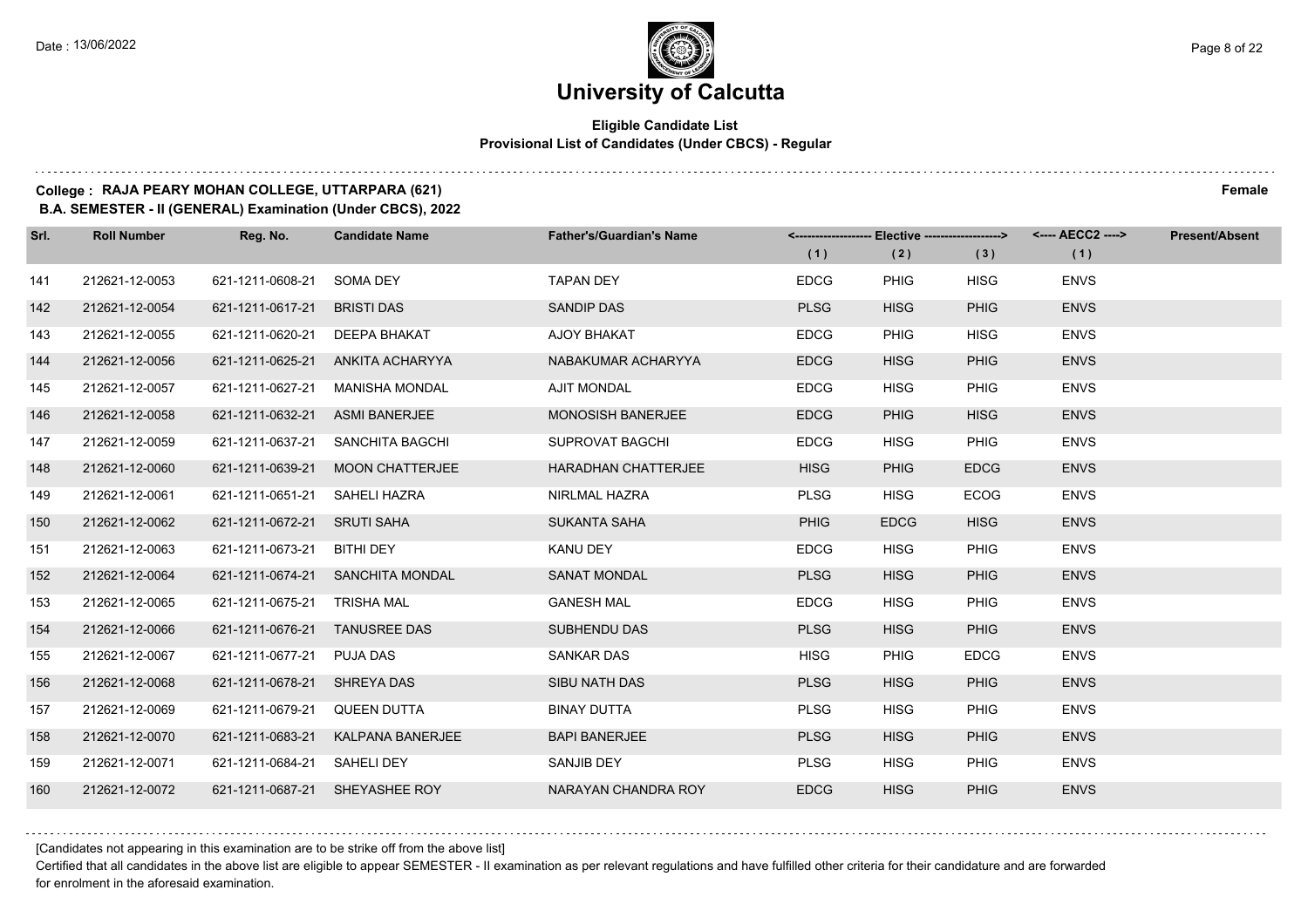#### **Eligible Candidate List Provisional List of Candidates (Under CBCS) - Regular**

#### **College : RAJA PEARY MOHAN COLLEGE, UTTARPARA (621) Female**

**B.A. SEMESTER - II (GENERAL) Examination (Under CBCS), 2022**

| Srl. | <b>Roll Number</b> | Reg. No.                       | <b>Candidate Name</b>                  | <b>Father's/Guardian's Name</b>              | (1)         | <-------------------- Elective ------------------><br>(2) | (3)         | <---- AECC2 ----><br>(1) | <b>Present/Absent</b> |
|------|--------------------|--------------------------------|----------------------------------------|----------------------------------------------|-------------|-----------------------------------------------------------|-------------|--------------------------|-----------------------|
| 161  | 212621-12-0073     | 621-1211-0689-21               | SHREEPARNA ROY                         | <b>TAPAN ROY</b>                             | <b>PLSG</b> | <b>HISG</b>                                               | <b>PHIG</b> | <b>ENVS</b>              |                       |
| 162  | 212621-12-0074     | 621-1211-0690-21               | DEBOPRIYA CHAKRABORTY                  | <b>KARTICK CHANDRA</b><br><b>CHAKRABORTY</b> | <b>EDCG</b> | <b>PHIG</b>                                               | <b>HISG</b> | <b>ENVS</b>              |                       |
| 163  | 212621-12-0075     | 621-1211-0693-21               | <b>SIMA SARKAR</b>                     | <b>SUJIT SARKAR</b>                          | <b>EDCG</b> | <b>PHIG</b>                                               | <b>HISG</b> | <b>ENVS</b>              |                       |
| 164  | 212621-12-0076     | 621-1211-0695-21 JULIFA KHATUN |                                        | <b>SK MONSUR ALI</b>                         | <b>EDCG</b> | <b>PHIG</b>                                               | <b>HISG</b> | <b>ENVS</b>              |                       |
| 165  | 212621-12-0077     |                                | 621-1211-0696-21 AYASHKITA SARKAR      | <b>TRIDIP SARKAR</b>                         | <b>HISG</b> | <b>PHIG</b>                                               | <b>EDCG</b> | <b>ENVS</b>              |                       |
| 166  | 212621-12-0078     | 621-1211-0701-21 SHILPI SAHA   |                                        | <b>DIPAK SAHA</b>                            | <b>PLSG</b> | <b>HISG</b>                                               | <b>PHIG</b> | <b>ENVS</b>              |                       |
| 167  | 212621-12-0079     | 621-1211-0702-21               | RUBINA KHATUN                          | <b>SK YUSUF</b>                              | <b>EDCG</b> | <b>HISG</b>                                               | <b>PHIG</b> | <b>ENVS</b>              |                       |
| 168  | 212621-12-0080     | 621-1211-0703-21 MOUMITA PAL   |                                        | <b>MANOJ KUMAR PAL</b>                       | <b>EDCG</b> | <b>HISG</b>                                               | <b>PHIG</b> | <b>ENVS</b>              |                       |
| 169  | 212621-12-0081     | 621-1211-0704-21               | SAIMA PARWEEN                          | <b>SK SAMIM</b>                              | <b>EDCG</b> | <b>PHIG</b>                                               | <b>HISG</b> | <b>ENVS</b>              |                       |
| 170  | 212621-12-0082     |                                | 621-1211-0707-21 SANCHITA ADHIKARI     | <b>SUBIR ADHIKARI</b>                        | <b>PLSG</b> | <b>HISG</b>                                               | <b>PHIG</b> | <b>ENVS</b>              |                       |
| 171  | 212621-12-0083     | 621-1211-0708-21               | PAYEL SAHA                             | PARTHA SAHA                                  | <b>EDCG</b> | <b>PHIG</b>                                               | <b>HISG</b> | <b>ENVS</b>              |                       |
| 172  | 212621-12-0084     |                                | 621-1211-0710-21 SHREYASHI CHAKRABORTY | SANJIB CHAKRABORTY                           | <b>EDCG</b> | <b>PHIG</b>                                               | <b>HISG</b> | <b>ENVS</b>              |                       |
| 173  | 212621-12-0085     |                                | 621-1211-0711-21 PRIYANKA BARUA        | <b>AJIT BARUA</b>                            | <b>HISG</b> | <b>PHIG</b>                                               | <b>EDCG</b> | <b>ENVS</b>              |                       |
| 174  | 212621-12-0086     | 621-1211-0712-21               | PRITI DOLUI                            | <b>SUBHAS DOLUI</b>                          | <b>EDCG</b> | <b>PHIG</b>                                               | <b>HISG</b> | <b>ENVS</b>              |                       |
| 175  | 212621-12-0087     |                                | 621-1211-0713-21 PAYEL ADHIKARY        | KARTIK ADHIKARY                              | <b>EDCG</b> | <b>PHIG</b>                                               | <b>HISG</b> | <b>ENVS</b>              |                       |
| 176  | 212621-12-0088     | 621-1211-0717-21 PRIYA HALDER  |                                        | <b>ASIT HALDER</b>                           | <b>HISG</b> | <b>PHIG</b>                                               | <b>EDCG</b> | <b>ENVS</b>              |                       |
| 177  | 212621-12-0089     | 621-1211-0718-21 RITU KUNDU    |                                        | RAJKUMAR KUNDU                               | <b>PHIG</b> | <b>HISG</b>                                               | <b>PLSG</b> | <b>ENVS</b>              |                       |
| 178  | 212621-12-0090     | 621-1211-0719-21               | <b>TANUSHREE DAS</b>                   | <b>KASHINATH DAS</b>                         | <b>PLSG</b> | <b>HISG</b>                                               | <b>PHIG</b> | <b>ENVS</b>              |                       |
| 179  | 212621-12-0091     |                                | 621-1211-0720-21 SUBHADIPA ROY         | JAYDIP ROY                                   | <b>HISG</b> | <b>PHIG</b>                                               | <b>EDCG</b> | <b>ENVS</b>              |                       |
| 180  | 212621-12-0092     | 621-1211-0721-21 SUPARNA DEY   |                                        | LAKSHMI NARAYAN DEY                          | <b>PLSG</b> | <b>HISG</b>                                               | <b>PHIG</b> | <b>ENVS</b>              |                       |

[Candidates not appearing in this examination are to be strike off from the above list]

Certified that all candidates in the above list are eligible to appear SEMESTER - II examination as per relevant regulations and have fulfilled other criteria for their candidature and are forwarded for enrolment in the aforesaid examination.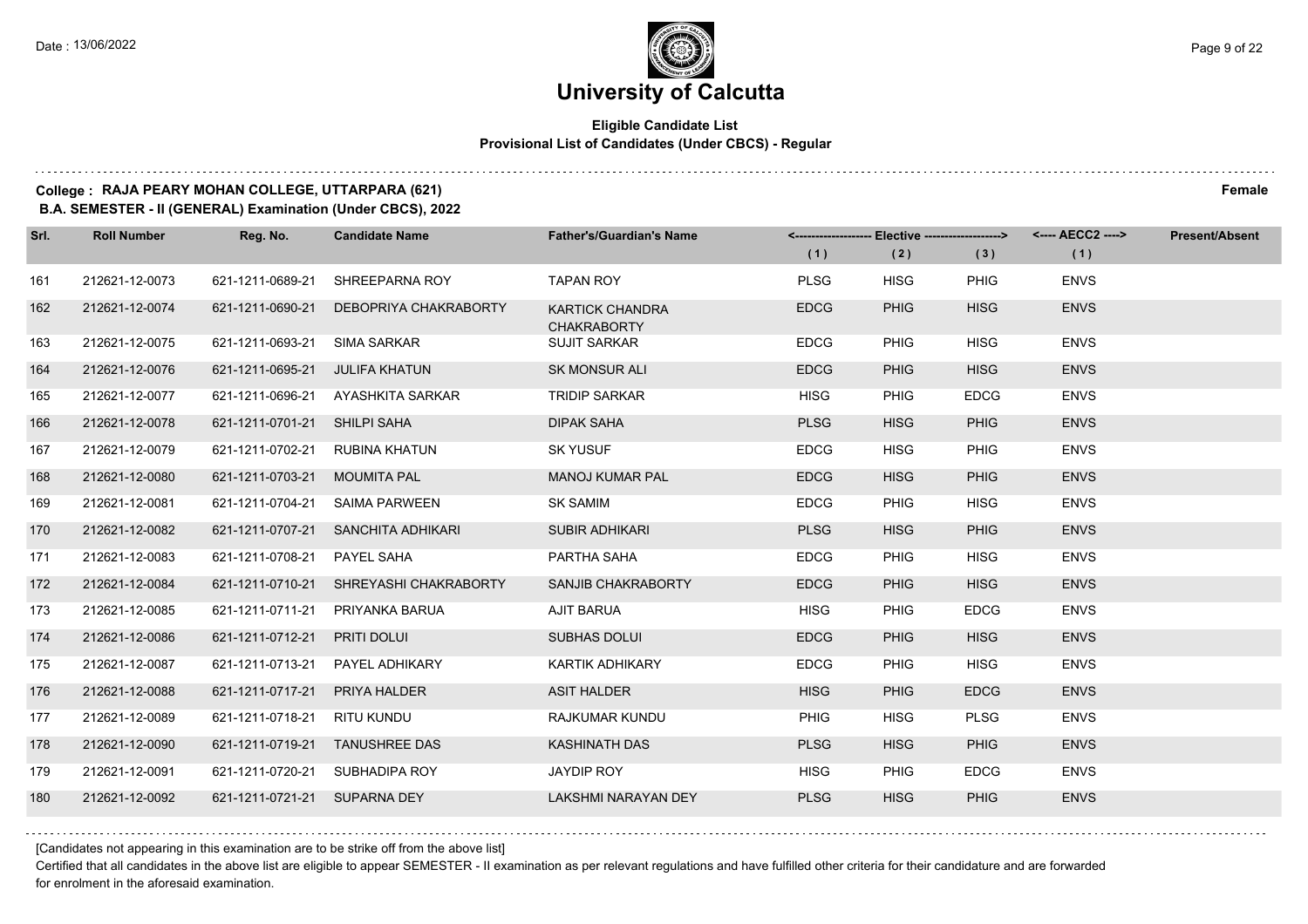#### **Eligible Candidate List Provisional List of Candidates (Under CBCS) - Regular**

**College : RAJA PEARY MOHAN COLLEGE, UTTARPARA (621) Female**

**B.A. SEMESTER - II (GENERAL) Examination (Under CBCS), 2022**

| Srl. | <b>Roll Number</b> | Reg. No.                       | <b>Candidate Name</b>               | <b>Father's/Guardian's Name</b> |             | <------------------- Elective ------------------> |             | <---- AECC2 ----> | <b>Present/Absent</b> |
|------|--------------------|--------------------------------|-------------------------------------|---------------------------------|-------------|---------------------------------------------------|-------------|-------------------|-----------------------|
|      |                    |                                |                                     |                                 | (1)         | (2)                                               | (3)         | (1)               |                       |
| 181  | 212621-12-0093     | 621-1211-0722-21               | SUDESHNA CHOWDHURY                  | <b>MANU CHOWDHURY</b>           | <b>EDCG</b> | <b>HISG</b>                                       | <b>PHIG</b> | <b>ENVS</b>       |                       |
| 182  | 212621-12-0094     | 621-1211-0723-21 PRATIMA DEY   |                                     | <b>RANJIT KUMAR DEY</b>         | <b>EDCG</b> | <b>PHIG</b>                                       | <b>HISG</b> | <b>ENVS</b>       |                       |
| 183  | 212621-12-0095     | 621-1211-0724-21 TITLY DEY     |                                     | <b>MALAY DEY</b>                | <b>EDCG</b> | <b>HISG</b>                                       | PHIG        | <b>ENVS</b>       |                       |
| 184  | 212621-12-0096     | 621-1211-0729-21 SARIFA LASKAR |                                     | <b>SARIF ALI LASKAR</b>         | <b>PLSG</b> | <b>HISG</b>                                       | <b>PHIG</b> | <b>ENVS</b>       |                       |
| 185  | 212621-12-0097     | 621-1211-0730-21               | SNEHA DAS                           | SITARAM DAS                     | <b>PLSG</b> | <b>HISG</b>                                       | PHIG        | <b>ENVS</b>       |                       |
| 186  | 212621-12-0098     | 621-1211-0731-21               | <b>POUSALI SARKAR</b>               | <b>JAGANNATH SARKAR</b>         | <b>EDCG</b> | <b>PHIG</b>                                       | <b>HISG</b> | <b>ENVS</b>       |                       |
| 187  | 212621-12-0099     | 621-1211-0733-21               | DONA PALIT                          | <b>TAPAN PALIT</b>              | <b>EDCG</b> | <b>HISG</b>                                       | PHIG        | <b>ENVS</b>       |                       |
| 188  | 212621-12-0100     | 621-1211-0734-21 TANAYA DUTTA  |                                     | <b>TAPAN KUMAR DUTTA</b>        | <b>EDCG</b> | <b>PHIG</b>                                       | <b>HISG</b> | <b>ENVS</b>       |                       |
| 189  | 212621-12-0101     | 621-1211-0735-21               | YASWARYA MANNA                      | LATE SANJAY MANNA               | <b>PLSG</b> | <b>PHIG</b>                                       | <b>HISG</b> | <b>ENVS</b>       |                       |
| 190  | 212621-12-0102     | 621-1211-0736-21 SANGITA MOTH  |                                     | <b>DILIP MOTH</b>               | <b>PLSG</b> | <b>HISG</b>                                       | <b>PHIG</b> | <b>ENVS</b>       |                       |
| 191  | 212621-12-0103     | 621-1211-0737-21               | SARASWATI DEY                       | <b>SUMAN DEY</b>                | <b>EDCG</b> | <b>PHIG</b>                                       | <b>HISG</b> | <b>ENVS</b>       |                       |
| 192  | 212621-12-0104     | 621-1211-0738-21               | <b>MOUSUMI SAHOO</b>                | DIGBEJOY SAHOO                  | <b>PHIG</b> | <b>HISG</b>                                       | <b>PLSG</b> | <b>ENVS</b>       |                       |
| 193  | 212621-12-0105     | 621-1211-0739-21               | <b>BAISHAKHI MITRA</b>              | <b>SISIR MITRA</b>              | <b>EDCG</b> | <b>HISG</b>                                       | <b>PHIG</b> | <b>ENVS</b>       |                       |
| 194  | 212621-12-0106     |                                | 621-1211-0745-21 SANCHARI MUKHERJEE | UTTAM MUKHERJEE                 | <b>EDCG</b> | <b>PHIG</b>                                       | <b>HISG</b> | <b>ENVS</b>       |                       |
| 195  | 212621-12-0107     | 621-1211-0748-21               | INDRANI DAS                         | AMAL DAS                        | <b>EDCG</b> | <b>HISG</b>                                       | <b>PHIG</b> | <b>ENVS</b>       |                       |
| 196  | 212621-12-0108     | 621-1211-0750-21 ALISHA BISWAS |                                     | <b>RANJAN BISWAS</b>            | <b>PLSG</b> | <b>HISG</b>                                       | <b>PHIG</b> | <b>ENVS</b>       |                       |
| 197  | 212621-12-0109     | 621-1211-0756-21               | <b>SONAMONI DUTTA</b>               | NARAYAN DUTTA                   | <b>EDCG</b> | <b>HISG</b>                                       | <b>PHIG</b> | <b>ENVS</b>       |                       |
| 198  | 212621-12-0110     | 621-1211-0758-21               | <b>KAKAN DAS</b>                    | <b>SUKANTA DAS</b>              | <b>PLSG</b> | <b>HISG</b>                                       | <b>PHIG</b> | <b>ENVS</b>       |                       |
| 199  | 212621-12-0111     | 621-1211-0760-21               | SHREYA BANERJEE                     | <b>SANJOY BANERJEE</b>          | <b>HISG</b> | <b>PHIG</b>                                       | <b>EDCG</b> | <b>ENVS</b>       |                       |
| 200  | 212621-12-0112     | 621-1211-0762-21               | <b>MANAMI MAITY</b>                 | <b>NARAYAN MAITY</b>            | <b>EDCG</b> | <b>PHIG</b>                                       | <b>HISG</b> | <b>ENVS</b>       |                       |

[Candidates not appearing in this examination are to be strike off from the above list]

Certified that all candidates in the above list are eligible to appear SEMESTER - II examination as per relevant regulations and have fulfilled other criteria for their candidature and are forwarded for enrolment in the aforesaid examination.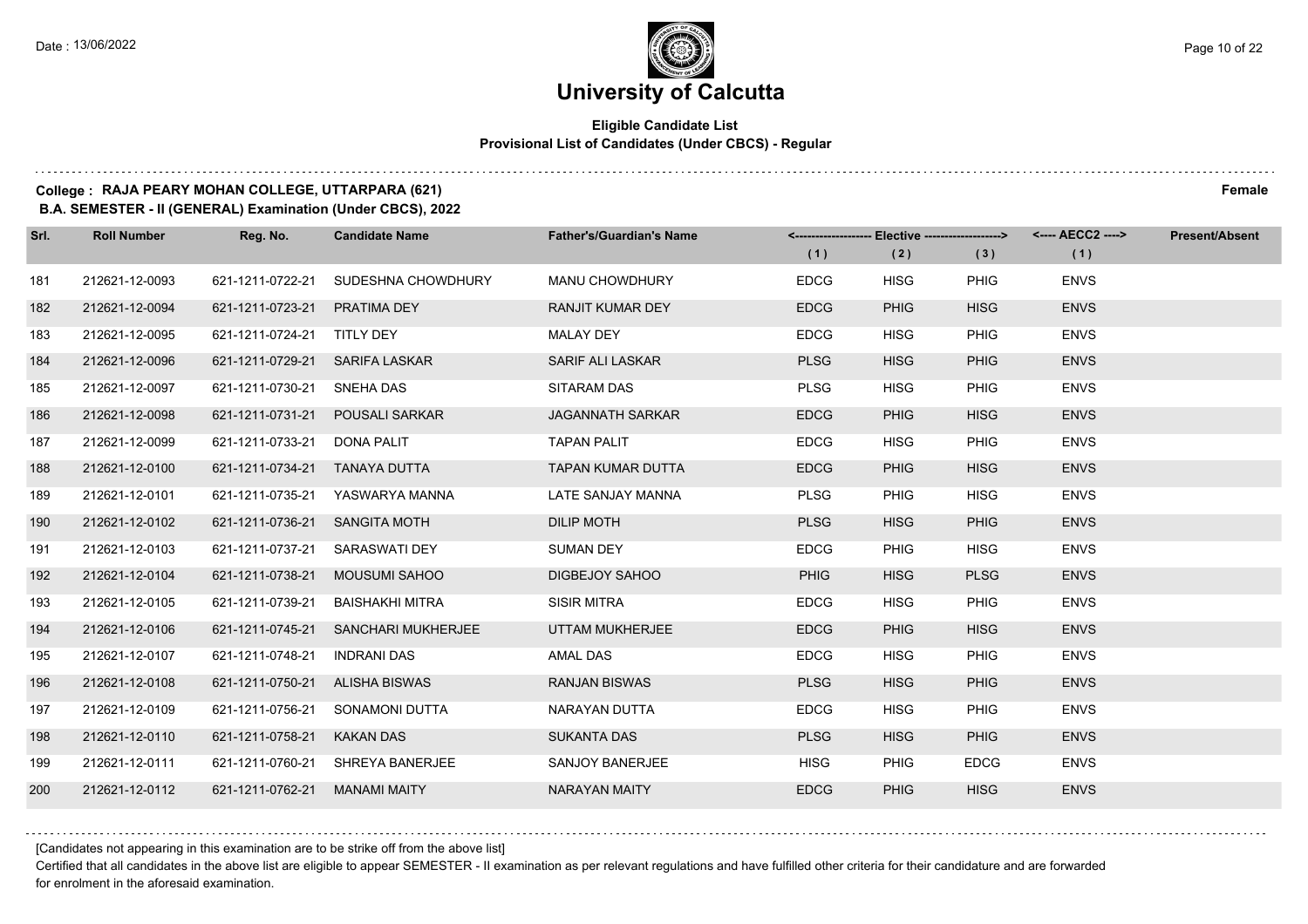$1.1.1.1$ 

### **University of Calcutta**

#### **Eligible Candidate List Provisional List of Candidates (Under CBCS) - Regular**

. . . . . . . . . .

#### **College : RAJA PEARY MOHAN COLLEGE, UTTARPARA (621) Female**

**B.A. SEMESTER - II (GENERAL) Examination (Under CBCS), 2022**

| Srl. | <b>Roll Number</b> | Reg. No.                     | <b>Candidate Name</b>               | <b>Father's/Guardian's Name</b> | (1)         | <------------------- Elective ------------------><br>(2) | (3)         | <---- AECC2 ----><br>(1) | <b>Present/Absent</b> |
|------|--------------------|------------------------------|-------------------------------------|---------------------------------|-------------|----------------------------------------------------------|-------------|--------------------------|-----------------------|
| 201  | 212621-12-0113     | 621-1211-0764-21             | PRERANA NAG                         | NARENDRA NATH NAG               | <b>EDCG</b> | <b>PHIG</b>                                              | <b>HISG</b> | <b>ENVS</b>              |                       |
| 202  | 212621-12-0114     | 621-1211-0766-21             | NEHA BAR                            | <b>SRIKANTA BAR</b>             | <b>EDCG</b> | <b>HISG</b>                                              | <b>PHIG</b> | <b>ENVS</b>              |                       |
| 203  | 212621-12-0115     | 621-1211-0768-21 TRISHA DEY  |                                     | <b>KARTICK DEY</b>              | <b>EDCG</b> | <b>PHIG</b>                                              | <b>HISG</b> | <b>ENVS</b>              |                       |
| 204  | 212621-12-0116     | 621-1211-0770-21             | <b>PINKY BANERJEE</b>               | <b>GOPAL BANERJEE</b>           | <b>PLSG</b> | <b>HISG</b>                                              | <b>PHIG</b> | <b>ENVS</b>              |                       |
| 205  | 212621-12-0117     | 621-1211-0771-21             | ESA BANIK                           | <b>BISWAJIT BANIK</b>           | <b>HISG</b> | <b>PHIG</b>                                              | <b>EDCG</b> | <b>ENVS</b>              |                       |
| 206  | 212621-12-0118     | 621-1211-0772-21             | <b>PUJA GHOSHAL</b>                 | MUKUNDA GHOSHAL                 | <b>EDCG</b> | <b>PHIG</b>                                              | <b>HISG</b> | <b>ENVS</b>              |                       |
| 207  | 212621-12-0119     | 621-1211-0775-21             | MOUSUMI BHATTACHARJEE               | <b>BISWANATH BHATTACHARJEE</b>  | <b>PLSG</b> | <b>PHIG</b>                                              | <b>HISG</b> | <b>ENVS</b>              |                       |
| 208  | 212621-12-0120     |                              | 621-1211-0776-21 SUMITA CHAKRABORTY | SANTOSH CHAKRABORTY             | <b>EDCG</b> | <b>HISG</b>                                              | <b>PHIG</b> | <b>ENVS</b>              |                       |
| 209  | 212621-12-0121     | 621-1211-0778-21             | ALIVA CHATTERJEE                    | <b>BIPLAB CHATTERJEE</b>        | <b>EDCG</b> | <b>PHIG</b>                                              | SANG        | <b>ENVS</b>              |                       |
| 210  | 212621-12-0122     | 621-1211-0779-21             | <b>MOUSUMI MONDAL</b>               | <b>SAMIR MONDAL</b>             | <b>ECOG</b> | <b>HISG</b>                                              | <b>PLSG</b> | <b>ENVS</b>              |                       |
| 211  | 212621-12-0123     | 621-1211-0781-21             | SUMMA KHATUN                        | SK FIROZ                        | <b>ECOG</b> | <b>HISG</b>                                              | <b>PLSG</b> | <b>ENVS</b>              |                       |
| 212  | 212621-12-0124     | 621-1211-0782-21             | PAYEL BANERJEE                      | <b>BISWAJIT BANERJEE</b>        | <b>EDCG</b> | <b>HISG</b>                                              | <b>SANG</b> | <b>ENVS</b>              |                       |
| 213  | 212621-12-0125     | 621-1211-0783-21             | PRATYASHA KUNDU                     | <b>SUBHAS KUNDU</b>             | <b>EDCG</b> | <b>PHIG</b>                                              | <b>HISG</b> | <b>ENVS</b>              |                       |
| 214  | 212621-12-0126     | 621-1211-0784-21 SANGITA DEY |                                     | <b>GAUTAM DE</b>                | <b>EDCG</b> | <b>HISG</b>                                              | <b>PHIG</b> | <b>ENVS</b>              |                       |
| 215  | 212621-12-0127     | 621-1211-0786-21             | SAHELI SAHA                         | SUBHASISH SAHA                  | <b>EDCG</b> | <b>PHIG</b>                                              | <b>HISG</b> | <b>ENVS</b>              |                       |
| 216  | 212621-12-0128     | 621-1211-0787-21             | MEGHA GHOSH                         | <b>PRADIP GHOSH</b>             | <b>EDCG</b> | <b>PHIG</b>                                              | <b>HISG</b> | <b>ENVS</b>              |                       |
| 217  | 212621-12-0129     | 621-1211-0788-21             | TITHI BARDHAN                       | PIJUSH BARDHAN                  | <b>EDCG</b> | <b>PHIG</b>                                              | <b>HISG</b> | <b>ENVS</b>              |                       |
| 218  | 212621-12-0130     | 621-1211-0789-21             | <b>BAISHALI SARKAR</b>              | <b>MADHU SUDAN SARKAR</b>       | <b>EDCG</b> | <b>HISG</b>                                              | <b>PHIG</b> | <b>ENVS</b>              |                       |
| 219  | 212621-12-0131     | 621-1211-0790-21 SUTAPA DAS  |                                     | <b>TAPAN DAS</b>                | <b>EDCG</b> | <b>PHIG</b>                                              | <b>HISG</b> | <b>ENVS</b>              |                       |
| 220  | 212621-12-0132     | 621-1211-0791-21 NANDINI ROY |                                     | <b>SATYAJIT ROY</b>             | <b>PLSG</b> | <b>PHIG</b>                                              | <b>HISG</b> | <b>ENVS</b>              |                       |

[Candidates not appearing in this examination are to be strike off from the above list]

Certified that all candidates in the above list are eligible to appear SEMESTER - II examination as per relevant regulations and have fulfilled other criteria for their candidature and are forwarded for enrolment in the aforesaid examination.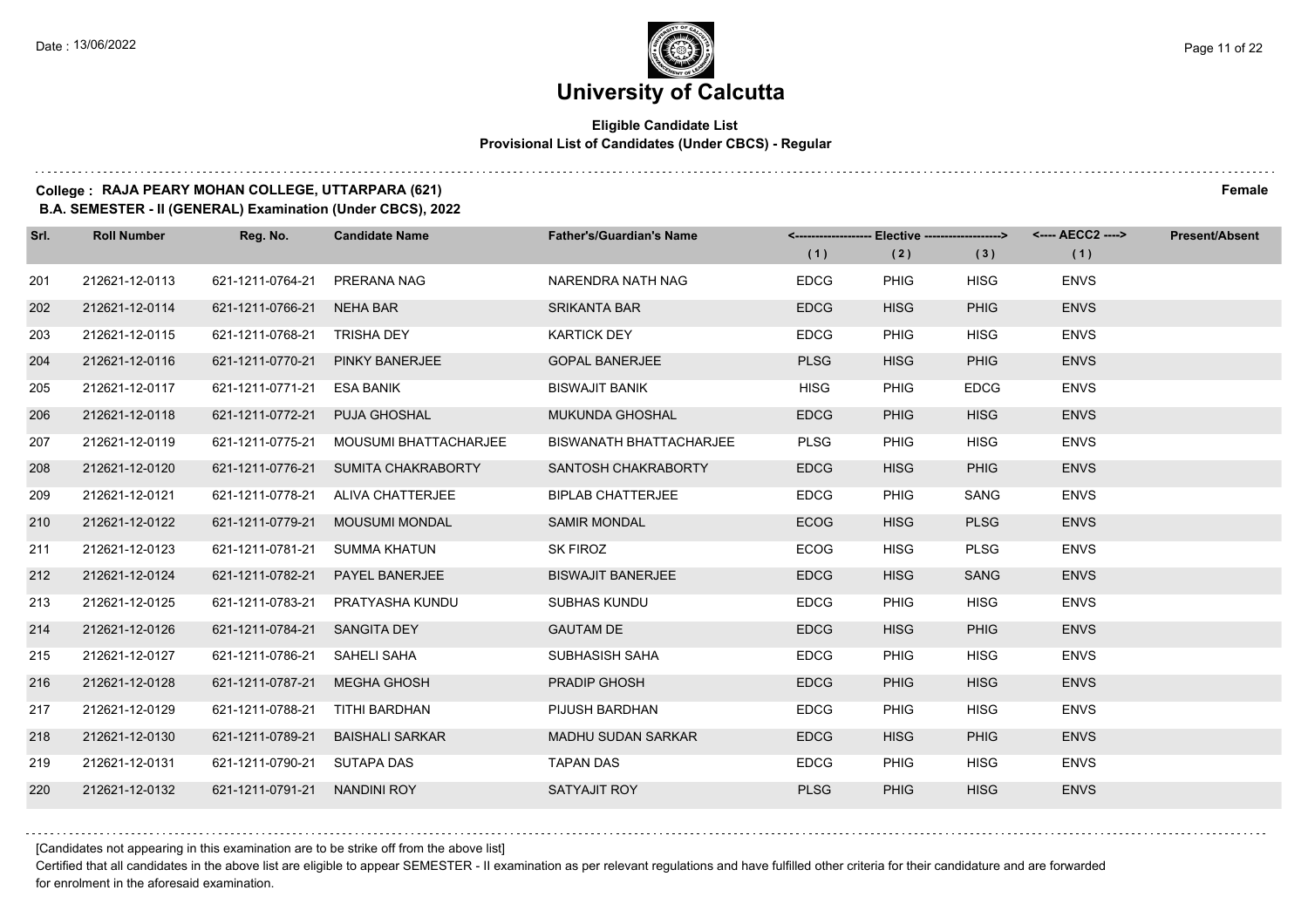#### **Eligible Candidate List Provisional List of Candidates (Under CBCS) - Regular**

### **College : RAJA PEARY MOHAN COLLEGE, UTTARPARA (621) Female**

**B.A. SEMESTER - II (GENERAL) Examination (Under CBCS), 2022**

| Srl. | <b>Roll Number</b> | Reg. No.                      | <b>Candidate Name</b>             | <b>Father's/Guardian's Name</b> |             | <------------------- Elective ------------------> |             | <---- AECC2 ----> | <b>Present/Absent</b> |
|------|--------------------|-------------------------------|-----------------------------------|---------------------------------|-------------|---------------------------------------------------|-------------|-------------------|-----------------------|
|      |                    |                               |                                   |                                 | (1)         | (2)                                               | (3)         | (1)               |                       |
| 221  | 212621-12-0133     | 621-1211-0792-21              | PRIYANKA DUTTA                    | <b>SAMIR DUTTA</b>              | <b>EDCG</b> | <b>HISG</b>                                       | <b>PHIG</b> | <b>ENVS</b>       |                       |
| 222  | 212621-12-0134     | 621-1211-0794-21 REOWNA DEY   |                                   | <b>SUROJIT DEY</b>              | <b>PLSG</b> | <b>HISG</b>                                       | <b>PHIG</b> | <b>ENVS</b>       |                       |
| 223  | 212621-12-0135     | 621-1211-0795-21 RIYA DUTTA   |                                   | SHYAMAL DUTTA                   | <b>EDCG</b> | <b>PHIG</b>                                       | <b>HISG</b> | <b>ENVS</b>       |                       |
| 224  | 212621-12-0136     |                               | 621-1211-0796-21 APSONA KHATUN    | <b>SK HASARAT</b>               | <b>EDCG</b> | <b>PHIG</b>                                       | <b>HISG</b> | <b>ENVS</b>       |                       |
| 225  | 212621-12-0137     | 621-1211-0797-21              | PRIYANKA BHATTACHARJEE            | SUROJIT BHATTACHARJEE           | <b>EDCG</b> | <b>PHIG</b>                                       | <b>HISG</b> | <b>ENVS</b>       |                       |
| 226  | 212621-12-0138     |                               | 621-1211-0798-21 ANUSHREE MANNA   | SUBHASH MANNA                   | <b>EDCG</b> | <b>HISG</b>                                       | <b>PHIG</b> | <b>ENVS</b>       |                       |
| 227  | 212621-12-0139     | 621-1211-0801-21 NEHA DEY     |                                   | DILIP DEY                       | <b>EDCG</b> | <b>HISG</b>                                       | <b>PHIG</b> | <b>ENVS</b>       |                       |
| 228  | 212621-12-0140     | 621-1211-0807-21  PAYEL SUR   |                                   | <b>RABIN SUR</b>                | <b>EDCG</b> | <b>HISG</b>                                       | <b>PHIG</b> | <b>ENVS</b>       |                       |
| 229  | 212621-12-0141     | 621-1211-0808-21              | URMILA BISWAS                     | RAJA BISWAS                     | <b>HISG</b> | <b>PHIG</b>                                       | <b>PLSG</b> | <b>ENVS</b>       |                       |
| 230  | 212621-12-0142     | 621-1211-0810-21              | <b>ESHIKA SEN</b>                 | <b>PRADIP SEN</b>               | <b>EDCG</b> | <b>PHIG</b>                                       | <b>HISG</b> | <b>ENVS</b>       |                       |
| 231  | 212621-12-0143     | 621-1211-0813-21 SANJANA PAUL |                                   | SANJIT PAUL                     | <b>EDCG</b> | <b>PHIG</b>                                       | <b>HISG</b> | <b>ENVS</b>       |                       |
| 232  | 212621-12-0144     |                               | 621-1211-0814-21 SOUMI CHATTERJEE | SOUMABRATA CHATTERJEE           | <b>EDCG</b> | <b>HISG</b>                                       | <b>PHIG</b> | <b>ENVS</b>       |                       |
| 233  | 212621-12-0145     | 621-1211-0816-21              | SIKHA BARUI                       | ASHANANDA BARUI                 | <b>PLSG</b> | <b>HISG</b>                                       | <b>PHIG</b> | <b>ENVS</b>       |                       |
| 234  | 212621-12-0146     |                               | 621-1211-0817-21 AYANTIKA DEBNATH | <b>MINTU DEBNATH</b>            | <b>PLSG</b> | <b>PHIG</b>                                       | <b>HISG</b> | <b>ENVS</b>       |                       |
| 235  | 212621-12-0147     | 621-1211-0820-21              | NISHA GIRI                        | <b>PRANAB GIRI</b>              | <b>HISG</b> | <b>PHIG</b>                                       | <b>EDCG</b> | <b>ENVS</b>       |                       |
| 236  | 212621-12-0148     | 621-1211-0822-21              | <b>MOHUA PANJI</b>                | <b>MEGHNATH PANJI</b>           | <b>HISG</b> | <b>PHIG</b>                                       | <b>EDCG</b> | <b>ENVS</b>       |                       |
| 237  | 212621-12-0149     | 621-1211-0823-21              | <b>RIYA DAS</b>                   | <b>SWAPAN DAS</b>               | <b>HISG</b> | <b>PHIG</b>                                       | <b>EDCG</b> | <b>ENVS</b>       |                       |
| 238  | 212621-12-0150     | 621-1211-0824-21 PRITY MANNA  |                                   | PANNALAL MANNA                  | <b>EDCG</b> | <b>HISG</b>                                       | <b>PHIG</b> | <b>ENVS</b>       |                       |
| 239  | 212621-12-0151     | 621-1211-0826-21 ANJANA DAS   |                                   | <b>LATE BINOY DAS</b>           | <b>EDCG</b> | <b>HISG</b>                                       | PHIG        | <b>ENVS</b>       |                       |
| 240  | 212621-12-0152     |                               | 621-1211-0828-21 SANGHAMITRA DAS  | SUBHASHCHANDRA DAS              | <b>EDCG</b> | <b>HISG</b>                                       | <b>PHIG</b> | <b>ENVS</b>       |                       |

[Candidates not appearing in this examination are to be strike off from the above list]

Certified that all candidates in the above list are eligible to appear SEMESTER - II examination as per relevant regulations and have fulfilled other criteria for their candidature and are forwarded for enrolment in the aforesaid examination.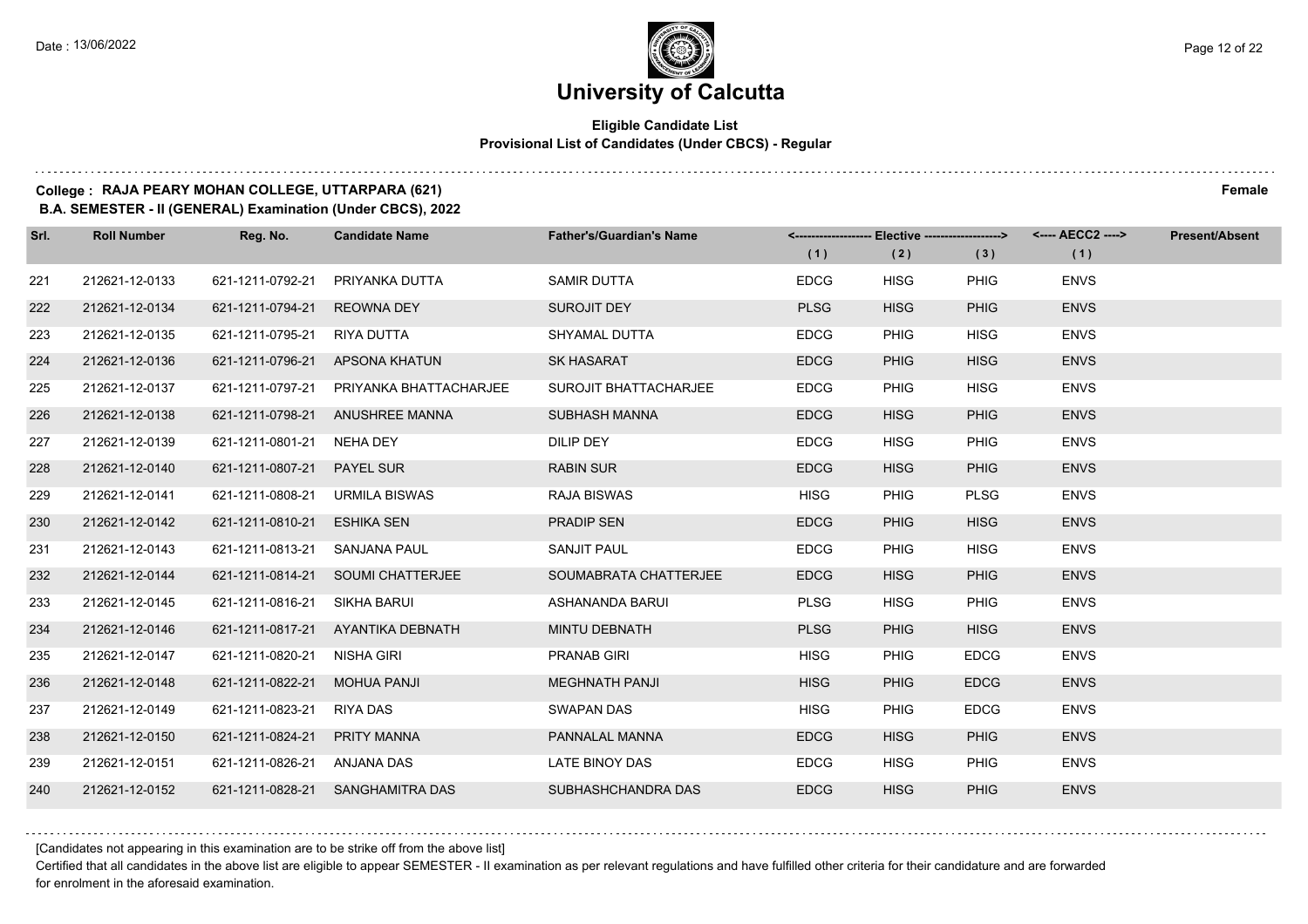### **University of Calcutta**

#### **Eligible Candidate List Provisional List of Candidates (Under CBCS) - Regular**

#### **College : RAJA PEARY MOHAN COLLEGE, UTTARPARA (621) Female**

**B.A. SEMESTER - II (GENERAL) Examination (Under CBCS), 2022**

| Srl. | <b>Roll Number</b> | Reg. No.         | <b>Candidate Name</b>      | <b>Father's/Guardian's Name</b> | <-------------------- Elective ------------------> |             |             | <---- AECC2 ----> | <b>Present/Absent</b> |
|------|--------------------|------------------|----------------------------|---------------------------------|----------------------------------------------------|-------------|-------------|-------------------|-----------------------|
|      |                    |                  |                            |                                 | (1)                                                | (2)         | (3)         | (1)               |                       |
| 241  | 212621-12-0153     | 621-1211-0829-21 | RAJOSHEE MAZUMDAR          | <b>RATAN MAJUMDER</b>           | <b>EDCG</b>                                        | <b>PHIG</b> | <b>HISG</b> | <b>ENVS</b>       |                       |
| 242  | 212621-12-0154     | 621-1211-0830-21 | PRIYANKA DAS               | <b>BINOY DAS</b>                | <b>EDCG</b>                                        | <b>PHIG</b> | <b>HISG</b> | <b>ENVS</b>       |                       |
| 243  | 212621-12-0155     | 621-1211-0832-21 | <b>RIYANKA BHOWMICK</b>    | LATE SHANKAR BHOWMICK           | <b>EDCG</b>                                        | <b>HISG</b> | <b>PHIG</b> | <b>ENVS</b>       |                       |
| 244  | 212621-12-0156     | 621-1211-0835-21 | <b>IPSHITA CHAKRABORTY</b> | <b>TARAK NATH CHAKRABORTY</b>   | <b>EDCG</b>                                        | <b>HISG</b> | <b>PHIG</b> | <b>ENVS</b>       |                       |
| 245  | 212621-12-0157     | 621-1211-0839-21 | RIYA DHARA                 | KHOKA DHARA                     | <b>PLSG</b>                                        | <b>HISG</b> | <b>PHIG</b> | <b>ENVS</b>       |                       |
| 246  | 212621-12-0158     | 621-1211-0842-21 | <b>MOUSUMI BANK</b>        | <b>TAPAN BANK</b>               | <b>HISG</b>                                        | <b>PHIG</b> | <b>EDCG</b> | <b>ENVS</b>       |                       |
| 247  | 212621-12-0159     | 621-1211-0843-21 | MITALI BARUI               | <b>SHANKAR BARUI</b>            | <b>EDCG</b>                                        | <b>HISG</b> | <b>PHIG</b> | <b>ENVS</b>       |                       |
| 248  | 212621-12-0160     | 621-1211-0844-21 | <b>MOUMITA MHUKHERJEE</b>  | NILAY MHUKHERJEE                | <b>PLSG</b>                                        | <b>HISG</b> | <b>PHIG</b> | <b>ENVS</b>       |                       |
| 249  | 212621-12-0161     | 621-1211-0845-21 | PURNIMA TALUKDAR           | <b>ADHIR TALUKDAR</b>           | <b>EDCG</b>                                        | <b>PHIG</b> | <b>HISG</b> | <b>ENVS</b>       |                       |
| 250  | 212621-12-0162     | 621-1211-0846-21 | <b>DISHA BARUI</b>         | <b>DIPAK BARUI</b>              | <b>EDCG</b>                                        | <b>HISG</b> | <b>PHIG</b> | <b>ENVS</b>       |                       |
| 251  | 212621-12-0163     | 621-1211-0847-21 | <b>ISHA HALDER</b>         | <b>TAPAN HALDER</b>             | <b>HISG</b>                                        | <b>PHIG</b> | <b>EDCG</b> | <b>ENVS</b>       |                       |
| 252  | 212621-12-0164     | 621-1211-0848-21 | DIPA DAS                   | PRADIP DAS                      | <b>HISG</b>                                        | <b>PHIG</b> | <b>EDCG</b> | <b>ENVS</b>       |                       |
| 253  | 212621-12-0165     | 621-1211-0849-21 | <b>NEHA BAG</b>            | <b>KALIPADA BAG</b>             | <b>EDCG</b>                                        | <b>PHIG</b> | <b>HISG</b> | <b>ENVS</b>       |                       |
| 254  | 212621-12-0166     | 621-1211-0850-21 | SIMA BASU                  | <b>MURARI BASU</b>              | <b>EDCG</b>                                        | <b>HISG</b> | <b>SANG</b> | <b>ENVS</b>       |                       |
| 255  | 212621-12-0167     | 621-1211-0852-21 | <b>GARGI GANGULY</b>       | <b>SOUREN GANGULY</b>           | <b>EDCG</b>                                        | <b>HISG</b> | <b>PHIG</b> | <b>ENVS</b>       |                       |
| 256  | 212621-12-0168     | 621-1211-0853-21 | <b>KANKANA GHOSH</b>       | <b>KAKAN GHOSH</b>              | <b>PLSG</b>                                        | <b>HISG</b> | <b>EDCG</b> | <b>ENVS</b>       |                       |
| 257  | 212621-12-0169     | 621-1211-0854-21 | <b>NISHA DAS</b>           | <b>JAYANTA DAS</b>              | <b>PHIG</b>                                        | <b>HISG</b> | <b>PLSG</b> | <b>ENVS</b>       |                       |
| 258  | 212621-12-0170     | 621-1211-0855-21 | LISHA DHARA                | <b>MADHAB DHARA</b>             | <b>EDCG</b>                                        | <b>HISG</b> | <b>PHIG</b> | <b>ENVS</b>       |                       |
| 259  | 212621-12-0171     | 621-1211-0860-21 | ANISHA KHATUN              | SK FEROJ                        | <b>ECOG</b>                                        | <b>HISG</b> | <b>PLSG</b> | <b>ENVS</b>       |                       |
| 260  | 212621-12-0172     | 621-1211-0862-21 | <b>SOMA SHAW</b>           | <b>SOLINDER SHAW</b>            | <b>EDCG</b>                                        | <b>HISG</b> | <b>PHIG</b> | <b>ENVS</b>       |                       |

[Candidates not appearing in this examination are to be strike off from the above list]

Certified that all candidates in the above list are eligible to appear SEMESTER - II examination as per relevant regulations and have fulfilled other criteria for their candidature and are forwarded for enrolment in the aforesaid examination.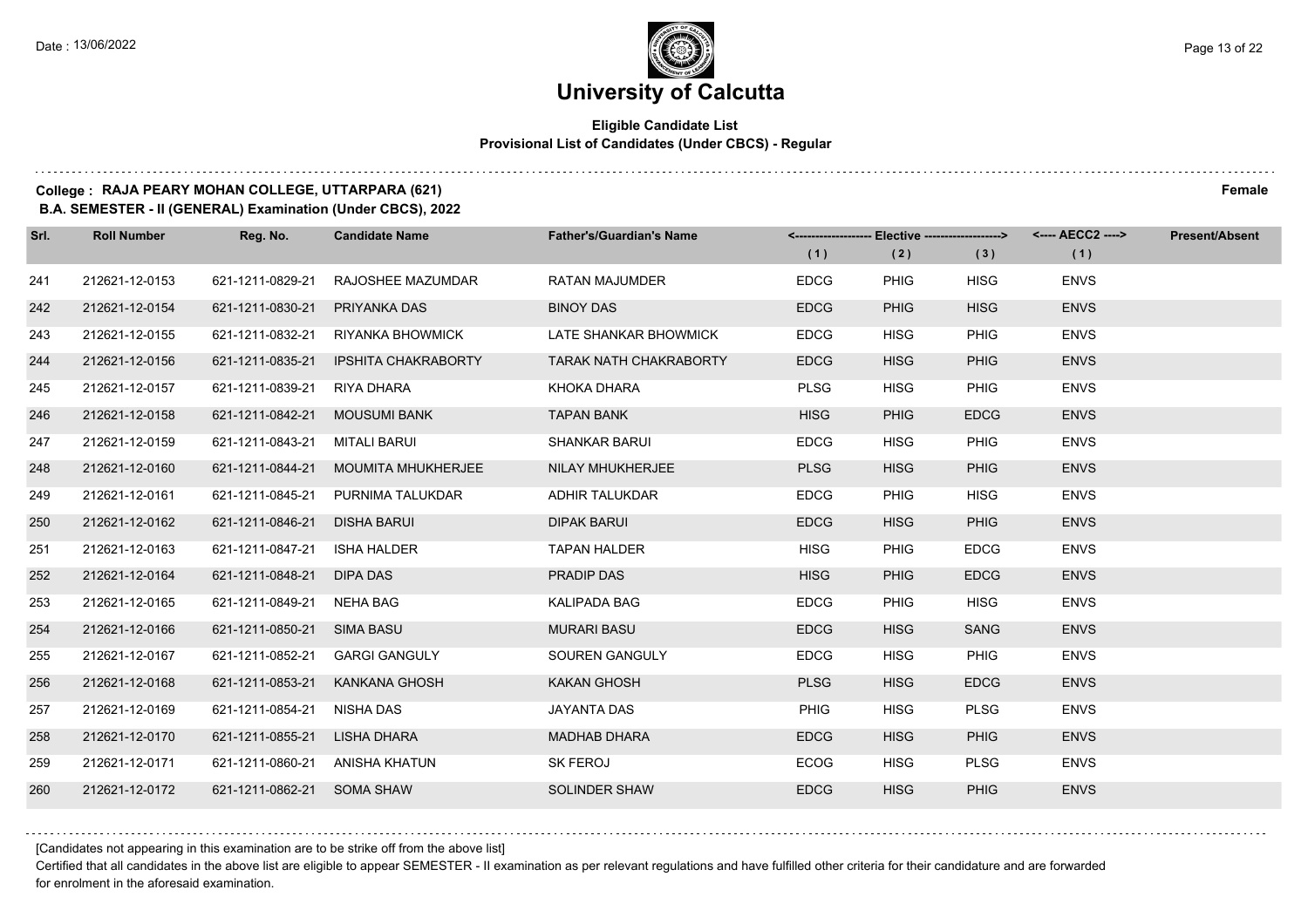#### **Eligible Candidate List Provisional List of Candidates (Under CBCS) - Regular**

### **College : RAJA PEARY MOHAN COLLEGE, UTTARPARA (621) Female**

**B.A. SEMESTER - II (GENERAL) Examination (Under CBCS), 2022**

| Srl. | <b>Roll Number</b> | Reg. No.                       | <b>Candidate Name</b>             | <b>Father's/Guardian's Name</b> | (1)         | <-------------------- Elective ------------------><br>(2) | (3)         | <---- AECC2 ----><br>(1) | <b>Present/Absent</b> |
|------|--------------------|--------------------------------|-----------------------------------|---------------------------------|-------------|-----------------------------------------------------------|-------------|--------------------------|-----------------------|
| 261  | 212621-12-0173     | 621-1211-0864-21               | SUSMITA KHAN                      | PUNDIL KHAN                     | <b>EDCG</b> | <b>PHIG</b>                                               | <b>HISG</b> | <b>ENVS</b>              |                       |
| 262  | 212621-12-0174     | 621-1211-0865-21               | <b>LAXMI KUNDU</b>                | <b>BIPUL KUNDU</b>              | <b>EDCG</b> | <b>HISG</b>                                               | <b>PHIG</b> | <b>ENVS</b>              |                       |
| 263  | 212621-12-0175     | 621-1211-0868-21 NEHA SHARMA   |                                   | <b>ASHOK SHARMA</b>             | <b>EDCG</b> | <b>HISG</b>                                               | PHIG        | <b>ENVS</b>              |                       |
| 264  | 212621-12-0176     | 621-1211-0871-21 SHOBHA DAS    |                                   | NIRJAN DAS                      | <b>EDCG</b> | <b>PHIG</b>                                               | <b>HISG</b> | <b>ENVS</b>              |                       |
| 265  | 212621-12-0177     | 621-1211-0873-21               | DIPIKA PRAJAPATI                  | LATE AJAY PRAJAPATI             | <b>EDCG</b> | <b>PHIG</b>                                               | <b>HISG</b> | <b>ENVS</b>              |                       |
| 266  | 212621-12-0178     | 621-1211-0874-21               | PARAMITA PAL                      | PINTU PAL                       | <b>EDCG</b> | <b>HISG</b>                                               | <b>PHIG</b> | <b>ENVS</b>              |                       |
| 267  | 212621-12-0179     | 621-1211-0875-21               | NISHA CHOWDHURY                   | LATE MANOJ CHOWDHURY            | <b>EDCG</b> | <b>HISG</b>                                               | PHIG        | <b>ENVS</b>              |                       |
| 268  | 212621-12-0180     |                                | 621-1211-0877-21 SUDESHNA PRADHAN | <b>DILIP PRADHAN</b>            | <b>EDCG</b> | <b>HISG</b>                                               | <b>PHIG</b> | <b>ENVS</b>              |                       |
| 269  | 212621-12-0181     | 621-1211-0878-21               | SONIA ADAK                        | <b>TAPAS ADAK</b>               | <b>EDCG</b> | <b>HISG</b>                                               | PHIG        | <b>ENVS</b>              |                       |
| 270  | 212621-12-0182     | 621-1211-0879-21               | <b>CHAITALI MOJUMDER</b>          | <b>DEBASIS MOJUMDER</b>         | <b>PLSG</b> | <b>HISG</b>                                               | <b>PHIG</b> | <b>ENVS</b>              |                       |
| 271  | 212621-12-0183     | 621-1211-0880-21 KOYAL DUTTA   |                                   | <b>ASHIM DUTTA</b>              | <b>EDCG</b> | PHIG                                                      | <b>HISG</b> | <b>ENVS</b>              |                       |
| 272  | 212621-12-0184     | 621-1211-0881-21 RUPSA MONDAL  |                                   | <b>ARJUN MONDAL</b>             | <b>PLSG</b> | <b>HISG</b>                                               | <b>PHIG</b> | <b>ENVS</b>              |                       |
| 273  | 212621-12-0185     | 621-1211-0882-21               | SAYANE GOSWAMI                    | LATE PRADIP GOSWAMI             | <b>PLSG</b> | <b>HISG</b>                                               | PHIG        | <b>ENVS</b>              |                       |
| 274  | 212621-12-0186     | 621-1211-0883-21               | RITUPARNA ROY                     | PARIMAL ROY                     | <b>EDCG</b> | <b>PHIG</b>                                               | <b>HISG</b> | <b>ENVS</b>              |                       |
| 275  | 212621-12-0187     | 621-1211-0884-21               | BARNALI MITRA                     | <b>BINAYJIT MITRA</b>           | <b>PLSG</b> | <b>PHIG</b>                                               | <b>HISG</b> | <b>ENVS</b>              |                       |
| 276  | 212621-12-0188     | 621-1211-0886-21               | PAYEL MONDAL                      | <b>BAPI MONDAL</b>              | <b>EDCG</b> | <b>HISG</b>                                               | <b>PHIG</b> | <b>ENVS</b>              |                       |
| 277  | 212621-12-0189     | 621-1211-0887-21               | JAYA SEN                          | <b>RATAN SEN</b>                | <b>HISG</b> | SANG                                                      | <b>EDCG</b> | <b>ENVS</b>              |                       |
| 278  | 212621-12-0190     | 621-1211-0889-21               | DEBIKA CHAKROBORTY                | UTTAM CHAKROBORTY               | <b>PLSG</b> | <b>PHIG</b>                                               | <b>HISG</b> | <b>ENVS</b>              |                       |
| 279  | 212621-12-0191     | 621-1211-0890-21 PRIYANKA ROY  |                                   | <b>GANESH ROY</b>               | <b>EDCG</b> | <b>PHIG</b>                                               | <b>HISG</b> | <b>ENVS</b>              |                       |
| 280  | 212621-12-0192     | 621-1211-0891-21 ARPITA SHARMA |                                   | <b>JAYANTA SHARMA</b>           | <b>PHIG</b> | <b>HISG</b>                                               | <b>PLSG</b> | <b>ENVS</b>              |                       |

[Candidates not appearing in this examination are to be strike off from the above list]

Certified that all candidates in the above list are eligible to appear SEMESTER - II examination as per relevant regulations and have fulfilled other criteria for their candidature and are forwarded for enrolment in the aforesaid examination.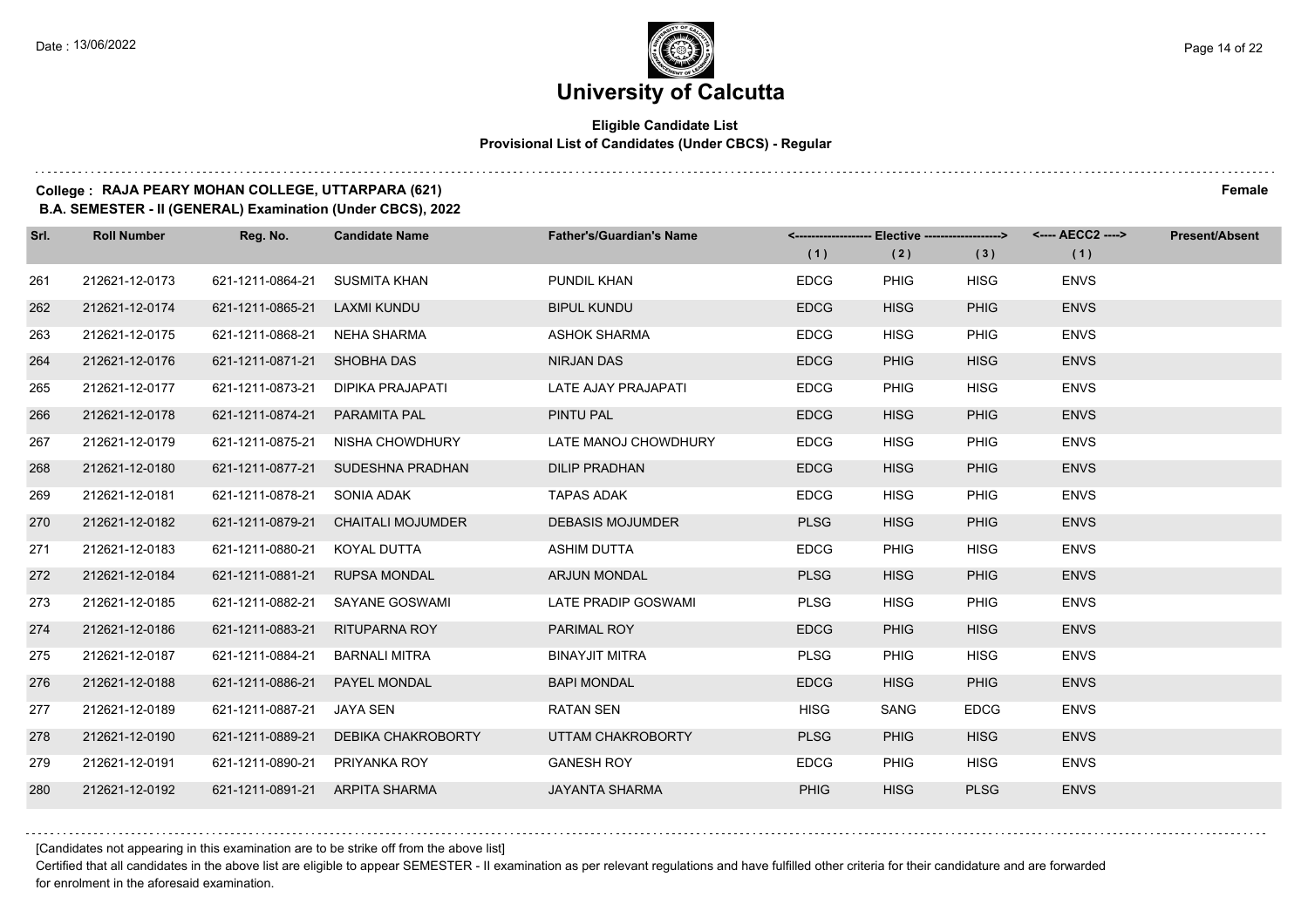### **University of Calcutta**

#### **Eligible Candidate List Provisional List of Candidates (Under CBCS) - Regular**

**College : RAJA PEARY MOHAN COLLEGE, UTTARPARA (621) Female**

**B.A. SEMESTER - II (GENERAL) Examination (Under CBCS), 2022**

| Srl. | <b>Roll Number</b> | Reg. No.                       | <b>Candidate Name</b>           | <b>Father's/Guardian's Name</b> | <------------------- Elective ------------------> |             |             | <---- AECC2 ----> | <b>Present/Absent</b> |
|------|--------------------|--------------------------------|---------------------------------|---------------------------------|---------------------------------------------------|-------------|-------------|-------------------|-----------------------|
|      |                    |                                |                                 |                                 | (1)                                               | (2)         | (3)         | (1)               |                       |
| 281  | 212621-12-0193     | 621-1211-0901-21               | SK PIYALI SULTANA               | SK NASIR RAJA                   | <b>HISG</b>                                       | <b>PHIG</b> | <b>EDCG</b> | <b>ENVS</b>       |                       |
| 282  | 212621-12-0194     | 621-1211-0903-21               | <b>FERDOSI KHATUN</b>           | <b>HAFIZ MALLICK</b>            | <b>PLSG</b>                                       | <b>HISG</b> | <b>PHIG</b> | <b>ENVS</b>       |                       |
| 283  | 212621-12-0195     | 621-1211-0904-21               | RITIKA SHAW                     | NARAYAN SHAW                    | <b>EDCG</b>                                       | <b>HISG</b> | PHIG        | <b>ENVS</b>       |                       |
| 284  | 212621-12-0196     | 621-1211-0907-21 SUSHAMA SAHA  |                                 | SAMBHU NATH SAHA                | <b>EDCG</b>                                       | <b>PHIG</b> | <b>HISG</b> | <b>ENVS</b>       |                       |
| 285  | 212621-12-0197     | 621-1211-0910-21               | ANKITA DAS                      | NARAYAN DAS                     | <b>EDCG</b>                                       | <b>HISG</b> | PHIG        | <b>ENVS</b>       |                       |
| 286  | 212621-12-0198     |                                | 621-1211-0911-21 AISHIKA BARMAN | <b>AMITAVA BARMAN</b>           | <b>ECOG</b>                                       | <b>HISG</b> | <b>PLSG</b> | <b>ENVS</b>       |                       |
| 287  | 212621-12-0199     | 621-1211-0912-21               | <b>RITU SAMANTA</b>             | SHYAMAL SAMANTA                 | <b>EDCG</b>                                       | <b>HISG</b> | <b>PHIG</b> | <b>ENVS</b>       |                       |
| 288  | 212621-12-0200     | 621-1211-0918-21               | NAZIYA KHATUN MIDDEY            | NUR MAHAMMAD MIDDEY             | <b>PLSG</b>                                       | <b>HISG</b> | <b>ECOG</b> | <b>ENVS</b>       |                       |
| 289  | 212621-12-0201     | 621-1211-0920-21               | SUMEDHA DAS                     | LATE DILIP DAS                  | <b>PLSG</b>                                       | <b>HISG</b> | PHIG        | <b>ENVS</b>       |                       |
| 290  | 212621-12-0202     | 621-1211-0921-21 SABINA KHATUN |                                 | <b>SK MONSEF ALI</b>            | <b>PLSG</b>                                       | <b>HISG</b> | <b>PHIG</b> | <b>ENVS</b>       |                       |
| 291  | 212621-12-0203     | 621-1211-0931-21               | ANITA KARMAKAR                  | LET ANIL KARMAKAR               | <b>EDCG</b>                                       | <b>HISG</b> | <b>PHIG</b> | <b>ENVS</b>       |                       |
| 292  | 212621-12-0204     | 621-1211-0937-21               | BAISAKHI CHAKRABORTY            | NISITH CHAKRABORTY              | <b>PLSG</b>                                       | <b>ECOG</b> | <b>HISG</b> | <b>ENVS</b>       |                       |
| 293  | 212621-12-0205     | 621-1211-0940-21               | <b>ARPITA GHOSH</b>             | <b>TAPAS GHOSH</b>              | <b>EDCG</b>                                       | <b>PHIG</b> | <b>HISG</b> | <b>ENVS</b>       |                       |
| 294  | 212621-12-0206     | 621-1211-0942-21               | PIYALI DEY                      | <b>BULU DEY</b>                 | <b>EDCG</b>                                       | <b>HISG</b> | <b>PHIG</b> | <b>ENVS</b>       |                       |
| 295  | 212621-12-0207     | 621-1211-0947-21               | SUCHITA BERA                    | SAMIR KUMAR BERA                | <b>EDCG</b>                                       | <b>HISG</b> | PHIG        | <b>ENVS</b>       |                       |
| 296  | 212621-12-0208     | 621-1211-0948-21 SUITE DAS     |                                 | <b>MAHADEV DAS</b>              | <b>EDCG</b>                                       | <b>PHIG</b> | <b>HISG</b> | <b>ENVS</b>       |                       |
| 297  | 212621-12-0209     | 621-1211-0951-21               | SONALI ADAK                     | <b>KRISHNADHAN ADAK</b>         | <b>EDCG</b>                                       | <b>PHIG</b> | <b>HISG</b> | <b>ENVS</b>       |                       |
| 298  | 212621-12-0210     | 621-1211-0952-21               | <b>PAYEL DAS</b>                | <b>KIRAN DAS</b>                | <b>EDCG</b>                                       | <b>HISG</b> | <b>PHIG</b> | <b>ENVS</b>       |                       |
| 299  | 212621-12-0211     | 621-1211-0953-21               | <b>RUPSHA ROY</b>               | <b>GOBINDA ROY</b>              | <b>EDCG</b>                                       | <b>PHIG</b> | SANG        | <b>ENVS</b>       |                       |
| 300  | 212621-12-0212     | 621-1211-0955-21               | <b>RIYA DAS</b>                 | <b>SHANKAR DAS</b>              | <b>EDCG</b>                                       | <b>HISG</b> | <b>PHIG</b> | <b>ENVS</b>       |                       |

[Candidates not appearing in this examination are to be strike off from the above list]

Certified that all candidates in the above list are eligible to appear SEMESTER - II examination as per relevant regulations and have fulfilled other criteria for their candidature and are forwarded for enrolment in the aforesaid examination.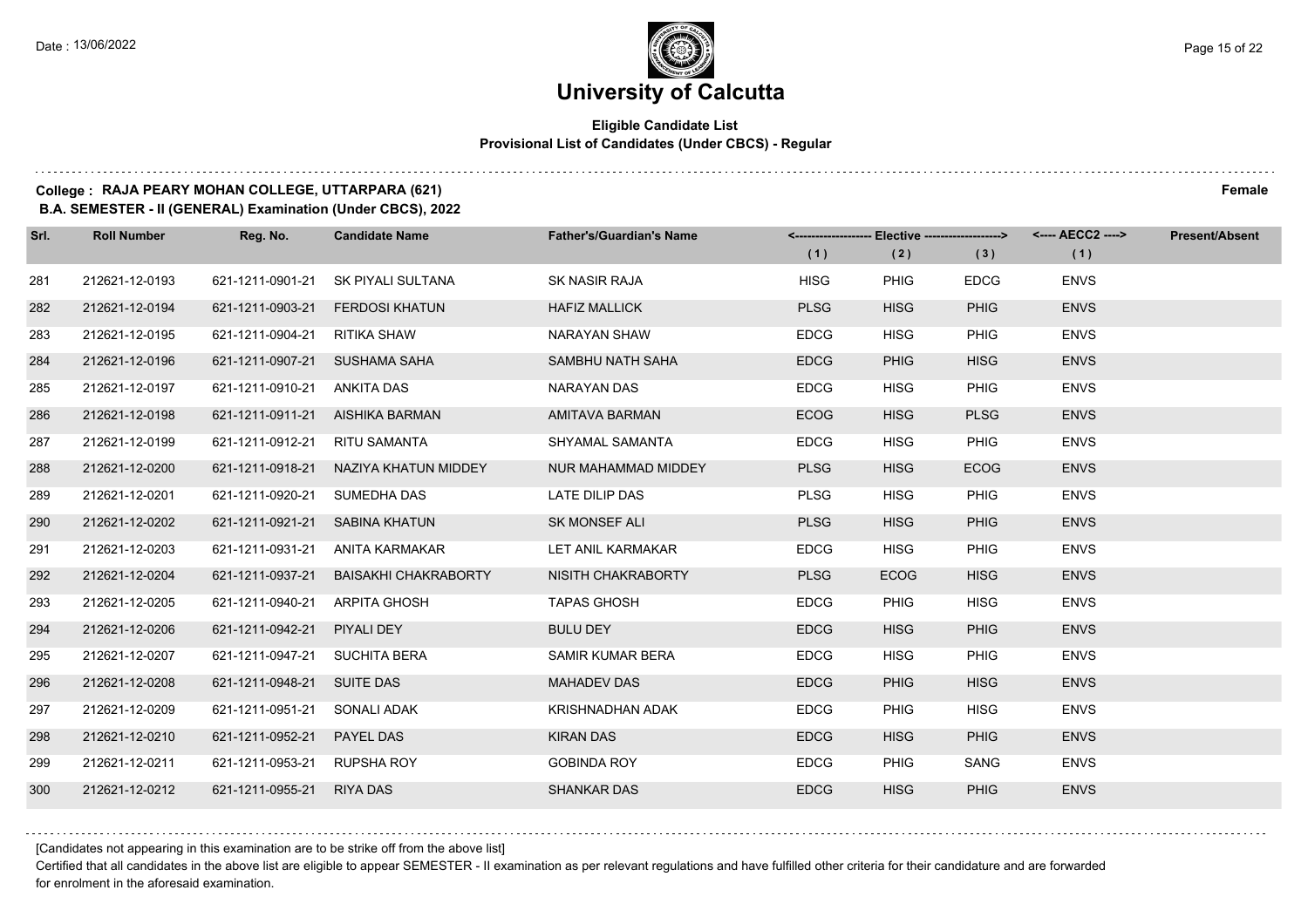#### **Eligible Candidate List Provisional List of Candidates (Under CBCS) - Regular**

### **College : RAJA PEARY MOHAN COLLEGE, UTTARPARA (621) Female**

**B.A. SEMESTER - II (GENERAL) Examination (Under CBCS), 2022**

| Srl. | <b>Roll Number</b> | Reg. No.                        | <b>Candidate Name</b>            | <b>Father's/Guardian's Name</b> |             | <------------------- Elective ------------------> |             | <---- AECC2 ----> | <b>Present/Absent</b> |
|------|--------------------|---------------------------------|----------------------------------|---------------------------------|-------------|---------------------------------------------------|-------------|-------------------|-----------------------|
|      |                    |                                 |                                  |                                 | (1)         | (2)                                               | (3)         | (1)               |                       |
| 301  | 212621-12-0213     | 621-1211-0957-21                | MAHIMA SHAW                      | <b>MUNNA SHAW</b>               | <b>EDCG</b> | <b>HISG</b>                                       | <b>SANG</b> | <b>ENVS</b>       |                       |
| 302  | 212621-12-0214     | 621-1211-0959-21 LAXMI DAS      |                                  | <b>MADHU DAS</b>                | <b>PHIG</b> | <b>HISG</b>                                       | <b>PLSG</b> | <b>ENVS</b>       |                       |
| 303  | 212621-12-0215     | 621-1211-0962-21 RIYA SARDAR    |                                  | PRASANTA SARDAR                 | <b>PLSG</b> | <b>HISG</b>                                       | <b>PHIG</b> | <b>ENVS</b>       |                       |
| 304  | 212621-12-0216     | 621-1211-0963-21 ISHA METE      |                                  | PRASANTA METE                   | <b>PLSG</b> | <b>HISG</b>                                       | <b>PHIG</b> | <b>ENVS</b>       |                       |
| 305  | 212621-12-0217     | 621-1211-0964-21                | SAHELI SOM                       | SAIKAT SOM                      | <b>PLSG</b> | <b>HISG</b>                                       | <b>PHIG</b> | <b>ENVS</b>       |                       |
| 306  | 212621-12-0218     |                                 | 621-1211-0965-21 RATNA MAJUMDAR  | <b>BISWAJIT MAJUMDAR</b>        | <b>PLSG</b> | <b>HISG</b>                                       | <b>PHIG</b> | <b>ENVS</b>       |                       |
| 307  | 212621-12-0219     | 621-1211-0968-21 MEGHA DHALI    |                                  | <b>GOPAL DHALI</b>              | <b>HISG</b> | SANG                                              | <b>EDCG</b> | <b>ENVS</b>       |                       |
| 308  | 212621-12-0220     | 621-1212-0393-21 SUPARNA KAYAL  |                                  | SUBRATA KAYAL                   | <b>PLSG</b> | <b>PHIG</b>                                       | <b>HISG</b> | <b>ENVS</b>       |                       |
| 309  | 212621-12-0221     | 621-1212-0400-21                | DISHA NASKAR                     | <b>HARIPADA NASKAR</b>          | <b>PLSG</b> | <b>HISG</b>                                       | <b>ECOG</b> | <b>ENVS</b>       |                       |
| 310  | 212621-12-0222     |                                 | 621-1212-0404-21 CHAITALI RUIDAS | PINTU RUIDAS                    | <b>EDCG</b> | <b>PHIG</b>                                       | <b>SANG</b> | <b>ENVS</b>       |                       |
| 311  | 212621-12-0223     | 621-1212-0409-21 PIYASA ROY     |                                  | <b>KESHAB ROY</b>               | <b>EDCG</b> | <b>HISG</b>                                       | <b>PHIG</b> | <b>ENVS</b>       |                       |
| 312  | 212621-12-0224     | 621-1212-0416-21 SUPRITI PANDIT |                                  | <b>DILIP KUMAR PANDIT</b>       | <b>EDCG</b> | <b>SANG</b>                                       | <b>HISG</b> | <b>ENVS</b>       |                       |
| 313  | 212621-12-0225     | 621-1212-0427-21                | <b>SHRABONI MALICK</b>           | SASHIKANTA MALICK               | <b>PLSG</b> | <b>HISG</b>                                       | <b>PHIG</b> | <b>ENVS</b>       |                       |
| 314  | 212621-12-0226     | 621-1212-0437-21 MONOSREE DAS   |                                  | <b>LATE SITAL DAS</b>           | <b>PLSG</b> | <b>HISG</b>                                       | <b>PHIG</b> | <b>ENVS</b>       |                       |
| 315  | 212621-12-0227     | 621-1212-0443-21                | <b>BASANA BISWAS</b>             | <b>BASUDEB BISWAS</b>           | <b>PHIG</b> | <b>HISG</b>                                       | <b>EDCG</b> | <b>ENVS</b>       |                       |
| 316  | 212621-12-0228     | 621-1212-0444-21                | PRIYA PRAMANIK                   | <b>ASHOK PRAMANIK</b>           | <b>EDCG</b> | <b>HISG</b>                                       | <b>PHIG</b> | <b>ENVS</b>       |                       |
| 317  | 212621-12-0229     | 621-1212-0445-21                | AMRITA CHOWDHURY                 | <b>BIJAY CHOWDHURY</b>          | <b>PLSG</b> | <b>HISG</b>                                       | <b>PHIG</b> | <b>ENVS</b>       |                       |
| 318  | 212621-12-0230     | 621-1212-0446-21                | NANDITA BAIDYA                   | NABAKUMAR BAIDYA                | <b>HISG</b> | <b>PHIG</b>                                       | <b>EDCG</b> | <b>ENVS</b>       |                       |
| 319  | 212621-12-0231     | 621-1212-0449-21                | RIYA PRAMANIK                    | <b>BUDDHADEB PRAMANIK</b>       | <b>EDCG</b> | <b>HISG</b>                                       | <b>PHIG</b> | <b>ENVS</b>       |                       |
| 320  | 212621-12-0232     |                                 | 621-1212-0451-21 SANCHITA GAYEN  | PARESH NATH GAYEN               | <b>PLSG</b> | <b>HISG</b>                                       | <b>PHIG</b> | <b>ENVS</b>       |                       |

[Candidates not appearing in this examination are to be strike off from the above list]

Certified that all candidates in the above list are eligible to appear SEMESTER - II examination as per relevant regulations and have fulfilled other criteria for their candidature and are forwarded for enrolment in the aforesaid examination.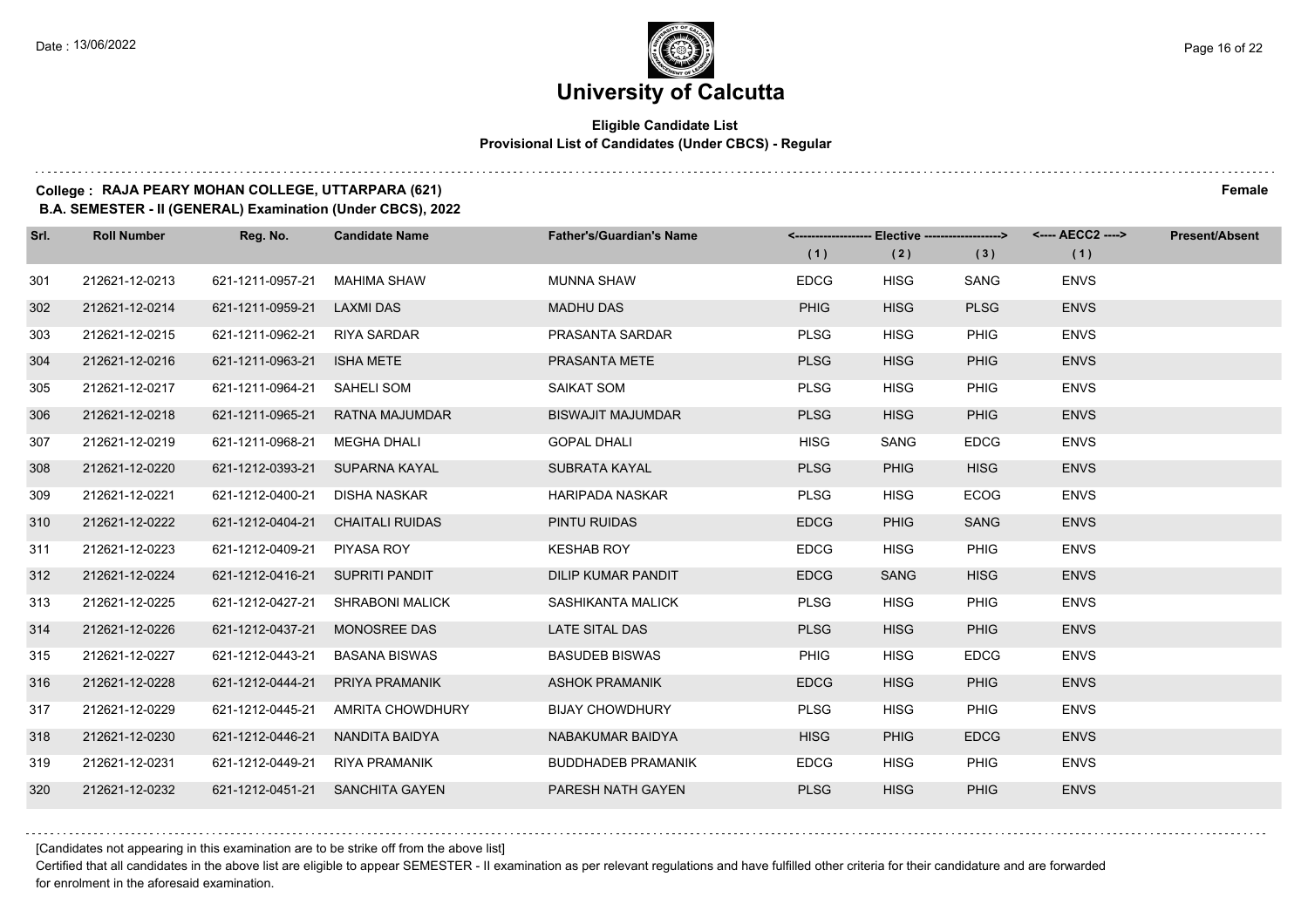#### **Eligible Candidate List Provisional List of Candidates (Under CBCS) - Regular**

### **College : RAJA PEARY MOHAN COLLEGE, UTTARPARA (621) Female**

**B.A. SEMESTER - II (GENERAL) Examination (Under CBCS), 2022**

| Srl. | <b>Roll Number</b> | Reg. No.                       | <b>Candidate Name</b>            | <b>Father's/Guardian's Name</b> | (1)         | (2)         | <------------------- Elective ------------------> <---- AECC2 ----><br>(3) | (1)         | <b>Present/Absent</b> |
|------|--------------------|--------------------------------|----------------------------------|---------------------------------|-------------|-------------|----------------------------------------------------------------------------|-------------|-----------------------|
| 321  | 212621-12-0233     | 621-1212-0452-21               | MANTUPRIYA DHARA                 | PRASANTA KUMAR DHARA            | <b>PLSG</b> | <b>HISG</b> | <b>PHIG</b>                                                                | <b>ENVS</b> |                       |
| 322  | 212621-12-0234     | 621-1212-0453-21               | SHREYA SAHA                      | <b>GADADHAR SAHA</b>            | <b>EDCG</b> | <b>PHIG</b> | <b>HISG</b>                                                                | <b>ENVS</b> |                       |
| 323  | 212621-12-0235     | 621-1212-0454-21               | PRAGATI MONDAL                   | CHIRONJEEV MONDAL               | <b>PHIG</b> | <b>HISG</b> | <b>PLSG</b>                                                                | <b>ENVS</b> |                       |
| 324  | 212621-12-0236     | 621-1212-0459-21               | DEEPSHIKHA ROY                   | PRADIP ROY                      | <b>EDCG</b> | <b>HISG</b> | <b>SANG</b>                                                                | <b>ENVS</b> |                       |
| 325  | 212621-12-0237     | 621-1212-0463-21               | SHREYA SANTRA                    | <b>DUDHKUMAR SANTRA</b>         | <b>EDCG</b> | <b>PHIG</b> | <b>HISG</b>                                                                | <b>ENVS</b> |                       |
| 326  | 212621-12-0238     | 621-1212-0472-21 SNEHA MONDAL  |                                  | <b>SUBRATA MONDAL</b>           | <b>PLSG</b> | <b>PHIG</b> | <b>HISG</b>                                                                | <b>ENVS</b> |                       |
| 327  | 212621-12-0239     | 621-1212-0475-21 TIYASA BISWAS |                                  | <b>JHANTU BISWAS</b>            | <b>HISG</b> | <b>PHIG</b> | <b>EDCG</b>                                                                | <b>ENVS</b> |                       |
| 328  | 212621-12-0240     | 621-1212-0476-21 GOURI MALIK   |                                  | <b>ARUN MALIK</b>               | <b>EDCG</b> | <b>HISG</b> | <b>SANG</b>                                                                | <b>ENVS</b> |                       |
| 329  | 212621-12-0241     | 621-1212-0482-21               | <b>SUSMITA GAYEN</b>             | <b>UJJAL GAYEN</b>              | <b>HISG</b> | <b>PHIG</b> | <b>EDCG</b>                                                                | <b>ENVS</b> |                       |
| 330  | 212621-12-0242     | 621-1212-0489-21 SUPARNA DAS   |                                  | <b>RATAN DAS</b>                | <b>EDCG</b> | <b>HISG</b> | <b>PHIG</b>                                                                | <b>ENVS</b> |                       |
| 331  | 212621-12-0243     | 621-1212-0492-21               | SOMASHREE DAS                    | <b>BIMAL DAS</b>                | SANG        | <b>HISG</b> | <b>PHIG</b>                                                                | <b>ENVS</b> |                       |
| 332  | 212621-12-0244     | 621-1212-0498-21 APARNA BAG    |                                  | <b>AMAR BAG</b>                 | <b>PLSG</b> | <b>HISG</b> | <b>PHIG</b>                                                                | <b>ENVS</b> |                       |
| 333  | 212621-12-0245     | 621-1212-0501-21               | <b>SHREYA BISWAS</b>             | PRASENJIT BISWAS                | <b>EDCG</b> | <b>HISG</b> | <b>PHIG</b>                                                                | <b>ENVS</b> |                       |
| 334  | 212621-12-0246     | 621-1212-0502-21 PRIYA BAG     |                                  | PARTHA BAG                      | <b>EDCG</b> | <b>HISG</b> | <b>PHIG</b>                                                                | <b>ENVS</b> |                       |
| 335  | 212621-12-0247     |                                | 621-1212-0504-21 SUDIPTA MONDAL  | SANTIRAM MONDAL                 | <b>EDCG</b> | <b>PHIG</b> | <b>HISG</b>                                                                | <b>ENVS</b> |                       |
| 336  | 212621-12-0248     | 621-1212-0505-21               | <b>SNEHA SARKAR</b>              | SUBHAS CHANDRA SARKAR           | <b>EDCG</b> | <b>HISG</b> | PHIG                                                                       | <b>ENVS</b> |                       |
| 337  | 212621-12-0249     | 621-1212-0515-21               | PRIYANKA BAIRAGI                 | <b>BIKASH BAIRAGI</b>           | <b>HISG</b> | <b>PHIG</b> | <b>PLSG</b>                                                                | <b>ENVS</b> |                       |
| 338  | 212621-12-0250     | 621-1212-0520-21 SONALI ROY    |                                  | SHIRSENDU ROY                   | <b>PLSG</b> | <b>HISG</b> | <b>PHIG</b>                                                                | <b>ENVS</b> |                       |
| 339  | 212621-12-0251     |                                | 621-1212-0522-21 BIJAYETA BARMAN | NIRMAL CHANDRA BARMAN           | <b>EDCG</b> | <b>HISG</b> | <b>PHIG</b>                                                                | <b>ENVS</b> |                       |
| 340  | 212621-12-0252     | 621-1212-0531-21 PIU DAS       |                                  | <b>AMAR DAS</b>                 | <b>EDCG</b> | <b>PHIG</b> | <b>HISG</b>                                                                | <b>ENVS</b> |                       |

[Candidates not appearing in this examination are to be strike off from the above list]

Certified that all candidates in the above list are eligible to appear SEMESTER - II examination as per relevant regulations and have fulfilled other criteria for their candidature and are forwarded for enrolment in the aforesaid examination.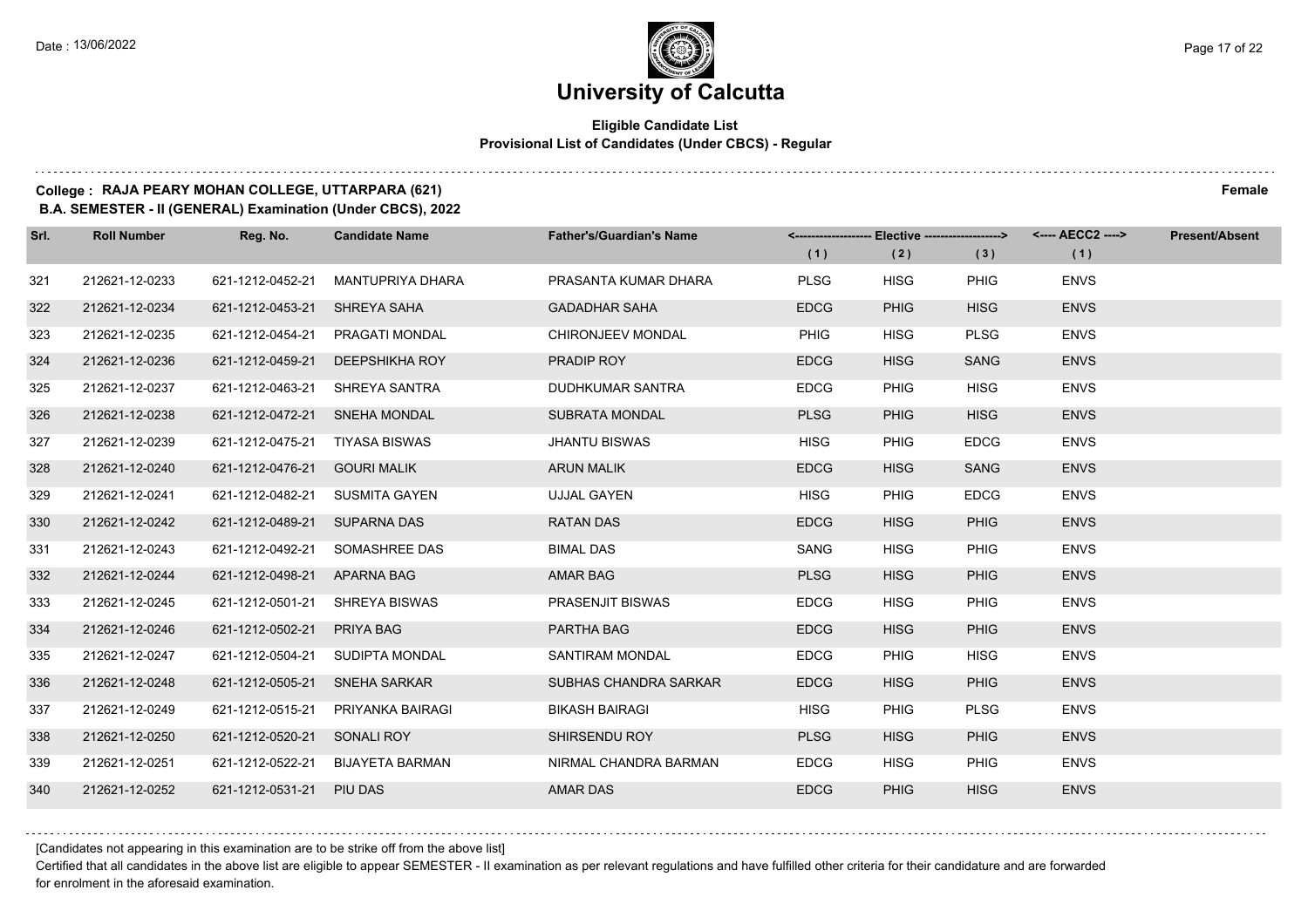#### **Eligible Candidate List Provisional List of Candidates (Under CBCS) - Regular**

#### **College : RAJA PEARY MOHAN COLLEGE, UTTARPARA (621) Female**

**B.A. SEMESTER - II (GENERAL) Examination (Under CBCS), 2022**

| Srl. | <b>Roll Number</b> | Reg. No.                        | <b>Candidate Name</b>            | <b>Father's/Guardian's Name</b> | <------------------- Elective ------------------> |             |             | <---- AECC2 ----> | <b>Present/Absent</b> |
|------|--------------------|---------------------------------|----------------------------------|---------------------------------|---------------------------------------------------|-------------|-------------|-------------------|-----------------------|
|      |                    |                                 |                                  |                                 | (1)                                               | (2)         | (3)         | (1)               |                       |
| 341  | 212621-12-0253     | 621-1212-0533-21                | MINATI MALIK                     | <b>BUDDHADEV MALIK</b>          | <b>PLSG</b>                                       | <b>HISG</b> | <b>PHIG</b> | <b>ENVS</b>       |                       |
| 342  | 212621-12-0254     | 621-1212-0535-21 SAYANI DAS     |                                  | <b>SAMIR DAS</b>                | <b>HISG</b>                                       | <b>PHIG</b> | <b>EDCG</b> | <b>ENVS</b>       |                       |
| 343  | 212621-12-0255     | 621-1212-0539-21                | MOUSUMI ROY                      | <b>GOUR ROY</b>                 | <b>PLSG</b>                                       | <b>HISG</b> | <b>PHIG</b> | <b>ENVS</b>       |                       |
| 344  | 212621-12-0256     | 621-1212-0549-21 MOUSUMI DAS    |                                  | DINABANDHU DAS                  | <b>HISG</b>                                       | <b>PHIG</b> | <b>EDCG</b> | <b>ENVS</b>       |                       |
| 345  | 212621-12-0257     | 621-1212-0550-21                | ANKITA MALIK                     | <b>TARAK NATH MALIK</b>         | <b>PLSG</b>                                       | <b>PHIG</b> | <b>HISG</b> | <b>ENVS</b>       |                       |
| 346  | 212621-12-0258     | 621-1212-0554-21 SOMA MONDAL    |                                  | LATE SAMBHU MONDAL              | <b>PLSG</b>                                       | <b>HISG</b> | <b>PHIG</b> | <b>ENVS</b>       |                       |
| 347  | 212621-12-0259     |                                 | 621-1212-0556-21 ANTARA BACHAR   | <b>DILIP BACHAR</b>             | <b>EDCG</b>                                       | <b>PHIG</b> | <b>HISG</b> | <b>ENVS</b>       |                       |
| 348  | 212621-12-0260     | 621-1212-0558-21                | MITALI RUIDAS                    | LATE BASUDEB RUIDAS             | <b>HISG</b>                                       | <b>PHIG</b> | <b>EDCG</b> | <b>ENVS</b>       |                       |
| 349  | 212621-12-0261     | 621-1212-0562-21                | PRITIKA POREL                    | LATE TAPAN POREL                | <b>PLSG</b>                                       | <b>HISG</b> | <b>PHIG</b> | <b>ENVS</b>       |                       |
| 350  | 212621-12-0262     | 621-1212-0563-21                | <b>ISHIKA DAS</b>                | <b>SAMIR DAS</b>                | <b>EDCG</b>                                       | <b>HISG</b> | <b>PHIG</b> | <b>ENVS</b>       |                       |
| 351  | 212621-12-0263     | 621-1212-0571-21 TIYASHA DAS    |                                  | LATE ANUKUL DAS                 | <b>PLSG</b>                                       | <b>ECOG</b> | <b>HISG</b> | <b>ENVS</b>       |                       |
| 352  | 212621-12-0264     | 621-1212-0573-21 SUSMITA ROY    |                                  | <b>MANIK ROY</b>                | <b>EDCG</b>                                       | <b>HISG</b> | <b>SANG</b> | <b>ENVS</b>       |                       |
| 353  | 212621-12-0265     | 621-1212-0574-21                | <b>BIPASHA DAS</b>               | PRASANTA DAS                    | <b>PLSG</b>                                       | <b>HISG</b> | <b>PHIG</b> | <b>ENVS</b>       |                       |
| 354  | 212621-12-0266     | 621-1212-0575-21  PAYEL GHARAMI |                                  | PRATAP GHARAMI                  | <b>EDCG</b>                                       | <b>HISG</b> | <b>PHIG</b> | <b>ENVS</b>       |                       |
| 355  | 212621-12-0267     | 621-1212-0576-21                | <b>MANISHA PATRA</b>             | RAJ KUMAR PATRA                 | <b>HISG</b>                                       | <b>PHIG</b> | <b>PLSG</b> | <b>ENVS</b>       |                       |
| 356  | 212621-12-0268     | 621-1212-0579-21 SONIA HAZRA    |                                  | <b>KRIPASINDHU HAZRA</b>        | <b>EDCG</b>                                       | <b>HISG</b> | <b>SANG</b> | <b>ENVS</b>       |                       |
| 357  | 212621-12-0269     | 621-1212-0584-21                | <b>MOU MAJHI</b>                 | <b>JAHAR MAJHI</b>              | <b>EDCG</b>                                       | <b>HISG</b> | <b>PHIG</b> | <b>ENVS</b>       |                       |
| 358  | 212621-12-0270     |                                 | 621-1212-0585-21 RAJASREE HALDER | <b>RAJA HALDER</b>              | <b>EDCG</b>                                       | <b>PHIG</b> | <b>HISG</b> | <b>ENVS</b>       |                       |
| 359  | 212621-12-0271     | 621-1212-0586-21                | RIYA BAG                         | <b>SRIKANTA BAG</b>             | <b>EDCG</b>                                       | PHIG        | <b>HISG</b> | <b>ENVS</b>       |                       |
| 360  | 212621-12-0272     | 621-1212-0598-21 RIMPA SARDAR   |                                  | SASHADHAR SARDAR                | <b>EDCG</b>                                       | <b>HISG</b> | <b>PHIG</b> | <b>ENVS</b>       |                       |

[Candidates not appearing in this examination are to be strike off from the above list]

Certified that all candidates in the above list are eligible to appear SEMESTER - II examination as per relevant regulations and have fulfilled other criteria for their candidature and are forwarded for enrolment in the aforesaid examination.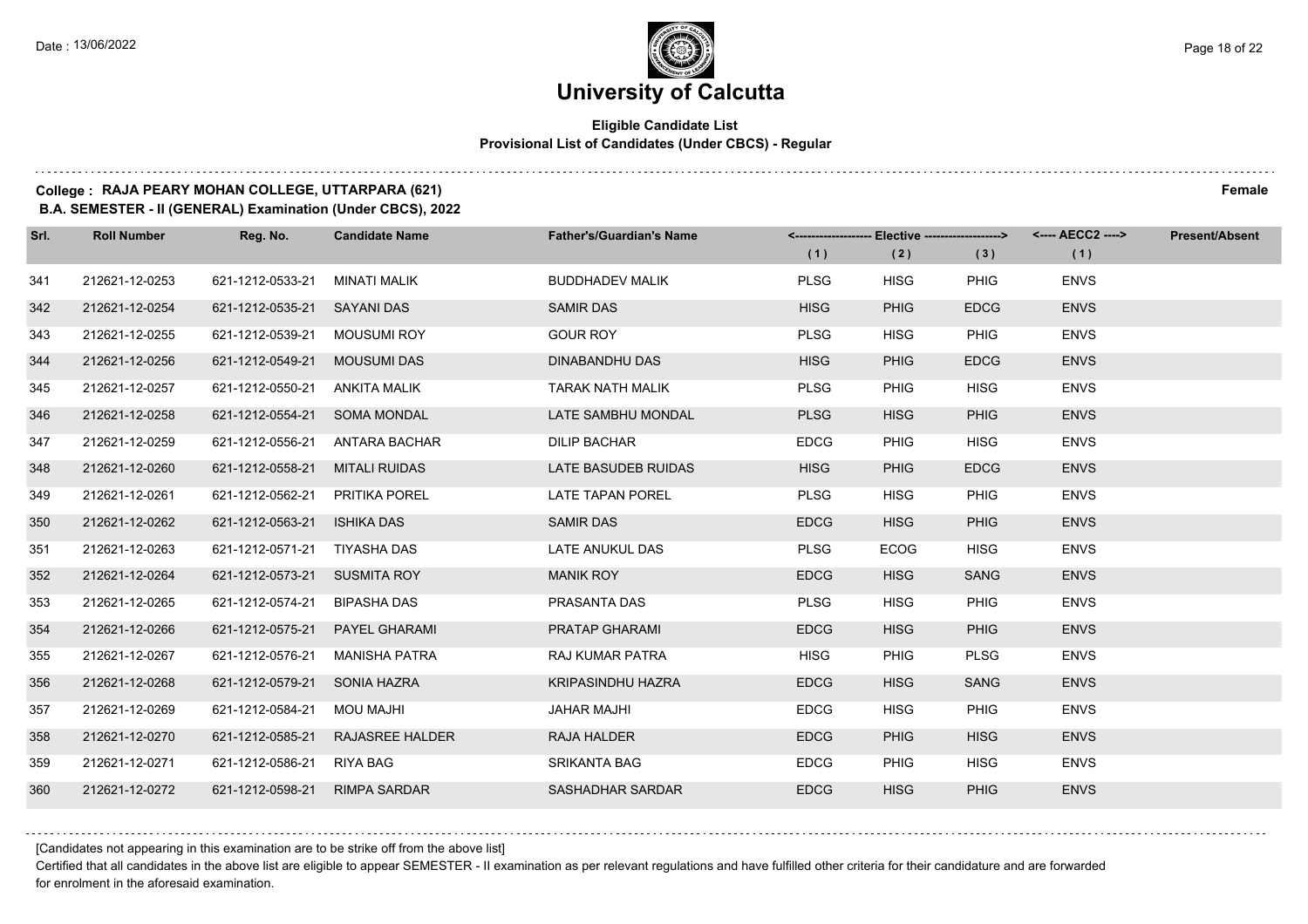### **University of Calcutta**

#### **Eligible Candidate List Provisional List of Candidates (Under CBCS) - Regular**

### **College : RAJA PEARY MOHAN COLLEGE, UTTARPARA (621) Female**

**B.A. SEMESTER - II (GENERAL) Examination (Under CBCS), 2022**

| Srl. | <b>Roll Number</b> | Reg. No.                       | <b>Candidate Name</b>             | <b>Father's/Guardian's Name</b> | <------------------- Elective ------------------> |             |             | <---- AECC2 ----> | <b>Present/Absent</b> |
|------|--------------------|--------------------------------|-----------------------------------|---------------------------------|---------------------------------------------------|-------------|-------------|-------------------|-----------------------|
|      |                    |                                |                                   |                                 | (1)                                               | (2)         | (3)         | (1)               |                       |
| 361  | 212621-12-0273     | 621-1212-0605-21               | <b>PAYEL DAS</b>                  | <b>DHIREN DAS</b>               | <b>EDCG</b>                                       | <b>HISG</b> | <b>PHIG</b> | <b>ENVS</b>       |                       |
| 362  | 212621-12-0274     | 621-1212-0607-21 SHILPA PANDIT |                                   | ANANDA PANDIT                   | <b>PLSG</b>                                       | <b>HISG</b> | <b>ECOG</b> | <b>ENVS</b>       |                       |
| 363  | 212621-12-0275     | 621-1212-0613-21 JYOTI ROY     |                                   | DIPAK ROY                       | <b>HISG</b>                                       | <b>PHIG</b> | <b>EDCG</b> | <b>ENVS</b>       |                       |
| 364  | 212621-12-0276     | 621-1212-0615-21 MAMPI SARKAR  |                                   | <b>SURAJIT SARKAR</b>           | <b>PHIG</b>                                       | <b>HISG</b> | <b>EDCG</b> | <b>ENVS</b>       |                       |
| 365  | 212621-12-0277     | 621-1212-0619-21               | CHANDANA DAS                      | <b>GOUR DAS</b>                 | <b>PLSG</b>                                       | <b>PHIG</b> | <b>HISG</b> | <b>ENVS</b>       |                       |
| 366  | 212621-12-0278     |                                | 621-1212-0622-21 MOUSUMI JAYSWARA | <b>GANESH JAYSWARA</b>          | <b>PLSG</b>                                       | <b>PHIG</b> | <b>HISG</b> | <b>ENVS</b>       |                       |
| 367  | 212621-12-0279     | 621-1212-0628-21               | MOUMITA ADHIKARY                  | <b>MILAN ADHIKARY</b>           | <b>EDCG</b>                                       | <b>HISG</b> | <b>PHIG</b> | <b>ENVS</b>       |                       |
| 368  | 212621-12-0280     | 621-1212-0636-21               | LAYANI MONDAL                     | <b>TAPAS MONDAL</b>             | <b>EDCG</b>                                       | <b>HISG</b> | <b>PHIG</b> | <b>ENVS</b>       |                       |
| 369  | 212621-12-0281     | 621-1212-0638-21               | ANKITA KOLEY                      | <b>AMAR KOLEY</b>               | <b>EDCG</b>                                       | <b>HISG</b> | <b>PHIG</b> | <b>ENVS</b>       |                       |
| 370  | 212621-12-0282     |                                | 621-1212-0642-21 MONAMI KARMAKAR  | <b>TARAK KARMAKAR</b>           | <b>EDCG</b>                                       | <b>HISG</b> | <b>PHIG</b> | <b>ENVS</b>       |                       |
| 371  | 212621-12-0283     | 621-1212-0644-21               | NANDITA NASKAR                    | PABITRA NASKAR                  | <b>PLSG</b>                                       | <b>HISG</b> | PHIG        | <b>ENVS</b>       |                       |
| 372  | 212621-12-0284     | 621-1212-0646-21 SUPARNA ROY   |                                   | SURESH ROY                      | <b>EDCG</b>                                       | <b>PHIG</b> | <b>HISG</b> | <b>ENVS</b>       |                       |
| 373  | 212621-12-0285     | 621-1212-0649-21               | MADHUMITA PRAMANIK                | <b>SANJIB PRAMANIK</b>          | <b>EDCG</b>                                       | <b>PHIG</b> | <b>HISG</b> | <b>ENVS</b>       |                       |
| 374  | 212621-12-0286     | 621-1212-0663-21               | <b>PARAMITA BISWAS</b>            | <b>PARITOSH BISWAS</b>          | <b>EDCG</b>                                       | <b>PHIG</b> | <b>HISG</b> | <b>ENVS</b>       |                       |
| 375  | 212621-12-0287     | 621-1212-0665-21               | ANINDITA MONDAL                   | PINTU MONDAL                    | <b>EDCG</b>                                       | <b>HISG</b> | <b>PHIG</b> | <b>ENVS</b>       |                       |
| 376  | 212621-12-0288     | 621-1212-0667-21               | <b>SANGITA MONDAL</b>             | <b>GOKUL MONDAL</b>             | <b>EDCG</b>                                       | <b>PHIG</b> | <b>HISG</b> | <b>ENVS</b>       |                       |
| 377  | 212621-12-0289     | 621-1212-0670-21               | <b>RIMPA MALICK</b>               | <b>BHOLA MALICK</b>             | <b>HISG</b>                                       | <b>PHIG</b> | <b>EDCG</b> | <b>ENVS</b>       |                       |
| 378  | 212621-12-0290     | 621-1212-0780-21 PAYAL BISWAS  |                                   | <b>SUBHAS BISWAS</b>            | <b>PLSG</b>                                       | <b>HISG</b> | <b>PHIG</b> | <b>ENVS</b>       |                       |
| 379  | 212621-12-0291     | 621-1212-0802-21 DEBASREE DAS  |                                   | <b>GOPAL DAS</b>                | <b>EDCG</b>                                       | <b>PHIG</b> | <b>HISG</b> | <b>ENVS</b>       |                       |
| 380  | 212621-12-0292     |                                | 621-1212-0851-21 CHANDRA PANDIT   | <b>GOKUL PANDIT</b>             | <b>EDCG</b>                                       | <b>HISG</b> | <b>SANG</b> | <b>ENVS</b>       |                       |

[Candidates not appearing in this examination are to be strike off from the above list]

Certified that all candidates in the above list are eligible to appear SEMESTER - II examination as per relevant regulations and have fulfilled other criteria for their candidature and are forwarded for enrolment in the aforesaid examination.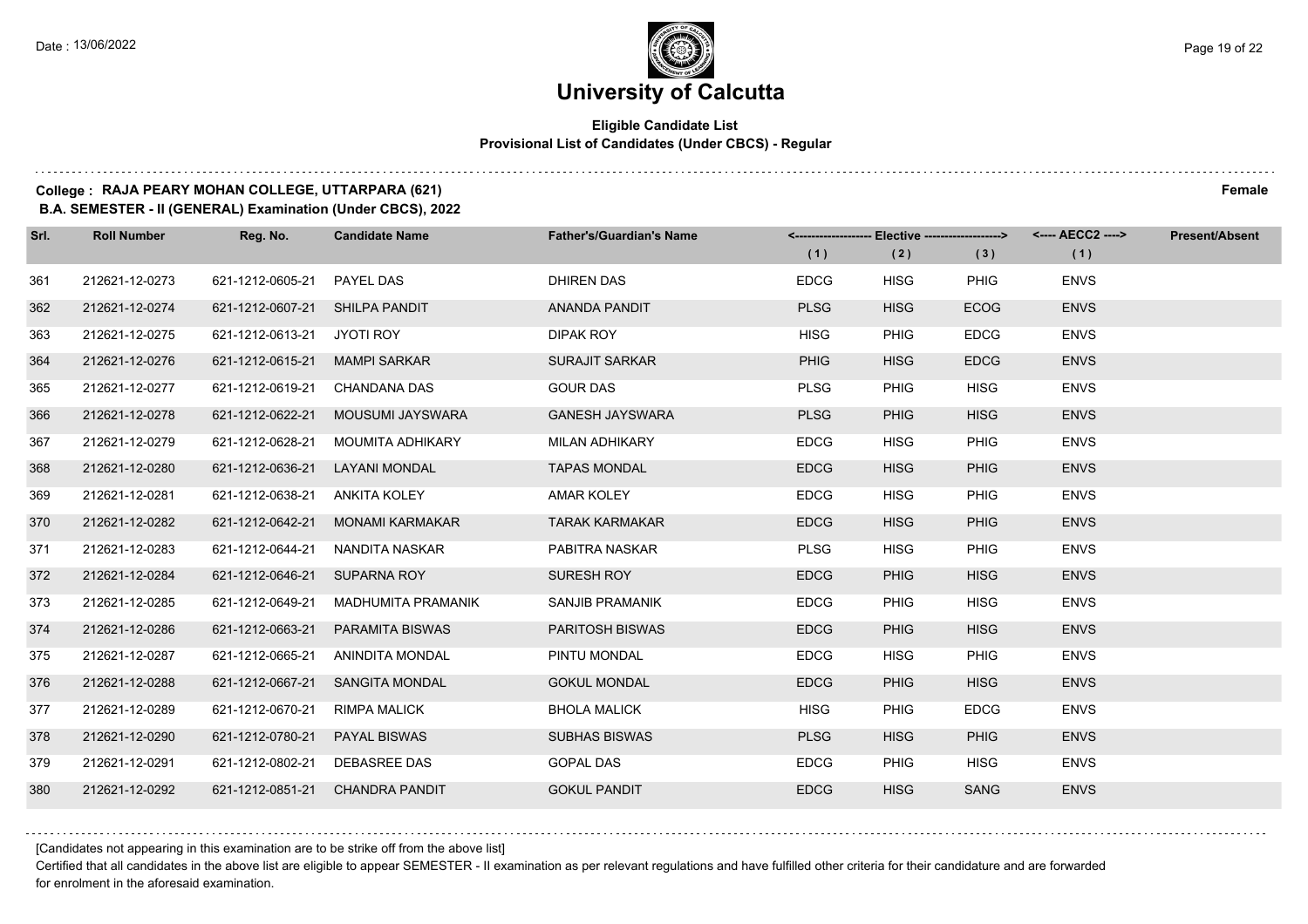#### **Eligible Candidate List Provisional List of Candidates (Under CBCS) - Regular**

### **College : RAJA PEARY MOHAN COLLEGE, UTTARPARA (621) Female**

**B.A. SEMESTER - II (GENERAL) Examination (Under CBCS), 2022**

| Srl. | <b>Roll Number</b> | Reg. No.                       | <b>Candidate Name</b>             | <b>Father's/Guardian's Name</b> | (1)         | <------------------- Elective -------------------><br>(2) | (3)         | (1)         | <b>Present/Absent</b> |
|------|--------------------|--------------------------------|-----------------------------------|---------------------------------|-------------|-----------------------------------------------------------|-------------|-------------|-----------------------|
| 381  | 212621-12-0293     | 621-1212-0863-21               | NEHA DAS                          | <b>ARUN DAS</b>                 | <b>EDCG</b> | <b>PHIG</b>                                               | <b>HISG</b> | <b>ENVS</b> |                       |
| 382  | 212621-12-0294     |                                | 621-1212-0888-21 SHREYASI BISWAS  | <b>SANKAR BISWAS</b>            | <b>PLSG</b> | <b>HISG</b>                                               | <b>PHIG</b> | <b>ENVS</b> |                       |
| 383  | 212621-12-0295     | 621-1212-0928-21 RIMI MAJUMDER |                                   | DHANANJOY MAJUMDAR              | <b>EDCG</b> | <b>PHIG</b>                                               | <b>HISG</b> | <b>ENVS</b> |                       |
| 384  | 212621-12-0296     |                                | 621-1212-0933-21 PRIYA PRAMANIK   | <b>SWAPAN PRAMANIK</b>          | <b>EDCG</b> | <b>HISG</b>                                               | <b>SANG</b> | <b>ENVS</b> |                       |
| 385  | 212621-12-0297     | 621-1212-0939-21               | ARPITA DHALI                      | <b>ASIM DHALI</b>               | <b>EDCG</b> | <b>HISG</b>                                               | <b>PHIG</b> | <b>ENVS</b> |                       |
| 386  | 212621-12-0298     | 621-1212-0945-21               | <b>DONA PATRA</b>                 | <b>SAILEN PATRA</b>             | <b>EDCG</b> | <b>HISG</b>                                               | <b>PHIG</b> | <b>ENVS</b> |                       |
| 387  | 212621-12-0299     | 621-1212-0961-21 NISHA SANTRA  |                                   | <b>DIPAK SANTRA</b>             | <b>PLSG</b> | <b>HISG</b>                                               | <b>PHIG</b> | <b>ENVS</b> |                       |
| 388  | 212621-12-0300     | 621-1213-0441-21 PIYANKA ORAON |                                   | RANUA ORAON                     | <b>EDCG</b> | <b>HISG</b>                                               | <b>PHIG</b> | <b>ENVS</b> |                       |
| 389  | 212621-12-0301     | 621-1213-0866-21 RIYA ORAON    |                                   | SAMU ORAON                      | <b>EDCG</b> | <b>PHIG</b>                                               | <b>HISG</b> | <b>ENVS</b> |                       |
| 390  | 212621-12-0302     | 621-1214-0402-21 PRITI RAKSHIT |                                   | <b>ARUN RAKSHIT</b>             | <b>EDCG</b> | <b>HISG</b>                                               | <b>PHIG</b> | <b>ENVS</b> |                       |
| 391  | 212621-12-0303     | 621-1214-0405-21 PAHELI PAL    |                                   | <b>BAIDYANATH PAL</b>           | <b>PLSG</b> | <b>HISG</b>                                               | <b>PHIG</b> | <b>ENVS</b> |                       |
| 392  | 212621-12-0304     |                                | 621-1214-0407-21 ANANYA DHOLEY    | ASTODEB DHOLEY                  | <b>EDCG</b> | <b>PHIG</b>                                               | <b>HISG</b> | <b>ENVS</b> |                       |
| 393  | 212621-12-0305     |                                | 621-1214-0408-21 RUNU KARMAKAR    | <b>SANJAY KARMAKAR</b>          | <b>HISG</b> | <b>PHIG</b>                                               | <b>EDCG</b> | <b>ENVS</b> |                       |
| 394  | 212621-12-0306     |                                | 621-1214-0420-21 SUBHRA PARAMANIK | <b>TAPAN PARAMANIK</b>          | <b>EDCG</b> | <b>SANG</b>                                               | <b>HISG</b> | <b>ENVS</b> |                       |
| 395  | 212621-12-0307     | 621-1214-0424-21 RIMIKA DUTTA  |                                   | DEBABRATA DUTTA                 | <b>PLSG</b> | <b>HISG</b>                                               | <b>PHIG</b> | <b>ENVS</b> |                       |
| 396  | 212621-12-0308     | 621-1214-0426-21 SUCHITA GHOSH |                                   | PRAHLAD GHOSH                   | <b>EDCG</b> | <b>PHIG</b>                                               | <b>HISG</b> | <b>ENVS</b> |                       |
| 397  | 212621-12-0309     | 621-1214-0428-21               | KANKANA GHOSH                     | KALYAN CHANDRA GHOSH            | <b>HISG</b> | <b>PHIG</b>                                               | <b>EDCG</b> | <b>ENVS</b> |                       |
| 398  | 212621-12-0310     | 621-1214-0442-21               | RIMIKA DAS                        | <b>RANJAN DAS</b>               | <b>HISG</b> | <b>PHIG</b>                                               | <b>EDCG</b> | <b>ENVS</b> |                       |
| 399  | 212621-12-0311     | 621-1214-0455-21 SHREYA DAS    |                                   | SISIR DAS                       | <b>PLSG</b> | <b>HISG</b>                                               | <b>PHIG</b> | <b>ENVS</b> |                       |
| 400  | 212621-12-0312     | 621-1214-0467-21 SHILPA PHUSTI |                                   | LET KARUNAMOY PHUSTI            | <b>EDCG</b> | <b>PHIG</b>                                               | <b>HISG</b> | <b>ENVS</b> |                       |

[Candidates not appearing in this examination are to be strike off from the above list]

Certified that all candidates in the above list are eligible to appear SEMESTER - II examination as per relevant regulations and have fulfilled other criteria for their candidature and are forwarded for enrolment in the aforesaid examination.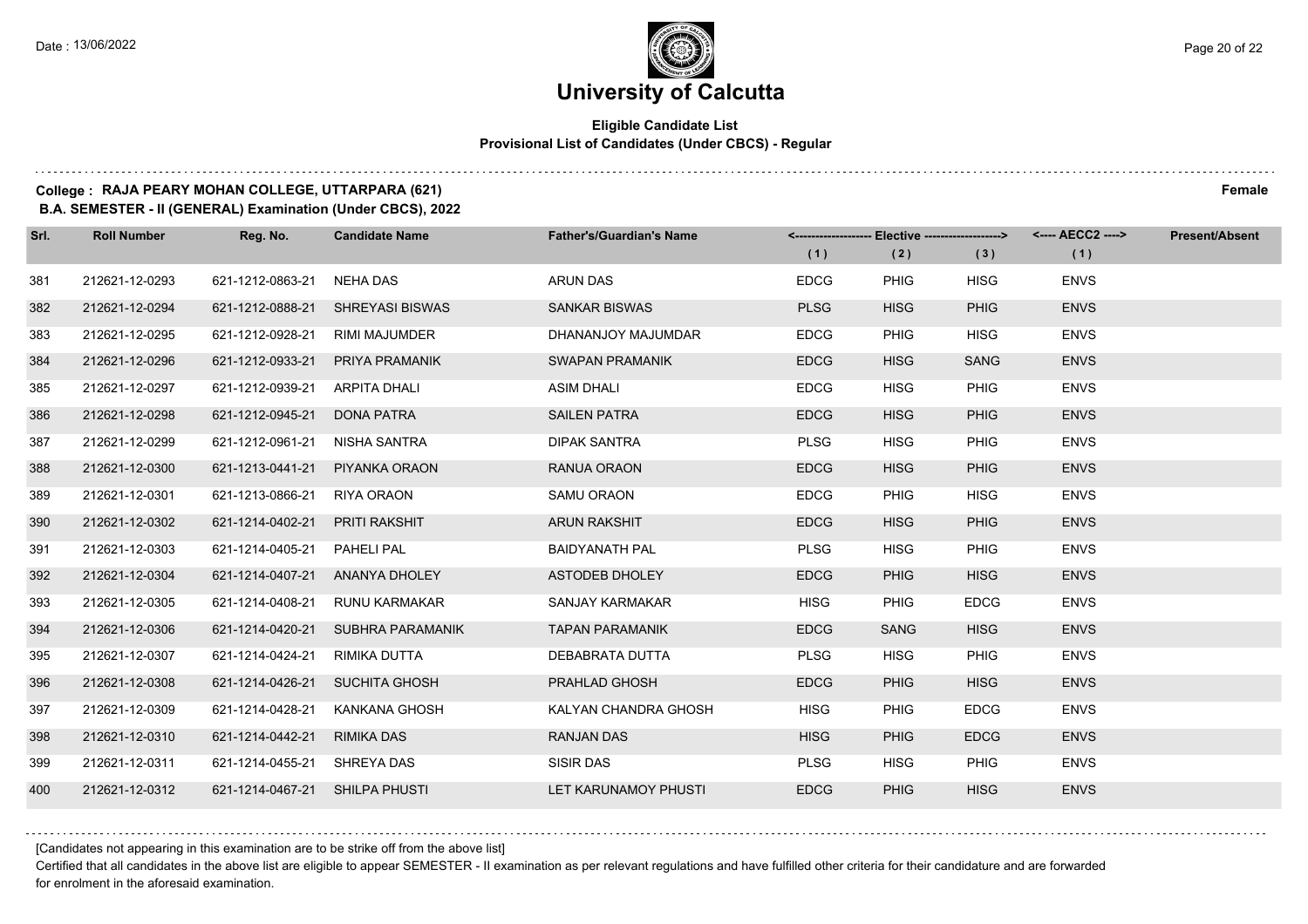#### **Eligible Candidate List Provisional List of Candidates (Under CBCS) - Regular**

### **College : RAJA PEARY MOHAN COLLEGE, UTTARPARA (621) Female**

**B.A. SEMESTER - II (GENERAL) Examination (Under CBCS), 2022**

| Srl. | <b>Roll Number</b> | Reg. No.                       | <b>Candidate Name</b>             | <b>Father's/Guardian's Name</b> | <-------------------- Elective ------------------> |             |             | <---- AECC2 ----> | <b>Present/Absent</b> |
|------|--------------------|--------------------------------|-----------------------------------|---------------------------------|----------------------------------------------------|-------------|-------------|-------------------|-----------------------|
|      |                    |                                |                                   |                                 | (1)                                                | (2)         | (3)         | (1)               |                       |
| 401  | 212621-12-0313     | 621-1214-0495-21               | LIPIKA GHOSH                      | <b>GOUTAM GHOSH</b>             | <b>EDCG</b>                                        | <b>PHIG</b> | <b>HISG</b> | <b>ENVS</b>       |                       |
| 402  | 212621-12-0314     | 621-1214-0499-21 RUPSA ROY     |                                   | <b>SAMBHU ROY</b>               | <b>PLSG</b>                                        | <b>PHIG</b> | <b>HISG</b> | <b>ENVS</b>       |                       |
| 403  | 212621-12-0315     | 621-1214-0500-21 ARPITA NATH   |                                   | <b>ASHOK NATH</b>               | <b>EDCG</b>                                        | <b>HISG</b> | <b>PHIG</b> | <b>ENVS</b>       |                       |
| 404  | 212621-12-0316     |                                | 621-1214-0507-21 PAMPA DEBNATH    | <b>BISWANATH DEBNATH</b>        | <b>PLSG</b>                                        | <b>HISG</b> | <b>PHIG</b> | <b>ENVS</b>       |                       |
| 405  | 212621-12-0317     | 621-1214-0514-21               | NANDITA SARKAR                    | ANANDA SARKAR                   | <b>HISG</b>                                        | <b>PHIG</b> | <b>EDCG</b> | <b>ENVS</b>       |                       |
| 406  | 212621-12-0318     | 621-1214-0517-21 PRIYA RAKSHIT |                                   | RABINDRA NATH RAKSHIT           | <b>EDCG</b>                                        | <b>HISG</b> | <b>SANG</b> | <b>ENVS</b>       |                       |
| 407  | 212621-12-0319     | 621-1214-0519-21 MOUMITA NANDI |                                   | <b>MANICK NANDI</b>             | <b>EDCG</b>                                        | <b>HISG</b> | SANG        | <b>ENVS</b>       |                       |
| 408  | 212621-12-0320     |                                | 621-1214-0521-21 KARABI BHANDARI  | <b>BASUDEV BHANDARI</b>         | <b>EDCG</b>                                        | <b>HISG</b> | <b>PHIG</b> | <b>ENVS</b>       |                       |
| 409  | 212621-12-0321     | 621-1214-0544-21               | MADHUMITA DEBNATH                 | PRANAB DEBNATH                  | <b>PLSG</b>                                        | <b>HISG</b> | <b>PHIG</b> | <b>ENVS</b>       |                       |
| 410  | 212621-12-0322     | 621-1214-0551-21 PUJA GER      |                                   | <b>SWAPAN GER</b>               | <b>EDCG</b>                                        | <b>SANG</b> | <b>HISG</b> | <b>ENVS</b>       |                       |
| 411  | 212621-12-0323     |                                | 621-1214-0559-21 SRABONI SIKDER   | <b>SUDHIR SIKDER</b>            | <b>EDCG</b>                                        | <b>PHIG</b> | <b>HISG</b> | <b>ENVS</b>       |                       |
| 412  | 212621-12-0324     |                                | 621-1214-0595-21 RIKTA KANSABANIK | RAJKUMAR KANSABANIK             | <b>HISG</b>                                        | <b>PHIG</b> | <b>EDCG</b> | <b>ENVS</b>       |                       |
| 413  | 212621-12-0325     | 621-1214-0610-21               | <b>ANKITA MONDAL</b>              | APURBA MONDAL                   | <b>PLSG</b>                                        | <b>HISG</b> | <b>PHIG</b> | <b>ENVS</b>       |                       |
| 414  | 212621-12-0326     |                                | 621-1214-0621-21 TANISHA MONDAL   | <b>BINOY MONDAL</b>             | <b>PLSG</b>                                        | <b>HISG</b> | <b>PHIG</b> | <b>ENVS</b>       |                       |
| 415  | 212621-12-0327     | 621-1214-0626-21               | SANTANA MONDAL                    | <b>AJOY MONDAL</b>              | <b>EDCG</b>                                        | <b>PHIG</b> | <b>HISG</b> | <b>ENVS</b>       |                       |
| 416  | 212621-12-0328     | 621-1214-0629-21 SOMA GHOSH    |                                   | <b>BAIDYANATH GHOSH</b>         | <b>EDCG</b>                                        | <b>PHIG</b> | <b>HISG</b> | <b>ENVS</b>       |                       |
| 417  | 212621-12-0329     | 621-1214-0634-21               | <b>SURAVI DAS</b>                 | <b>KARTICK DAS</b>              | <b>EDCG</b>                                        | SANG        | <b>HISG</b> | <b>ENVS</b>       |                       |
| 418  | 212621-12-0330     | 621-1214-0635-21 SHREYA GHOSH  |                                   | <b>SIBU GHOSH</b>               | <b>PLSG</b>                                        | <b>HISG</b> | <b>PHIG</b> | <b>ENVS</b>       |                       |
| 419  | 212621-12-0331     | 621-1214-0656-21 BIDIPTA GHOSH |                                   | <b>BASUDEB GHOSH</b>            | <b>EDCG</b>                                        | <b>HISG</b> | <b>PHIG</b> | <b>ENVS</b>       |                       |
| 420  | 212621-12-0332     | 621-1214-0657-21 ARPITA PAL    |                                   | <b>ANIL PAL</b>                 | <b>EDCG</b>                                        | <b>PHIG</b> | <b>HISG</b> | <b>ENVS</b>       |                       |

[Candidates not appearing in this examination are to be strike off from the above list]

Certified that all candidates in the above list are eligible to appear SEMESTER - II examination as per relevant regulations and have fulfilled other criteria for their candidature and are forwarded for enrolment in the aforesaid examination.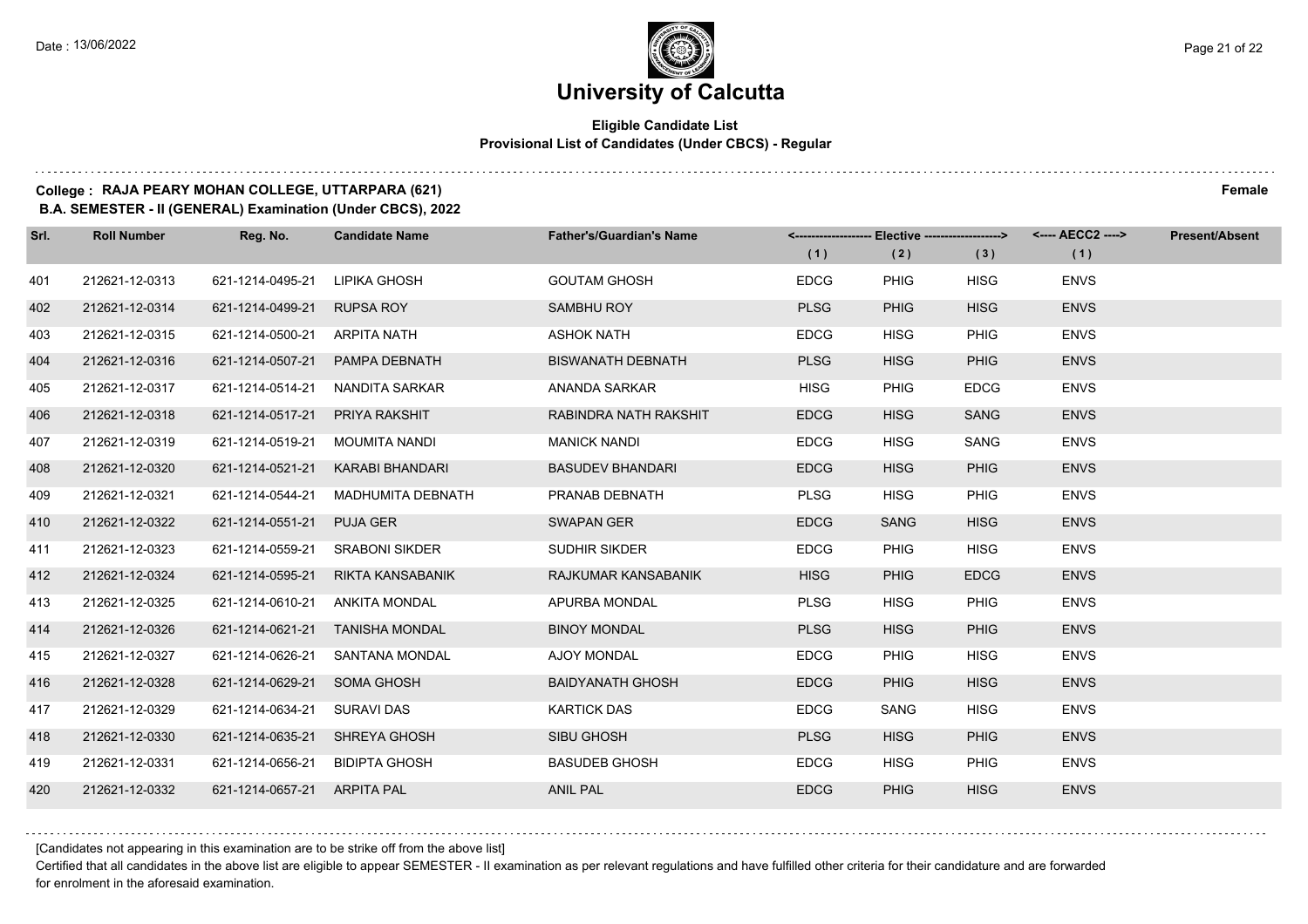#### **Eligible Candidate List Provisional List of Candidates (Under CBCS) - Regular**

#### **College : RAJA PEARY MOHAN COLLEGE, UTTARPARA (621) Female**

**B.A. SEMESTER - II (GENERAL) Examination (Under CBCS), 2022**

| Srl. | <b>Roll Number</b> | Reg. No.                      | <b>Candidate Name</b>              | <b>Father's/Guardian's Name</b> |             | <------------------- Elective ------------------> |             | <---- AECC2 ----> | <b>Present/Absent</b> |
|------|--------------------|-------------------------------|------------------------------------|---------------------------------|-------------|---------------------------------------------------|-------------|-------------------|-----------------------|
|      |                    |                               |                                    |                                 | (1)         | (2)                                               | (3)         | (1)               |                       |
| 421  | 212621-12-0333     | 621-1214-0825-21 PRITI GHOSH  |                                    | PALASH GHOSH                    | <b>PLSG</b> | <b>HISG</b>                                       | <b>PHIG</b> | <b>ENVS</b>       |                       |
| 422  | 212621-12-0334     | 621-1214-0900-21 SOMA GHOSH   |                                    | <b>JOYDEV GHOSH</b>             | <b>PLSG</b> | <b>HISG</b>                                       | <b>PHIG</b> | <b>ENVS</b>       |                       |
| 423  | 212621-12-0335     |                               | 621-1215-0399-21    FARBINA KHATUN | MOHAMMAD ALI HALDER             | <b>PLSG</b> | <b>HISG</b>                                       | <b>PHIG</b> | <b>ENVS</b>       |                       |
| 424  | 212621-12-0336     | 621-1215-0406-21              | MASUMA KHATUN                      | LATE SK ABDUL MANNAN            | <b>EDCG</b> | <b>PHIG</b>                                       | <b>HISG</b> | <b>ENVS</b>       |                       |
| 425  | 212621-12-0337     | 621-1215-0429-21              | NAJ PARVEEN                        | <b>HESABUL MALLICK</b>          | <b>EDCG</b> | <b>PHIG</b>                                       | <b>HISG</b> | <b>ENVS</b>       |                       |
| 426  | 212621-12-0338     | 621-1215-0438-21              | NAFISA KHATUN                      | <b>MUJAFFAR ALI MALLICK</b>     | <b>EDCG</b> | <b>HISG</b>                                       | <b>PHIG</b> | <b>ENVS</b>       |                       |
| 427  | 212621-12-0339     | 621-1215-0447-21              | TAJIYA KHATUN                      | <b>JAKIR ALI MALLICK</b>        | <b>EDCG</b> | <b>HISG</b>                                       | <b>PHIG</b> | <b>ENVS</b>       |                       |
| 428  | 212621-12-0340     | 621-1215-0450-21              | <b>RESHMI KHATUN</b>               | SK JALALUDDIN                   | <b>EDCG</b> | <b>HISG</b>                                       | <b>PHIG</b> | <b>ENVS</b>       |                       |
| 429  | 212621-12-0341     | 621-1215-0457-21              | TANISHA KHATUN                     | <b>RAMJAN MALLICK</b>           | <b>EDCG</b> | <b>HISG</b>                                       | <b>PHIG</b> | <b>ENVS</b>       |                       |
| 430  | 212621-12-0342     | 621-1215-0473-21              | SK SAHINA KHATUN                   | <b>SK SEKENDAR</b>              | <b>EDCG</b> | <b>HISG</b>                                       | <b>PHIG</b> | <b>ENVS</b>       |                       |
| 431  | 212621-12-0343     | 621-1215-0474-21              | TASMINA KHATUN                     | <b>TAJDUL MALLICK</b>           | <b>EDCG</b> | <b>HISG</b>                                       | <b>PHIG</b> | <b>ENVS</b>       |                       |
| 432  | 212621-12-0344     | 621-1215-0485-21              | <b>SUMANA NATH</b>                 | <b>SWAPAN NATH</b>              | <b>EDCG</b> | <b>SANG</b>                                       | <b>HISG</b> | <b>ENVS</b>       |                       |
| 433  | 212621-12-0345     | 621-1215-0491-21              | <b>FAIROOZ NASRIN</b>              | SK GOLAM MOSTAFA                | <b>PLSG</b> | <b>HISG</b>                                       | <b>PHIG</b> | <b>ENVS</b>       |                       |
| 434  | 212621-12-0346     | 621-1215-0943-21              | <b>ZEENAT KHATUN</b>               | <b>SK JAMSED</b>                | <b>EDCG</b> | <b>PHIG</b>                                       | <b>HISG</b> | <b>ENVS</b>       |                       |
| 435  | 212621-12-0347     | 621-1211-1263-21              | MITALI MONDAL                      | PINTU MONDAL                    | <b>PLSG</b> | <b>HISG</b>                                       | <b>PHIG</b> | <b>ENVS</b>       |                       |
| 436  | 212621-12-0348     | 621-1211-1283-21              | NABANITA ADHIKARY                  | NITAI CHANDRA ADHIKARI          | <b>PLSG</b> | <b>HISG</b>                                       | <b>PHIG</b> | <b>ENVS</b>       |                       |
| 437  | 212621-12-0349     | 621-1214-1264-21 PRITI GHOSH  |                                    | <b>DINONATH GHOSH</b>           | <b>PLSG</b> | <b>HISG</b>                                       | <b>PHIG</b> | <b>ENVS</b>       |                       |
| 438  | 212621-12-0350     | 621-1211-1316-21 SWATA SHARMA |                                    | <b>SHIB PRASAD SHARMA</b>       | <b>EDCG</b> | <b>HISG</b>                                       | <b>PHIG</b> | <b>ENVS</b>       |                       |

[Candidates not appearing in this examination are to be strike off from the above list]

Certified that all candidates in the above list are eligible to appear SEMESTER - II examination as per relevant regulations and have fulfilled other criteria for their candidature and are forwarded for enrolment in the aforesaid examination.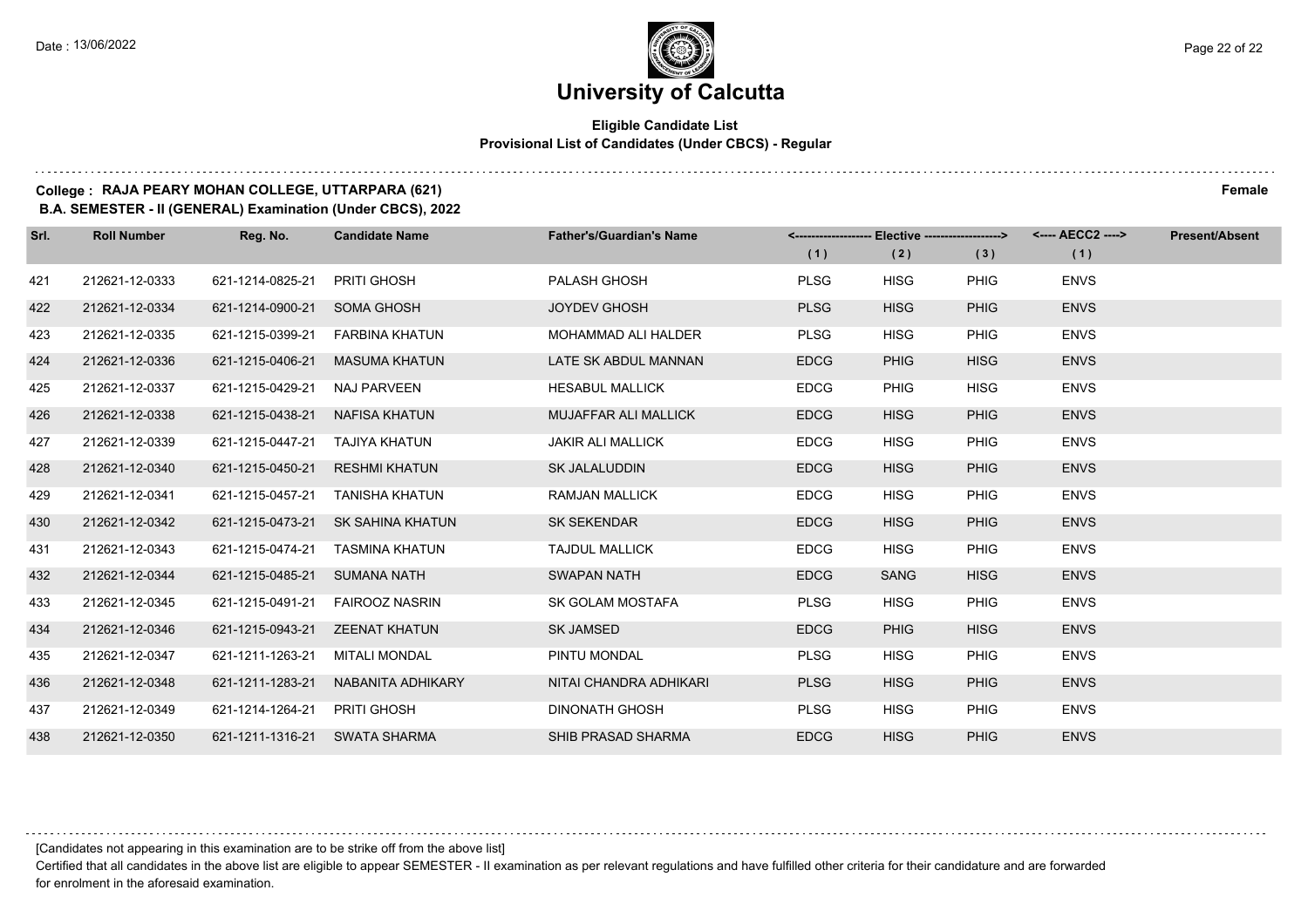#### **Eligible Candidate List Provisional List of Candidates (Under CBCS) - Regular**

#### **College : RAJA PEARY MOHAN COLLEGE, UTTARPARA (621) Male**

**B.A. SEMESTER - II (GENERAL) Examination (Under CBCS), 2022**

| Srl.        | <b>Roll Number</b> | Reg. No.                       | <b>Candidate Name</b>                  | <b>Father's/Guardian's Name</b> | (1)         | (2)         | (3)         | <------------------- Elective ------------------> <---- AECC2 ----><br>(1) | <b>Present/Absent</b> |
|-------------|--------------------|--------------------------------|----------------------------------------|---------------------------------|-------------|-------------|-------------|----------------------------------------------------------------------------|-----------------------|
| $\mathbf 1$ | 192621-22-0003     | 621-1111-0669-19 MONOJIT MAJHI |                                        | <b>GOBINDA MAJHI</b>            | <b>ECOG</b> | <b>HISG</b> | <b>PLSG</b> | <b>ENVS</b>                                                                |                       |
| $2^{\circ}$ | 192621-22-0006     | 621-1111-0890-19 BHASKAR ROY   |                                        | <b>BHOLA ROY</b>                | <b>ECOG</b> | <b>HISG</b> | <b>PLSG</b> | <b>ENVS</b>                                                                |                       |
| 3           | 192621-22-0008     | 621-1112-0479-19 SAMIR RUIDAS  |                                        | <b>BIJOY RUIDAS</b>             | <b>ECOG</b> | <b>HISG</b> | <b>PLSG</b> | <b>ENVS</b>                                                                |                       |
| 4           | 192621-22-0009     | 621-1111-0504-19 SOURAV DUTTA  |                                        | JANMENJOY DUTTA                 | <b>EDCG</b> | <b>HISG</b> | <b>PHIG</b> | <b>ENVS</b>                                                                |                       |
| 5           | 192621-22-0021     |                                | 621-1111-0768-19 AKASH GANGULY         | <b>ASHIS GANGULY</b>            | <b>EDCG</b> | <b>PHIG</b> | <b>HISG</b> | <b>ENVS</b>                                                                |                       |
| 6           | 192621-22-0024     | 621-1111-0785-19 ANIRUDHA DAS  |                                        | <b>SAMIR DAS</b>                | <b>EDCG</b> | <b>PHIG</b> | <b>HISG</b> | <b>ENVS</b>                                                                |                       |
| $7^{\circ}$ | 192621-22-0025     | 621-1111-0788-19 PAPAI DHARA   |                                        | LATE RAKHAL DHARA               | <b>EDCG</b> | <b>HISG</b> | PHIG        | <b>ENVS</b>                                                                |                       |
| 8           | 192621-22-0030     |                                | 621-1111-0829-19 SOMNATH NASKAR        | SWAPAN NASKAR                   | <b>EDCG</b> | <b>PHIG</b> | <b>HISG</b> | <b>ENVS</b>                                                                |                       |
| 9           | 192621-22-0033     | 621-1111-0836-19 SOUMOJIT BAR  |                                        | <b>MILAN BAR</b>                | <b>EDCG</b> | <b>HISG</b> | <b>PHIG</b> | <b>ENVS</b>                                                                |                       |
| 10          | 192621-22-0034     | 621-1111-0855-19 SAYAN SARKAR  |                                        | <b>SUJAN SARKAR</b>             | <b>EDCG</b> | <b>SANG</b> | <b>HISG</b> | <b>ENVS</b>                                                                |                       |
| 11          | 192621-22-0035     | 621-1111-0856-19 AKASH SARKAR  |                                        | <b>PARTHA SARKAR</b>            | <b>EDCG</b> | SANG        | <b>HISG</b> | <b>ENVS</b>                                                                |                       |
| 12          | 192621-22-0049     | 621-1111-1028-19 SUBHAM DUTTA  |                                        | <b>SWAPAN DUTTA</b>             | <b>EDCG</b> | <b>PHIG</b> | <b>HISG</b> | <b>ENVS</b>                                                                |                       |
| 13          | 192621-22-0052     | 621-1111-1036-19 AKASH DAS     |                                        | <b>GOUTAM DAS</b>               | <b>EDCG</b> | <b>PHIG</b> | <b>HISG</b> | <b>ENVS</b>                                                                |                       |
| 14          | 192621-22-0053     |                                | 621-1111-1041-19 MD ABU MUSA MALLICK   | ABDUL GAFUR MALLICK             | <b>EDCG</b> | <b>HISG</b> | <b>PHIG</b> | <b>ENVS</b>                                                                |                       |
| 15          | 192621-22-0054     |                                | 621-1111-1042-19 AKTAR HOSSAIN MALLICK | <b>YUSUF MALLICK</b>            | <b>EDCG</b> | <b>HISG</b> | <b>PHIG</b> | <b>ENVS</b>                                                                |                       |
| 16          | 192621-22-0055     | 621-1112-0484-19 SAGAR DAS     |                                        | <b>RABIN DAS</b>                | <b>EDCG</b> | <b>PHIG</b> | <b>HISG</b> | <b>ENVS</b>                                                                |                       |
| 17          | 192621-22-0057     | 621-1112-0591-19 SUMAN MONDAL  |                                        | <b>SUBHAS MONDAL</b>            | <b>EDCG</b> | <b>HISG</b> | <b>PHIG</b> | <b>ENVS</b>                                                                |                       |
| 18          | 192621-22-0059     |                                | 621-1112-0606-19 PRITAM PRAMANICK      | <b>BALAI PRAMANICK</b>          | <b>EDCG</b> | <b>HISG</b> | <b>PHIG</b> | <b>ENVS</b>                                                                |                       |
| 19          | 192621-22-0061     |                                | 621-1112-0614-19 SUDIPTA MONDAL        | <b>SUSANTA MONDAL</b>           | <b>EDCG</b> | <b>HISG</b> | <b>PHIG</b> | <b>ENVS</b>                                                                |                       |
| 20          | 192621-22-0063     |                                | 621-1112-0628-19 KOUSHIK MONDAL        | <b>TARUN KANTI MONDAL</b>       | <b>EDCG</b> | <b>HISG</b> | <b>PHIG</b> | <b>ENVS</b>                                                                |                       |

[Candidates not appearing in this examination are to be strike off from the above list]

Certified that all candidates in the above list are eligible to appear SEMESTER - II examination as per relevant regulations and have fulfilled other criteria for their candidature and are forwarded for enrolment in the aforesaid examination.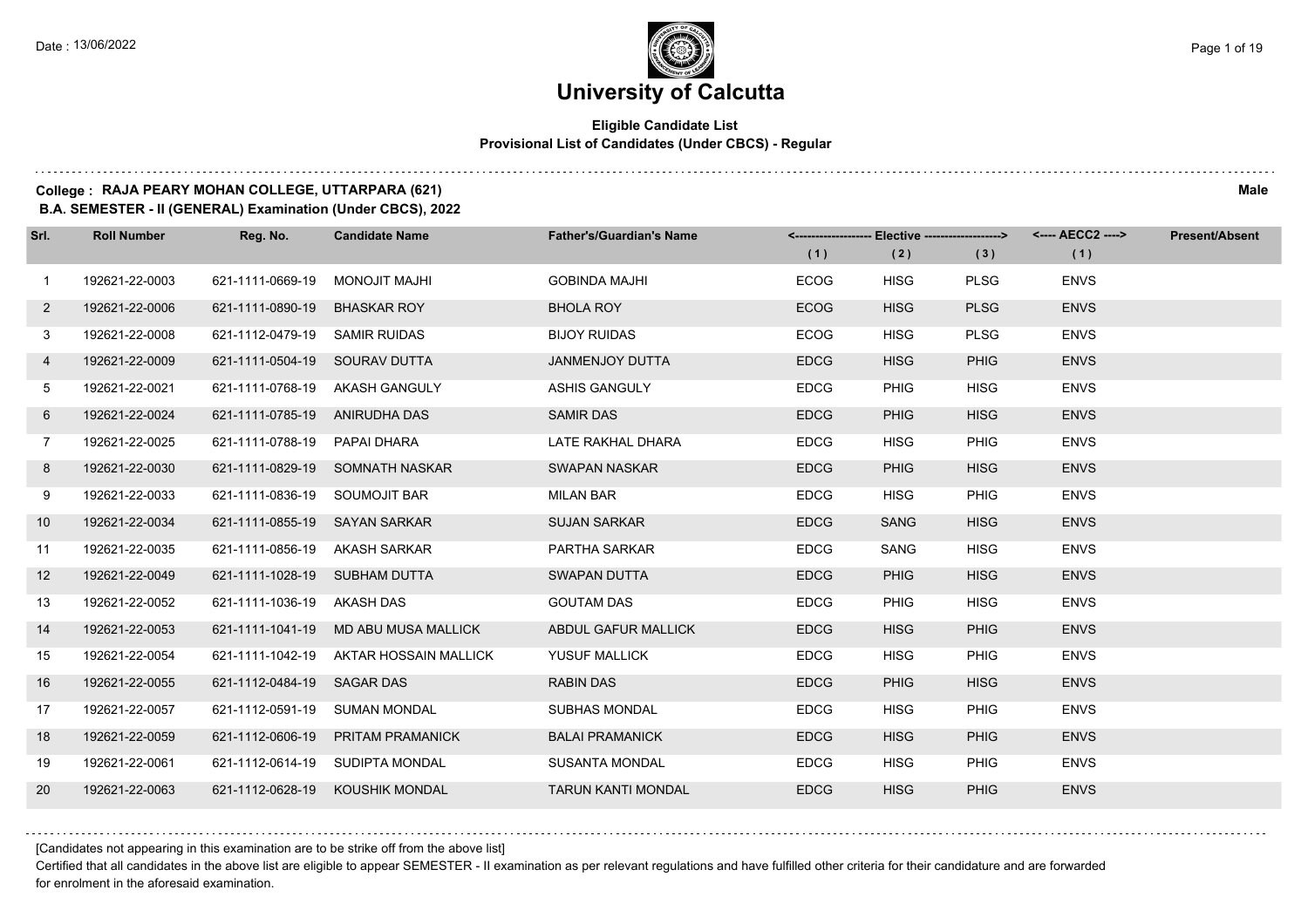#### **Eligible Candidate List Provisional List of Candidates (Under CBCS) - Regular**

#### **College : RAJA PEARY MOHAN COLLEGE, UTTARPARA (621) Male**

**B.A. SEMESTER - II (GENERAL) Examination (Under CBCS), 2022**

| Srl. | <b>Roll Number</b> | Reg. No.                       | <b>Candidate Name</b>                     | <b>Father's/Guardian's Name</b> | (1)         | <-------------------- Elective -------------------><br>(2) | (3)         | <---- AECC2 ----><br>(1) | <b>Present/Absent</b> |
|------|--------------------|--------------------------------|-------------------------------------------|---------------------------------|-------------|------------------------------------------------------------|-------------|--------------------------|-----------------------|
| 21   | 192621-22-0064     | 621-1112-0670-19               | <b>GAURAB BISWAS</b>                      | <b>GAUTAM BISWAS</b>            | <b>EDCG</b> | <b>PHIG</b>                                                | <b>HISG</b> | <b>ENVS</b>              |                       |
| 22   | 192621-22-0065     |                                | 621-1112-0705-19 SUMAN GHARAMI            | <b>MANIK GHARAMI</b>            | <b>EDCG</b> | <b>HISG</b>                                                | <b>SANG</b> | <b>ENVS</b>              |                       |
| 23   | 192621-22-0066     | 621-1112-0707-19 SOURAV MAKAL  |                                           | PROSANTA MAKAL                  | <b>EDCG</b> | SANG                                                       | <b>HISG</b> | <b>ENVS</b>              |                       |
| 24   | 192621-22-0067     |                                | 621-1112-0710-19 SUBODH MONDOL            | <b>BISWANATH MONDOL</b>         | <b>EDCG</b> | <b>HISG</b>                                                | <b>SANG</b> | <b>ENVS</b>              |                       |
| 25   | 192621-22-0068     | 621-1112-0713-19               | VASKAR PRAMANIK                           | <b>KAJAL PRAMANIK</b>           | <b>EDCG</b> | <b>HISG</b>                                                | PHIG        | <b>ENVS</b>              |                       |
| 26   | 192621-22-0069     | 621-1112-0735-19               | <b>BABUSONA MONDAL</b>                    | <b>BABLU MONDAL</b>             | <b>EDCG</b> | <b>PHIG</b>                                                | <b>HISG</b> | <b>ENVS</b>              |                       |
| 27   | 192621-22-0070     | 621-1112-0751-19 BIKASH DAS    |                                           | <b>BISWANATH DAS</b>            | <b>EDCG</b> | <b>HISG</b>                                                | <b>PHIG</b> | <b>ENVS</b>              |                       |
| 28   | 192621-22-0073     |                                | 621-1112-0967-19 SUBHAM SARKAR            | <b>SAMAR SARKAR</b>             | <b>EDCG</b> | <b>HISG</b>                                                | <b>PHIG</b> | <b>ENVS</b>              |                       |
| 29   | 192621-22-0074     | 621-1112-0998-19 MRIDUL ROY    |                                           | <b>MRITYUNJOY ROY</b>           | <b>EDCG</b> | <b>HISG</b>                                                | <b>PHIG</b> | <b>ENVS</b>              |                       |
| 30   | 192621-22-0079     |                                | 621-1115-0499-19 MD KHURSHID ALAM MALLICK | <b>SAMSUDDIN MALLICK</b>        | <b>EDCG</b> | <b>HISG</b>                                                | <b>PHIG</b> | <b>ENVS</b>              |                       |
| -31  | 192621-22-0080     |                                | 621-1111-0555-19 SPANDAN CHAKRABORTY      | PARTHA CHAKRABORTY              | <b>ENGG</b> | <b>ECOG</b>                                                | <b>PLSG</b> | <b>ENVS</b>              |                       |
| 32   | 192621-22-0081     |                                | 621-1111-0703-19 SUPRIYO MANDAL           | <b>BHASKAR MANDAL</b>           | <b>ENGG</b> | <b>ECOG</b>                                                | <b>PLSG</b> | <b>ENVS</b>              |                       |
| 33   | 192621-22-0082     |                                | 621-1111-0850-19 TANMOY BANERJEE          | <b>TUSHAR KANTI BANERJEE</b>    | <b>ENGG</b> | <b>ECOG</b>                                                | <b>PLSG</b> | <b>ENVS</b>              |                       |
| 34   | 192621-22-0085     | 621-1111-0511-19 PRITAM MALICK |                                           | <b>DEBU MALICK</b>              | <b>HISG</b> | <b>ENGG</b>                                                | <b>PLSG</b> | <b>ENVS</b>              |                       |
| 35   | 192621-22-0090     |                                | 621-1111-0762-19 SAYAN MUKHERJEE          | <b>JOY SHANKAR MUKHERJEE</b>    | <b>HISG</b> | <b>ENGG</b>                                                | <b>PLSG</b> | <b>ENVS</b>              |                       |
| 36   | 192621-22-0094     |                                | 621-1111-0845-19 ROHIT KUMAR DHARA        | <b>GOUTAM DHARA</b>             | <b>HISG</b> | <b>ENGG</b>                                                | <b>PLSG</b> | <b>ENVS</b>              |                       |
| 37   | 192621-22-0098     |                                | 621-1111-0917-19 SK AKIB HOSSAIN          | SK SAIDUL ISLAM                 | <b>HISG</b> | <b>PHIG</b>                                                | <b>PLSG</b> | <b>ENVS</b>              |                       |
| 38   | 192621-22-0099     | 621-1111-0929-19 SUMIT BANDURI |                                           | <b>MANTU BANDURI</b>            | <b>HISG</b> | <b>PHIG</b>                                                | <b>PLSG</b> | <b>ENVS</b>              |                       |
| 39   | 192621-22-0102     | 621-1111-0964-19 SAIFUDDIN MAL |                                           | <b>ANSAR MAL</b>                | <b>HISG</b> | PHIG                                                       | <b>PLSG</b> | <b>ENVS</b>              |                       |
| 40   | 192621-22-0103     | 621-1111-0986-19 SNEHA DEY     |                                           | <b>TAPAS DEY</b>                | <b>HISG</b> | <b>ENGG</b>                                                | <b>PLSG</b> | <b>ENVS</b>              |                       |

[Candidates not appearing in this examination are to be strike off from the above list]

Certified that all candidates in the above list are eligible to appear SEMESTER - II examination as per relevant regulations and have fulfilled other criteria for their candidature and are forwarded for enrolment in the aforesaid examination.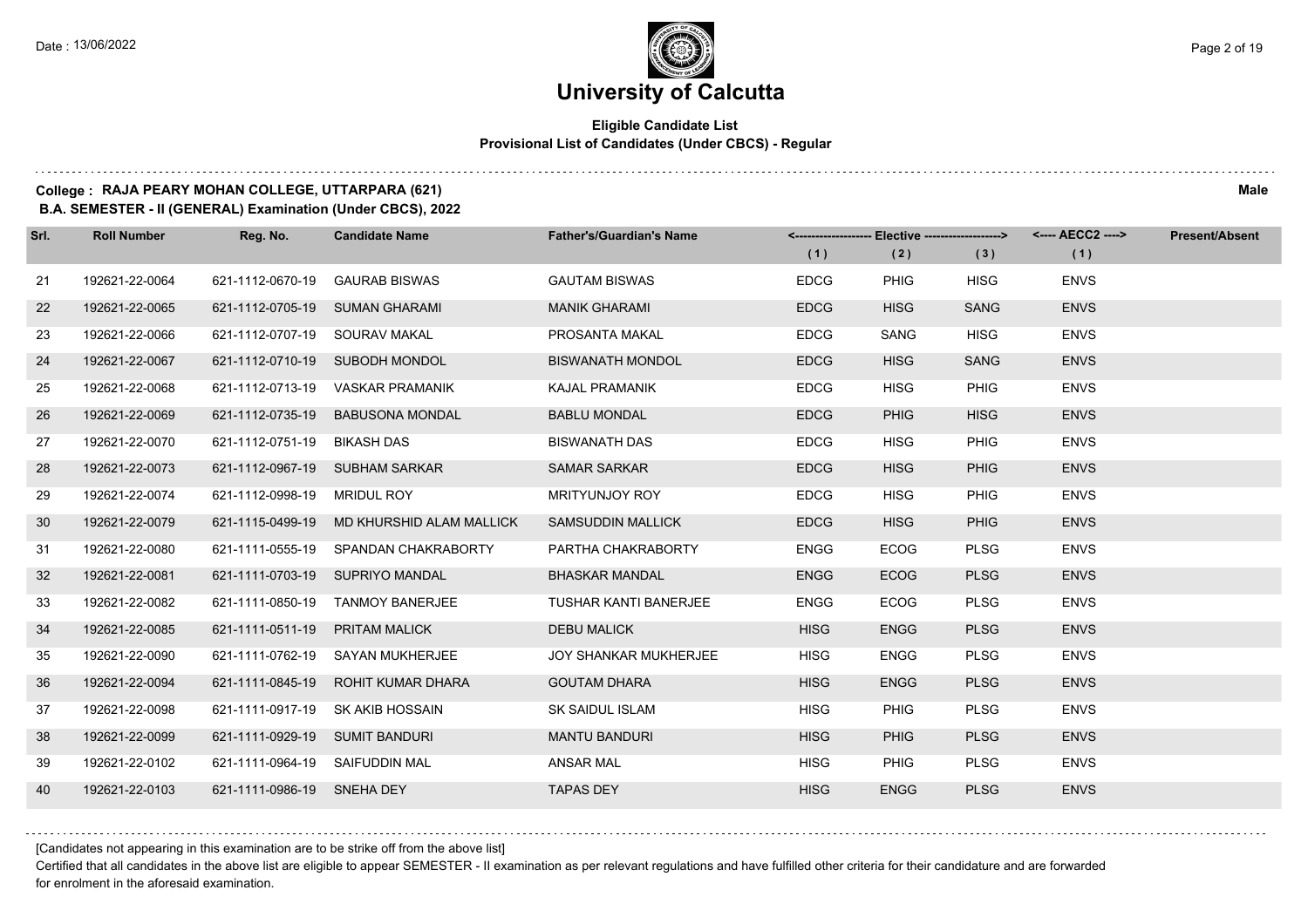#### **Eligible Candidate List Provisional List of Candidates (Under CBCS) - Regular**

#### **College : RAJA PEARY MOHAN COLLEGE, UTTARPARA (621) Male**

**B.A. SEMESTER - II (GENERAL) Examination (Under CBCS), 2022**

| Srl. | <b>Roll Number</b> | Reg. No.                      | <b>Candidate Name</b>              | <b>Father's/Guardian's Name</b> |             | <------------------- Elective -------------------> |             | <---- AECC2 ----> | <b>Present/Absent</b> |
|------|--------------------|-------------------------------|------------------------------------|---------------------------------|-------------|----------------------------------------------------|-------------|-------------------|-----------------------|
|      |                    |                               |                                    |                                 | (1)         | (2)                                                | (3)         | (1)               |                       |
| 41   | 192621-22-0106     | 621-1111-1014-19              | KOUSHIK SARDAR                     | <b>JAYDEV SARDAR</b>            | <b>HISG</b> | <b>PHIG</b>                                        | <b>PLSG</b> | <b>ENVS</b>       |                       |
| 42   | 192621-22-0107     | 621-1111-1018-19              | JAYANTA SARDAR                     | <b>BECHA SARDAR</b>             | <b>HISG</b> | <b>PHIG</b>                                        | <b>PLSG</b> | <b>ENVS</b>       |                       |
| 43   | 192621-22-0108     | 621-1111-1019-19              | <b>BIKRAM MALICK</b>               | <b>HARU MALICK</b>              | <b>HISG</b> | <b>PHIG</b>                                        | <b>PLSG</b> | <b>ENVS</b>       |                       |
| 44   | 192621-22-0115     | 621-1112-0674-19 DIPAK SANTRA |                                    | <b>DILIP SANTRA</b>             | <b>HISG</b> | <b>SANG</b>                                        | <b>EDCG</b> | <b>ENVS</b>       |                       |
| 45   | 192621-22-0117     | 621-1112-0800-19              | PALLAB KHAN                        | <b>BABLU KHAN</b>               | <b>HISG</b> | <b>PHIG</b>                                        | <b>EDCG</b> | <b>ENVS</b>       |                       |
| 46   | 192621-22-0122     | 621-1112-1009-19 SUMAN BISWAS |                                    | <b>MANISH CHANDRA BISWAS</b>    | <b>HISG</b> | <b>PLSG</b>                                        | <b>PHIG</b> | <b>ENVS</b>       |                       |
| 47   | 192621-22-0123     |                               | 621-1112-1047-19 JUYEL HOWLADER    | ABINASH HOWLADER                | <b>HISG</b> | <b>ENGG</b>                                        | <b>PLSG</b> | <b>ENVS</b>       |                       |
| 48   | 192621-22-0127     | 621-1111-0488-19 NIKHIL KHAN  |                                    | UTTAM KHAN                      | <b>PHIG</b> | <b>HISG</b>                                        | <b>PLSG</b> | <b>ENVS</b>       |                       |
| 49   | 192621-22-0130     | 621-1111-0817-19              | ABHISHEK GHARA                     | KASHINATH GHARA                 | <b>PHIG</b> | <b>HISG</b>                                        | <b>PLSG</b> | <b>ENVS</b>       |                       |
| 50   | 192621-22-0133     | 621-1111-0991-19              | <b>RAJIB SAHA</b>                  | <b>RABI SANKAR SAHA</b>         | <b>PHIG</b> | <b>HISG</b>                                        | <b>PLSG</b> | <b>ENVS</b>       |                       |
| 51   | 192621-22-0135     |                               | 621-1111-1035-19 PRASENJIT POLLEY  | <b>RABIN POLLEY</b>             | <b>PHIG</b> | <b>HISG</b>                                        | <b>PLSG</b> | <b>ENVS</b>       |                       |
| 52   | 192621-22-0142     | 621-1111-0487-19 ADITYA DUTTA |                                    | SOUDINDRA NATH DUTTA            | <b>PLSG</b> | <b>HISG</b>                                        | <b>PHIG</b> | <b>ENVS</b>       |                       |
| 53   | 192621-22-0147     | 621-1111-0545-19 CHANDAN DAS  |                                    | <b>SHANKAR DAS</b>              | <b>PLSG</b> | HISG                                               | <b>PHIG</b> | <b>ENVS</b>       |                       |
| 54   | 192621-22-0150     | 621-1111-0597-19              | DIBYENDU MANNA                     | <b>DILIP MANNA</b>              | <b>PLSG</b> | <b>HISG</b>                                        | <b>PHIG</b> | <b>ENVS</b>       |                       |
| 55   | 192621-22-0151     | 621-1111-0599-19 RONI SETHI   |                                    | <b>UMA KANTA SETHI</b>          | <b>PLSG</b> | <b>HISG</b>                                        | PHIG        | <b>ENVS</b>       |                       |
| 56   | 192621-22-0153     | 621-1111-0616-19              | <b>DIPAK SINGH</b>                 | <b>RAJENDRA SINGH</b>           | <b>PLSG</b> | <b>HISG</b>                                        | <b>PHIG</b> | <b>ENVS</b>       |                       |
| 57   | 192621-22-0155     | 621-1111-0637-19 SAMIR PAUL   |                                    | KARTICK CHANDRA PAUL            | <b>PLSG</b> | <b>HISG</b>                                        | <b>PHIG</b> | <b>ENVS</b>       |                       |
| 58   | 192621-22-0160     | 621-1111-0753-19 SUDIP BAG    |                                    | <b>SAMAR BAG</b>                | <b>PLSG</b> | <b>HISG</b>                                        | <b>PHIG</b> | <b>ENVS</b>       |                       |
| 59   | 192621-22-0161     |                               | 621-1111-0763-19 NITYANANDA GHOSH  | ASTUPADA GHOSH                  | <b>PLSG</b> | <b>ENGG</b>                                        | <b>HISG</b> | <b>ENVS</b>       |                       |
| 60   | 192621-22-0170     |                               | 621-1111-0813-19 JAFAR ALI MALLICK | <b>NURUL AMIN MALLICK</b>       | <b>PLSG</b> | <b>PHIG</b>                                        | <b>HISG</b> | <b>ENVS</b>       |                       |

[Candidates not appearing in this examination are to be strike off from the above list]

Certified that all candidates in the above list are eligible to appear SEMESTER - II examination as per relevant regulations and have fulfilled other criteria for their candidature and are forwarded for enrolment in the aforesaid examination.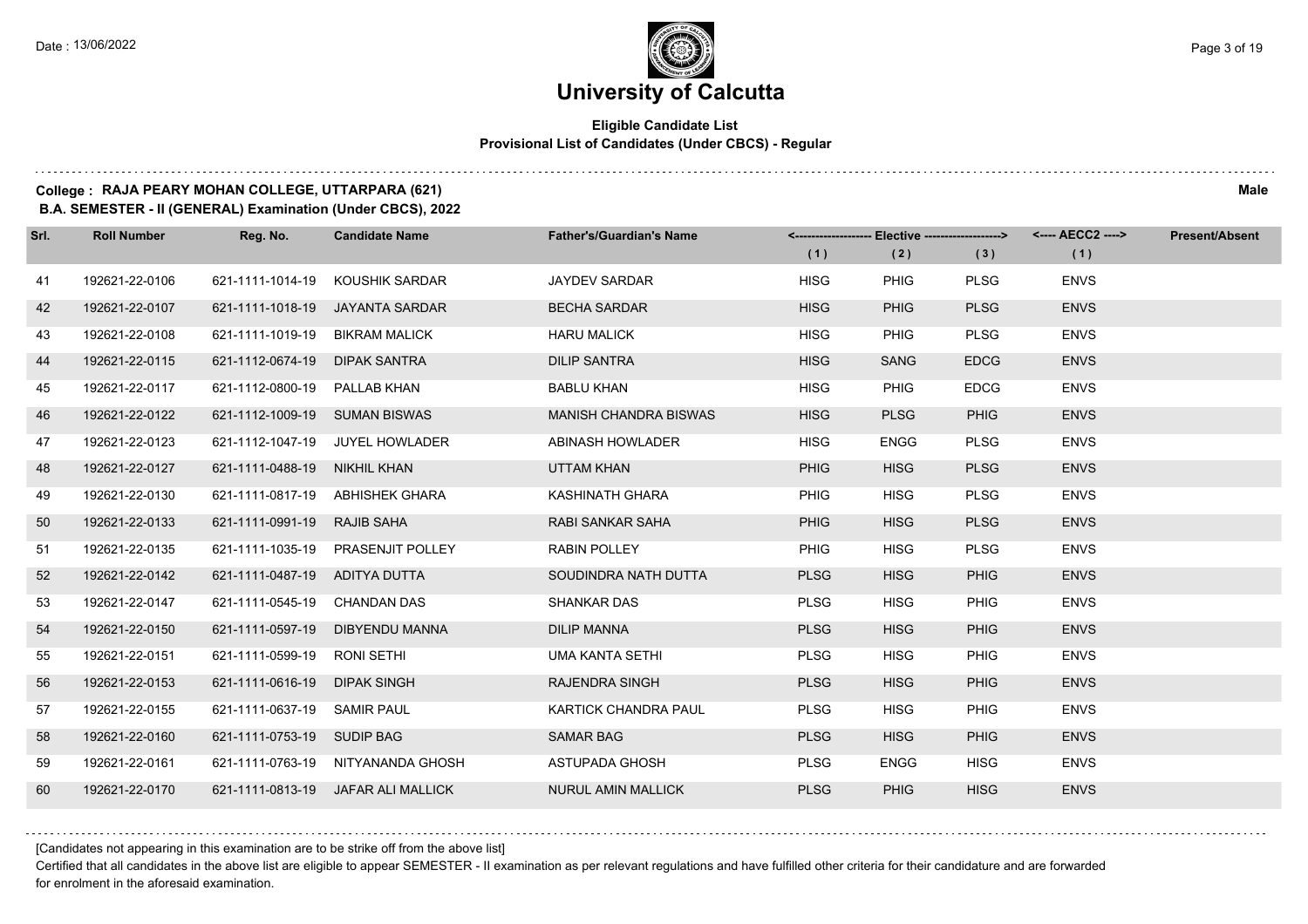# **University of Calcutta**

#### **Eligible Candidate List Provisional List of Candidates (Under CBCS) - Regular**

### **College : RAJA PEARY MOHAN COLLEGE, UTTARPARA (621) Male**

**B.A. SEMESTER - II (GENERAL) Examination (Under CBCS), 2022**

| Srl. | <b>Roll Number</b> | Reg. No.                      | <b>Candidate Name</b>                | <b>Father's/Guardian's Name</b> | (1)         | <-------------------- Elective -------------------><br>(2) | (3)         | <---- AECC2 ----><br>(1) | <b>Present/Absent</b> |
|------|--------------------|-------------------------------|--------------------------------------|---------------------------------|-------------|------------------------------------------------------------|-------------|--------------------------|-----------------------|
| 61   | 192621-22-0172     | 621-1111-0815-19              | PABITRA NASKAR                       | PRASANTA NASKAR                 | <b>PLSG</b> | <b>HISG</b>                                                | <b>PHIG</b> | <b>ENVS</b>              |                       |
| 62   | 192621-22-0173     | 621-1111-0819-19              | <b>DEBRAJ CHONGDAR</b>               | <b>SANKAR CHONGDAR</b>          | <b>PLSG</b> | <b>HISG</b>                                                | <b>PHIG</b> | <b>ENVS</b>              |                       |
| 63   | 192621-22-0174     | 621-1111-0824-19 AKASH RAY    |                                      | <b>KRISHNA RAY</b>              | <b>PLSG</b> | <b>PHIG</b>                                                | <b>HISG</b> | <b>ENVS</b>              |                       |
| 64   | 192621-22-0177     |                               | 621-1111-0833-19 KUSHAL PRAMANIK     | KISHOR PRAMANIK                 | <b>PLSG</b> | <b>ENGG</b>                                                | <b>ECOG</b> | <b>ENVS</b>              |                       |
| 65   | 192621-22-0182     | 621-1111-0892-19              | SUBHA SARKAR                         | <b>SHYAMAL SARKAR</b>           | <b>PLSG</b> | <b>HISG</b>                                                | <b>PHIG</b> | <b>ENVS</b>              |                       |
| 66   | 192621-22-0183     | 621-1111-0896-19              | <b>RAHUL RUIDAS</b>                  | UTTAM RUIDAS                    | <b>PLSG</b> | <b>HISG</b>                                                | <b>PHIG</b> | <b>ENVS</b>              |                       |
| 67   | 192621-22-0184     |                               | 621-1111-0897-19 MANOJIT GOSWAMI     | <b>MANOJ KUMAR GOSWAMI</b>      | <b>PLSG</b> | <b>ENGG</b>                                                | <b>HISG</b> | <b>ENVS</b>              |                       |
| 68   | 192621-22-0191     | 621-1111-0916-19 BAPPA MONDAL |                                      | <b>NIRMAL MONDAL</b>            | <b>PLSG</b> | <b>HISG</b>                                                | <b>PHIG</b> | <b>ENVS</b>              |                       |
| 69   | 192621-22-0192     |                               | 621-1111-0918-19 SOUMEN HALDER       | SANJOY HALDER                   | <b>PLSG</b> | <b>HISG</b>                                                | PHIG        | <b>ENVS</b>              |                       |
| 70   | 192621-22-0193     |                               | 621-1111-0919-19 MD ABU BAKKAR MOLLA | SARABAT ALI MOLLA               | <b>PLSG</b> | <b>HISG</b>                                                | <b>ECOG</b> | <b>ENVS</b>              |                       |
| 71   | 192621-22-0194     | 621-1111-0939-19 SOMNATH DAS  |                                      | <b>TAPAN DAS</b>                | <b>PLSG</b> | <b>PHIG</b>                                                | <b>HISG</b> | <b>ENVS</b>              |                       |
| 72   | 192621-22-0196     | 621-1111-0954-19 APURBA GHOSH |                                      | <b>BIKASH GHOSH</b>             | <b>PLSG</b> | <b>HISG</b>                                                | <b>PHIG</b> | <b>ENVS</b>              |                       |
| 73   | 192621-22-0197     | 621-1111-0956-19 PRITAM GHOSH |                                      | <b>MOHAN GHOSH</b>              | <b>PLSG</b> | <b>HISG</b>                                                | <b>PHIG</b> | <b>ENVS</b>              |                       |
| 74   | 192621-22-0198     |                               | 621-1111-0959-19 RANA CHAKRABORTY    | RANJIT CHAKRABORTY              | <b>PLSG</b> | <b>HISG</b>                                                | <b>PHIG</b> | <b>ENVS</b>              |                       |
| 75   | 192621-22-0199     | 621-1111-0961-19 SOURAV DHAR  |                                      | RABINDRA NATH DHAR              | <b>PLSG</b> | <b>HISG</b>                                                | <b>PHIG</b> | <b>ENVS</b>              |                       |
| 76   | 192621-22-0201     | 621-1111-0971-19 SUMIT DAS    |                                      | <b>ALOKE DAS</b>                | <b>PLSG</b> | <b>HISG</b>                                                | <b>PHIG</b> | <b>ENVS</b>              |                       |
| 77   | 192621-22-0204     | 621-1111-0979-19 ALAMIN MOLLA |                                      | <b>HAFIZUL MOLLA</b>            | <b>PLSG</b> | <b>HISG</b>                                                | <b>PHIG</b> | <b>ENVS</b>              |                       |
| 78   | 192621-22-0206     | 621-1111-0985-19 ANKUR SAHA   |                                      | <b>ARUP SAHA</b>                | <b>PLSG</b> | <b>ENGG</b>                                                | <b>HISG</b> | <b>ENVS</b>              |                       |
| 79   | 192621-22-0208     | 621-1111-0997-19 BIKASH KHAN  |                                      | UTTAM KHAN                      | <b>PLSG</b> | <b>HISG</b>                                                | <b>PHIG</b> | <b>ENVS</b>              |                       |
| 80   | 192621-22-0210     | 621-1111-1016-19 ROHIT PODDER |                                      | <b>GOPAL PODDER</b>             | <b>PLSG</b> | <b>BNGG</b>                                                | <b>ECOG</b> | <b>ENVS</b>              |                       |

[Candidates not appearing in this examination are to be strike off from the above list]

Certified that all candidates in the above list are eligible to appear SEMESTER - II examination as per relevant regulations and have fulfilled other criteria for their candidature and are forwarded for enrolment in the aforesaid examination.

. . . . . . .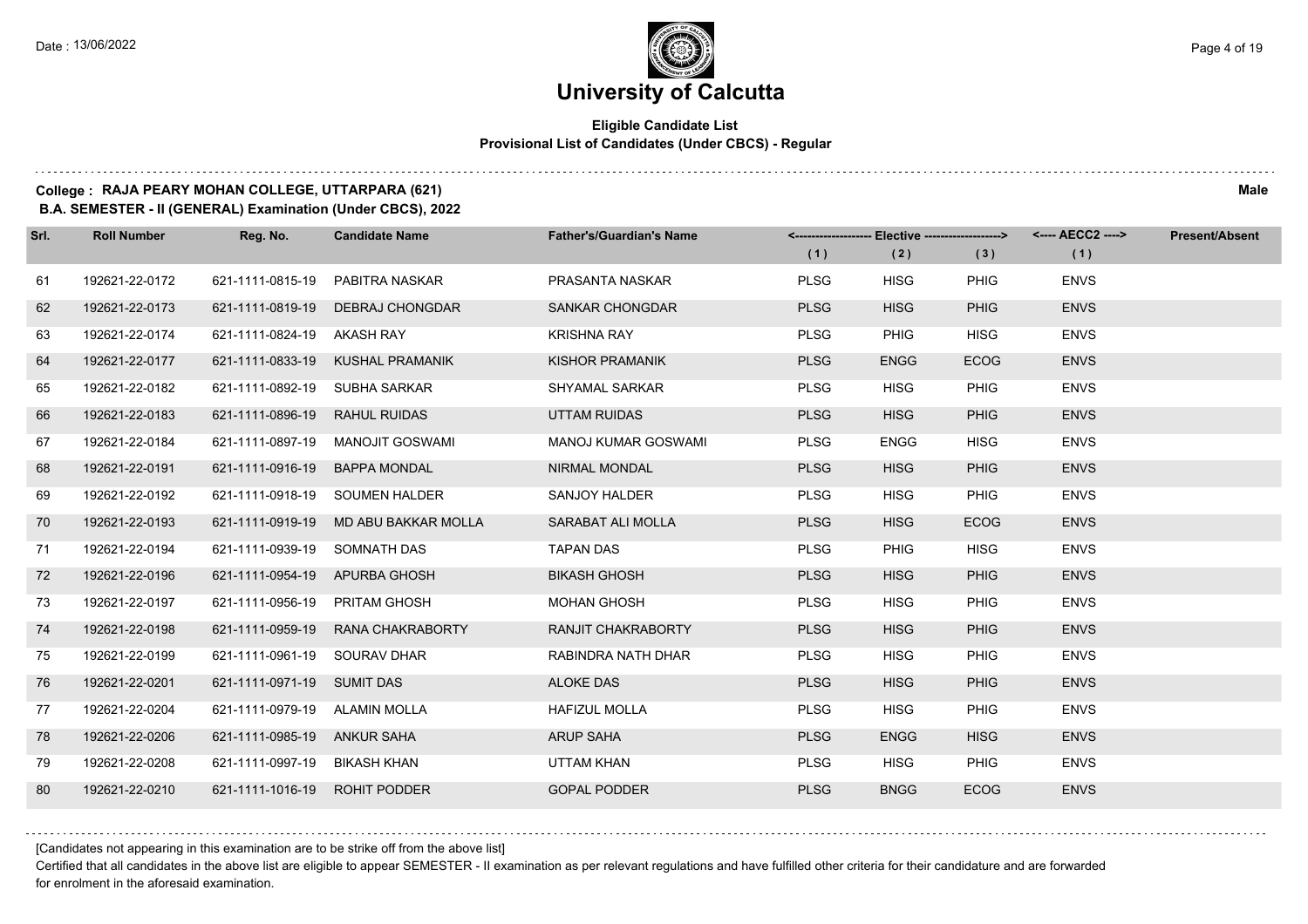#### **Eligible Candidate List Provisional List of Candidates (Under CBCS) - Regular**

#### **College : RAJA PEARY MOHAN COLLEGE, UTTARPARA (621) Male**

**B.A. SEMESTER - II (GENERAL) Examination (Under CBCS), 2022**

| Srl. | <b>Roll Number</b> | Reg. No.                       | <b>Candidate Name</b>              | <b>Father's/Guardian's Name</b> | (1)         | <------------------- Elective ------------------><br>(2) | (3)         | <---- AECC2 ----><br>(1) | <b>Present/Absent</b> |
|------|--------------------|--------------------------------|------------------------------------|---------------------------------|-------------|----------------------------------------------------------|-------------|--------------------------|-----------------------|
| 81   | 192621-22-0213     | 621-1111-1031-19 SUVAM PAUL    |                                    | <b>BIJAY PAUL</b>               | <b>PLSG</b> | <b>HISG</b>                                              | <b>PHIG</b> | <b>ENVS</b>              |                       |
| 82   | 192621-22-0215     |                                | 621-1111-1039-19 SUPRIYA MONDAL    | <b>NABAKUMAR MONDAL</b>         | <b>PLSG</b> | <b>HISG</b>                                              | <b>PHIG</b> | <b>ENVS</b>              |                       |
| 83   | 192621-22-0217     |                                | 621-1111-1043-19 SK MIRAJ HOSSEN   | SK JAMIR                        | <b>PLSG</b> | PHIG                                                     | <b>HISG</b> | <b>ENVS</b>              |                       |
| 84   | 192621-22-0225     | 621-1112-0625-19 BILASH SARDAR |                                    | <b>SAMAR SARDAR</b>             | <b>PLSG</b> | <b>HISG</b>                                              | <b>PHIG</b> | <b>ENVS</b>              |                       |
| 85   | 192621-22-0226     | 621-1112-0647-19               | RANJAN HAZRA                       | <b>NETAI HAZRA</b>              | <b>PLSG</b> | PHIG                                                     | <b>HISG</b> | <b>ENVS</b>              |                       |
| 86   | 192621-22-0228     | 621-1112-0699-19 SOUMEN SAHA   |                                    | PARTHA SAHA                     | <b>PLSG</b> | <b>HISG</b>                                              | <b>PHIG</b> | <b>ENVS</b>              |                       |
| 87   | 192621-22-0229     |                                | 621-1112-0702-19 SOURAV SANTRA     | <b>ALOK SANTRA</b>              | <b>PLSG</b> | <b>HISG</b>                                              | PHIG        | <b>ENVS</b>              |                       |
| 88   | 192621-22-0230     | 621-1112-0799-19 SUBHAS DAS    |                                    | NIDHAN KUMAR DAS                | <b>PLSG</b> | <b>HISG</b>                                              | <b>PHIG</b> | <b>ENVS</b>              |                       |
| 89   | 192621-22-0238     | 621-1112-0958-19 RAJU DAS      |                                    | <b>RABIN DAS</b>                | <b>PLSG</b> | <b>HISG</b>                                              | <b>PHIG</b> | <b>ENVS</b>              |                       |
| 90   | 192621-22-0240     | 621-1112-0995-19 RAHUL PAKRE   |                                    | <b>RAM PAKRE</b>                | <b>PLSG</b> | <b>HISG</b>                                              | <b>PHIG</b> | <b>ENVS</b>              |                       |
| 91   | 192621-22-0244     | 621-1112-1021-19 RAJESH BAG    |                                    | <b>HEMANTA BAG</b>              | <b>PLSG</b> | <b>HISG</b>                                              | PHIG        | <b>ENVS</b>              |                       |
| 92   | 192621-22-0246     | 621-1114-0689-19 SOUMIK PAUL   |                                    | <b>SHYAMAL PAUL</b>             | <b>PLSG</b> | <b>ENGG</b>                                              | <b>HISG</b> | <b>ENVS</b>              |                       |
| 93   | 192621-22-0248     |                                | 621-1114-0972-19 SUMANTA SADHUKHAN | NEMAI SADHUKHAN                 | <b>PLSG</b> | <b>HISG</b>                                              | <b>ECOG</b> | <b>ENVS</b>              |                       |
| 94   | 192621-22-0254     |                                | 621-1111-1428-19 MIR ABBASUDDIN    | <b>MIR SAIFUDDIN</b>            | <b>HISG</b> | <b>ENGG</b>                                              | <b>PLSG</b> | <b>ENVS</b>              |                       |
| 95   | 192621-22-0257     | 621-1111-1440-19 SOURAV GHOSH  |                                    | NIRAPADA GHOSH                  | <b>HISG</b> | <b>SANG</b>                                              | <b>EDCG</b> | <b>ENVS</b>              |                       |
| 96   | 202621-22-0010     | 621-1111-0905-20 SUMAN NATH    |                                    | SIDDHARTHA NATH                 | <b>ECOG</b> | <b>HISG</b>                                              | <b>PLSG</b> | <b>ENVS</b>              |                       |
| 97   | 202621-22-0018     | 621-1111-0989-20 UJJAL ROY     |                                    | SUBRATA ROY                     | SANG        | <b>BNGG</b>                                              | <b>EDCG</b> | <b>ENVS</b>              |                       |
| 98   | 202621-22-0019     | 621-1111-0993-20 SUMAN SANTRA  |                                    | <b>ASHOK SANTRA</b>             | <b>EDCG</b> | <b>HISG</b>                                              | <b>PHIG</b> | <b>ENVS</b>              |                       |
| 99   | 202621-22-0032     |                                | 621-1111-1049-20 SHUBHA PRAMANICK  | PRADIP PRAMANICK                | <b>EDCG</b> | <b>HISG</b>                                              | <b>PHIG</b> | <b>ENVS</b>              |                       |
| 100  | 202621-22-0035     |                                | 621-1111-1067-20 RUDRA CHAKRABORTY | <b>KESHAB CHAKRABORTY</b>       | <b>HISG</b> | <b>SANG</b>                                              | <b>EDCG</b> | <b>ENVS</b>              |                       |

[Candidates not appearing in this examination are to be strike off from the above list]

Certified that all candidates in the above list are eligible to appear SEMESTER - II examination as per relevant regulations and have fulfilled other criteria for their candidature and are forwarded for enrolment in the aforesaid examination.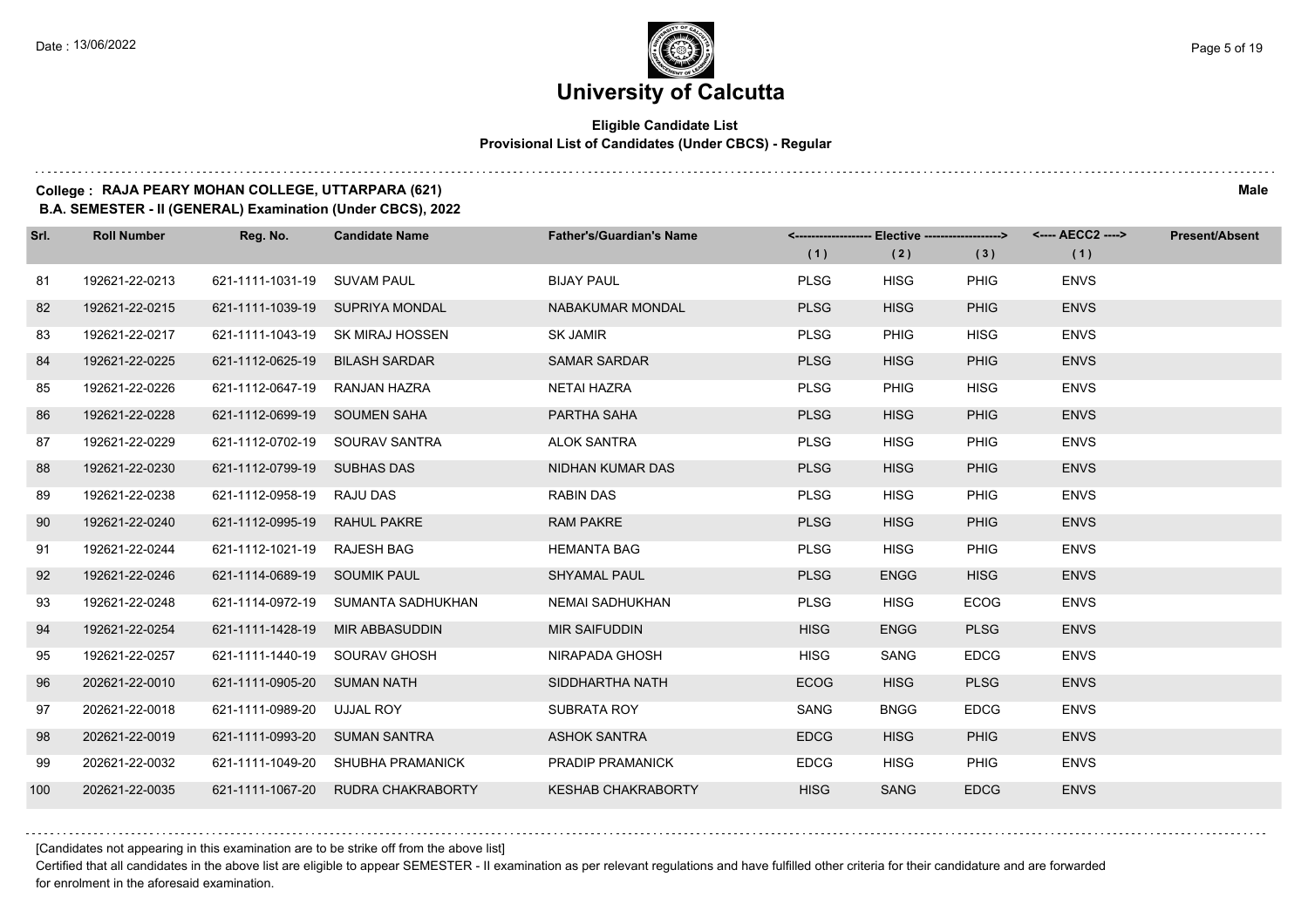#### **Eligible Candidate List Provisional List of Candidates (Under CBCS) - Regular**

#### **College : RAJA PEARY MOHAN COLLEGE, UTTARPARA (621) Male**

**B.A. SEMESTER - II (GENERAL) Examination (Under CBCS), 2022**

| Srl. | <b>Roll Number</b> | Reg. No.                       | <b>Candidate Name</b>             | <b>Father's/Guardian's Name</b> |             | <------------------- Elective ------------------> |             | <---- AECC2 ----> | <b>Present/Absent</b> |
|------|--------------------|--------------------------------|-----------------------------------|---------------------------------|-------------|---------------------------------------------------|-------------|-------------------|-----------------------|
|      |                    |                                |                                   |                                 | (1)         | (2)                                               | (3)         | (1)               |                       |
| 101  | 202621-22-0067     | 621-1111-1196-20               | <b>AMIT BISWAS</b>                | <b>SAGAR BISWAS</b>             | <b>EDCG</b> | <b>HISG</b>                                       | <b>PHIG</b> | <b>ENVS</b>       |                       |
| 102  | 202621-22-0076     | 621-1111-1221-20               | <b>SUVANKAR ROY</b>               | <b>ASIT ROY</b>                 | <b>HISG</b> | <b>PHIG</b>                                       | <b>EDCG</b> | <b>ENVS</b>       |                       |
| 103  | 202621-22-0085     | 621-1111-1238-20               | <b>DEBANGGAN BARUI</b>            | <b>KAJAL BARUI</b>              | <b>PLSG</b> | <b>HISG</b>                                       | <b>PHIG</b> | <b>ENVS</b>       |                       |
| 104  | 202621-22-0090     |                                | 621-1111-1248-20 SHOUVIK TALUKDER | <b>SAGAR TALIKDER</b>           | <b>HISG</b> | <b>PHIG</b>                                       | <b>EDCG</b> | <b>ENVS</b>       |                       |
| 105  | 202621-22-0096     | 621-1111-1267-20               | <b>ANISH GHOSH</b>                | <b>BAIDYANATH GHOSH</b>         | <b>PLSG</b> | <b>ENGG</b>                                       | <b>HISG</b> | <b>ENVS</b>       |                       |
| 106  | 202621-22-0097     | 621-1111-1268-20               | PRADIP SAHA                       | PRAKASH SAHA                    | <b>HISG</b> | SANG                                              | <b>EDCG</b> | <b>ENVS</b>       |                       |
| 107  | 202621-22-0100     | 621-1111-1287-20               | SOMNATH DUTTA                     | <b>CHANDAN DUTTA</b>            | <b>PHIG</b> | <b>HISG</b>                                       | <b>PLSG</b> | <b>ENVS</b>       |                       |
| 108  | 202621-22-0103     | 621-1111-1293-20               | <b>RAHUL NANDY</b>                | PRADIP NANDY                    | <b>PLSG</b> | <b>HISG</b>                                       | <b>PHIG</b> | <b>ENVS</b>       |                       |
| 109  | 202621-22-0107     | 621-1111-1300-20               | SHANU CHAKRABORTY                 | <b>MANIK CHAKRABORTY</b>        | <b>PLSG</b> | <b>HISG</b>                                       | <b>PHIG</b> | <b>ENVS</b>       |                       |
| 110  | 202621-22-0110     | 621-1111-1306-20               | <b>SUBRATA DOLUI</b>              | <b>BIJAY DOLUI</b>              | <b>PLSG</b> | <b>HISG</b>                                       | <b>PHIG</b> | <b>ENVS</b>       |                       |
| 111  | 202621-22-0118     | 621-1111-1327-20               | <b>RINTU GHOSH</b>                | <b>ARUN GHOSH</b>               | <b>HISG</b> | <b>PHIG</b>                                       | <b>EDCG</b> | <b>ENVS</b>       |                       |
| 112  | 202621-22-0119     | 621-1111-1333-20 SK TAIYEB ALI |                                   | <b>SK SAOGAT ALI</b>            | <b>HISG</b> | <b>ENGG</b>                                       | <b>PLSG</b> | <b>ENVS</b>       |                       |
| 113  | 202621-22-0124     | 621-1111-1350-20               | <b>INJAMUL LASKAR</b>             | <b>MD ISMILE LASKAR</b>         | <b>PLSG</b> | <b>ECOG</b>                                       | <b>HISG</b> | <b>ENVS</b>       |                       |
| 114  | 202621-22-0134     | 621-1112-0806-20               | AVISHAKE HAZRA                    | KASHINATH HAZRA                 | <b>PLSG</b> | <b>HISG</b>                                       | <b>PHIG</b> | <b>ENVS</b>       |                       |
| 115  | 202621-22-0138     | 621-1112-0839-20               | <b>DEEP SARKAR</b>                | <b>BISWANATH SARKAR</b>         | <b>PLSG</b> | <b>HISG</b>                                       | <b>PHIG</b> | <b>ENVS</b>       |                       |
| 116  | 202621-22-0140     | 621-1112-0863-20               | <b>SWARUP MALIK</b>               | <b>FALARAM MALIK</b>            | <b>PLSG</b> | <b>ENGG</b>                                       | <b>ECOG</b> | <b>ENVS</b>       |                       |
| 117  | 202621-22-0149     | 621-1112-0884-20               | SHNAHASHIS MONDAL                 | <b>DEBASHIS MONDAL</b>          | <b>PLSG</b> | <b>HISG</b>                                       | <b>PHIG</b> | <b>ENVS</b>       |                       |
| 118  | 202621-22-0150     | 621-1112-0886-20               | PINTU HALDER                      | <b>PARAN HALDER</b>             | <b>PLSG</b> | <b>HISG</b>                                       | <b>PHIG</b> | <b>ENVS</b>       |                       |
| 119  | 202621-22-0153     | 621-1112-0890-20               | MIHIR HALDER                      | <b>MULIRAM HALDER</b>           | <b>HISG</b> | SANG                                              | <b>EDCG</b> | <b>ENVS</b>       |                       |
| 120  | 202621-22-0160     | 621-1112-0929-20               | <b>CHANDAN MAJHI</b>              | <b>JASHODEB MAJHI</b>           | <b>HISG</b> | <b>EDCG</b>                                       | <b>PHIG</b> | <b>ENVS</b>       |                       |

[Candidates not appearing in this examination are to be strike off from the above list]

Certified that all candidates in the above list are eligible to appear SEMESTER - II examination as per relevant regulations and have fulfilled other criteria for their candidature and are forwarded for enrolment in the aforesaid examination.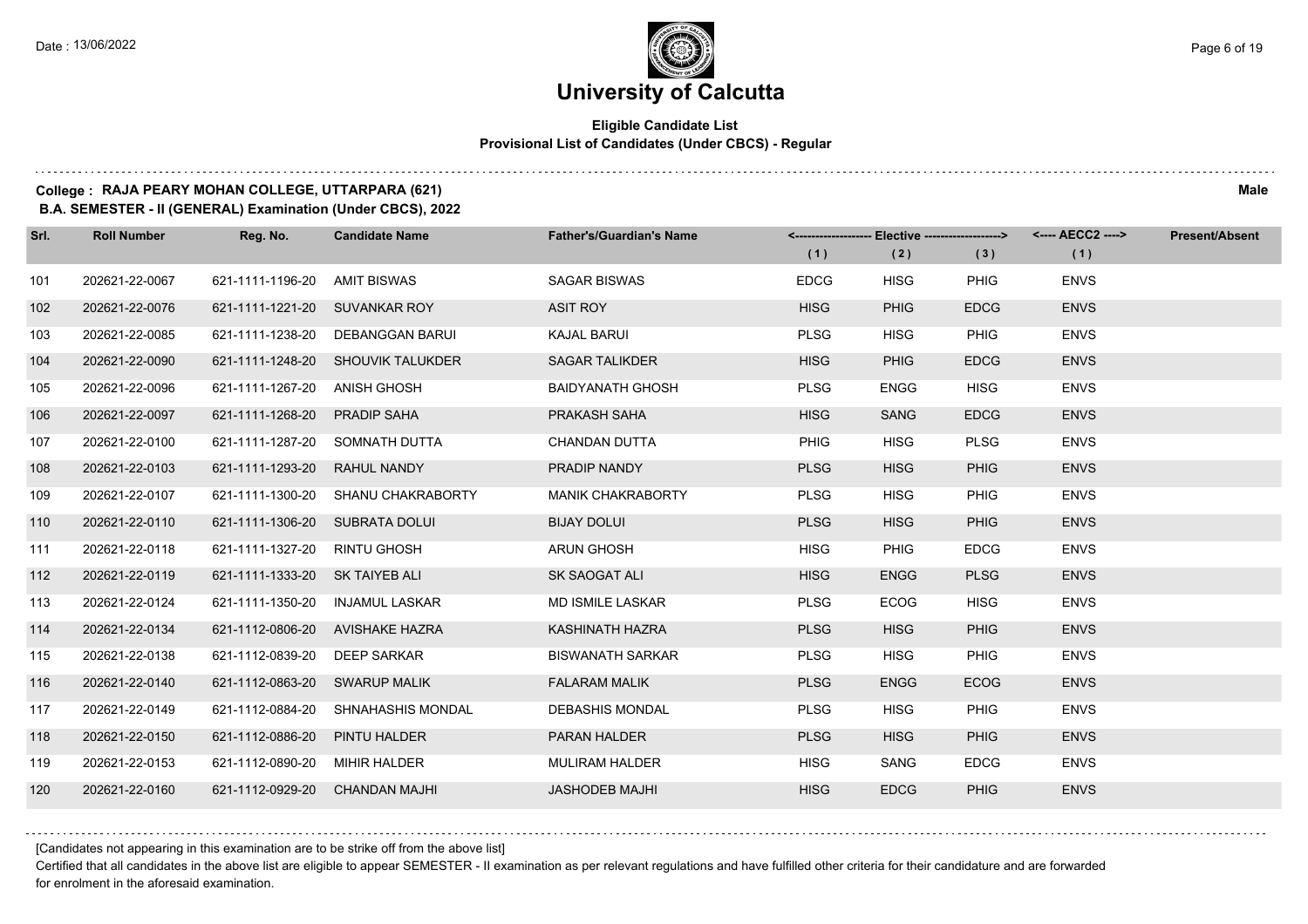#### **Eligible Candidate List Provisional List of Candidates (Under CBCS) - Regular**

#### **College : RAJA PEARY MOHAN COLLEGE, UTTARPARA (621) Male**

**B.A. SEMESTER - II (GENERAL) Examination (Under CBCS), 2022**

| Srl. | <b>Roll Number</b> | Reg. No.                      | <b>Candidate Name</b>                | <b>Father's/Guardian's Name</b> |             | <------------------- Elective ------------------> |             | <---- AECC2 ----> | <b>Present/Absent</b> |
|------|--------------------|-------------------------------|--------------------------------------|---------------------------------|-------------|---------------------------------------------------|-------------|-------------------|-----------------------|
|      |                    |                               |                                      |                                 | (1)         | (2)                                               | (3)         | (1)               |                       |
| 121  | 202621-22-0163     | 621-1112-0939-20              | <b>SAMIRAN MONDAL</b>                | <b>ANUP MONDAL</b>              | <b>EDCG</b> | <b>HISG</b>                                       | <b>PHIG</b> | <b>ENVS</b>       |                       |
| 122  | 202621-22-0168     | 621-1112-0984-20              | <b>ROHIT ROY</b>                     | LATE MRITYUNJOY ROY             | <b>EDCG</b> | <b>HISG</b>                                       | <b>PHIG</b> | <b>ENVS</b>       |                       |
| 123  | 202621-22-0174     | 621-1112-1065-20 SUBHA NASKAR |                                      | <b>TUTUL NASKAR</b>             | <b>EDCG</b> | <b>PHIG</b>                                       | <b>HISG</b> | <b>ENVS</b>       |                       |
| 124  | 202621-22-0178     | 621-1112-1129-20 SEBA SHEE    |                                      | <b>LAKSHMAN SHEE</b>            | <b>PLSG</b> | <b>HISG</b>                                       | <b>PHIG</b> | <b>ENVS</b>       |                       |
| 125  | 202621-22-0181     | 621-1112-1164-20              | SUMIT MONDAL                         | <b>VIVEKANANDA MONDAL</b>       | <b>EDCG</b> | <b>PHIG</b>                                       | <b>HISG</b> | <b>ENVS</b>       |                       |
| 126  | 202621-22-0189     | 621-1112-1236-20              | AMIT DAS                             | <b>ASHOKE KUMAR DAS</b>         | <b>PHIG</b> | <b>HISG</b>                                       | <b>PLSG</b> | <b>ENVS</b>       |                       |
| 127  | 202621-22-0199     | 621-1112-1347-20 RAJA BISWAS  |                                      | <b>SWAPAN BISWAS</b>            | <b>EDCG</b> | <b>PHIG</b>                                       | <b>HISG</b> | <b>ENVS</b>       |                       |
| 128  | 202621-22-0203     | 621-1112-1399-20 AVIJIT BAGDI |                                      | <b>SRIDAM BAGDI</b>             | <b>EDCG</b> | <b>HISG</b>                                       | <b>PHIG</b> | <b>ENVS</b>       |                       |
| 129  | 202621-22-0219     | 621-1114-0976-20              | SOMNATH DHOLEY                       | SHYAM KUMAR DHOLEY              | <b>PLSG</b> | <b>HISG</b>                                       | <b>PHIG</b> | <b>ENVS</b>       |                       |
| 130  | 202621-22-0220     | 621-1114-0979-20              | <b>SAMRAT MONDAL</b>                 | <b>BISWANATH MONDAL</b>         | <b>PLSG</b> | <b>HISG</b>                                       | <b>PHIG</b> | <b>ENVS</b>       |                       |
| 131  | 202621-22-0221     |                               | 621-1114-1043-20 KOUSHIK GHOSH       | <b>GANESH GHOSH</b>             | <b>EDCG</b> | <b>PHIG</b>                                       | <b>HISG</b> | <b>ENVS</b>       |                       |
| 132  | 202621-22-0224     |                               | 621-1115-0794-20 ABDUL MUKID MALLICK | ABDUL SALAM MALLICK             | <b>PLSG</b> | <b>ENGG</b>                                       | <b>ECOG</b> | <b>ENVS</b>       |                       |
| 133  | 202621-22-0231     |                               | 621-1111-1411-20 SURYA CHATTERJEE    | SUROJIT CHATTERJEE              | <b>HISG</b> | <b>PHIG</b>                                       | <b>EDCG</b> | <b>ENVS</b>       |                       |
| 134  | 212621-22-0001     | 621-1111-0398-21              | AYUSH RANJAN BAG                     | <b>MANIK BAG</b>                | <b>PLSG</b> | <b>HISG</b>                                       | <b>PHIG</b> | <b>ENVS</b>       |                       |
| 135  | 212621-22-0002     | 621-1111-0412-21              | ATANU BHOWMICK                       | LT PRADIP BHOWMICK              | <b>EDCG</b> | <b>PHIG</b>                                       | <b>HISG</b> | <b>ENVS</b>       |                       |
| 136  | 212621-22-0003     | 621-1111-0417-21              | <b>KARTICK DAS</b>                   | <b>SUKUMAR DAS</b>              | <b>PLSG</b> | <b>HISG</b>                                       | <b>PHIG</b> | <b>ENVS</b>       |                       |
| 137  | 212621-22-0004     | 621-1111-0418-21              | <b>SUMAN SANBUI</b>                  | <b>MUCHIRAM SANBUI</b>          | <b>PLSG</b> | <b>HISG</b>                                       | <b>PHIG</b> | <b>ENVS</b>       |                       |
| 138  | 212621-22-0005     | 621-1111-0422-21              | ABIR SAMANTA                         | <b>BISWANATH SAMANTA</b>        | <b>PLSG</b> | <b>HISG</b>                                       | <b>ECOG</b> | <b>ENVS</b>       |                       |
| 139  | 212621-22-0006     |                               | 621-1111-0432-21 SK MD AL FAHAD      | <b>SK KUTUBUDDIN</b>            | <b>PLSG</b> | <b>HISG</b>                                       | <b>ECOG</b> | <b>ENVS</b>       |                       |
| 140  | 212621-22-0007     | 621-1111-0479-21 PRITAM PATRA |                                      | <b>SONATAN PATRA</b>            | <b>PLSG</b> | <b>HISG</b>                                       | <b>PHIG</b> | <b>ENVS</b>       |                       |

[Candidates not appearing in this examination are to be strike off from the above list]

Certified that all candidates in the above list are eligible to appear SEMESTER - II examination as per relevant regulations and have fulfilled other criteria for their candidature and are forwarded for enrolment in the aforesaid examination.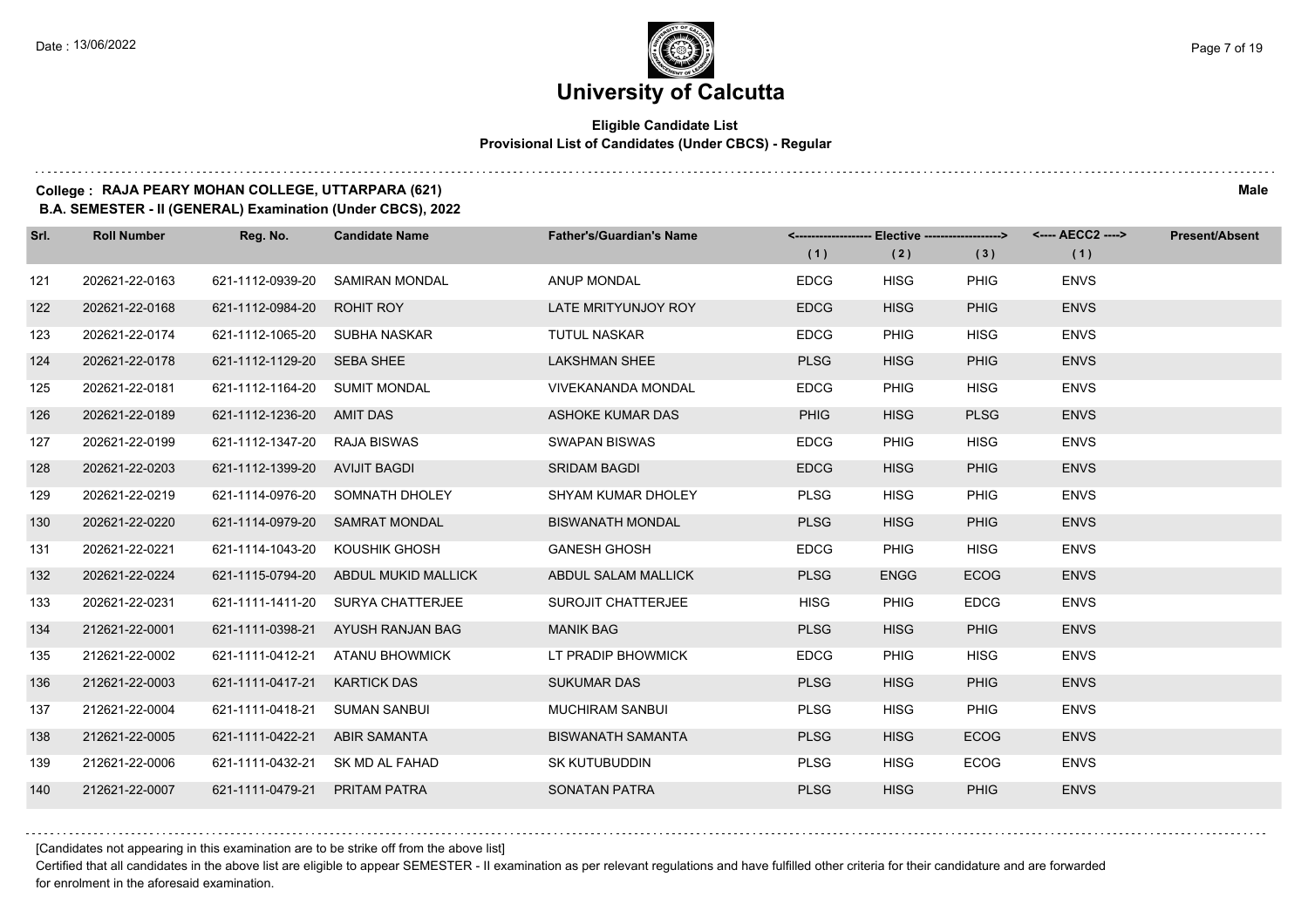# **University of Calcutta**

#### **Eligible Candidate List Provisional List of Candidates (Under CBCS) - Regular**

#### **College : RAJA PEARY MOHAN COLLEGE, UTTARPARA (621) Male**

**B.A. SEMESTER - II (GENERAL) Examination (Under CBCS), 2022**

| Srl. | <b>Roll Number</b> | Reg. No.                      | <b>Candidate Name</b>                 | <b>Father's/Guardian's Name</b> | (1)         | (2)         | (3)         | <-------------------- Elective -------------------> <---- AECC2 ----><br>(1) | <b>Present/Absent</b> |
|------|--------------------|-------------------------------|---------------------------------------|---------------------------------|-------------|-------------|-------------|------------------------------------------------------------------------------|-----------------------|
| 141  | 212621-22-0008     | 621-1111-0480-21              | ARINDAM GANGULY                       | <b>SANJAY GANGULY</b>           | <b>EDCG</b> | <b>PHIG</b> | <b>HISG</b> | <b>ENVS</b>                                                                  |                       |
| 142  | 212621-22-0009     | 621-1111-0483-21              | <b>ARPAN PATRA</b>                    | <b>ARUN PATRA</b>               | <b>PLSG</b> | <b>HISG</b> | <b>PHIG</b> | <b>ENVS</b>                                                                  |                       |
| 143  | 212621-22-0010     |                               | 621-1111-0493-21 ARANYA BISWAS        | <b>BIPRADAS BISAWAS</b>         | <b>PLSG</b> | ECOG        | <b>HISG</b> | <b>ENVS</b>                                                                  |                       |
| 144  | 212621-22-0011     | 621-1111-0508-21 TITAS BARIK  |                                       | <b>KASHINATH BARIK</b>          | <b>PLSG</b> | <b>HISG</b> | <b>PHIG</b> | <b>ENVS</b>                                                                  |                       |
| 145  | 212621-22-0012     | 621-1111-0509-21              | <b>SUMAN GHOSH</b>                    | KHOKAN CHANDRA GHOSH            | <b>EDCG</b> | <b>HISG</b> | PHIG        | <b>ENVS</b>                                                                  |                       |
| 146  | 212621-22-0013     |                               | 621-1111-0540-21 SUBHAJIT KHAMARU     | <b>TAPAS KHAMARU</b>            | <b>PHIG</b> | <b>HISG</b> | <b>PLSG</b> | <b>ENVS</b>                                                                  |                       |
| 147  | 212621-22-0014     | 621-1111-0541-21 SUKDEB DAS   |                                       | MURARI MOHAN DAS                | <b>EDCG</b> | <b>PHIG</b> | <b>HISG</b> | <b>ENVS</b>                                                                  |                       |
| 148  | 212621-22-0015     | 621-1111-0546-21 SUMAN MAN    |                                       | <b>ASTU MAN</b>                 | <b>HISG</b> | <b>PLSG</b> | <b>PHIG</b> | <b>ENVS</b>                                                                  |                       |
| 149  | 212621-22-0016     | 621-1111-0555-21              | SUPROTICK PATRA                       | RANJIT PATRA                    | <b>PHIG</b> | <b>HISG</b> | <b>PLSG</b> | <b>ENVS</b>                                                                  |                       |
| 150  | 212621-22-0017     |                               | 621-1111-0567-21 SUDIPTA BHURISRESTHA | <b>MRITYUNJOY BHURISRESTHA</b>  | <b>PLSG</b> | <b>ECOG</b> | <b>HISG</b> | <b>ENVS</b>                                                                  |                       |
| 151  | 212621-22-0018     | 621-1111-0580-21              | RUDRADIP SAHA                         | SANKAR SAHA                     | <b>HISG</b> | PHIG        | <b>EDCG</b> | <b>ENVS</b>                                                                  |                       |
| 152  | 212621-22-0019     | 621-1111-0582-21              | PALASH GHOSH                          | <b>BIJAN GHOSH</b>              | <b>EDCG</b> | <b>HISG</b> | <b>PHIG</b> | <b>ENVS</b>                                                                  |                       |
| 153  | 212621-22-0020     | 621-1111-0602-21              | <b>SAMIR BASAK</b>                    | <b>SUSANTA BASAK</b>            | <b>PLSG</b> | <b>HISG</b> | PHIG        | <b>ENVS</b>                                                                  |                       |
| 154  | 212621-22-0021     | 621-1111-0611-21 RAMIT DAS    |                                       | <b>RAM CHANDRA DAS</b>          | <b>PLSG</b> | <b>ECOG</b> | <b>HISG</b> | <b>ENVS</b>                                                                  |                       |
| 155  | 212621-22-0022     | 621-1111-0612-21 SARBAJIT ROY |                                       | SATYAJIT ROY                    | <b>EDCG</b> | PHIG        | <b>HISG</b> | <b>ENVS</b>                                                                  |                       |
| 156  | 212621-22-0023     | 621-1111-0616-21              | SAYAN PRAMANIK                        | <b>SHYAMAL PRAMANIK</b>         | <b>ECOG</b> | <b>HISG</b> | <b>PLSG</b> | <b>ENVS</b>                                                                  |                       |
| 157  | 212621-22-0024     | 621-1111-0624-21              | SOHAM KUMAR CHAKRABORTY               | RAJ KUMAR CHAKRABORTY           | <b>PLSG</b> | <b>HISG</b> | PHIG        | <b>ENVS</b>                                                                  |                       |
| 158  | 212621-22-0025     | 621-1111-0631-21 SUBRATA DAS  |                                       | <b>DIPAK DAS</b>                | <b>EDCG</b> | <b>PHIG</b> | <b>HISG</b> | <b>ENVS</b>                                                                  |                       |
| 159  | 212621-22-0026     | 621-1111-0633-21 SAYON BANIK  |                                       | <b>MANASH BANIK</b>             | <b>EDCG</b> | <b>HISG</b> | PHIG        | <b>ENVS</b>                                                                  |                       |
| 160  | 212621-22-0027     |                               | 621-1111-0643-21 IFITIKAR RAHMAN      | <b>ATIKUR RAHMAN</b>            | <b>EDCG</b> | <b>HISG</b> | <b>PHIG</b> | <b>ENVS</b>                                                                  |                       |

[Candidates not appearing in this examination are to be strike off from the above list]

Certified that all candidates in the above list are eligible to appear SEMESTER - II examination as per relevant regulations and have fulfilled other criteria for their candidature and are forwarded for enrolment in the aforesaid examination.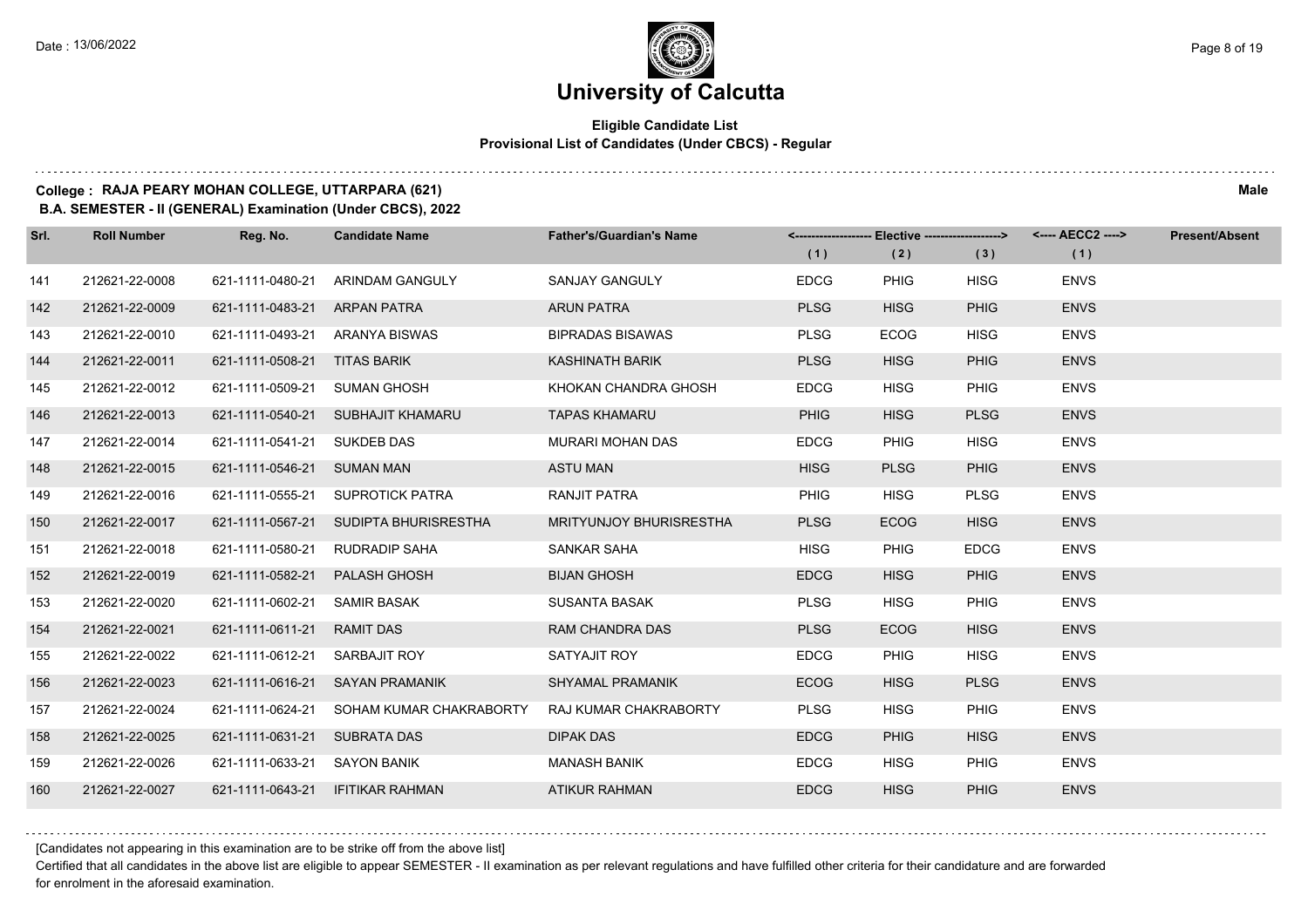# **University of Calcutta**

#### **Eligible Candidate List Provisional List of Candidates (Under CBCS) - Regular**

#### **College : RAJA PEARY MOHAN COLLEGE, UTTARPARA (621) Male**

**B.A. SEMESTER - II (GENERAL) Examination (Under CBCS), 2022**

| Srl. | <b>Roll Number</b> | Reg. No.                      | <b>Candidate Name</b>            | <b>Father's/Guardian's Name</b> | (1)         | <-------------------- Elective ------------------><br>(2) | (3)         | (1)         | <b>Present/Absent</b> |
|------|--------------------|-------------------------------|----------------------------------|---------------------------------|-------------|-----------------------------------------------------------|-------------|-------------|-----------------------|
| 161  | 212621-22-0028     | 621-1111-0658-21              | SOUMOJIT DAS                     | LATE SOMNATH DAS                | <b>PLSG</b> | <b>HISG</b>                                               | <b>ECOG</b> | <b>ENVS</b> |                       |
| 162  | 212621-22-0029     | 621-1111-0662-21              | DEEP DAS                         | <b>SHYAMAL DAS</b>              | <b>EDCG</b> | <b>HISG</b>                                               | <b>PHIG</b> | <b>ENVS</b> |                       |
| 163  | 212621-22-0030     | 621-1111-0671-21 MANIK DEY    |                                  | <b>BANKIM DEY</b>               | <b>EDCG</b> | <b>HISG</b>                                               | <b>PHIG</b> | <b>ENVS</b> |                       |
| 164  | 212621-22-0031     | 621-1111-0680-21              | AVINABA BANERJEE                 | <b>PROBIR BANERJEE</b>          | <b>EDCG</b> | <b>HISG</b>                                               | <b>PHIG</b> | <b>ENVS</b> |                       |
| 165  | 212621-22-0032     | 621-1111-0681-21              | SHYAM SUNDAR KONAI               | RAMPRASAD KONAI                 | <b>PLSG</b> | <b>HISG</b>                                               | <b>PHIG</b> | <b>ENVS</b> |                       |
| 166  | 212621-22-0033     | 621-1111-0682-21              | SUKANTA PANDIT                   | SANDIP PANDIT                   | <b>PLSG</b> | <b>HISG</b>                                               | <b>PHIG</b> | <b>ENVS</b> |                       |
| 167  | 212621-22-0034     |                               | 621-1111-0685-21 SUPANTHA SARKAR | SOMENATH SARKAR                 | <b>PLSG</b> | <b>HISG</b>                                               | <b>ECOG</b> | <b>ENVS</b> |                       |
| 168  | 212621-22-0035     | 621-1111-0686-21 SUMAN ROY    |                                  | <b>SANTANU ROY</b>              | <b>PLSG</b> | <b>HISG</b>                                               | <b>PHIG</b> | <b>ENVS</b> |                       |
| 169  | 212621-22-0036     | 621-1111-0688-21              | SOHAM NANDI                      | <b>SUBIR NANDI</b>              | <b>EDCG</b> | <b>HISG</b>                                               | <b>PHIG</b> | <b>ENVS</b> |                       |
| 170  | 212621-22-0037     | 621-1111-0691-21 TUSHAR DUTTA |                                  | KHOKAN DUTTA                    | <b>PLSG</b> | <b>HISG</b>                                               | <b>ECOG</b> | <b>ENVS</b> |                       |
| 171  | 212621-22-0038     | 621-1111-0692-21 SURYA SAHANI |                                  | LATE UKIL SAHANI                | <b>EDCG</b> | <b>PHIG</b>                                               | <b>HISG</b> | <b>ENVS</b> |                       |
| 172  | 212621-22-0039     | 621-1111-0694-21 SUROJIT DAS  |                                  | <b>SUKHDEV DAS</b>              | <b>EDCG</b> | <b>PHIG</b>                                               | <b>HISG</b> | <b>ENVS</b> |                       |
| 173  | 212621-22-0040     | 621-1111-0697-21              | <b>BIKKY THAPA</b>               | SANJOY THAPA                    | <b>EDCG</b> | <b>PHIG</b>                                               | <b>HISG</b> | <b>ENVS</b> |                       |
| 174  | 212621-22-0041     | 621-1111-0698-21              | <b>BIJOY MAITY</b>               | <b>NANI MAITY</b>               | <b>EDCG</b> | <b>HISG</b>                                               | <b>PHIG</b> | <b>ENVS</b> |                       |
| 175  | 212621-22-0042     | 621-1111-0699-21 RAJ SARKAR   |                                  | <b>JIBAN SARKAR</b>             | <b>EDCG</b> | <b>PHIG</b>                                               | <b>SANG</b> | <b>ENVS</b> |                       |
| 176  | 212621-22-0043     | 621-1111-0700-21              | SATYABRATO MUKHERJEE             | SHAMBHUNATH MUKHERJEE           | <b>EDCG</b> | <b>HISG</b>                                               | <b>PHIG</b> | <b>ENVS</b> |                       |
| 177  | 212621-22-0044     | 621-1111-0705-21              | <b>JIT MONDAL</b>                | <b>SUSHANTA MONDAL</b>          | <b>HISG</b> | <b>PHIG</b>                                               | <b>EDCG</b> | <b>ENVS</b> |                       |
| 178  | 212621-22-0045     |                               | 621-1111-0706-21 RAJDEEP ACHARYA | LATE RAJU ACHARYA               | <b>ECOG</b> | <b>HISG</b>                                               | <b>PLSG</b> | <b>ENVS</b> |                       |
| 179  | 212621-22-0046     |                               | 621-1111-0709-21 SOWGATA HAZRA   | SUBODH HAZRA                    | <b>PLSG</b> | <b>HISG</b>                                               | <b>PHIG</b> | <b>ENVS</b> |                       |
| 180  | 212621-22-0047     | 621-1111-0714-21 SHOVON DAS   |                                  | <b>TAPAN DAS</b>                | <b>PLSG</b> | <b>HISG</b>                                               | <b>PHIG</b> | <b>ENVS</b> |                       |

[Candidates not appearing in this examination are to be strike off from the above list]

Certified that all candidates in the above list are eligible to appear SEMESTER - II examination as per relevant regulations and have fulfilled other criteria for their candidature and are forwarded for enrolment in the aforesaid examination.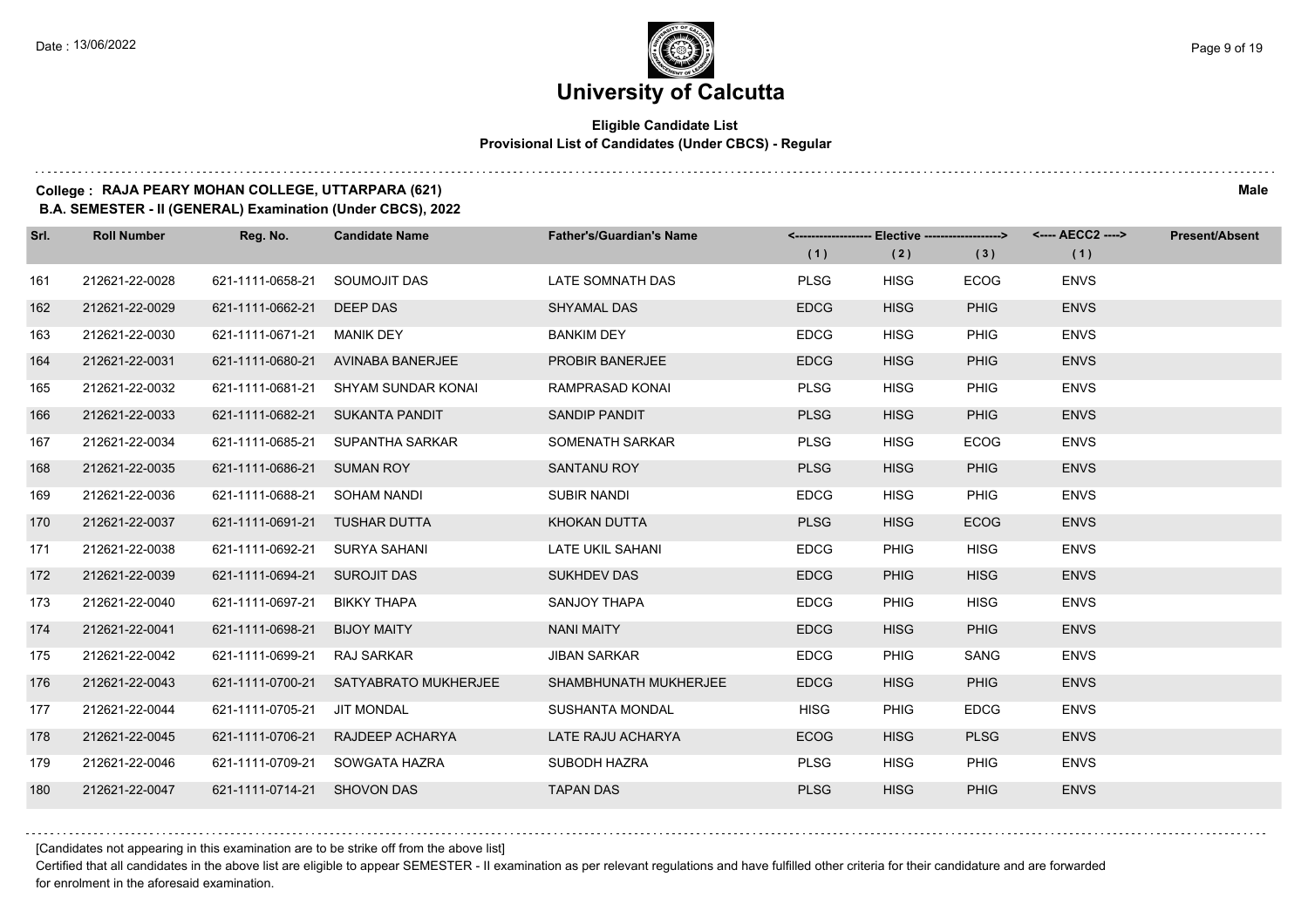#### **Eligible Candidate List Provisional List of Candidates (Under CBCS) - Regular**

**College : RAJA PEARY MOHAN COLLEGE, UTTARPARA (621) Male**

**B.A. SEMESTER - II (GENERAL) Examination (Under CBCS), 2022**

| Srl. | <b>Roll Number</b> | Reg. No.                       | <b>Candidate Name</b>               | <b>Father's/Guardian's Name</b> |             | <-------------------- Elective -------------------> |             | <---- AECC2 ----> | <b>Present/Absent</b> |
|------|--------------------|--------------------------------|-------------------------------------|---------------------------------|-------------|-----------------------------------------------------|-------------|-------------------|-----------------------|
|      |                    |                                |                                     |                                 | (1)         | (2)                                                 | (3)         | (1)               |                       |
| 181  | 212621-22-0048     | 621-1111-0715-21               | SARBARTHA SARKAR                    | <b>ARUN SARKAR</b>              | <b>PLSG</b> | <b>HISG</b>                                         | <b>PHIG</b> | <b>ENVS</b>       |                       |
| 182  | 212621-22-0049     | 621-1111-0716-21               | <b>RANADIP SAHA</b>                 | <b>BIMAL SAHA</b>               | <b>EDCG</b> | <b>HISG</b>                                         | <b>PHIG</b> | <b>ENVS</b>       |                       |
| 183  | 212621-22-0050     |                                | 621-1111-0725-21 ARGHA SAMANTA      | AJIT SAMANTA                    | <b>EDCG</b> | <b>HISG</b>                                         | <b>PHIG</b> | <b>ENVS</b>       |                       |
| 184  | 212621-22-0051     |                                | 621-1111-0726-21 SAPTARSHI SAHA     | <b>SAJAN SAHA</b>               | <b>PLSG</b> | <b>HISG</b>                                         | <b>PHIG</b> | <b>ENVS</b>       |                       |
| 185  | 212621-22-0052     | 621-1111-0727-21 BARUN GHOSH   |                                     | <b>TARUN GHOSH</b>              | <b>EDCG</b> | <b>HISG</b>                                         | PHIG        | <b>ENVS</b>       |                       |
| 186  | 212621-22-0053     | 621-1111-0728-21 SAYAN BEDAJNA |                                     | MANAS KUMAR BEDAJNA             | <b>EDCG</b> | <b>HISG</b>                                         | <b>PHIG</b> | <b>ENVS</b>       |                       |
| 187  | 212621-22-0054     | 621-1111-0732-21 ROHAN ISLAM   |                                     | PALTU SEKH                      | <b>EDCG</b> | <b>PHIG</b>                                         | <b>HISG</b> | <b>ENVS</b>       |                       |
| 188  | 212621-22-0055     | 621-1111-0740-21 SK SIRAJUDDIN |                                     | <b>SK MOYENUDDIN</b>            | <b>EDCG</b> | <b>PHIG</b>                                         | <b>HISG</b> | <b>ENVS</b>       |                       |
| 189  | 212621-22-0056     | 621-1111-0741-21 RAHUL BISWAS  |                                     | <b>RATHIN BISWAS</b>            | <b>EDCG</b> | <b>HISG</b>                                         | PHIG        | <b>ENVS</b>       |                       |
| 190  | 212621-22-0057     | 621-1111-0742-21 SK ALFAJ      |                                     | SK JABBAR ALI                   | <b>PLSG</b> | <b>HISG</b>                                         | <b>PHIG</b> | <b>ENVS</b>       |                       |
| 191  | 212621-22-0058     | 621-1111-0743-21 JEET DAS      |                                     | SITAL DAS                       | <b>EDCG</b> | <b>PHIG</b>                                         | <b>HISG</b> | <b>ENVS</b>       |                       |
| 192  | 212621-22-0059     |                                | 621-1111-0744-21 PRITAM SADHUKHAN   | PARTHA SADHUKHAN                | <b>PLSG</b> | <b>HISG</b>                                         | <b>PHIG</b> | <b>ENVS</b>       |                       |
| 193  | 212621-22-0060     |                                | 621-1111-0746-21 BARSAN BHADURI     | MR BISWANATH BHADURI            | <b>EDCG</b> | <b>HISG</b>                                         | PHIG        | <b>ENVS</b>       |                       |
| 194  | 212621-22-0061     | 621-1111-0749-21 TUSHAR MAITY  |                                     | PRADIP MAITY                    | <b>EDCG</b> | <b>HISG</b>                                         | <b>PHIG</b> | <b>ENVS</b>       |                       |
| 195  | 212621-22-0062     |                                | 621-1111-0751-21 SUMAN BHATTACHARYA | <b>BUDDHADEB BHATTACHARYA</b>   | <b>EDCG</b> | <b>HISG</b>                                         | PHIG        | <b>ENVS</b>       |                       |
| 196  | 212621-22-0063     | 621-1111-0752-21 JEET DHARA    |                                     | <b>BAPI DHARA</b>               | <b>HISG</b> | <b>PHIG</b>                                         | <b>EDCG</b> | <b>ENVS</b>       |                       |
| 197  | 212621-22-0064     | 621-1111-0753-21 RITTICK DHARA |                                     | <b>BAPI DHARA</b>               | <b>HISG</b> | <b>PHIG</b>                                         | <b>EDCG</b> | <b>ENVS</b>       |                       |
| 198  | 212621-22-0065     | 621-1111-0754-21 AKASH MONDAL  |                                     | <b>MAHADEB MONDAL</b>           | <b>EDCG</b> | <b>HISG</b>                                         | <b>PHIG</b> | <b>ENVS</b>       |                       |
| 199  | 212621-22-0066     | 621-1111-0755-21 AKASH SEN     |                                     | <b>RABIN SEN</b>                | <b>HISG</b> | <b>PHIG</b>                                         | <b>EDCG</b> | <b>ENVS</b>       |                       |
| 200  | 212621-22-0067     | 621-1111-0757-21 SUJOY ROY     |                                     | <b>GOBINDA ROY</b>              | <b>PLSG</b> | <b>HISG</b>                                         | <b>PHIG</b> | <b>ENVS</b>       |                       |

[Candidates not appearing in this examination are to be strike off from the above list]

Certified that all candidates in the above list are eligible to appear SEMESTER - II examination as per relevant regulations and have fulfilled other criteria for their candidature and are forwarded for enrolment in the aforesaid examination.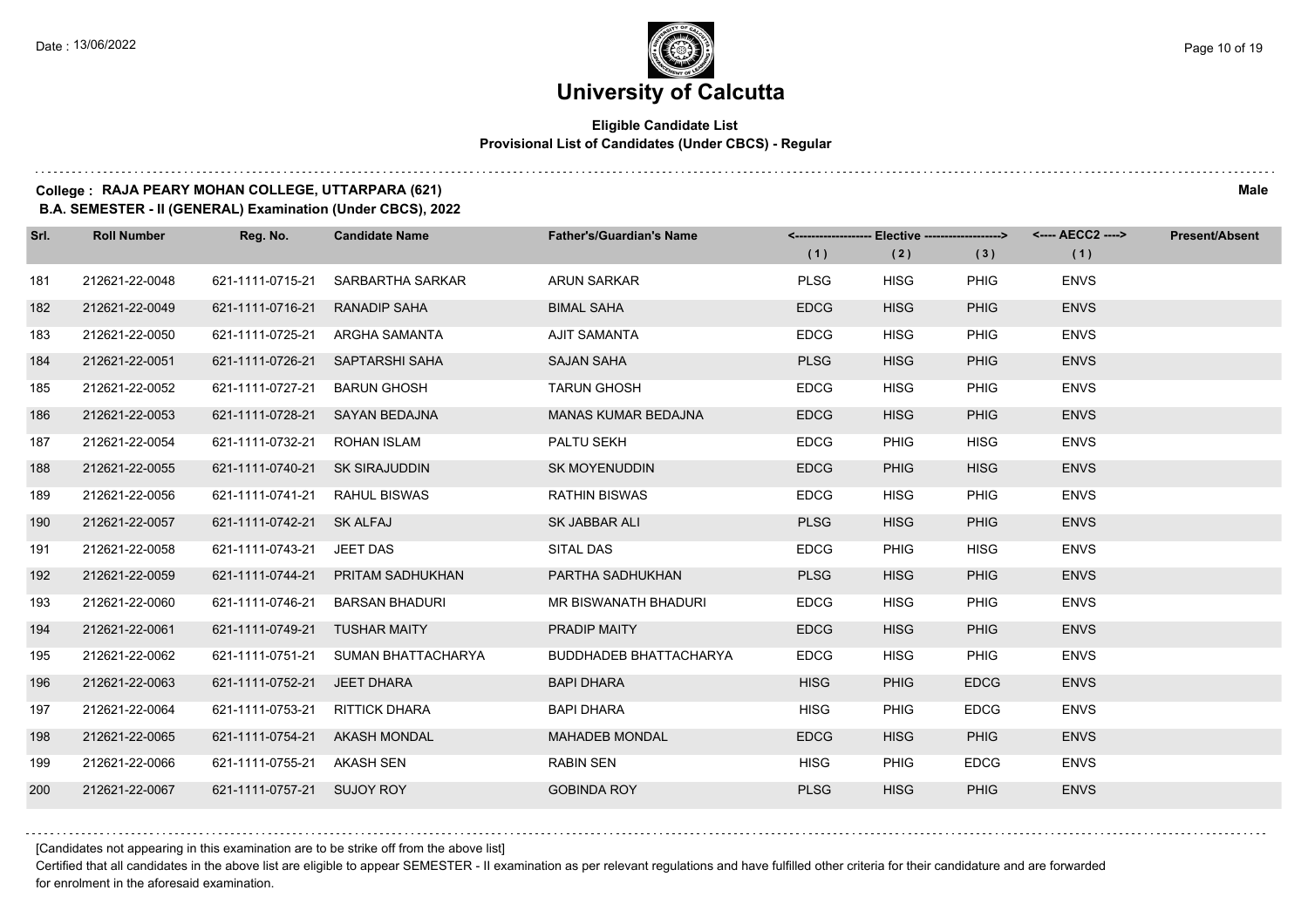#### **Eligible Candidate List Provisional List of Candidates (Under CBCS) - Regular**

### **College : RAJA PEARY MOHAN COLLEGE, UTTARPARA (621) Male**

**B.A. SEMESTER - II (GENERAL) Examination (Under CBCS), 2022**

| Srl. | <b>Roll Number</b> | Reg. No.                       | <b>Candidate Name</b>              | <b>Father's/Guardian's Name</b> | (1)         | <-------------------- Elective ------------------><br>(2) | (3)         | (1)         | Present/Absent |
|------|--------------------|--------------------------------|------------------------------------|---------------------------------|-------------|-----------------------------------------------------------|-------------|-------------|----------------|
| 201  | 212621-22-0068     | 621-1111-0759-21               | <b>RUPAM GHOSH</b>                 | <b>DIPAK GHOSH</b>              | <b>PLSG</b> | <b>HISG</b>                                               | <b>PHIG</b> | <b>ENVS</b> |                |
| 202  | 212621-22-0069     |                                | 621-1111-0761-21 SOUMAJIT MONDAL   | <b>NANU MONDAL</b>              | <b>PLSG</b> | <b>HISG</b>                                               | <b>PHIG</b> | <b>ENVS</b> |                |
| 203  | 212621-22-0070     | 621-1111-0763-21               | DEBJIT LAHA                        | <b>BISWAJIT LAHA</b>            | <b>PLSG</b> | <b>HISG</b>                                               | <b>PHIG</b> | <b>ENVS</b> |                |
| 204  | 212621-22-0071     | 621-1111-0765-21 SURAJIT MITRA |                                    | <b>AMAR MITRA</b>               | <b>PLSG</b> | <b>HISG</b>                                               | <b>PHIG</b> | <b>ENVS</b> |                |
| 205  | 212621-22-0072     | 621-1111-0767-21 SRIJAN DUTTA  |                                    | <b>SEKHAR DUTTA</b>             | <b>EDCG</b> | <b>PHIG</b>                                               | <b>HISG</b> | <b>ENVS</b> |                |
| 206  | 212621-22-0073     |                                | 621-1111-0769-21 SK MOSIUR RAHAMAN | SEKH SELIM ALI                  | <b>PLSG</b> | <b>ECOG</b>                                               | <b>HISG</b> | <b>ENVS</b> |                |
| 207  | 212621-22-0074     | 621-1111-0773-21 SUMAN MANNA   |                                    | <b>KRISHNAMOHON MANNA</b>       | <b>PLSG</b> | <b>PHIG</b>                                               | <b>HISG</b> | <b>ENVS</b> |                |
| 208  | 212621-22-0075     |                                | 621-1111-0774-21 JEET SADHUKHAN    | <b>KARTICK SADHUKHAN</b>        | <b>PLSG</b> | <b>PHIG</b>                                               | <b>HISG</b> | <b>ENVS</b> |                |
| 209  | 212621-22-0076     | 621-1111-0777-21 SWASTIK PALIT |                                    | <b>LALMOHAN PALIT</b>           | <b>PLSG</b> | <b>HISG</b>                                               | <b>PHIG</b> | <b>ENVS</b> |                |
| 210  | 212621-22-0077     | 621-1111-0785-21 TANMOY SEN    |                                    | PRASANTA SEN                    | <b>HISG</b> | <b>PHIG</b>                                               | <b>EDCG</b> | <b>ENVS</b> |                |
| 211  | 212621-22-0078     | 621-1111-0793-21               | DEBJIT SAHA                        | RATHINDRA SAHA                  | <b>PLSG</b> | <b>HISG</b>                                               | <b>PHIG</b> | <b>ENVS</b> |                |
| 212  | 212621-22-0079     | 621-1111-0799-21 ARNAB SARKAR  |                                    | <b>SHIBU SARKAR</b>             | <b>EDCG</b> | <b>HISG</b>                                               | <b>PHIG</b> | <b>ENVS</b> |                |
| 213  | 212621-22-0080     | 621-1111-0803-21               | <b>SUBHAJIT MALLICK</b>            | <b>SANAT MALLICK</b>            | <b>EDCG</b> | <b>HISG</b>                                               | <b>PHIG</b> | <b>ENVS</b> |                |
| 214  | 212621-22-0081     | 621-1111-0804-21 SUMAN DHARA   |                                    | <b>MOLOY DHARA</b>              | <b>EDCG</b> | <b>PHIG</b>                                               | <b>HISG</b> | <b>ENVS</b> |                |
| 215  | 212621-22-0082     | 621-1111-0805-21 ANKUSH HUDUK  |                                    | <b>ACHINTA HUDUK</b>            | <b>PLSG</b> | <b>PHIG</b>                                               | <b>HISG</b> | <b>ENVS</b> |                |
| 216  | 212621-22-0083     | 621-1111-0806-21 ASHIK KHAN    |                                    | SAFIAR RAHAMAN KHAN             | <b>EDCG</b> | <b>HISG</b>                                               | <b>PHIG</b> | <b>ENVS</b> |                |
| 217  | 212621-22-0084     | 621-1111-0809-21               | <b>RAJDEEP GHOSH</b>               | <b>MOHANTA GHOSH</b>            | <b>EDCG</b> | <b>PHIG</b>                                               | <b>HISG</b> | <b>ENVS</b> |                |
| 218  | 212621-22-0085     |                                | 621-1111-0811-21 SUBHADEEP GHOSH   | <b>PULAK GHOSH</b>              | <b>HISG</b> | <b>PHIG</b>                                               | <b>EDCG</b> | <b>ENVS</b> |                |
| 219  | 212621-22-0086     | 621-1111-0815-21               | DEBAYAN GHOSH                      | <b>DILIP GHOSH</b>              | <b>PLSG</b> | <b>HISG</b>                                               | <b>PHIG</b> | <b>ENVS</b> |                |
| 220  | 212621-22-0087     | 621-1111-0819-21               | PRITAM KHAMARU                     | LT PRADIP KHAMARU               | <b>EDCG</b> | <b>HISG</b>                                               | <b>PHIG</b> | <b>ENVS</b> |                |

[Candidates not appearing in this examination are to be strike off from the above list]

Certified that all candidates in the above list are eligible to appear SEMESTER - II examination as per relevant regulations and have fulfilled other criteria for their candidature and are forwarded for enrolment in the aforesaid examination.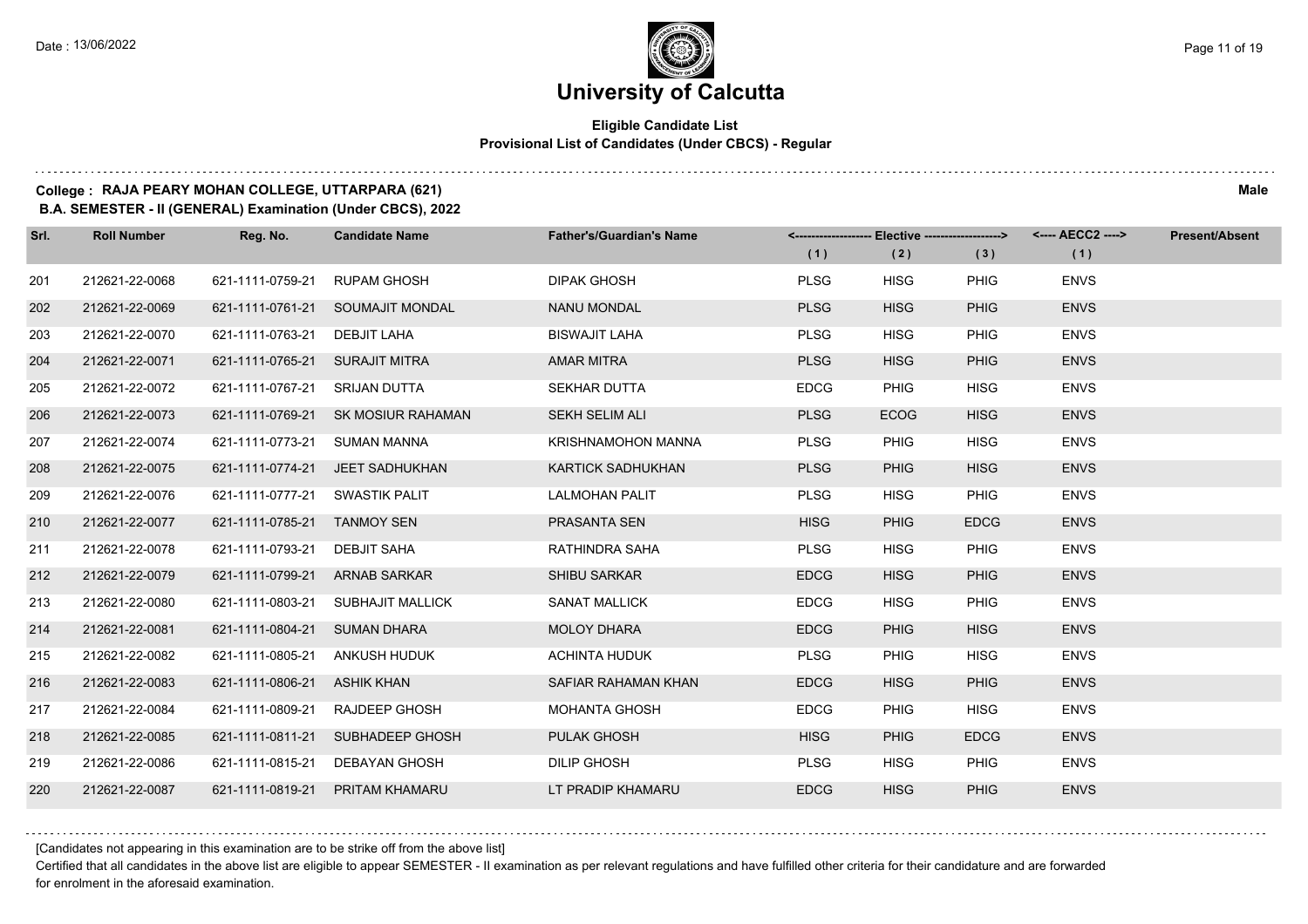#### **Eligible Candidate List Provisional List of Candidates (Under CBCS) - Regular**

### **College : RAJA PEARY MOHAN COLLEGE, UTTARPARA (621) Male**

**B.A. SEMESTER - II (GENERAL) Examination (Under CBCS), 2022**

| Srl. | <b>Roll Number</b> | Reg. No.                        | <b>Candidate Name</b>             | <b>Father's/Guardian's Name</b> | (1)         | <-------------------- Elective ------------------><br>(2) | (3)         | <---- AECC2 ----><br>(1) | <b>Present/Absent</b> |
|------|--------------------|---------------------------------|-----------------------------------|---------------------------------|-------------|-----------------------------------------------------------|-------------|--------------------------|-----------------------|
|      | 212621-22-0088     | 621-1111-0827-21                | <b>KARTICK BISWAS</b>             | <b>RANJIT BISWAS</b>            | <b>EDCG</b> | <b>HISG</b>                                               | PHIG        | <b>ENVS</b>              |                       |
| 221  |                    |                                 |                                   |                                 |             |                                                           |             |                          |                       |
| 222  | 212621-22-0089     | 621-1111-0831-21                | <b>DIPANKAR BAR</b>               | <b>RAM BAR</b>                  | <b>EDCG</b> | <b>HISG</b>                                               | <b>PHIG</b> | <b>ENVS</b>              |                       |
| 223  | 212621-22-0090     | 621-1111-0833-21 SUDIPTO PANDIT |                                   | <b>RAKESH PANDIT</b>            | <b>EDCG</b> | <b>HISG</b>                                               | PHIG        | <b>ENVS</b>              |                       |
| 224  | 212621-22-0091     |                                 | 621-1111-0834-21 SUBHANKAR BAR    | <b>SHYAM BAR</b>                | <b>EDCG</b> | <b>HISG</b>                                               | <b>PHIG</b> | <b>ENVS</b>              |                       |
| 225  | 212621-22-0092     | 621-1111-0837-21                | <b>MASUM ROBBANI</b>              | MIR MD SUMSUDDIN                | <b>ECOG</b> | <b>HISG</b>                                               | <b>PLSG</b> | <b>ENVS</b>              |                       |
| 226  | 212621-22-0093     | 621-1111-0841-21                | ARGHO DEB                         | ANUP DEB                        | <b>PLSG</b> | <b>HISG</b>                                               | <b>PHIG</b> | <b>ENVS</b>              |                       |
| 227  | 212621-22-0094     | 621-1111-0856-21                | <b>ROHIT GANGULY</b>              | RAJ KUMAR GANGULY               | SANG        | <b>PHIG</b>                                               | <b>EDCG</b> | <b>ENVS</b>              |                       |
| 228  | 212621-22-0095     |                                 | 621-1111-0857-21 SURYADIP GOSWAMI | ASHISH GOSWAMI                  | <b>HISG</b> | <b>PHIG</b>                                               | <b>EDCG</b> | <b>ENVS</b>              |                       |
| 229  | 212621-22-0096     | 621-1111-0858-21                | <b>RITESH SINHA</b>               | <b>RANJIT SINHA</b>             | <b>PLSG</b> | <b>HISG</b>                                               | PHIG        | <b>ENVS</b>              |                       |
| 230  | 212621-22-0097     | 621-1111-0859-21                | SOIEB AKTAR MALLICK               | <b>SURAT ALI MALLICK</b>        | <b>PLSG</b> | <b>HISG</b>                                               | <b>PHIG</b> | <b>ENVS</b>              |                       |
| 231  | 212621-22-0098     | 621-1111-0861-21                | MD PARVEJ LASKAR                  | ABU SALAHA LASKAR               | <b>PLSG</b> | <b>HISG</b>                                               | PHIG        | <b>ENVS</b>              |                       |
| 232  | 212621-22-0099     | 621-1111-0867-21                | MD ADIL LASKAR                    | <b>MOHINUDDIN LASKAR</b>        | ECOG        | <b>HISG</b>                                               | <b>PLSG</b> | <b>ENVS</b>              |                       |
| 233  | 212621-22-0100     | 621-1111-0869-21                | <b>RAJIB GHOSH</b>                | <b>SAMIR GHOSH</b>              | <b>EDCG</b> | <b>HISG</b>                                               | PHIG        | <b>ENVS</b>              |                       |
| 234  | 212621-22-0101     | 621-1111-0872-21                | RONOJIT KOLEY                     | <b>RAJKUMER KOLEY</b>           | <b>EDCG</b> | <b>HISG</b>                                               | <b>PHIG</b> | <b>ENVS</b>              |                       |
| 235  | 212621-22-0102     | 621-1111-0894-21                | JOYDIP GHOSH                      | <b>MANIK GHOSH</b>              | PHIG        | <b>HISG</b>                                               | <b>PLSG</b> | <b>ENVS</b>              |                       |
| 236  | 212621-22-0103     | 621-1111-0895-21                | JEET PAUL                         | <b>TAPAN PAUL</b>               | <b>EDCG</b> | <b>HISG</b>                                               | <b>PHIG</b> | <b>ENVS</b>              |                       |
| 237  | 212621-22-0104     | 621-1111-0897-21                | SAIKAT DUTTA                      | PRASANJIT DUTTA                 | <b>PLSG</b> | <b>HISG</b>                                               | PHIG        | <b>ENVS</b>              |                       |
| 238  | 212621-22-0105     |                                 | 621-1111-0899-21 ADITYA KARMAKAR  | <b>BIPUL KARMAKAR</b>           | <b>HISG</b> | <b>PLSG</b>                                               | <b>PHIG</b> | <b>ENVS</b>              |                       |
| 239  | 212621-22-0106     | 621-1111-0902-21                | <b>SAYAN DAS</b>                  | DIPAK DAS                       | <b>PLSG</b> | <b>HISG</b>                                               | PHIG        | <b>ENVS</b>              |                       |
| 240  | 212621-22-0107     | 621-1111-0905-21 SHAYAN MAL     |                                   | <b>ARUN MAL</b>                 | <b>PLSG</b> | <b>HISG</b>                                               | <b>PHIG</b> | <b>ENVS</b>              |                       |

[Candidates not appearing in this examination are to be strike off from the above list]

Certified that all candidates in the above list are eligible to appear SEMESTER - II examination as per relevant regulations and have fulfilled other criteria for their candidature and are forwarded for enrolment in the aforesaid examination.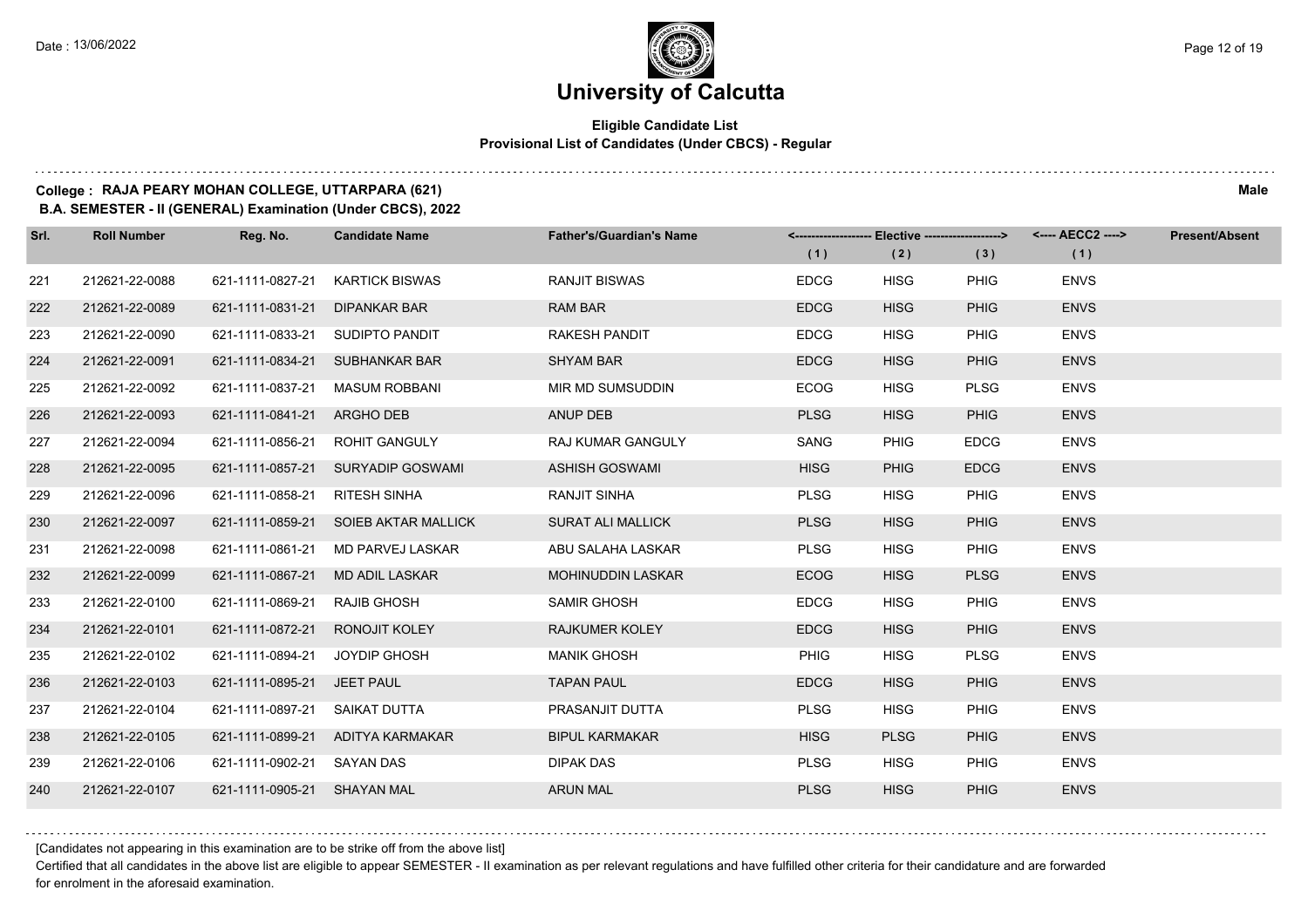# **University of Calcutta**

#### **Eligible Candidate List Provisional List of Candidates (Under CBCS) - Regular**

#### **College : RAJA PEARY MOHAN COLLEGE, UTTARPARA (621) Male**

**B.A. SEMESTER - II (GENERAL) Examination (Under CBCS), 2022**

| Srl. | <b>Roll Number</b> | Reg. No.                      | <b>Candidate Name</b>                    | <b>Father's/Guardian's Name</b> | (1)         | <-------------------- Elective -------------------><br>(2) | (3)         | <---- AECC2 ----><br>(1) | Present/Absent |
|------|--------------------|-------------------------------|------------------------------------------|---------------------------------|-------------|------------------------------------------------------------|-------------|--------------------------|----------------|
| 241  | 212621-22-0108     | 621-1111-0906-21              | <b>ROHIT SANTRA</b>                      | <b>KESTO SANTRA</b>             | <b>PLSG</b> | <b>HISG</b>                                                | <b>PHIG</b> | <b>ENVS</b>              |                |
| 242  | 212621-22-0109     | 621-1111-0908-21 SEKH SAHIL   |                                          | <b>LATE SK SULEMAN</b>          | <b>PLSG</b> | <b>HISG</b>                                                | <b>PHIG</b> | <b>ENVS</b>              |                |
| 243  | 212621-22-0110     |                               | 621-1111-0909-21 RUPAM MALAKAR           | <b>SHYAMAL MALAKAR</b>          | <b>PLSG</b> | <b>HISG</b>                                                | <b>PHIG</b> | <b>ENVS</b>              |                |
| 244  | 212621-22-0111     |                               | 621-1111-0915-21 SOUMEN GHOSH            | SANDIP GHOSH                    | <b>PLSG</b> | <b>ECOG</b>                                                | <b>HISG</b> | <b>ENVS</b>              |                |
| 245  | 212621-22-0112     | 621-1111-0916-21              | CHANDRAPRAKASH GUPTA                     | <b>MANOJ GUPTA</b>              | <b>PLSG</b> | <b>ECOG</b>                                                | <b>HISG</b> | <b>ENVS</b>              |                |
| 246  | 212621-22-0113     |                               | 621-1111-0919-21 SUSHIL KUMBHAKAR        | <b>SHANKAR KUMBHAKAR</b>        | <b>PLSG</b> | <b>HISG</b>                                                | <b>PHIG</b> | <b>ENVS</b>              |                |
| 247  | 212621-22-0114     |                               | 621-1111-0922-21 MD ISRAFIL AHMED LASKAR | <b>IBRAHIM LASKAR</b>           | <b>PLSG</b> | <b>HISG</b>                                                | <b>PHIG</b> | <b>ENVS</b>              |                |
| 248  | 212621-22-0115     | 621-1111-0923-21 JABED MONDAL |                                          | <b>ESRAF MONDAL</b>             | <b>PLSG</b> | <b>HISG</b>                                                | <b>PHIG</b> | <b>ENVS</b>              |                |
| 249  | 212621-22-0116     | 621-1111-0924-21 RAKIB LASKAR |                                          | ABDUL MOTIN LASKAR              | <b>PLSG</b> | <b>HISG</b>                                                | <b>PHIG</b> | <b>ENVS</b>              |                |
| 250  | 212621-22-0117     | 621-1111-0925-21 SK AKHTAR    |                                          | SK AZAD                         | <b>PLSG</b> | <b>PHIG</b>                                                | <b>HISG</b> | <b>ENVS</b>              |                |
| 251  | 212621-22-0118     |                               | 621-1111-0926-21 SWARNASIS MONDAL        | <b>SWAPAN MONDAL</b>            | <b>EDCG</b> | <b>HISG</b>                                                | <b>PHIG</b> | <b>ENVS</b>              |                |
| 252  | 212621-22-0119     |                               | 621-1111-0929-21 RUP KUMAR CHATTERJEE    | PIAS CHATTERJEE                 | <b>HISG</b> | <b>PHIG</b>                                                | <b>EDCG</b> | <b>ENVS</b>              |                |
| 253  | 212621-22-0120     | 621-1111-0930-21              | PALLAB CHAI                              | <b>ASTU CHAI</b>                | <b>PLSG</b> | <b>HISG</b>                                                | <b>PHIG</b> | <b>ENVS</b>              |                |
| 254  | 212621-22-0121     | 621-1111-0932-21 AMIT MONDAL  |                                          | ANGAD MONDAL                    | <b>EDCG</b> | <b>HISG</b>                                                | <b>PHIG</b> | <b>ENVS</b>              |                |
| 255  | 212621-22-0122     | 621-1111-0934-21 SAYAN MONDAL |                                          | <b>SAMIR MONDAL</b>             | <b>EDCG</b> | <b>PHIG</b>                                                | <b>HISG</b> | <b>ENVS</b>              |                |
| 256  | 212621-22-0123     |                               | 621-1111-0935-21 SUMIT GUCHHAIT          | <b>SAMIR GUCHHAIT</b>           | <b>EDCG</b> | <b>PHIG</b>                                                | <b>HISG</b> | <b>ENVS</b>              |                |
| 257  | 212621-22-0124     | 621-1111-0936-21              | SUBHOJIT KOLEY                           | <b>GANESH KOLEY</b>             | <b>EDCG</b> | <b>PHIG</b>                                                | <b>HISG</b> | <b>ENVS</b>              |                |
| 258  | 212621-22-0125     | 621-1111-0938-21 RAHUL SINGHA |                                          | <b>AVIJIT SINGHA</b>            | <b>PLSG</b> | <b>HISG</b>                                                | <b>PHIG</b> | <b>ENVS</b>              |                |
| 259  | 212621-22-0126     | 621-1111-0944-21 RAJIB RAHA   |                                          | TARAK RAHA                      | <b>EDCG</b> | <b>HISG</b>                                                | <b>PHIG</b> | <b>ENVS</b>              |                |
| 260  | 212621-22-0127     | 621-1111-0949-21 RAHUL MADHU  |                                          | <b>HRIDAY MADHU</b>             | <b>EDCG</b> | <b>PHIG</b>                                                | <b>HISG</b> | <b>ENVS</b>              |                |

[Candidates not appearing in this examination are to be strike off from the above list]

Certified that all candidates in the above list are eligible to appear SEMESTER - II examination as per relevant regulations and have fulfilled other criteria for their candidature and are forwarded for enrolment in the aforesaid examination.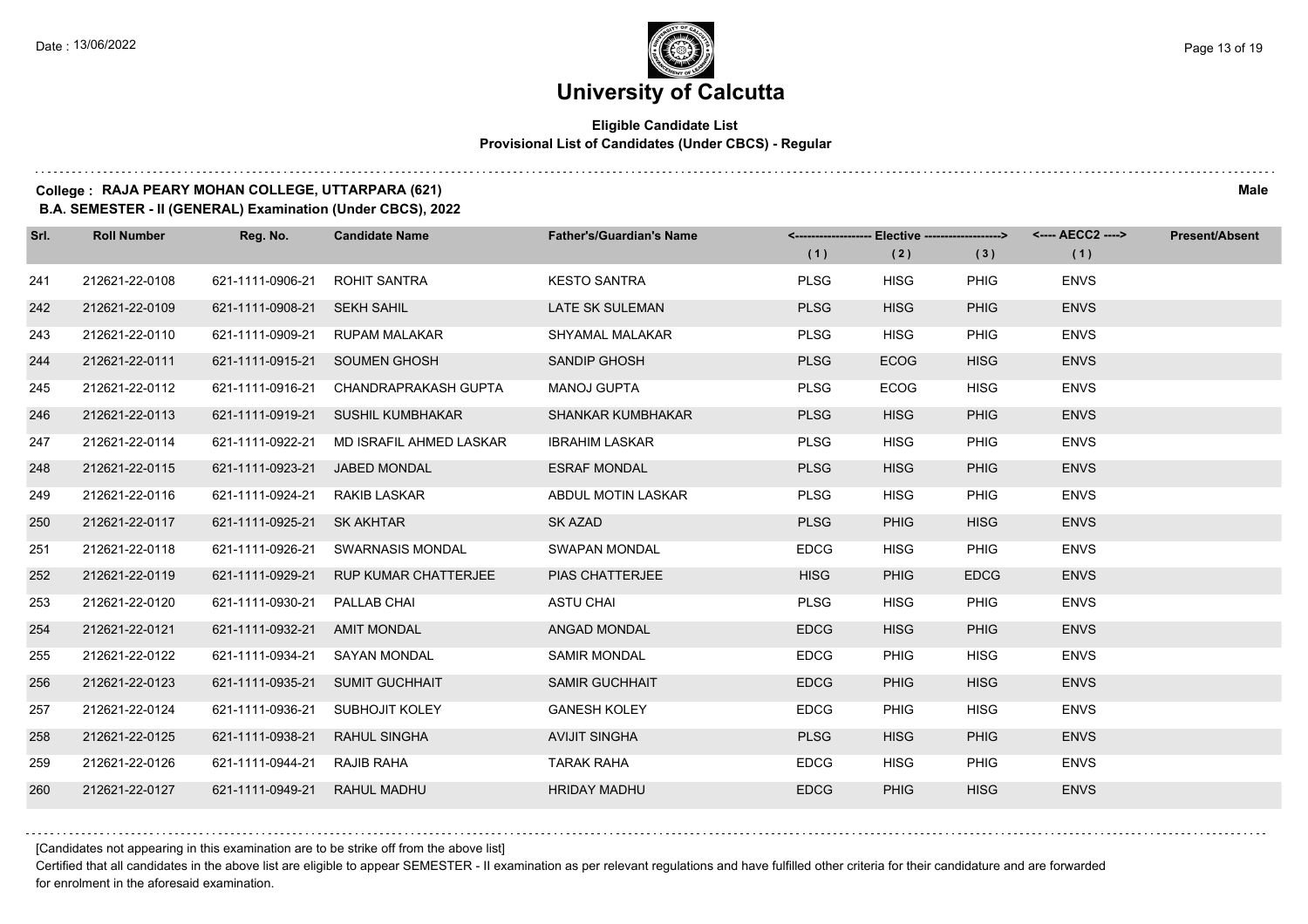#### **Eligible Candidate List Provisional List of Candidates (Under CBCS) - Regular**

#### **College : RAJA PEARY MOHAN COLLEGE, UTTARPARA (621) Male**

**B.A. SEMESTER - II (GENERAL) Examination (Under CBCS), 2022**

| Srl. | <b>Roll Number</b> | Reg. No.                     | <b>Candidate Name</b>       | <b>Father's/Guardian's Name</b> |             | <-------------------- Elective -------------------> |             | <---- AECC2 ----> | <b>Present/Absent</b> |
|------|--------------------|------------------------------|-----------------------------|---------------------------------|-------------|-----------------------------------------------------|-------------|-------------------|-----------------------|
|      |                    |                              |                             |                                 | (1)         | (2)                                                 | (3)         | (1)               |                       |
| 261  | 212621-22-0128     | 621-1111-0950-21             | <b>SOMEN FULIA</b>          | <b>SUSANTA FULIA</b>            | <b>EDCG</b> | <b>PHIG</b>                                         | <b>HISG</b> | <b>ENVS</b>       |                       |
| 262  | 212621-22-0129     | 621-1111-0954-21             | PRITAM DUTTA                | PRONAY KUMAR DUTTA              | <b>HISG</b> | <b>PHIG</b>                                         | <b>EDCG</b> | <b>ENVS</b>       |                       |
| 263  | 212621-22-0130     | 621-1111-0956-21             | <b>ARIJIT ROY CHOWDHURY</b> | ARUP ROY CHOWDHURY              | <b>HISG</b> | <b>PHIG</b>                                         | <b>EDCG</b> | <b>ENVS</b>       |                       |
| 264  | 212621-22-0131     | 621-1111-0958-21             | <b>SAGAR MONDAL</b>         | <b>BUDDHADEV MONDAL</b>         | <b>EDCG</b> | <b>PHIG</b>                                         | <b>HISG</b> | <b>ENVS</b>       |                       |
| 265  | 212621-22-0132     | 621-1111-0960-21             | PRATIM DAS                  | KHOKAN DAS                      | <b>PLSG</b> | <b>ECOG</b>                                         | <b>HISG</b> | <b>ENVS</b>       |                       |
| 266  | 212621-22-0133     | 621-1111-0966-21             | AVICK KUMAR MANNA           | <b>BINAY MANNA</b>              | <b>EDCG</b> | <b>HISG</b>                                         | <b>PHIG</b> | <b>ENVS</b>       |                       |
| 267  | 212621-22-0134     | 621-1111-0967-21             | <b>KAUSHIK DAS</b>          | KHOKAN DAS                      | <b>EDCG</b> | <b>HISG</b>                                         | PHIG        | <b>ENVS</b>       |                       |
| 268  | 212621-22-0135     | 621-1112-0395-21             | <b>ALOK MONDAL</b>          | <b>BIDHAN MONDAL</b>            | <b>EDCG</b> | <b>HISG</b>                                         | <b>PHIG</b> | <b>ENVS</b>       |                       |
| 269  | 212621-22-0136     | 621-1112-0396-21             | ANUP ROY                    | <b>SWAPAN ROY</b>               | <b>HISG</b> | <b>PHIG</b>                                         | <b>EDCG</b> | <b>ENVS</b>       |                       |
| 270  | 212621-22-0137     | 621-1112-0397-21             | PROBIR MONDAL               | PRAVASH MONDAL                  | <b>HISG</b> | <b>PHIG</b>                                         | <b>EDCG</b> | <b>ENVS</b>       |                       |
| 271  | 212621-22-0138     | 621-1112-0425-21             | <b>KAPIL BISWAS</b>         | <b>KAMALESH BISWAS</b>          | <b>PLSG</b> | <b>HISG</b>                                         | <b>PHIG</b> | <b>ENVS</b>       |                       |
| 272  | 212621-22-0139     | 621-1112-0430-21             | <b>SUJOY HALDAR</b>         | <b>PRODIP HALDAR</b>            | <b>EDCG</b> | <b>HISG</b>                                         | <b>PHIG</b> | <b>ENVS</b>       |                       |
| 273  | 212621-22-0140     | 621-1112-0433-21             | AJOY BISWAS                 | <b>KAMALESH BISWAS</b>          | <b>EDCG</b> | <b>HISG</b>                                         | <b>PHIG</b> | <b>ENVS</b>       |                       |
| 274  | 212621-22-0141     | 621-1112-0434-21             | <b>ANISH PANJA</b>          | <b>AMAR PANJA</b>               | <b>EDCG</b> | <b>HISG</b>                                         | <b>PHIG</b> | <b>ENVS</b>       |                       |
| 275  | 212621-22-0142     | 621-1112-0435-21             | JAYANTA KHAN                | MALAY KHAN                      | <b>PLSG</b> | <b>PHIG</b>                                         | <b>HISG</b> | <b>ENVS</b>       |                       |
| 276  | 212621-22-0143     | 621-1112-0456-21             | <b>SUMAN PAKIRA</b>         | <b>UTPAL PAKIRA</b>             | <b>EDCG</b> | <b>PHIG</b>                                         | <b>HISG</b> | <b>ENVS</b>       |                       |
| 277  | 212621-22-0144     | 621-1112-0460-21             | <b>SUMAN DHALI</b>          | <b>ANIL DHALI</b>               | <b>PLSG</b> | <b>HISG</b>                                         | <b>PHIG</b> | <b>ENVS</b>       |                       |
| 278  | 212621-22-0145     | 621-1112-0461-21 TUSAR DAS   |                             | ANAR NATH DAS                   | <b>EDCG</b> | <b>HISG</b>                                         | <b>PHIG</b> | <b>ENVS</b>       |                       |
| 279  | 212621-22-0146     | 621-1112-0466-21             | <b>RANIT KUMAR MONDAL</b>   | <b>BHOLANATH MONDAL</b>         | <b>EDCG</b> | <b>HISG</b>                                         | <b>PHIG</b> | <b>ENVS</b>       |                       |
| 280  | 212621-22-0147     | 621-1112-0477-21 SURAJIT DAS |                             | <b>BISHWANATH DAS</b>           | <b>ECOG</b> | <b>PLSG</b>                                         | <b>HISG</b> | <b>ENVS</b>       |                       |

[Candidates not appearing in this examination are to be strike off from the above list]

Certified that all candidates in the above list are eligible to appear SEMESTER - II examination as per relevant regulations and have fulfilled other criteria for their candidature and are forwarded for enrolment in the aforesaid examination.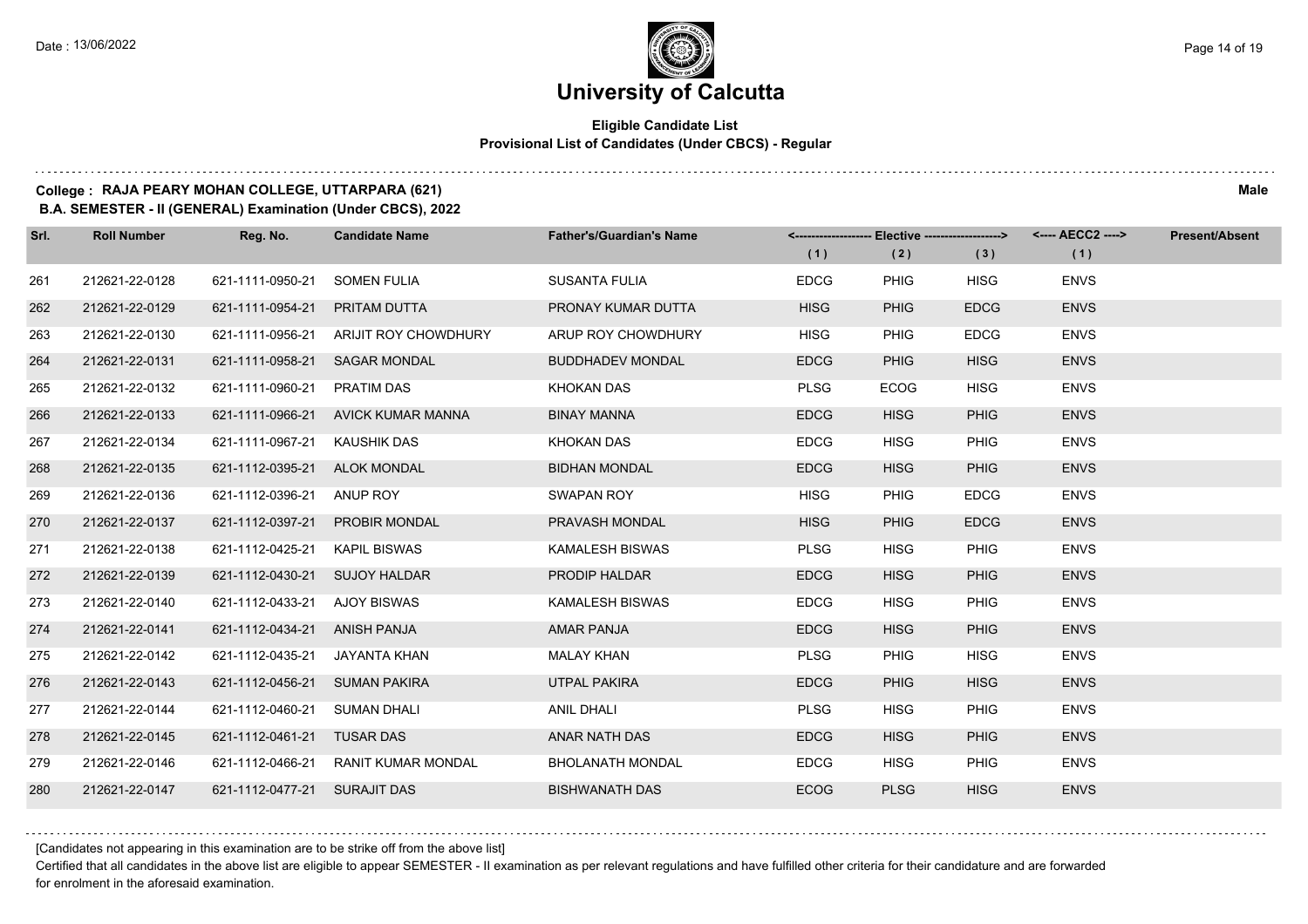#### **Eligible Candidate List Provisional List of Candidates (Under CBCS) - Regular**

### **College : RAJA PEARY MOHAN COLLEGE, UTTARPARA (621) Male**

**B.A. SEMESTER - II (GENERAL) Examination (Under CBCS), 2022**

| Srl. | <b>Roll Number</b> | Reg. No.                      | <b>Candidate Name</b>             | <b>Father's/Guardian's Name</b> |             | <------------------- Elective ------------------> |             | <---- AECC2 ----> | <b>Present/Absent</b> |
|------|--------------------|-------------------------------|-----------------------------------|---------------------------------|-------------|---------------------------------------------------|-------------|-------------------|-----------------------|
|      |                    |                               |                                   |                                 | (1)         | (2)                                               | (3)         | (1)               |                       |
| 281  | 212621-22-0148     | 621-1112-0484-21              | <b>PRANAB HALDER</b>              | <b>MANAJ HALDER</b>             | <b>PLSG</b> | <b>HISG</b>                                       | <b>PHIG</b> | <b>ENVS</b>       |                       |
| 282  | 212621-22-0149     | 621-1112-0488-21 AAKASH PATRA |                                   | <b>RAJIB PATRA</b>              | <b>EDCG</b> | <b>HISG</b>                                       | <b>PHIG</b> | <b>ENVS</b>       |                       |
| 283  | 212621-22-0150     | 621-1112-0503-21              | PRITAM MAJHI                      | <b>HEMANTA MAJHI</b>            | <b>EDCG</b> | <b>HISG</b>                                       | <b>PHIG</b> | <b>ENVS</b>       |                       |
| 284  | 212621-22-0151     | 621-1112-0510-21              | <b>DEEP PRAMANIK</b>              | LATE PRADIP PRAMANIK            | <b>PLSG</b> | <b>PHIG</b>                                       | <b>HISG</b> | <b>ENVS</b>       |                       |
| 285  | 212621-22-0152     | 621-1112-0516-21              | KAMALESH HALDER                   | <b>KANCHAN HALDER</b>           | <b>PLSG</b> | <b>HISG</b>                                       | <b>PHIG</b> | <b>ENVS</b>       |                       |
| 286  | 212621-22-0153     | 621-1112-0518-21              | <b>DEBANJAN KOLEY</b>             | <b>DABASISH KOLEY</b>           | <b>EDCG</b> | <b>HISG</b>                                       | <b>SANG</b> | <b>ENVS</b>       |                       |
| 287  | 212621-22-0154     | 621-1112-0525-21              | SAYANDIP BACHHAR                  | <b>BASANTA BACHHAR</b>          | <b>EDCG</b> | <b>HISG</b>                                       | <b>PHIG</b> | <b>ENVS</b>       |                       |
| 288  | 212621-22-0155     |                               | 621-1112-0527-21 AVISHEK SARKAR   | <b>KAMAL SARKAR</b>             | <b>EDCG</b> | <b>PHIG</b>                                       | <b>HISG</b> | <b>ENVS</b>       |                       |
| 289  | 212621-22-0156     | 621-1112-0528-21              | <b>RAJA DAS</b>                   | <b>BAPI DAS</b>                 | <b>EDCG</b> | <b>HISG</b>                                       | <b>PHIG</b> | <b>ENVS</b>       |                       |
| 290  | 212621-22-0157     | 621-1112-0529-21              | DEBRAJ SAHA                       | <b>DEBASIS SAHA</b>             | <b>PLSG</b> | <b>HISG</b>                                       | <b>PHIG</b> | <b>ENVS</b>       |                       |
| 291  | 212621-22-0158     | 621-1112-0537-21              | SUDIPTO MONDAL                    | <b>GHANASHYAM MONDAL</b>        | <b>HISG</b> | <b>PHIG</b>                                       | <b>EDCG</b> | <b>ENVS</b>       |                       |
| 292  | 212621-22-0159     |                               | 621-1112-0548-21 SUPRIYO MONDAL   | <b>JAYANTA MONDAL</b>           | <b>PLSG</b> | <b>HISG</b>                                       | <b>PHIG</b> | <b>ENVS</b>       |                       |
| 293  | 212621-22-0160     | 621-1112-0560-21              | UJJAL BARAN NASKAR                | <b>DEBJOTHI NASKAR</b>          | <b>PLSG</b> | <b>HISG</b>                                       | <b>PHIG</b> | <b>ENVS</b>       |                       |
| 294  | 212621-22-0161     | 621-1112-0564-21              | <b>PUSHKAR MONDAL</b>             | PRADIP MONDAL                   | <b>EDCG</b> | <b>HISG</b>                                       | <b>PHIG</b> | <b>ENVS</b>       |                       |
| 295  | 212621-22-0162     | 621-1112-0572-21              | ATANU BACHAR                      | <b>BIMAL BACHAR</b>             | <b>EDCG</b> | <b>HISG</b>                                       | <b>PHIG</b> | <b>ENVS</b>       |                       |
| 296  | 212621-22-0163     |                               | 621-1112-0577-21 SHUBHANKAR GAYEN | <b>SANDIP GAYEN</b>             | <b>PLSG</b> | <b>PHIG</b>                                       | <b>HISG</b> | <b>ENVS</b>       |                       |
| 297  | 212621-22-0164     | 621-1112-0581-21              | <b>AVIJIT NEOGI</b>               | <b>SUSANTA NEOGI</b>            | <b>EDCG</b> | <b>HISG</b>                                       | <b>PHIG</b> | <b>ENVS</b>       |                       |
| 298  | 212621-22-0165     | 621-1112-0583-21 SOMEN DAS    |                                   | <b>TARUN DAS</b>                | <b>HISG</b> | <b>PLSG</b>                                       | <b>ECOG</b> | <b>ENVS</b>       |                       |
| 299  | 212621-22-0166     | 621-1112-0587-21 AVIJIT BAR   |                                   | <b>UTTAM BAR</b>                | <b>EDCG</b> | <b>PHIG</b>                                       | <b>HISG</b> | <b>ENVS</b>       |                       |
| 300  | 212621-22-0167     | 621-1112-0589-21 SAIKAT GAYEN |                                   | SANNYASI GAYEN                  | <b>EDCG</b> | <b>PHIG</b>                                       | <b>HISG</b> | <b>ENVS</b>       |                       |

[Candidates not appearing in this examination are to be strike off from the above list]

Certified that all candidates in the above list are eligible to appear SEMESTER - II examination as per relevant regulations and have fulfilled other criteria for their candidature and are forwarded for enrolment in the aforesaid examination.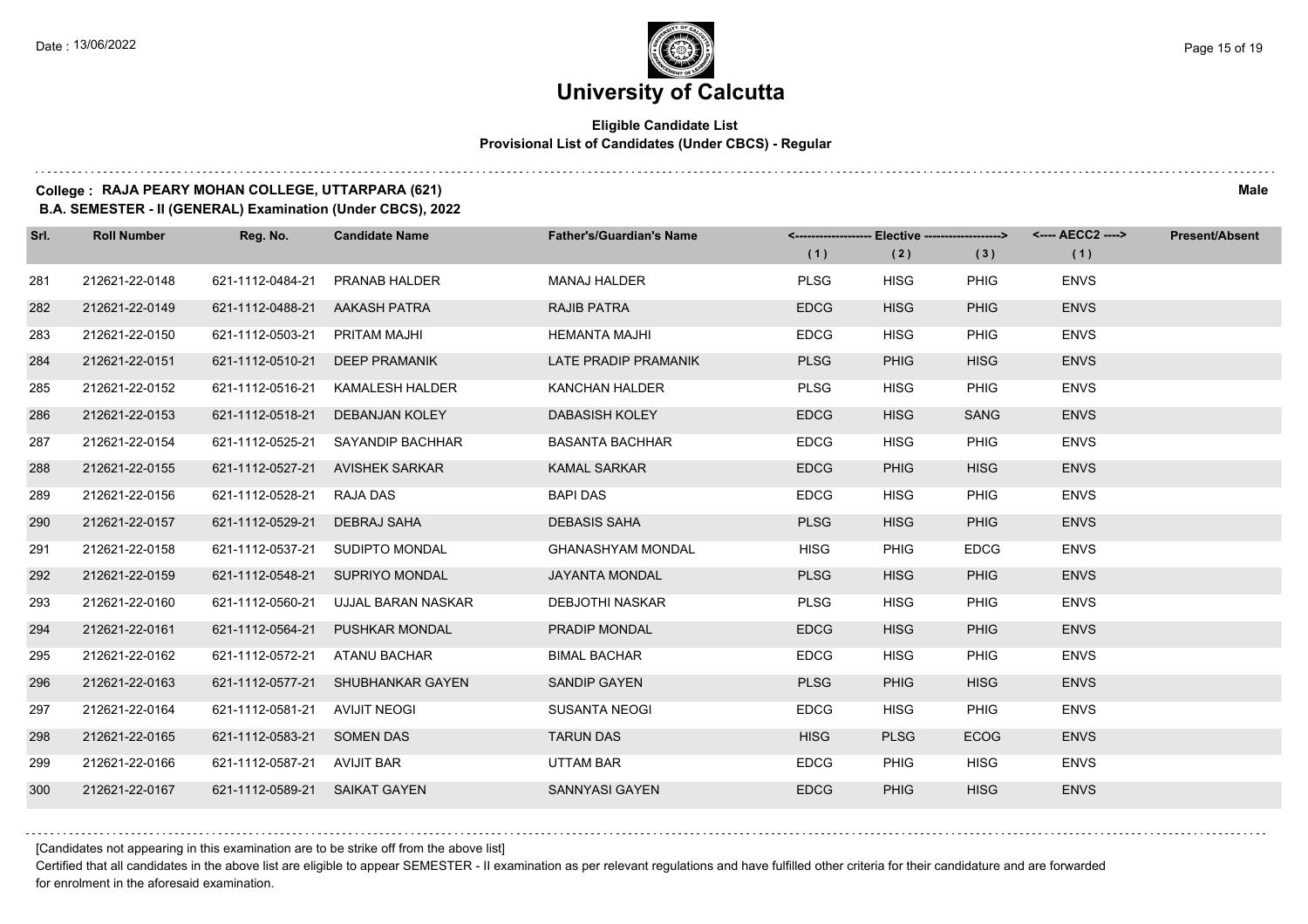#### **Eligible Candidate List Provisional List of Candidates (Under CBCS) - Regular**

### **College : RAJA PEARY MOHAN COLLEGE, UTTARPARA (621) Male**

**B.A. SEMESTER - II (GENERAL) Examination (Under CBCS), 2022**

| Srl. | <b>Roll Number</b> | Reg. No.                  | <b>Candidate Name</b>  | <b>Father's/Guardian's Name</b> | (1)         | <-------------------- Elective -------------------><br>(2) | (3)         | <---- AECC2 ----><br>(1) | <b>Present/Absent</b> |
|------|--------------------|---------------------------|------------------------|---------------------------------|-------------|------------------------------------------------------------|-------------|--------------------------|-----------------------|
| 301  | 212621-22-0168     | 621-1112-0590-21          | SURAJ BAG              | <b>SANATAN BAG</b>              | <b>EDCG</b> | <b>HISG</b>                                                | <b>PHIG</b> | <b>ENVS</b>              |                       |
| 302  | 212621-22-0169     | 621-1112-0592-21          | SAYAN BODHAK           | <b>ANANTA MODAK</b>             | <b>HISG</b> | <b>PHIG</b>                                                | <b>EDCG</b> | <b>ENVS</b>              |                       |
| 303  | 212621-22-0170     | 621-1112-0593-21          | DIP DAS                | <b>GANESH DAS</b>               | <b>HISG</b> | <b>PHIG</b>                                                | <b>EDCG</b> | <b>ENVS</b>              |                       |
| 304  | 212621-22-0171     | 621-1112-0594-21          | DIPAK DAS              | <b>SAMIR DAS</b>                | <b>PLSG</b> | <b>HISG</b>                                                | <b>PHIG</b> | <b>ENVS</b>              |                       |
| 305  | 212621-22-0172     | 621-1112-0596-21          | JOYDEB DAS             | PANCHANAN DAS                   | <b>HISG</b> | <b>PHIG</b>                                                | <b>EDCG</b> | <b>ENVS</b>              |                       |
| 306  | 212621-22-0173     | 621-1112-0597-21          | SUBHAJIT MANNA         | <b>BANAMALI MANNA</b>           | <b>EDCG</b> | <b>HISG</b>                                                | <b>PHIG</b> | <b>ENVS</b>              |                       |
| 307  | 212621-22-0174     | 621-1112-0600-21          | TUSHAR PRAMANIK        | <b>TAPAN PRAMANAIK</b>          | <b>EDCG</b> | <b>HISG</b>                                                | <b>PHIG</b> | <b>ENVS</b>              |                       |
| 308  | 212621-22-0175     | 621-1112-0603-21          | <b>HRITWICK HAMBIR</b> | <b>BHAKTA HAMBIR</b>            | <b>PLSG</b> | <b>HISG</b>                                                | <b>PHIG</b> | <b>ENVS</b>              |                       |
| 309  | 212621-22-0176     | 621-1112-0606-21          | <b>PUSKAR GHARAMI</b>  | ANIL GHARAMI                    | <b>HISG</b> | <b>PHIG</b>                                                | <b>EDCG</b> | <b>ENVS</b>              |                       |
| 310  | 212621-22-0177     | 621-1112-0609-21          | <b>SOUMYA DAS</b>      | <b>DILIP DAS</b>                | <b>HISG</b> | <b>PHIG</b>                                                | <b>EDCG</b> | <b>ENVS</b>              |                       |
| 311  | 212621-22-0178     | 621-1112-0614-21          | SANTANU MALICK         | <b>PRADIP MALICK</b>            | <b>PLSG</b> | <b>HISG</b>                                                | <b>ECOG</b> | <b>ENVS</b>              |                       |
| 312  | 212621-22-0179     | 621-1112-0618-21          | <b>SAGAR MONDAL</b>    | <b>SUKUMAR MONDAL</b>           | <b>HISG</b> | <b>PHIG</b>                                                | <b>EDCG</b> | <b>ENVS</b>              |                       |
| 313  | 212621-22-0180     | 621-1112-0623-21          | <b>BROJO BEDANTA</b>   | KANAI CHANDRA BEDANTA           | <b>EDCG</b> | <b>PHIG</b>                                                | <b>HISG</b> | <b>ENVS</b>              |                       |
| 314  | 212621-22-0181     | 621-1112-0630-21          | <b>PRITAM SARKAR</b>   | PRASANTA SARKAR                 | <b>HISG</b> | <b>PHIG</b>                                                | <b>EDCG</b> | <b>ENVS</b>              |                       |
| 315  | 212621-22-0182     | 621-1112-0640-21          | <b>DEEP BARUI</b>      | DILIP BARUI                     | <b>EDCG</b> | <b>PHIG</b>                                                | <b>HISG</b> | <b>ENVS</b>              |                       |
| 316  | 212621-22-0183     | 621-1112-0641-21          | <b>BISHAL DAS</b>      | <b>MOHAN DAS</b>                | <b>HISG</b> | <b>PHIG</b>                                                | <b>EDCG</b> | <b>ENVS</b>              |                       |
| 317  | 212621-22-0184     | 621-1112-0645-21          | RAHUL NASKAR           | <b>TAPAS NASKAR</b>             | <b>HISG</b> | <b>PHIG</b>                                                | <b>EDCG</b> | <b>ENVS</b>              |                       |
| 318  | 212621-22-0185     | 621-1112-0647-21          | <b>SANTU SARKAR</b>    | <b>TULSI SARKAR</b>             | <b>EDCG</b> | <b>HISG</b>                                                | <b>PHIG</b> | <b>ENVS</b>              |                       |
| 319  | 212621-22-0186     | 621-1112-0648-21          | RAJIB MAJUMDER         | NIHAR KUMAR MAJUMDER            | <b>PHIG</b> | <b>HISG</b>                                                | <b>EDCG</b> | <b>ENVS</b>              |                       |
| 320  | 212621-22-0187     | 621-1112-0650-21 AJIT ROY |                        | <b>ASHOK ROY</b>                | <b>PLSG</b> | <b>HISG</b>                                                | <b>PHIG</b> | <b>ENVS</b>              |                       |

[Candidates not appearing in this examination are to be strike off from the above list]

Certified that all candidates in the above list are eligible to appear SEMESTER - II examination as per relevant regulations and have fulfilled other criteria for their candidature and are forwarded for enrolment in the aforesaid examination.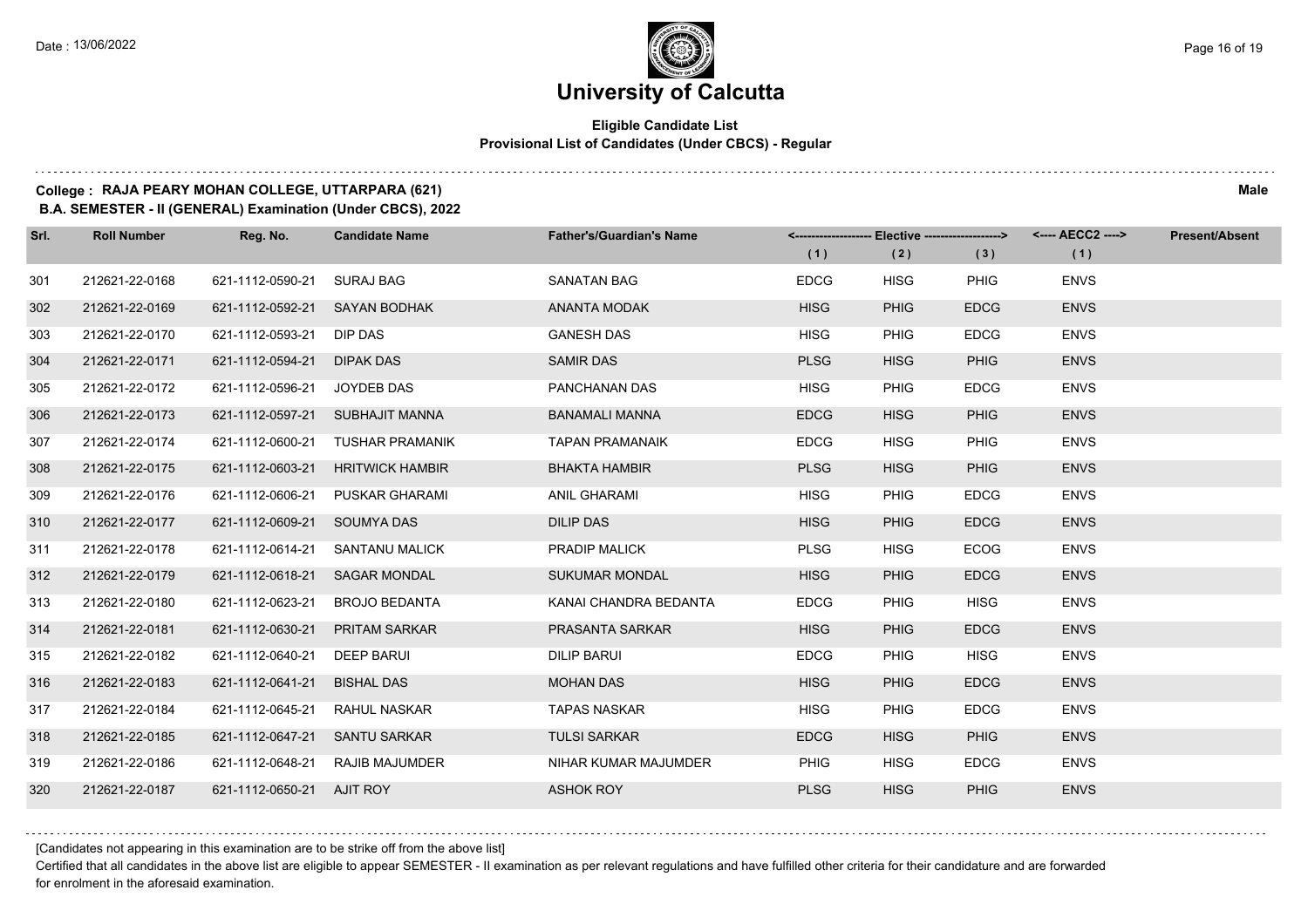#### **Eligible Candidate List Provisional List of Candidates (Under CBCS) - Regular**

### **College : RAJA PEARY MOHAN COLLEGE, UTTARPARA (621) Male**

**B.A. SEMESTER - II (GENERAL) Examination (Under CBCS), 2022**

| Srl. | <b>Roll Number</b> | Reg. No.                       | <b>Candidate Name</b>             | <b>Father's/Guardian's Name</b> | (1)         | (2)         | <------------------- Elective ------------------> <---- AECC2 ----><br>(3) | (1)         | <b>Present/Absent</b> |
|------|--------------------|--------------------------------|-----------------------------------|---------------------------------|-------------|-------------|----------------------------------------------------------------------------|-------------|-----------------------|
| 321  | 212621-22-0188     | 621-1112-0653-21               | ROHIT DHALI                       | <b>KAMAL DHALI</b>              | <b>PLSG</b> | <b>HISG</b> | <b>PHIG</b>                                                                | <b>ENVS</b> |                       |
| 322  | 212621-22-0189     | 621-1112-0654-21 ABHIRUP ROY   |                                   | <b>AMAR ROY</b>                 | <b>EDCG</b> | <b>PHIG</b> | <b>HISG</b>                                                                | <b>ENVS</b> |                       |
| 323  | 212621-22-0190     | 621-1112-0655-21 SOUVIK BASU   |                                   | <b>SAMIR BASU</b>               | <b>EDCG</b> | <b>PHIG</b> | <b>HISG</b>                                                                | <b>ENVS</b> |                       |
| 324  | 212621-22-0191     | 621-1112-0659-21               | BHOLA NATH NASKAR                 | <b>BIKASH NASKAR</b>            | <b>EDCG</b> | <b>HISG</b> | <b>PHIG</b>                                                                | <b>ENVS</b> |                       |
| 325  | 212621-22-0192     | 621-1112-0661-21               | KAUSIK PANJA                      | <b>ASHOK PANJA</b>              | <b>HISG</b> | <b>PHIG</b> | <b>EDCG</b>                                                                | <b>ENVS</b> |                       |
| 326  | 212621-22-0193     | 621-1112-0664-21               | AMIR MONDAL                       | <b>MONSHA MONDAL</b>            | <b>HISG</b> | <b>PHIG</b> | <b>EDCG</b>                                                                | <b>ENVS</b> |                       |
| 327  | 212621-22-0194     |                                | 621-1112-0666-21 SUBHAM MAJUMDER  | MONORANJAN MAJUMDER             | <b>EDCG</b> | <b>PHIG</b> | <b>HISG</b>                                                                | <b>ENVS</b> |                       |
| 328  | 212621-22-0195     | 621-1112-0668-21 SUBRATA PANJA |                                   | <b>SAMAR PANJA</b>              | <b>HISG</b> | <b>PHIG</b> | <b>EDCG</b>                                                                | <b>ENVS</b> |                       |
| 329  | 212621-22-0196     | 621-1112-0669-21               | BIKRAM HAZRA                      | <b>JAHAR HAZRA</b>              | <b>PHIG</b> | <b>PLSG</b> | <b>HISG</b>                                                                | <b>ENVS</b> |                       |
| 330  | 212621-22-0197     | 621-1112-0747-21 MAINAK MONDAL |                                   | LATE SAMIR MONDAL               | <b>EDCG</b> | <b>HISG</b> | <b>PHIG</b>                                                                | <b>ENVS</b> |                       |
| 331  | 212621-22-0198     | 621-1112-0812-21               | RAJA BACHHAR                      | PRASHANTA BACHHAR               | <b>EDCG</b> | <b>HISG</b> | SANG                                                                       | <b>ENVS</b> |                       |
| 332  | 212621-22-0199     | 621-1112-0818-21 AVIJIT DAS    |                                   | <b>ARUN DAS</b>                 | <b>ECOG</b> | <b>HISG</b> | <b>PLSG</b>                                                                | <b>ENVS</b> |                       |
| 333  | 212621-22-0200     | 621-1112-0836-21               | SUBHASISH KAYAL                   | NISHIT KAYAL                    | <b>EDCG</b> | <b>PHIG</b> | <b>HISG</b>                                                                | <b>ENVS</b> |                       |
| 334  | 212621-22-0201     | 621-1112-0838-21 SAGAR MONDAL  |                                   | MONOTOSH MONDAL                 | <b>PLSG</b> | <b>HISG</b> | <b>ECOG</b>                                                                | <b>ENVS</b> |                       |
| 335  | 212621-22-0202     | 621-1112-0840-21               | <b>BISHAL RUIDAS</b>              | <b>SHAILEN RUIDAS</b>           | <b>PLSG</b> | <b>HISG</b> | <b>PHIG</b>                                                                | <b>ENVS</b> |                       |
| 336  | 212621-22-0203     |                                | 621-1112-0870-21 SUBHANKAR MONDAL | <b>ASIM MONDAL</b>              | <b>EDCG</b> | <b>SANG</b> | <b>PHIG</b>                                                                | <b>ENVS</b> |                       |
| 337  | 212621-22-0204     | 621-1112-0876-21               | NILADRI NASKAR                    | NABAKUMAR NASKAR                | <b>PLSG</b> | <b>HISG</b> | <b>PHIG</b>                                                                | <b>ENVS</b> |                       |
| 338  | 212621-22-0205     |                                | 621-1112-0892-21 SUBHANKAR MONDAL | NIRANJAN MONDAL                 | <b>HISG</b> | <b>PHIG</b> | <b>EDCG</b>                                                                | <b>ENVS</b> |                       |
| 339  | 212621-22-0206     | 621-1112-0893-21               | <b>PRASUN BISWAS</b>              | <b>SANKAR BISWAS</b>            | <b>PHIG</b> | <b>HISG</b> | <b>PLSG</b>                                                                | <b>ENVS</b> |                       |
| 340  | 212621-22-0207     | 621-1112-0896-21 AJOY HAZRA    |                                   | <b>SWOPAN HAZRA</b>             | <b>HISG</b> | <b>PHIG</b> | <b>EDCG</b>                                                                | <b>ENVS</b> |                       |

[Candidates not appearing in this examination are to be strike off from the above list]

Certified that all candidates in the above list are eligible to appear SEMESTER - II examination as per relevant regulations and have fulfilled other criteria for their candidature and are forwarded for enrolment in the aforesaid examination.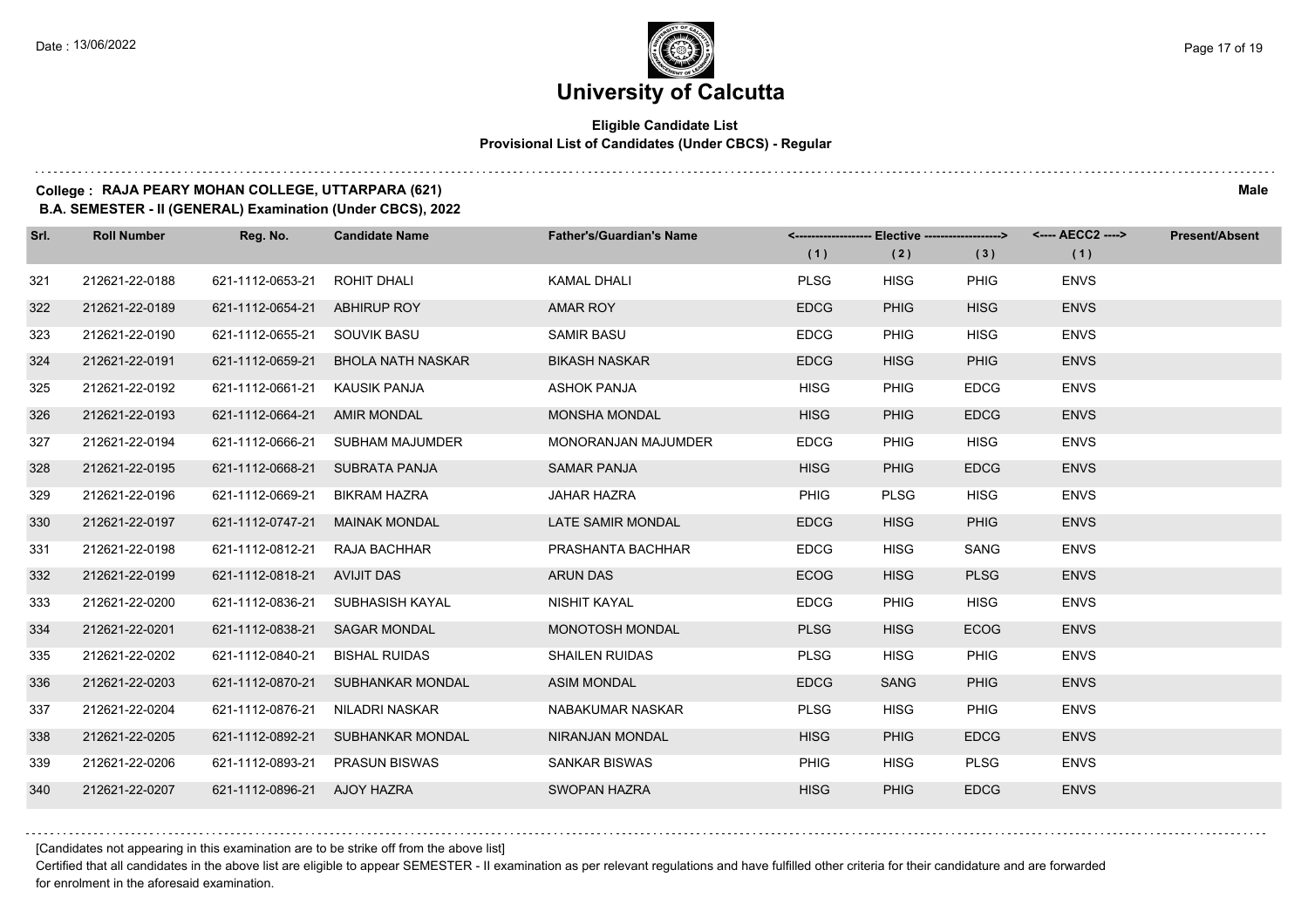#### **Eligible Candidate List Provisional List of Candidates (Under CBCS) - Regular**

### **College : RAJA PEARY MOHAN COLLEGE, UTTARPARA (621) Male**

**B.A. SEMESTER - II (GENERAL) Examination (Under CBCS), 2022**

| Srl. | <b>Roll Number</b> | Reg. No.                       | <b>Candidate Name</b>                 | <b>Father's/Guardian's Name</b> | (1)         | <-------------------- Elective -------------------><br>(2) | (3)         | <---- AECC2 ----><br>(1) | Present/Absent |
|------|--------------------|--------------------------------|---------------------------------------|---------------------------------|-------------|------------------------------------------------------------|-------------|--------------------------|----------------|
| 341  | 212621-22-0208     | 621-1112-0898-21               | <b>SUMIT SARKAR</b>                   | <b>SAMIR SARKAR</b>             | <b>HISG</b> | <b>PLSG</b>                                                | <b>PHIG</b> | <b>ENVS</b>              |                |
| 342  | 212621-22-0209     | 621-1112-0917-21 SUMANTA ROY   |                                       | <b>SUKUMAR ROY</b>              | <b>PLSG</b> | <b>HISG</b>                                                | <b>PHIG</b> | <b>ENVS</b>              |                |
| 343  | 212621-22-0210     |                                | 621-1112-0927-21 TUSHAR MONDAL        | RAMPADA MONDAL                  | <b>EDCG</b> | PHIG                                                       | <b>HISG</b> | <b>ENVS</b>              |                |
| 344  | 212621-22-0211     |                                | 621-1112-0941-21 ANURAGH MALLICK      | <b>ASHOK MALLICK</b>            | <b>ECOG</b> | <b>HISG</b>                                                | <b>PLSG</b> | <b>ENVS</b>              |                |
| 345  | 212621-22-0212     | 621-1112-0946-21               | RUDRA KUMAR MONDAL                    | PARITOSH MONDAL                 | <b>EDCG</b> | <b>PHIG</b>                                                | <b>HISG</b> | <b>ENVS</b>              |                |
| 346  | 212621-22-0213     | 621-1113-0439-21               | ARJUN TUDU                            | MRITUNJOY TUDU                  | SANG        | <b>HISG</b>                                                | <b>PHIG</b> | <b>ENVS</b>              |                |
| 347  | 212621-22-0214     | 621-1113-0487-21 ROHIT BARUA   |                                       | <b>SADIP BARUA</b>              | <b>HISG</b> | <b>PHIG</b>                                                | <b>EDCG</b> | <b>ENVS</b>              |                |
| 348  | 212621-22-0215     | 621-1113-0885-21 ANIL ORAY     |                                       | PANCHU ORAY                     | <b>HISG</b> | <b>PHIG</b>                                                | <b>EDCG</b> | <b>ENVS</b>              |                |
| 349  | 212621-22-0216     | 621-1114-0411-21               | SANDIP PAUL                           | <b>BASUDEV PAUL</b>             | <b>EDCG</b> | <b>HISG</b>                                                | PHIG        | <b>ENVS</b>              |                |
| 350  | 212621-22-0217     |                                | 621-1114-0513-21 SOUGATA GHOSH        | <b>MINTU GHOSH</b>              | <b>EDCG</b> | <b>PHIG</b>                                                | <b>HISG</b> | <b>ENVS</b>              |                |
| 351  | 212621-22-0218     | 621-1114-0530-21 ATANU DAS     |                                       | LATE DILIP DAS                  | <b>PLSG</b> | <b>HISG</b>                                                | <b>PHIG</b> | <b>ENVS</b>              |                |
| 352  | 212621-22-0219     | 621-1114-0542-21               | <b>BAPAN GHOSH</b>                    | LAKSHMI KANTA GHOSH             | <b>EDCG</b> | <b>HISG</b>                                                | <b>PHIG</b> | <b>ENVS</b>              |                |
| 353  | 212621-22-0220     | 621-1114-0547-21               | <b>RITAM KANSABANIK</b>               | PRADIP KANSABANIK               | <b>EDCG</b> | <b>HISG</b>                                                | PHIG        | <b>ENVS</b>              |                |
| 354  | 212621-22-0221     |                                | 621-1114-0578-21  YOUSUF TARAFDER     | <b>TOYEB TARAFDER</b>           | <b>EDCG</b> | <b>HISG</b>                                                | <b>PHIG</b> | <b>ENVS</b>              |                |
| 355  | 212621-22-0222     | 621-1114-0652-21 SOURAV GHOSH  |                                       | <b>MONSHA GHOSH</b>             | <b>PLSG</b> | <b>HISG</b>                                                | <b>PHIG</b> | <b>ENVS</b>              |                |
| 356  | 212621-22-0223     | 621-1114-0660-21 SAHEB DAS     |                                       | SOMNATH DAS                     | <b>PLSG</b> | <b>HISG</b>                                                | <b>PHIG</b> | <b>ENVS</b>              |                |
| 357  | 212621-22-0224     | 621-1114-0800-21               | <b>SUMIT GHOSH</b>                    | <b>MINTU GHOSH</b>              | <b>PLSG</b> | <b>PHIG</b>                                                | <b>HISG</b> | <b>ENVS</b>              |                |
| 358  | 212621-22-0225     |                                | 621-1115-0410-21 NAZIR HOSSAIN LASKAR | <b>FARID LASKAR</b>             | <b>EDCG</b> | <b>PHIG</b>                                                | <b>HISG</b> | <b>ENVS</b>              |                |
| 359  | 212621-22-0226     | 621-1115-0440-21 MASUD MALLICK |                                       | <b>ASFAR MALLICK</b>            | <b>HISG</b> | <b>PHIG</b>                                                | <b>EDCG</b> | <b>ENVS</b>              |                |
| 360  | 212621-22-0227     | 621-1115-0464-21 SEKH SAHABUL  |                                       | <b>SEKH MUKTAR</b>              | <b>PLSG</b> | <b>HISG</b>                                                | <b>PHIG</b> | <b>ENVS</b>              |                |

[Candidates not appearing in this examination are to be strike off from the above list]

Certified that all candidates in the above list are eligible to appear SEMESTER - II examination as per relevant regulations and have fulfilled other criteria for their candidature and are forwarded for enrolment in the aforesaid examination.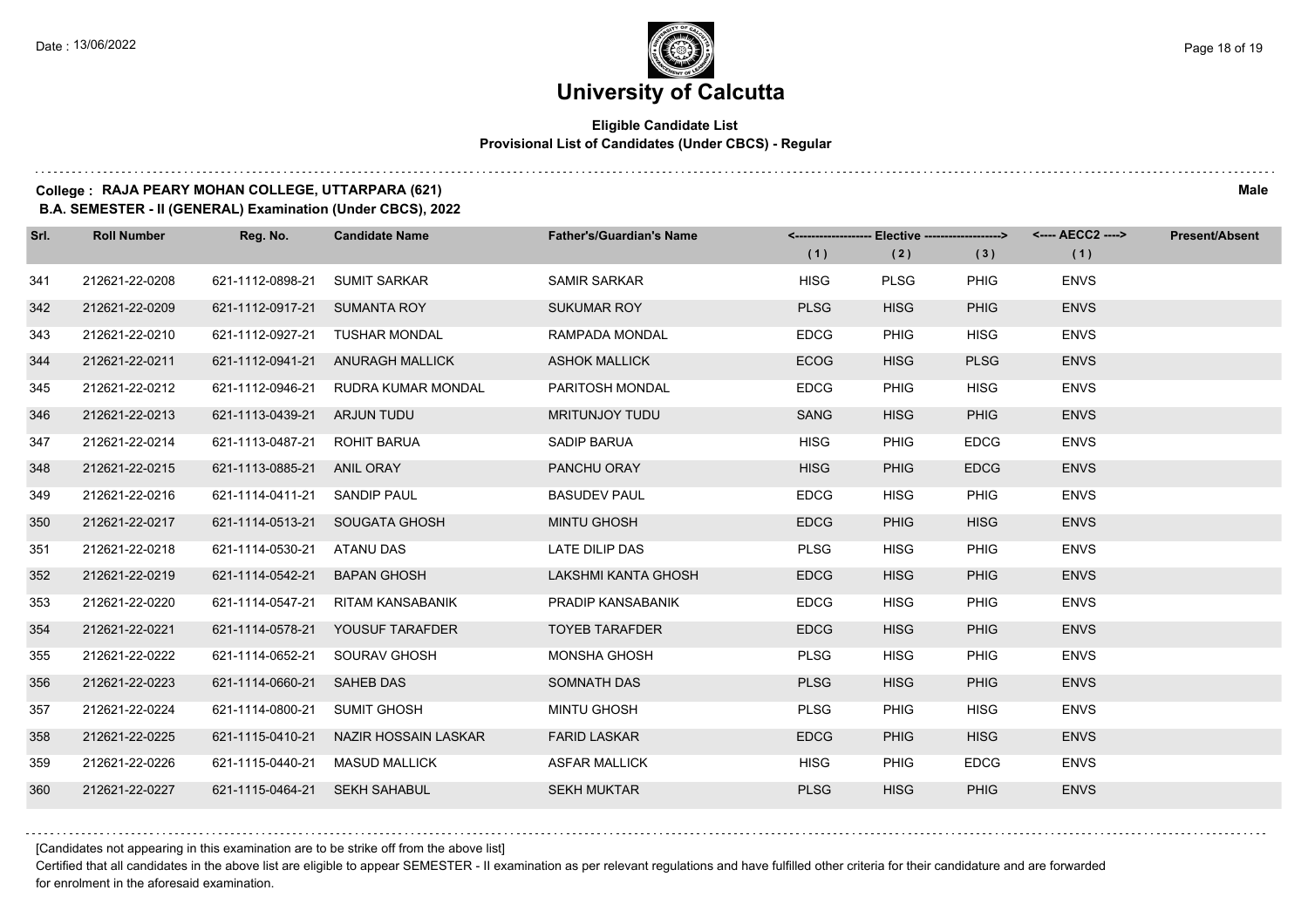#### **Eligible Candidate List Provisional List of Candidates (Under CBCS) - Regular**

**College : RAJA PEARY MOHAN COLLEGE, UTTARPARA (621) Male**

**B.A. SEMESTER - II (GENERAL) Examination (Under CBCS), 2022**

| Srl. | <b>Roll Number</b> | Reg. No.                       | <b>Candidate Name</b>             | <b>Father's/Guardian's Name</b> | <-------------------- Elective ------------------> |             |             | <---- AECC2 ----> | <b>Present/Absent</b> |
|------|--------------------|--------------------------------|-----------------------------------|---------------------------------|----------------------------------------------------|-------------|-------------|-------------------|-----------------------|
|      |                    |                                |                                   |                                 | (1)                                                | (2)         | (3)         | (1)               |                       |
| 361  | 212621-22-0228     | 621-1115-0465-21 SEKH HASIBUL  |                                   | <b>SEKH MUKTAR</b>              | <b>PLSG</b>                                        | <b>HISG</b> | <b>PHIG</b> | <b>ENVS</b>       |                       |
| 362  | 212621-22-0229     | 621-1115-0478-21 SK PARVEJ ALI |                                   | AK AHAMAD ALI                   | <b>EDCG</b>                                        | <b>HISG</b> | <b>PHIG</b> | <b>ENVS</b>       |                       |
| 363  | 212621-22-0230     | 621-1115-0821-21 DEEP MONDAL   |                                   | ANUP MONDAL                     | <b>EDCG</b>                                        | <b>HISG</b> | <b>PHIG</b> | <b>ENVS</b>       |                       |
| 364  | 212621-22-0231     | 621-1115-0913-21 SK MD WASIM   |                                   | <b>SK MAHIUDDIN ALI</b>         | <b>PLSG</b>                                        | <b>HISG</b> | <b>ECOG</b> | <b>ENVS</b>       |                       |
| 365  | 212621-22-0232     | 621-1115-0914-21 SK SAFIUDDIN  |                                   | <b>SK KAMALUDDIN</b>            | <b>PLSG</b>                                        | <b>HISG</b> | <b>ECOG</b> | <b>ENVS</b>       |                       |
| 366  | 212621-22-0233     | 621-1111-1254-21 ARIJIT GHARA  |                                   | <b>SOUMEN GHARA</b>             | <b>PLSG</b>                                        | <b>PHIG</b> | <b>HISG</b> | <b>ENVS</b>       |                       |
| 367  | 212621-22-0234     |                                | 621-1111-1281-21 SUBHADEEP BARIK  | <b>MUKUNDA BARIK</b>            | <b>PLSG</b>                                        | <b>HISG</b> | <b>PHIG</b> | <b>ENVS</b>       |                       |
| 368  | 212621-22-0235     | 621-1111-1284-21 SUNNY JANA    |                                   | <b>BAPI JANA</b>                | <b>PLSG</b>                                        | <b>HISG</b> | <b>PHIG</b> | <b>ENVS</b>       |                       |
| 369  | 212621-22-0236     | 621-1111-1285-21 PRITAM SAHA   |                                   | <b>TAPAN SAHA</b>               | <b>PLSG</b>                                        | <b>HISG</b> | <b>ECOG</b> | <b>ENVS</b>       |                       |
| 370  | 212621-22-0237     | 621-1111-1286-21 SOUVIK SARKAR |                                   | <b>PULIN SARKAR</b>             | <b>PLSG</b>                                        | <b>HISG</b> | <b>PHIG</b> | <b>ENVS</b>       |                       |
| 371  | 212621-22-0238     | 621-1111-1287-21 RITWIK MANNA  |                                   | <b>GOUTAM MANNA</b>             | <b>EDCG</b>                                        | <b>PHIG</b> | <b>HISG</b> | <b>ENVS</b>       |                       |
| 372  | 212621-22-0239     | 621-1111-1288-21 ANIKET SAHA   |                                   | <b>ASIM SAHA</b>                | <b>PLSG</b>                                        | <b>HISG</b> | <b>PHIG</b> | <b>ENVS</b>       |                       |
| 373  | 212621-22-0240     | 621-1112-1265-21 SAYAN HAZRA   |                                   | AVIJIT HAZRA                    | <b>PLSG</b>                                        | <b>HISG</b> | PHIG        | <b>ENVS</b>       |                       |
| 374  | 212621-22-0241     | 621-1112-1282-21 MONOJIT JANA  |                                   | KHOKAN JANA                     | <b>EDCG</b>                                        | <b>PHIG</b> | <b>HISG</b> | <b>ENVS</b>       |                       |
| 375  | 212621-22-0242     |                                | 612-1111-0637-20 RAJDEEP BHOWMICK | <b>SWAPAN BHOWMICK</b>          | <b>HISG</b>                                        | <b>PHIG</b> | <b>EDCG</b> | <b>ENVS</b>       |                       |
| 376  | 212621-22-0243     |                                | 621-1114-1302-21 KRISHANU DUTTA   | LATE SHYAM DUTTA                | <b>EDCG</b>                                        | <b>HISG</b> | <b>PHIG</b> | <b>ENVS</b>       |                       |
| 377  | 212621-22-0244     | 621-1111-1315-21 NILADRI DAS   |                                   | NARAYAN DAS                     | HISG                                               | <b>PHIG</b> | <b>EDCG</b> | <b>ENVS</b>       |                       |
| 378  | 212621-22-0245     |                                | 621-1111-1319-21 SAYAN BANERJEE   | SANTANU BANERJEE                | <b>PLSG</b>                                        | <b>ECOG</b> | <b>HISG</b> | <b>ENVS</b>       |                       |

[Candidates not appearing in this examination are to be strike off from the above list]

Certified that all candidates in the above list are eligible to appear SEMESTER - II examination as per relevant regulations and have fulfilled other criteria for their candidature and are forwarded for enrolment in the aforesaid examination.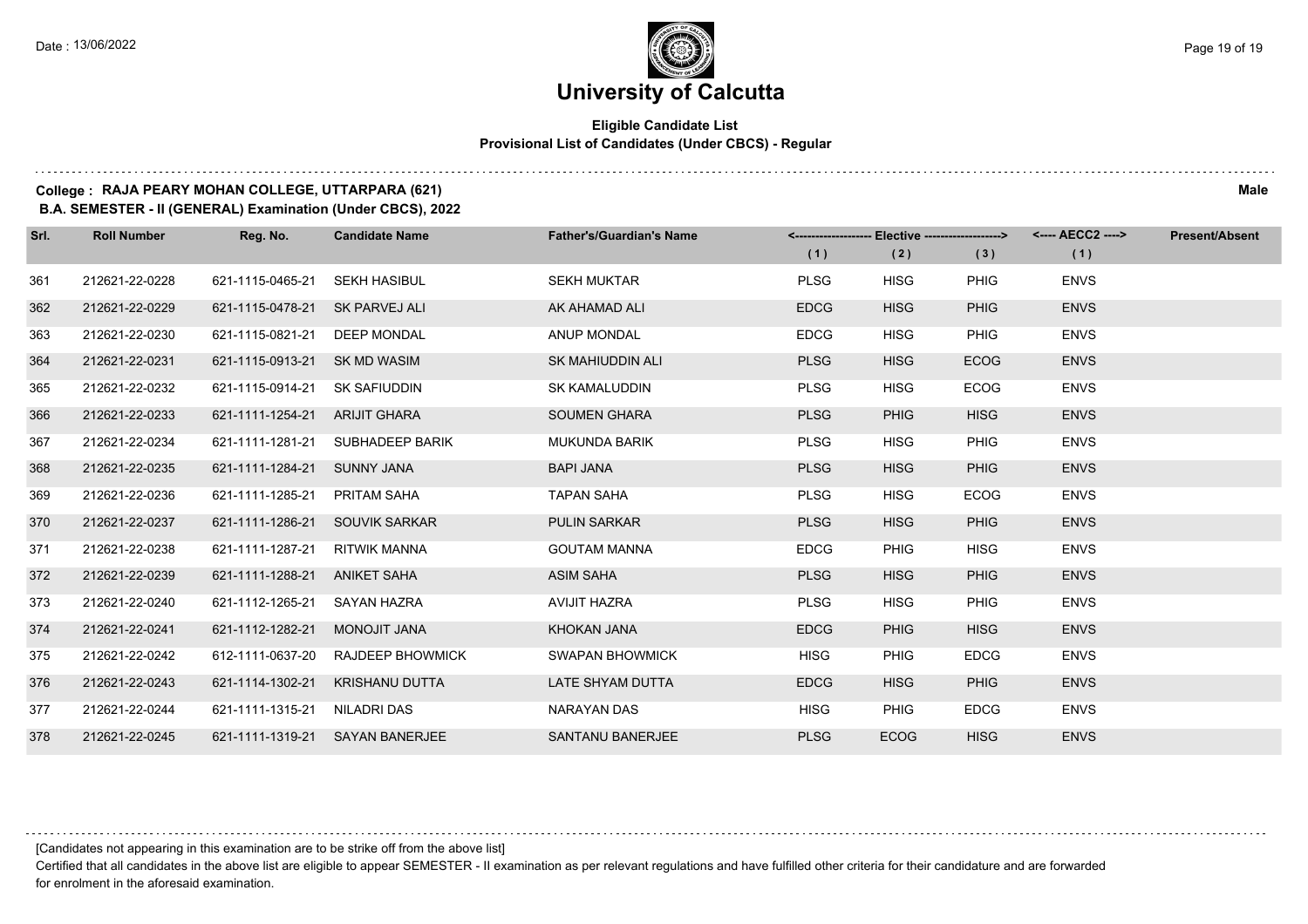#### **Eligible Candidate List Provisional List of Candidates (Under CBCS) - Regular**

### **College : RAJA PEARY MOHAN COLLEGE, UTTARPARA (621) Female**

**B.A. SEMESTER - II (HONOURS) Examination (Under CBCS), 2022**

| Srl.           | <b>Roll Number</b> | Reg. No.                        | <b>Candidate Name</b>                | <b>Father's/Guardian's Name</b>               | (1)         | (2)         | <-------------------- Elective -------------------> <---- AECC2 ----><br>(3) | (1)         | <b>Present/Absent</b> |
|----------------|--------------------|---------------------------------|--------------------------------------|-----------------------------------------------|-------------|-------------|------------------------------------------------------------------------------|-------------|-----------------------|
| $\mathbf{1}$   | 192621-11-0004     | 621-1211-0016-19                | <b>BANASREE GUCHAIT</b>              | LATE SANATAN GUCHAIT                          | <b>BNGA</b> | SANG        | <b>PHIG</b>                                                                  | <b>ENVS</b> |                       |
| $2^{\circ}$    | 192621-11-0010     |                                 | 621-1211-0030-19 SHRESTHA BHOWMICK   | <b>LATE SURESH CHANDRA</b><br><b>BHOWMICK</b> | <b>BNGA</b> | <b>HISG</b> | <b>EDCG</b>                                                                  | <b>ENVS</b> |                       |
| 3              | 192621-11-0022     | 621-1212-0015-19 SAYANTIKA BAG  |                                      | <b>SUSHANTA BAG</b>                           | <b>BNGA</b> | <b>PHIG</b> | <b>PLSG</b>                                                                  | <b>ENVS</b> |                       |
| 4              | 192621-11-0032     | 621-1214-0002-19 PRIYA DAS      |                                      | <b>GOUTAM DAS</b>                             | <b>BNGA</b> | <b>EDCG</b> | <b>HISG</b>                                                                  | <b>ENVS</b> |                       |
| 5              | 192621-11-0038     |                                 | 621-1215-0029-19 RIFA NOUSIM MULLICK | MOHINOOR JAMAN MULLICK                        | <b>BNGA</b> | <b>EDCG</b> | <b>HISG</b>                                                                  | <b>ENVS</b> |                       |
| 6              | 192621-11-0039     |                                 | 621-1215-0220-19 KHUKUMONI KHATUN    | <b>ESARUL MOLLA</b>                           | <b>BNGA</b> | <b>HISG</b> | <b>PLSG</b>                                                                  | <b>ENVS</b> |                       |
| $\overline{7}$ | 192621-11-0061     |                                 | 621-1214-0059-19 SNEHA KARMAKAR      | <b>KAMAL KARMAKAR</b>                         | <b>EDCA</b> | <b>BNGG</b> | PHIG                                                                         | <b>ENVS</b> |                       |
| 8              | 192621-11-0085     | 621-1215-0046-19 MIM MONDAL     |                                      | <b>SK NURISLAM MONDAL</b>                     | <b>ENGA</b> | <b>PHIG</b> | <b>EDCG</b>                                                                  | <b>ENVS</b> |                       |
| 9              | 192621-11-0135     | 621-1211-0159-19 PUBALI KOLE    |                                      | <b>SANATAN KOLE</b>                           | PHIA        | <b>BNGG</b> | <b>EDCG</b>                                                                  | <b>ENVS</b> |                       |
| 10             | 192621-11-0137     | 621-1212-0099-19 ARPITA MONDAL  |                                      | <b>BIMAL MONDAL</b>                           | PHIA        | <b>SANG</b> | <b>EDCG</b>                                                                  | <b>ENVS</b> |                       |
| 11             | 192621-11-0140     | 621-1212-0152-19 KABERI SAHA    |                                      | RABINDRANATH SAHA                             | PHIA        | <b>HISG</b> | <b>EDCG</b>                                                                  | <b>ENVS</b> |                       |
| 12             | 192621-11-0147     | 621-1211-0146-19 RANITA MALLICK |                                      | PRABIR MALLICK                                | <b>PLSA</b> | <b>EDCG</b> | <b>HISG</b>                                                                  | <b>ENVS</b> |                       |
| 13             | 192621-11-0160     | 621-1212-0125-19 ANTARA MALIK   |                                      | PRADIP MALIK                                  | <b>PLSA</b> | <b>HISG</b> | <b>PHIG</b>                                                                  | <b>ENVS</b> |                       |
| 14             | 192621-11-0174     | 621-1211-0087-19 RIYA DEY       |                                      | NIPENDU DEY                                   | <b>SANA</b> | <b>BNGG</b> | <b>EDCG</b>                                                                  | <b>ENVS</b> |                       |
| 15             | 202621-11-0030     |                                 | 621-1211-0065-20 ANKITA DEWANJI      | <b>BROJOGOPAL DEWANJI</b>                     | <b>BNGA</b> | <b>PHIG</b> | <b>EDCG</b>                                                                  | <b>ENVS</b> |                       |
| 16             | 202621-11-0037     | 621-1211-0092-20 TRISHA MAJI    |                                      | PRASANTA MAJI                                 | <b>BNGA</b> | <b>EDCG</b> | <b>HISG</b>                                                                  | <b>ENVS</b> |                       |
| 17             | 202621-11-0044     | 621-1211-0126-20 AINDRILA MAITY |                                      | <b>DILIP MAITY</b>                            | SANA        | <b>BNGG</b> | <b>EDCG</b>                                                                  | <b>ENVS</b> |                       |
| 18             | 202621-11-0077     |                                 | 621-1211-0183-20 SAHANAJ KHATUN      | <b>SK ABDUL SAMAD</b>                         | <b>PLSA</b> | <b>HISG</b> | <b>EDCG</b>                                                                  | <b>ENVS</b> |                       |
| 19             | 202621-11-0104     |                                 | 621-1212-0011-20 BAISAKHI MONDAL     | <b>RAJKUMAR MONDAL</b>                        | <b>HISA</b> | PHIG        | <b>PLSG</b>                                                                  | <b>ENVS</b> |                       |
| <b>20</b>      | 202621-11-0125     | 621-1212-0101-20 SUNITA ROY     |                                      | <b>BIKASH ROY</b>                             | <b>BNGA</b> | <b>EDCG</b> | <b>PHIG</b>                                                                  | <b>ENVS</b> |                       |

[Candidates not appearing in this examination are to be strike off from the above list]

Certified that all candidates in the above list are eligible to appear SEMESTER - II examination as per relevant regulations and have fulfilled other criteria for their candidature and are forwarded for enrolment in the aforesaid examination.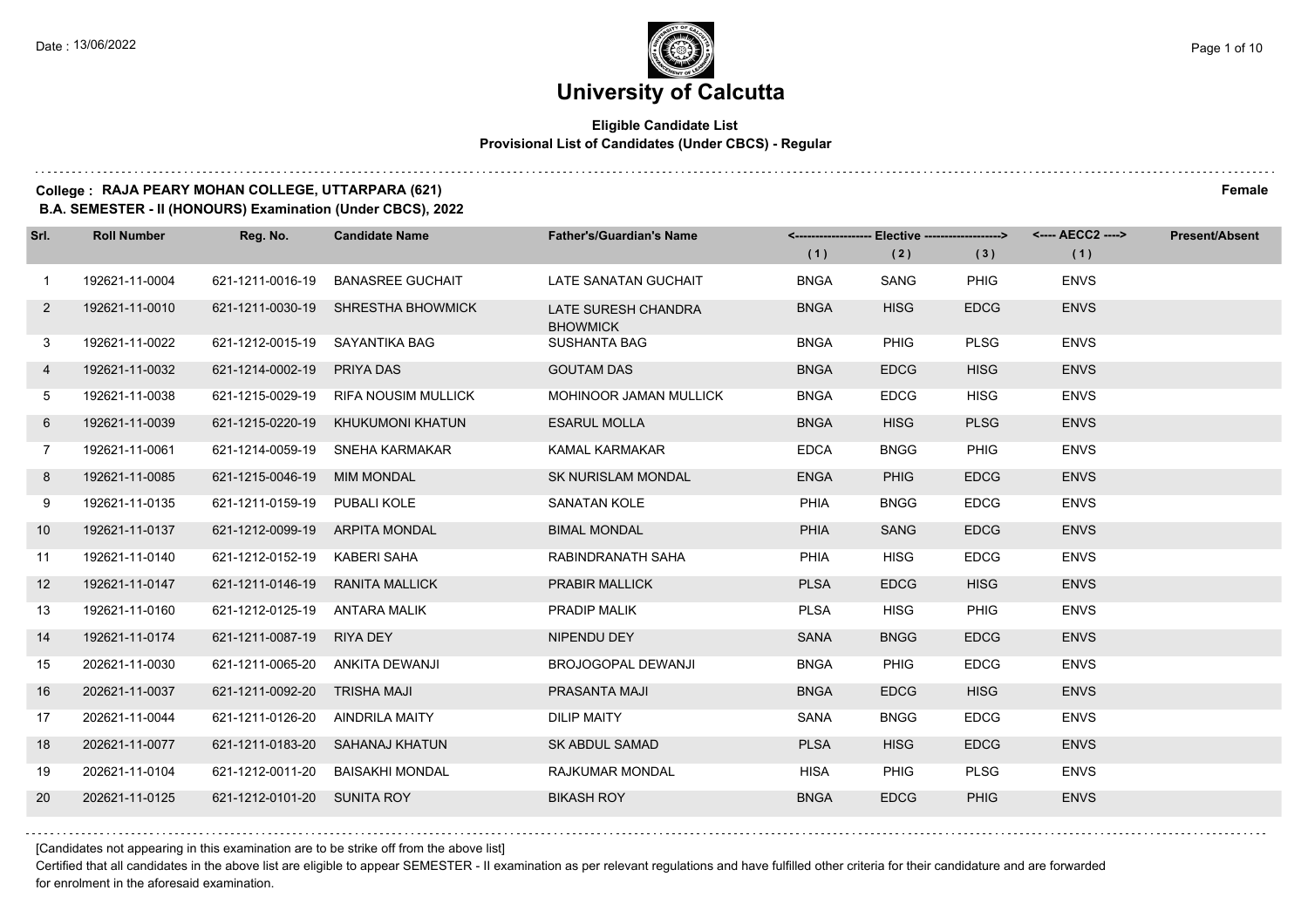#### **Eligible Candidate List Provisional List of Candidates (Under CBCS) - Regular**

#### **College : RAJA PEARY MOHAN COLLEGE, UTTARPARA (621) Female**

**B.A. SEMESTER - II (HONOURS) Examination (Under CBCS), 2022**

| Srl. | <b>Roll Number</b> | Reg. No.                      | <b>Candidate Name</b>            | <b>Father's/Guardian's Name</b> |             | <-------------------- Elective -------------------> |             | <---- AECC2 ----> | <b>Present/Absent</b> |
|------|--------------------|-------------------------------|----------------------------------|---------------------------------|-------------|-----------------------------------------------------|-------------|-------------------|-----------------------|
|      |                    |                               |                                  |                                 | (1)         | (2)                                                 | (3)         | (1)               |                       |
| 21   | 202621-11-0132     | 621-1212-0129-20              | PRITI BARMAN                     | MADHUSUDAN BARMAN               | PHIA        | <b>EDCG</b>                                         | <b>BNGG</b> | <b>ENVS</b>       |                       |
| 22   | 202621-11-0137     | 621-1212-0178-20              | <b>PUJA PANDIT</b>               | <b>SAMIR PANDIT</b>             | <b>EDCA</b> | <b>PHIG</b>                                         | <b>BNGG</b> | <b>ENVS</b>       |                       |
| 23   | 202621-11-0146     | 621-1214-0052-20 RUSHALI DEY  |                                  | <b>LATE TAPAS DEY</b>           | <b>HISA</b> | <b>PHIG</b>                                         | <b>EDCG</b> | <b>ENVS</b>       |                       |
| 24   | 202621-11-0147     |                               | 621-1214-0054-20 SARBAJAYA NANDY | <b>SURJA NANDY</b>              | <b>PLSA</b> | <b>EDCG</b>                                         | <b>HISG</b> | <b>ENVS</b>       |                       |
| 25   | 202621-11-0156     | 621-1214-0119-20 SUJATA PAL   |                                  | SAHADEV PAL                     | <b>BNGA</b> | <b>EDCG</b>                                         | <b>HISG</b> | <b>ENVS</b>       |                       |
| 26   | 202621-11-0157     | 621-1214-0120-20 SUMANA GHOW  |                                  | <b>SUBHAS GHOW</b>              | <b>EDCA</b> | <b>BNGG</b>                                         | <b>PHIG</b> | <b>ENVS</b>       |                       |
| 27   | 202621-11-0160     | 621-1215-0020-20 TANVI MONDAL |                                  | ABDUL MAJID MONDAL              | <b>ENGA</b> | <b>EDCG</b>                                         | <b>HISG</b> | <b>ENVS</b>       |                       |
| 28   | 212621-11-0001     | 621-1211-0001-21 ADITI NATH   |                                  | <b>AVIJIT NATH</b>              | <b>EDCA</b> | <b>HISG</b>                                         | <b>PHIG</b> | <b>ENVS</b>       |                       |
| 29   | 212621-11-0002     | 621-1211-0003-21              | DIYA DHALI                       | <b>KARTICK DHALI</b>            | <b>PLSA</b> | <b>HISG</b>                                         | <b>PHIG</b> | <b>ENVS</b>       |                       |
| 30   | 212621-11-0003     | 621-1211-0004-21              | ANNESWA DAS                      | <b>MANAS RANJAN DAS</b>         | <b>PLSA</b> | <b>HISG</b>                                         | <b>EDCG</b> | <b>ENVS</b>       |                       |
| 31   | 212621-11-0004     | 621-1211-0005-21              | DIPA SHASTRI                     | <b>BHOLA NATH SHASTRI</b>       | <b>PHIA</b> | <b>EDCG</b>                                         | <b>HISG</b> | <b>ENVS</b>       |                       |
| 32   | 212621-11-0005     | 621-1211-0007-21              | PRIYANKA SAHA                    | <b>HARERAM SAHA</b>             | <b>SANA</b> | <b>BNGG</b>                                         | PHIG        | <b>ENVS</b>       |                       |
| 33   | 212621-11-0006     | 621-1211-0009-21              | <b>ARONI DAS</b>                 | AMARESH DAS                     | PHIA        | <b>BNGG</b>                                         | <b>EDCG</b> | <b>ENVS</b>       |                       |
| 34   | 212621-11-0007     | 621-1211-0011-21              | OLIVA CHAKRABORTY                | DEBABRATA CHAKRABORTY           | PHIA        | <b>HISG</b>                                         | <b>PLSG</b> | <b>ENVS</b>       |                       |
| 35   | 212621-11-0008     | 621-1211-0014-21              | TITLI SAMANTA                    | JAYANTA SAMANTA                 | SANA        | <b>BNGG</b>                                         | <b>EDCG</b> | <b>ENVS</b>       |                       |
| 36   | 212621-11-0009     | 621-1211-0015-21              | <b>RIMI CHAKRABORTY</b>          | LT PROVAS CHAKRABORTY           | <b>SANA</b> | <b>BNGG</b>                                         | <b>EDCG</b> | <b>ENVS</b>       |                       |
| 37   | 212621-11-0010     | 621-1211-0019-21              | <b>RIMA NATH</b>                 | <b>LATE PRADIP NATH</b>         | <b>EDCA</b> | <b>BNGG</b>                                         | SANG        | <b>ENVS</b>       |                       |
| 38   | 212621-11-0011     | 621-1211-0021-21              | SHREYA SANKI                     | <b>KRISHNADHAN SANKI</b>        | <b>PLSA</b> | <b>EDCG</b>                                         | <b>HISG</b> | <b>ENVS</b>       |                       |
| 39   | 212621-11-0012     | 621-1211-0024-21              | SUMANA DAS                       | SANJOY KUMAR DAS                | <b>BNGA</b> | <b>EDCG</b>                                         | PHIG        | <b>ENVS</b>       |                       |
| 40   | 212621-11-0013     | 621-1211-0027-21              | <b>PRATIMA NASKAR</b>            | <b>MANOJ NASKAR</b>             | <b>SANA</b> | <b>PHIG</b>                                         | <b>HISG</b> | <b>ENVS</b>       |                       |

[Candidates not appearing in this examination are to be strike off from the above list]

Certified that all candidates in the above list are eligible to appear SEMESTER - II examination as per relevant regulations and have fulfilled other criteria for their candidature and are forwarded for enrolment in the aforesaid examination.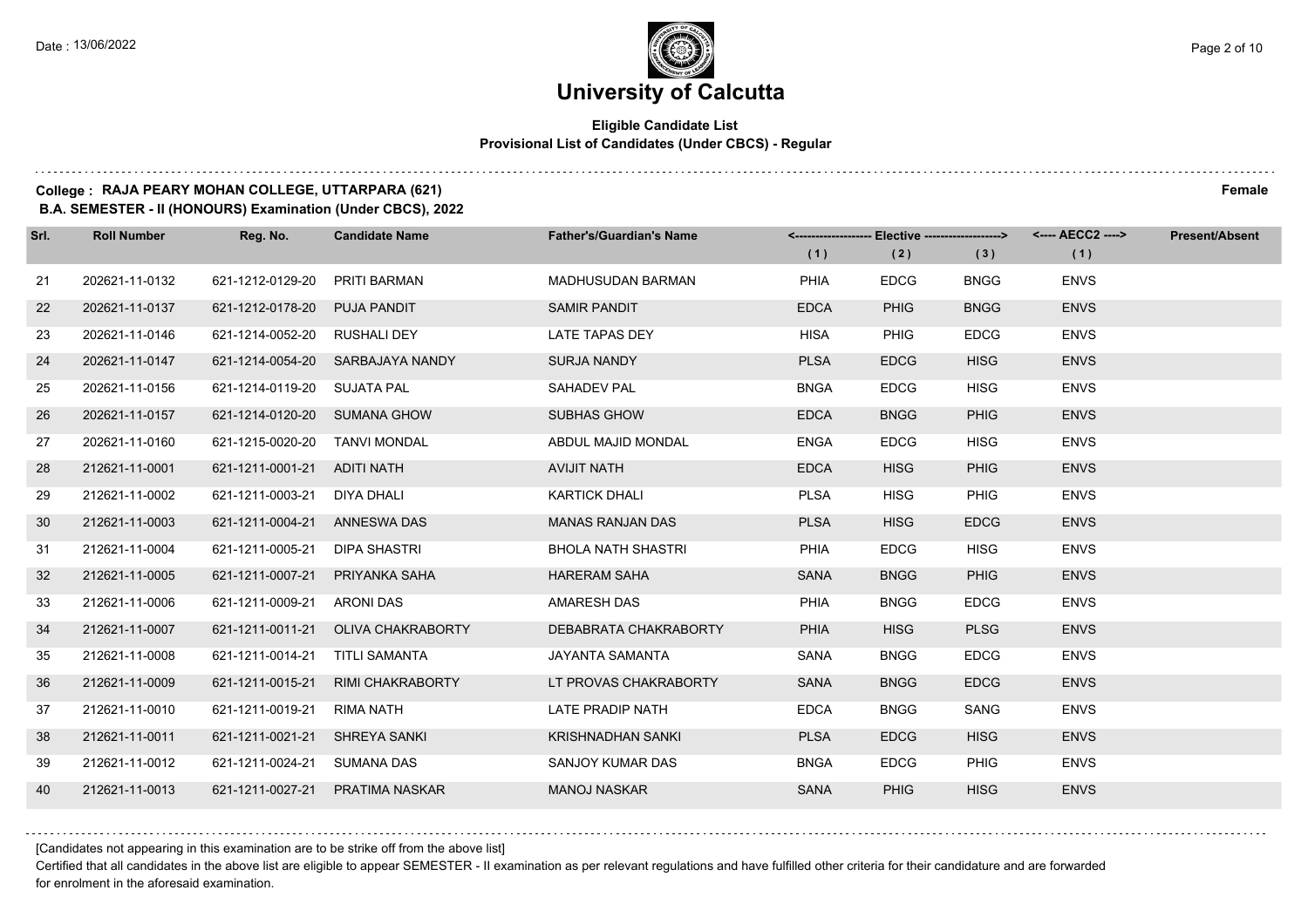#### **Eligible Candidate List Provisional List of Candidates (Under CBCS) - Regular**

### **College : RAJA PEARY MOHAN COLLEGE, UTTARPARA (621) Female**

**B.A. SEMESTER - II (HONOURS) Examination (Under CBCS), 2022**

| Srl. | <b>Roll Number</b> | Reg. No.                      | <b>Candidate Name</b>             | <b>Father's/Guardian's Name</b> | (1)         | <------------------- Elective ------------------><br>(2) | (3)         | <---- AECC2 ----><br>(1) | <b>Present/Absent</b> |
|------|--------------------|-------------------------------|-----------------------------------|---------------------------------|-------------|----------------------------------------------------------|-------------|--------------------------|-----------------------|
| 41   | 212621-11-0014     | 621-1211-0028-21              | <b>RUPSA GHOSH</b>                | <b>BADAL GHOSH</b>              | <b>HISA</b> | <b>PLSG</b>                                              | <b>PHIG</b> | <b>ENVS</b>              |                       |
| 42   | 212621-11-0015     | 621-1211-0029-21              | <b>DEBJANI GHOSH</b>              | <b>ARUP GHOSH</b>               | <b>SANA</b> | <b>BNGG</b>                                              | <b>EDCG</b> | <b>ENVS</b>              |                       |
| 43   | 212621-11-0016     | 621-1211-0030-21              | <b>SANGITA DEY</b>                | AMIT KUMAR DEY                  | <b>HISA</b> | <b>EDCG</b>                                              | <b>PHIG</b> | <b>ENVS</b>              |                       |
| 44   | 212621-11-0017     | 621-1211-0031-21 SHEULI KOLEY |                                   | SHIBNATH KOLEY                  | <b>HISA</b> | <b>EDCG</b>                                              | <b>PHIG</b> | <b>ENVS</b>              |                       |
| 45   | 212621-11-0018     | 621-1211-0032-21              | ARPITA GHOSH                      | <b>CHANDU GHOSH</b>             | SANA        | <b>BNGG</b>                                              | <b>EDCG</b> | <b>ENVS</b>              |                       |
| 46   | 212621-11-0019     | 621-1211-0034-21              | <b>MEGHA PANDA</b>                | <b>MADHUSUDAN PANDA</b>         | <b>PHIA</b> | <b>EDCG</b>                                              | <b>HISG</b> | <b>ENVS</b>              |                       |
| 47   | 212621-11-0020     | 621-1211-0035-21 ANKITA JANA  |                                   | ARABINDA JANA                   | SANA        | <b>PHIG</b>                                              | <b>HISG</b> | <b>ENVS</b>              |                       |
| 48   | 212621-11-0021     | 621-1211-0036-21 ANKITA PATRA |                                   | <b>ALOK KUMAR PATRA</b>         | <b>SANA</b> | <b>PHIG</b>                                              | <b>HISG</b> | <b>ENVS</b>              |                       |
| 49   | 212621-11-0022     | 621-1211-0041-21 ISHA DOLUI   |                                   | KAMAL DOLUI                     | SANA        | <b>BNGG</b>                                              | <b>EDCG</b> | <b>ENVS</b>              |                       |
| 50   | 212621-11-0023     | 621-1211-0043-21              | ASHMITA SAHA                      | <b>BIKASH SAHA</b>              | <b>PHIA</b> | <b>BNGG</b>                                              | <b>SANG</b> | <b>ENVS</b>              |                       |
| 51   | 212621-11-0024     | 621-1211-0049-21              | PRIYA PASWAN                      | <b>KUSH PASWAN</b>              | <b>PLSA</b> | <b>HISG</b>                                              | <b>EDCG</b> | <b>ENVS</b>              |                       |
| 52   | 212621-11-0025     |                               | 621-1211-0053-21 AYANTIKA PAKIRAH | <b>SANTIMOY PAKIRAH</b>         | <b>SANA</b> | <b>BNGG</b>                                              | <b>EDCG</b> | <b>ENVS</b>              |                       |
| 53   | 212621-11-0026     | 621-1211-0057-21              | MUSKAN KHATOON                    | <b>AKHTAR KHAN</b>              | SANA        | <b>PHIG</b>                                              | <b>BNGG</b> | <b>ENVS</b>              |                       |
| 54   | 212621-11-0027     | 621-1211-0058-21              | PRIYA DAS                         | <b>GOKUL DAS</b>                | <b>SANA</b> | <b>EDCG</b>                                              | <b>HISG</b> | <b>ENVS</b>              |                       |
| 55   | 212621-11-0028     | 621-1211-0059-21              | PRITI MAITY                       | PRABIR KUMAR MAITY              | SANA        | <b>PHIG</b>                                              | <b>HISG</b> | <b>ENVS</b>              |                       |
| 56   | 212621-11-0029     | 621-1211-0060-21              | <b>KAJOL SINGH</b>                | <b>RAJ KUMAR SINGH</b>          | <b>PLSA</b> | <b>EDCG</b>                                              | <b>HISG</b> | <b>ENVS</b>              |                       |
| 57   | 212621-11-0030     | 621-1211-0062-21              | NEHA DAS                          | SHYAMAL DAS                     | SANA        | <b>EDCG</b>                                              | <b>HISG</b> | <b>ENVS</b>              |                       |
| 58   | 212621-11-0031     | 621-1211-0063-21              | <b>SANGITA PATRA</b>              | <b>BIMAL PATRA</b>              | <b>SANA</b> | <b>EDCG</b>                                              | <b>HISG</b> | <b>ENVS</b>              |                       |
| 59   | 212621-11-0032     | 621-1211-0066-21 DISHA DEY    |                                   | <b>BABLU DEY</b>                | SANA        | <b>BNGG</b>                                              | <b>PHIG</b> | <b>ENVS</b>              |                       |
| 60   | 212621-11-0033     | 621-1211-0069-21 ANANYA NANDY |                                   | <b>SAMIR KUMAR NANDY</b>        | <b>HISA</b> | <b>PLSG</b>                                              | <b>PHIG</b> | <b>ENVS</b>              |                       |

[Candidates not appearing in this examination are to be strike off from the above list]

Certified that all candidates in the above list are eligible to appear SEMESTER - II examination as per relevant regulations and have fulfilled other criteria for their candidature and are forwarded for enrolment in the aforesaid examination.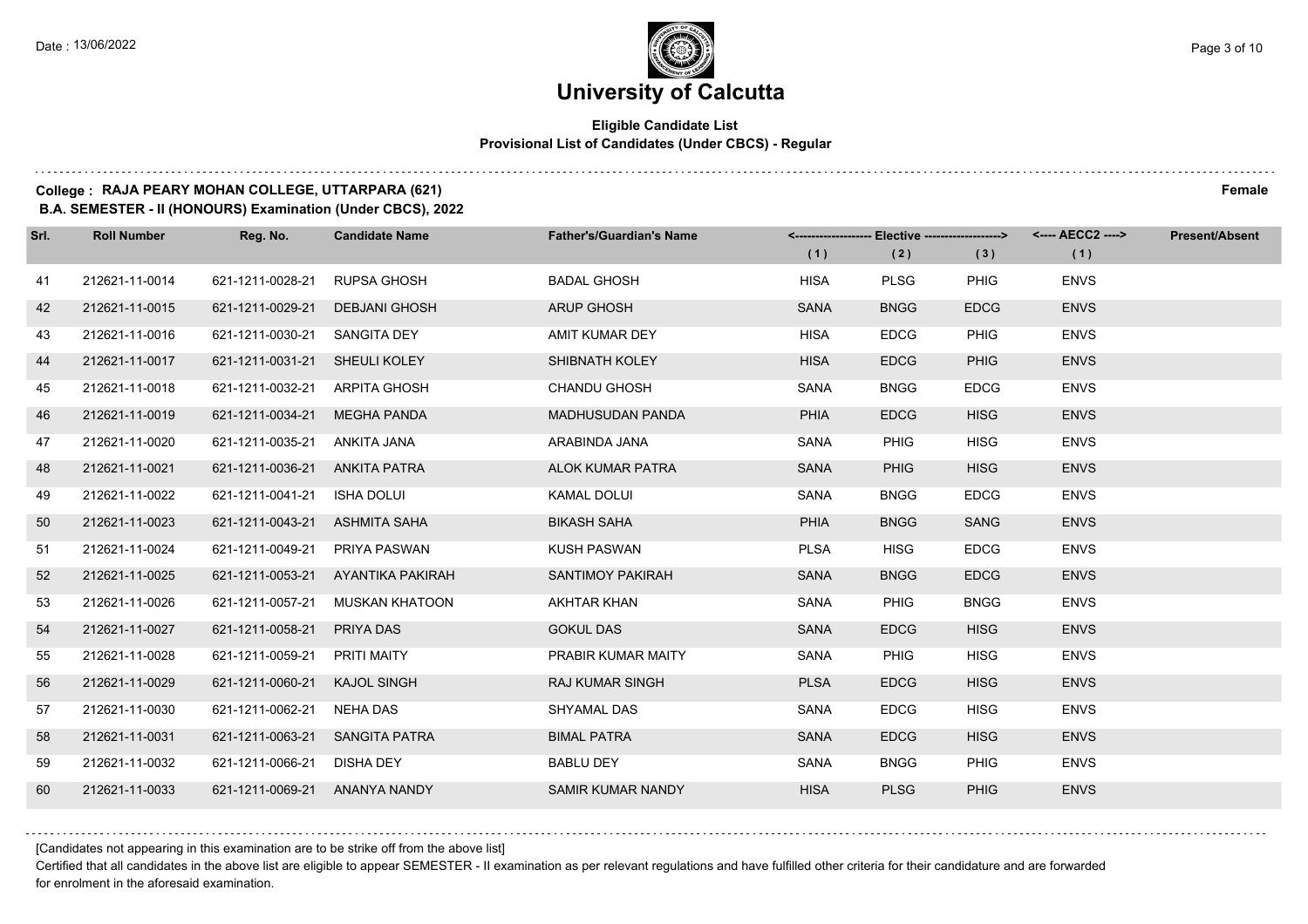#### **Eligible Candidate List Provisional List of Candidates (Under CBCS) - Regular**

#### **College : RAJA PEARY MOHAN COLLEGE, UTTARPARA (621) Female**

**B.A. SEMESTER - II (HONOURS) Examination (Under CBCS), 2022**

| Srl. | <b>Roll Number</b> | Reg. No.                        | <b>Candidate Name</b>          | <b>Father's/Guardian's Name</b> | (1)         | (2)         | (3)         | <------------------- Elective ------------------> <---- AECC2 ----><br>(1) | <b>Present/Absent</b> |
|------|--------------------|---------------------------------|--------------------------------|---------------------------------|-------------|-------------|-------------|----------------------------------------------------------------------------|-----------------------|
| 61   | 212621-11-0034     | 621-1211-0070-21                | <b>SNEHA MONDAL</b>            | <b>MIHIR MONDAL</b>             | <b>ENGA</b> | <b>HISG</b> | <b>ECOG</b> | <b>ENVS</b>                                                                |                       |
|      |                    |                                 |                                |                                 |             |             |             |                                                                            |                       |
| 62   | 212621-11-0035     | 621-1211-0071-21 TISA GHOSH     |                                | LATE GHANASHYAM GHOSH           | <b>PLSA</b> | <b>BNGG</b> | <b>EDCG</b> | <b>ENVS</b>                                                                |                       |
| 63   | 212621-11-0036     | 621-1211-0072-21  PALLABI KOLEY |                                | <b>SUSANTA KOLEY</b>            | <b>BNGA</b> | <b>HISG</b> | <b>EDCG</b> | <b>ENVS</b>                                                                |                       |
| 64   | 212621-11-0037     | 621-1211-0073-21                | NEHA MALIK                     | <b>SUBHAS MALIK</b>             | <b>PHIA</b> | <b>BNGG</b> | <b>EDCG</b> | <b>ENVS</b>                                                                |                       |
| 65   | 212621-11-0038     | 621-1211-0074-21                | MEGHA KUMAR                    | <b>SUDIP KUMAR</b>              | PHIA        | <b>PLSG</b> | <b>HISG</b> | <b>ENVS</b>                                                                |                       |
| 66   | 212621-11-0039     | 621-1211-0075-21                | PAYEL DEY                      | PRABIR DEY                      | <b>PHIA</b> | <b>EDCG</b> | <b>HISG</b> | <b>ENVS</b>                                                                |                       |
| 67   | 212621-11-0040     | 621-1211-0078-21                | RUSIKA KOLEY                   | KALIPADA KOLEY                  | <b>BNGA</b> | <b>EDCG</b> | <b>HISG</b> | <b>ENVS</b>                                                                |                       |
| 68   | 212621-11-0041     | 621-1211-0080-21                | <b>SAYONI PAUL</b>             | <b>SWAPAN PAUL</b>              | <b>BNGA</b> | <b>EDCG</b> | <b>HISG</b> | <b>ENVS</b>                                                                |                       |
| 69   | 212621-11-0042     | 621-1211-0081-21                | SRIPARNA GHORAI                | SHANKAR PRASAD GHORAI           | <b>HISA</b> | <b>PHIG</b> | <b>PLSG</b> | <b>ENVS</b>                                                                |                       |
| 70   | 212621-11-0043     | 621-1211-0082-21                | JAYA SUR                       | <b>UTTAM SUR</b>                | <b>HISA</b> | <b>PHIG</b> | <b>EDCG</b> | <b>ENVS</b>                                                                |                       |
| 71   | 212621-11-0044     | 621-1211-0084-21                | PRIYANKA GAYEN                 | SADHAN GAYEN                    | <b>HISA</b> | <b>PHIG</b> | <b>PLSG</b> | <b>ENVS</b>                                                                |                       |
| 72   | 212621-11-0045     | 621-1211-0089-21 AKANSHA SHAW   |                                | <b>RAJKUMAR SHAW</b>            | <b>PLSA</b> | <b>HISG</b> | <b>EDCG</b> | <b>ENVS</b>                                                                |                       |
| 73   | 212621-11-0046     | 621-1211-0091-21                | KOSTURI CHAKRABORTY            | NANI GOPAL CHAKRABORTY          | PHIA        | <b>BNGG</b> | <b>EDCG</b> | <b>ENVS</b>                                                                |                       |
| 74   | 212621-11-0047     | 621-1211-0092-21                | <b>SUMANA PAL</b>              | <b>SANAT PAL</b>                | <b>HISA</b> | PHIG        | <b>EDCG</b> | <b>ENVS</b>                                                                |                       |
| 75   | 212621-11-0048     | 621-1211-0094-21                | <b>SHREOSI MONDAL</b>          | <b>MANABENDRA NATH MONDAL</b>   | <b>EDCA</b> | <b>BNGG</b> | PHIG        | <b>ENVS</b>                                                                |                       |
| 76   | 212621-11-0049     | 621-1211-0105-21                | <b>PUJA MAL</b>                | <b>SWAPAN MAL</b>               | <b>PHIA</b> | <b>BNGG</b> | <b>SANG</b> | <b>ENVS</b>                                                                |                       |
| 77   | 212621-11-0050     | 621-1211-0107-21                | ARPITA MAJHI                   | PARESH MAJHI                    | <b>HISA</b> | <b>SANG</b> | <b>EDCG</b> | <b>ENVS</b>                                                                |                       |
| 78   | 212621-11-0051     | 621-1211-0110-21                | PIU HALDER                     | PURNA CHANDRA HALDER            | <b>PLSA</b> | <b>HISG</b> | <b>PHIG</b> | <b>ENVS</b>                                                                |                       |
| 79   | 212621-11-0052     | 621-1211-0111-21                | NANDINI CHAKRABORTY            | SUMALYA CHAKRABORTY             | <b>PLSA</b> | <b>HISG</b> | <b>PHIG</b> | <b>ENVS</b>                                                                |                       |
| 80   | 212621-11-0053     |                                 | 621-1211-0112-21 TANU PRAMANIK | LATE BISHWANATH PRAMANIK        | <b>PHIA</b> | <b>BNGG</b> | <b>EDCG</b> | <b>ENVS</b>                                                                |                       |

[Candidates not appearing in this examination are to be strike off from the above list]

Certified that all candidates in the above list are eligible to appear SEMESTER - II examination as per relevant regulations and have fulfilled other criteria for their candidature and are forwarded for enrolment in the aforesaid examination.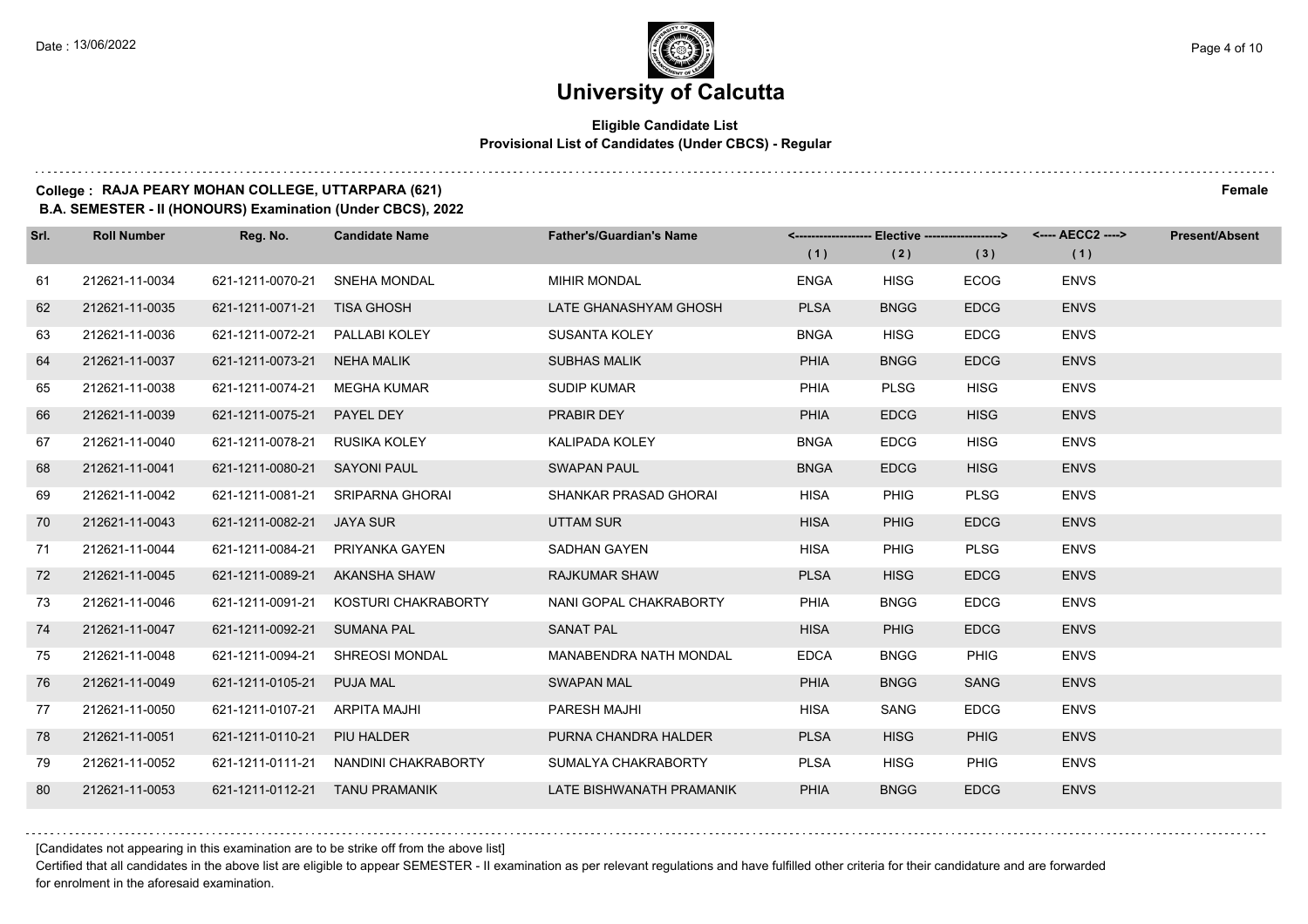#### **Eligible Candidate List Provisional List of Candidates (Under CBCS) - Regular**

#### **College : RAJA PEARY MOHAN COLLEGE, UTTARPARA (621) Female**

**B.A. SEMESTER - II (HONOURS) Examination (Under CBCS), 2022**

| Srl. | <b>Roll Number</b> | Reg. No.                      | <b>Candidate Name</b>       | <b>Father's/Guardian's Name</b> | (1)         | <-------------------- Elective -------------------><br>(2) | (3)         | <---- AECC2 ----><br>(1) | <b>Present/Absent</b> |
|------|--------------------|-------------------------------|-----------------------------|---------------------------------|-------------|------------------------------------------------------------|-------------|--------------------------|-----------------------|
| 81   | 212621-11-0054     | 621-1211-0113-21              | <b>MOUSRITA KOLEY</b>       | <b>GOUTAM KOLEY</b>             | PHIA        | <b>BNGG</b>                                                | <b>EDCG</b> | <b>ENVS</b>              |                       |
| 82   | 212621-11-0055     | 621-1211-0115-21              | <b>ARPITA GHOSH</b>         | <b>INDRAJIT GHOSH</b>           | <b>PHIA</b> | <b>HISG</b>                                                | <b>PLSG</b> | <b>ENVS</b>              |                       |
| 83   | 212621-11-0056     | 621-1211-0117-21              | <b>MEGHNA BANERJEE</b>      | <b>MANAS BANERJEE</b>           | <b>PLSA</b> | <b>BNGG</b>                                                | <b>EDCG</b> | <b>ENVS</b>              |                       |
| 84   | 212621-11-0057     | 621-1211-0119-21 TINA PAUL    |                             | RAKHAL CHANDRA PAUL             | <b>BNGA</b> | <b>HISG</b>                                                | <b>EDCG</b> | <b>ENVS</b>              |                       |
| 85   | 212621-11-0058     | 621-1211-0120-21              | JANNAT KHATUN               | <b>KAMAL MALLICK</b>            | <b>PHIA</b> | <b>HISG</b>                                                | <b>EDCG</b> | <b>ENVS</b>              |                       |
| 86   | 212621-11-0059     | 621-1211-0127-21              | NISHASREE ADHIKARY          | AMAR KRISHNA ADHIKARY           | <b>HISA</b> | <b>PHIG</b>                                                | <b>PLSG</b> | <b>ENVS</b>              |                       |
| 87   | 212621-11-0060     | 621-1211-0129-21              | ARUNIMA SARKAR              | <b>BARUN KANTI SARKAR</b>       | <b>PHIA</b> | <b>BNGG</b>                                                | <b>EDCG</b> | <b>ENVS</b>              |                       |
| 88   | 212621-11-0061     | 621-1211-0130-21              | <b>DISHA DUTTA</b>          | DEBABRATA DUTTA                 | <b>PLSA</b> | <b>PHIG</b>                                                | <b>HISG</b> | <b>ENVS</b>              |                       |
| 89   | 212621-11-0062     | 621-1211-0131-21              | RAIMA CHOUDHURY             | RAJU CHOUDHURY                  | <b>BNGA</b> | <b>HISG</b>                                                | <b>EDCG</b> | <b>ENVS</b>              |                       |
| 90   | 212621-11-0063     | 621-1211-0132-21              | <b>BAISHAKHI CHATTERJEE</b> | LATE BISWANATH CHATTERJEE       | <b>PHIA</b> | <b>HISG</b>                                                | <b>PLSG</b> | <b>ENVS</b>              |                       |
| 91   | 212621-11-0064     | 621-1211-0138-21              | ANUSUA BHUTIA               | SURENDRA BHUTIA                 | <b>HISA</b> | <b>PHIG</b>                                                | <b>EDCG</b> | <b>ENVS</b>              |                       |
| 92   | 212621-11-0065     | 621-1211-0139-21              | <b>RUSMITA DAS</b>          | <b>RATAN DAS</b>                | <b>PLSA</b> | <b>BNGG</b>                                                | <b>PHIG</b> | <b>ENVS</b>              |                       |
| 93   | 212621-11-0066     | 621-1211-0140-21              | AYANTIKA DAS                | SUROJIT DAS                     | <b>BNGA</b> | <b>HISG</b>                                                | <b>EDCG</b> | <b>ENVS</b>              |                       |
| 94   | 212621-11-0067     | 621-1211-0141-21              | <b>ISHA DHAR</b>            | RAJENDRA PRASAD DHAR            | <b>PLSA</b> | <b>HISG</b>                                                | <b>EDCG</b> | <b>ENVS</b>              |                       |
| 95   | 212621-11-0068     | 621-1211-0144-21              | SANGITA PANDA               | <b>SUBRATA PANDA</b>            | <b>EDCA</b> | <b>HISG</b>                                                | <b>PHIG</b> | <b>ENVS</b>              |                       |
| 96   | 212621-11-0069     | 621-1211-0145-21              | <b>LABONI SANTRA</b>        | <b>LALU SANTRA</b>              | <b>BNGA</b> | <b>EDCG</b>                                                | <b>HISG</b> | <b>ENVS</b>              |                       |
| 97   | 212621-11-0070     | 621-1211-0148-21              | JYOTI SAHA                  | <b>TARUN SAHA</b>               | <b>EDCA</b> | <b>BNGG</b>                                                | <b>PHIG</b> | <b>ENVS</b>              |                       |
| 98   | 212621-11-0071     | 621-1211-0150-21              | <b>RUSA BHASKAR</b>         | <b>ASIT BHASKAR</b>             | <b>EDCA</b> | <b>BNGG</b>                                                | <b>PHIG</b> | <b>ENVS</b>              |                       |
| 99   | 212621-11-0072     | 621-1211-0152-21              | PIYALI SHASMAL              | <b>RANJIT SHASMAL</b>           | <b>EDCA</b> | <b>BNGG</b>                                                | <b>PHIG</b> | <b>ENVS</b>              |                       |
| 100  | 212621-11-0073     | 621-1211-0153-21 ANKANA PATRA |                             | PALTU PATRA                     | <b>BNGA</b> | <b>PLSG</b>                                                | <b>HISG</b> | <b>ENVS</b>              |                       |

[Candidates not appearing in this examination are to be strike off from the above list]

Certified that all candidates in the above list are eligible to appear SEMESTER - II examination as per relevant regulations and have fulfilled other criteria for their candidature and are forwarded for enrolment in the aforesaid examination.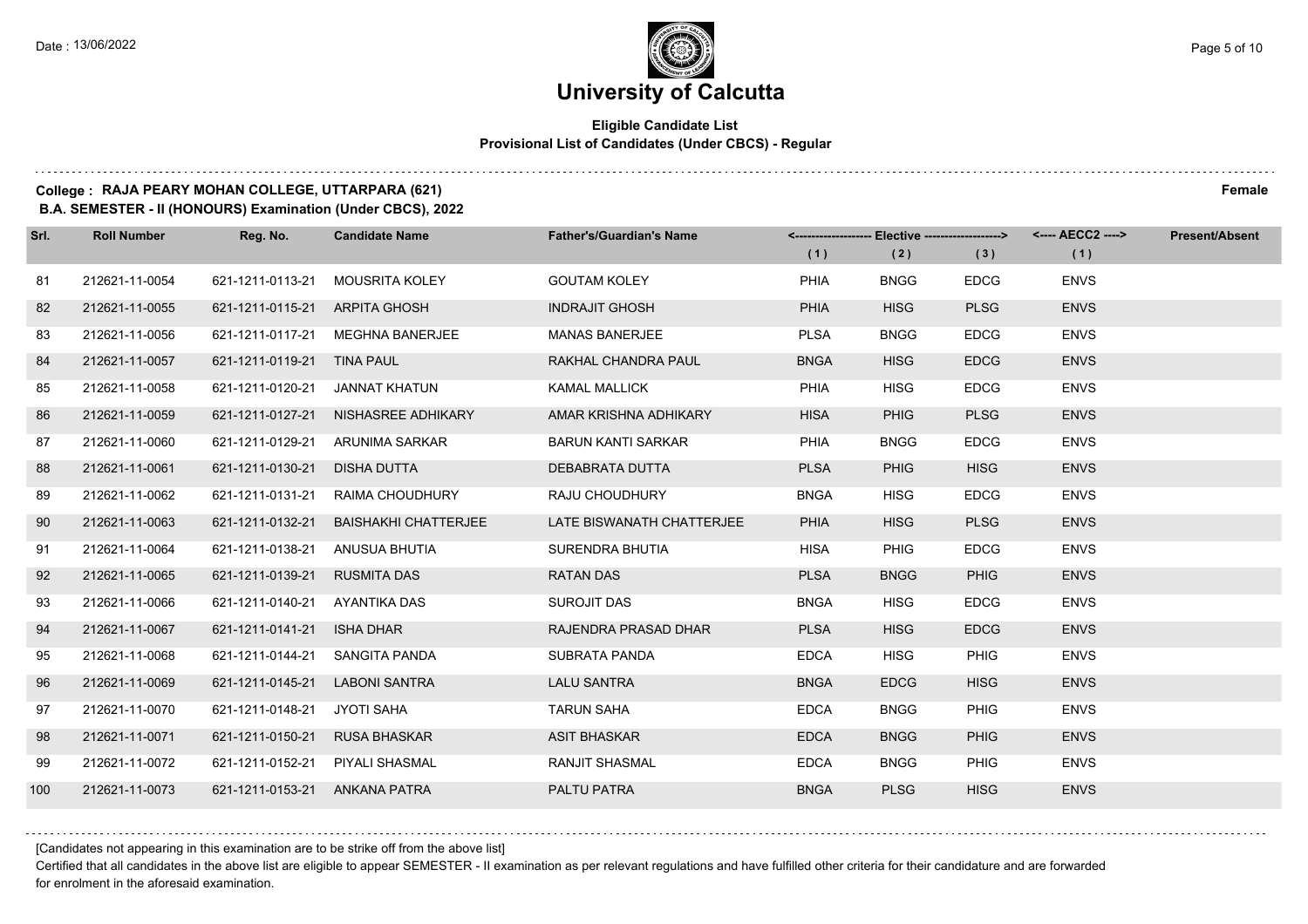#### **Eligible Candidate List Provisional List of Candidates (Under CBCS) - Regular**

### **College : RAJA PEARY MOHAN COLLEGE, UTTARPARA (621) Female**

**B.A. SEMESTER - II (HONOURS) Examination (Under CBCS), 2022**

| Srl. | <b>Roll Number</b> | Reg. No.                       | <b>Candidate Name</b>                 | <b>Father's/Guardian's Name</b> |             | <-------------------- Elective ------------------> |             | <---- AECC2 ----> | <b>Present/Absent</b> |
|------|--------------------|--------------------------------|---------------------------------------|---------------------------------|-------------|----------------------------------------------------|-------------|-------------------|-----------------------|
|      |                    |                                |                                       |                                 | (1)         | (2)                                                | (3)         | (1)               |                       |
| 101  | 212621-11-0074     | 621-1211-0154-21               | ANURADHA SAHA                         | RAJESH SAHA                     | <b>BNGA</b> | <b>HISG</b>                                        | <b>EDCG</b> | <b>ENVS</b>       |                       |
| 102  | 212621-11-0075     |                                | 621-1211-0158-21 APARNA KARMAKAR      | SUBRATA KARMAKAR                | <b>BNGA</b> | <b>HISG</b>                                        | <b>EDCG</b> | <b>ENVS</b>       |                       |
| 103  | 212621-11-0077     | 621-1211-0160-21 DIPIKA DAS    |                                       | PRADIP DAS                      | <b>BNGA</b> | <b>PLSG</b>                                        | <b>HISG</b> | <b>ENVS</b>       |                       |
| 104  | 212621-11-0078     | 621-1211-0161-21 SHILPI KOLEY  |                                       | PROTAP KOLEY                    | <b>BNGA</b> | <b>EDCG</b>                                        | <b>SANG</b> | <b>ENVS</b>       |                       |
| 105  | 212621-11-0079     | 621-1211-0162-21 MADHURI DUTTA |                                       | <b>MALAY DUTTA</b>              | <b>HISA</b> | <b>PHIG</b>                                        | <b>PLSG</b> | <b>ENVS</b>       |                       |
| 106  | 212621-11-0080     | 621-1211-0164-21 SUPARNA PARUI |                                       | <b>SUSHANTA PARUI</b>           | <b>BNGA</b> | <b>EDCG</b>                                        | <b>PHIG</b> | <b>ENVS</b>       |                       |
| 107  | 212621-11-0081     |                                | 621-1211-0165-21 RAJASHREE CHHETRY    | <b>MANBAHADUR CHHETRY</b>       | <b>HISA</b> | PHIG                                               | <b>PLSG</b> | <b>ENVS</b>       |                       |
| 108  | 212621-11-0082     |                                | 621-1211-0166-21 SAYANI SAMANTA       | SANTANU SAMANTA                 | <b>HISA</b> | <b>EDCG</b>                                        | <b>PHIG</b> | <b>ENVS</b>       |                       |
| 109  | 212621-11-0083     |                                | 621-1211-0167-21 SANCHITA SAMANTA     | SOUMEN SAMANTA                  | <b>EDCA</b> | <b>BNGG</b>                                        | <b>PHIG</b> | <b>ENVS</b>       |                       |
| 110  | 212621-11-0084     | 621-1211-0168-21 BULTI SINGH   |                                       | LATE CHANDAN SINGH              | <b>HISA</b> | <b>PLSG</b>                                        | <b>PHIG</b> | <b>ENVS</b>       |                       |
| 111  | 212621-11-0085     | 621-1211-0169-21 ALIV BANERJEE |                                       | AJOY BANERJEE                   | <b>ENGA</b> | <b>PLSG</b>                                        | PHIG        | <b>ENVS</b>       |                       |
| 112  | 212621-11-0086     | 621-1211-0170-21 SHREYA DAS    |                                       | <b>TARUN DAS</b>                | <b>BNGA</b> | <b>EDCG</b>                                        | <b>SANG</b> | <b>ENVS</b>       |                       |
| 113  | 212621-11-0087     | 621-1211-0171-21 ADRIJA DUTTA  |                                       | <b>GOUR DUTTA</b>               | <b>BNGA</b> | <b>HISG</b>                                        | <b>EDCG</b> | <b>ENVS</b>       |                       |
| 114  | 212621-11-0088     |                                | 621-1211-0173-21    PAUSHALI DUTTA    | SUBIR DUTTA                     | <b>BNGA</b> | <b>PHIG</b>                                        | <b>PLSG</b> | <b>ENVS</b>       |                       |
| 115  | 212621-11-0089     |                                | 621-1211-0174-21 AASTHA CHATTARAJ     | PRASANTA KUMAR CHATTARAJ        | <b>ENGA</b> | <b>HISG</b>                                        | <b>PLSG</b> | <b>ENVS</b>       |                       |
| 116  | 212621-11-0090     |                                | 621-1211-0177-21 SHIYA ADHIKARY       | <b>DEBASISH ADHIKARY</b>        | <b>BNGA</b> | <b>PHIG</b>                                        | <b>EDCG</b> | <b>ENVS</b>       |                       |
| 117  | 212621-11-0091     | 621-1211-0178-21 JYOTI SAHA    |                                       | <b>CHANCHAL SAHA</b>            | <b>PLSA</b> | <b>HISG</b>                                        | <b>PHIG</b> | <b>ENVS</b>       |                       |
| 118  | 212621-11-0092     |                                | 621-1211-0179-21 PRIYANKA BHAGAT      | <b>GANESH BHAGAT</b>            | <b>BNGA</b> | <b>PHIG</b>                                        | <b>EDCG</b> | <b>ENVS</b>       |                       |
| 119  | 212621-11-0093     | 621-1211-0180-21 SAYANI KOLEY  |                                       | <b>BIBHAS CHANDRA KOLEY</b>     | <b>ENGA</b> | <b>PHIG</b>                                        | <b>EDCG</b> | <b>ENVS</b>       |                       |
| 120  | 212621-11-0094     |                                | 621-1211-0181-21 DEEPRITA CHAKRABORTY | <b>DEBJIT CHAKRABORTY</b>       | <b>ENGA</b> | <b>HISG</b>                                        | <b>PLSG</b> | <b>ENVS</b>       |                       |

[Candidates not appearing in this examination are to be strike off from the above list]

Certified that all candidates in the above list are eligible to appear SEMESTER - II examination as per relevant regulations and have fulfilled other criteria for their candidature and are forwarded for enrolment in the aforesaid examination.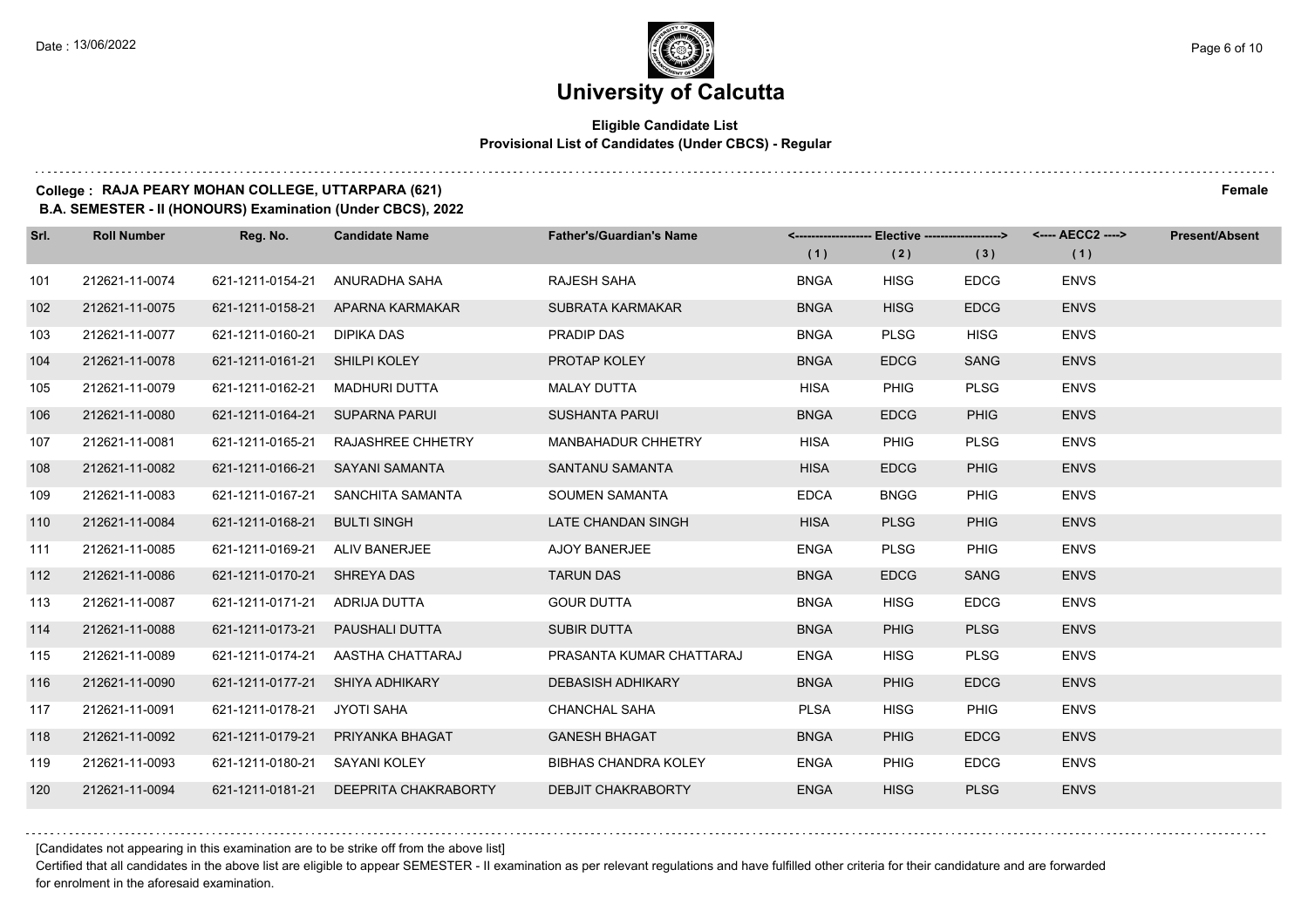#### **Eligible Candidate List Provisional List of Candidates (Under CBCS) - Regular**

### **College : RAJA PEARY MOHAN COLLEGE, UTTARPARA (621) Female**

**B.A. SEMESTER - II (HONOURS) Examination (Under CBCS), 2022**

| Srl. | <b>Roll Number</b> | Reg. No.                       | <b>Candidate Name</b>                     | <b>Father's/Guardian's Name</b>            |             | <-------------------- Elective -------------------> |             | <---- AECC2 ----> | <b>Present/Absent</b> |
|------|--------------------|--------------------------------|-------------------------------------------|--------------------------------------------|-------------|-----------------------------------------------------|-------------|-------------------|-----------------------|
|      |                    |                                |                                           |                                            | (1)         | (2)                                                 | (3)         | (1)               |                       |
| 121  | 212621-11-0095     | 621-1211-0182-21               | SHREYA MAJUMDER                           | <b>RAJIB MAJUMDER</b>                      | <b>ENGA</b> | <b>EDCG</b>                                         | <b>PHIG</b> | <b>ENVS</b>       |                       |
| 122  | 212621-11-0096     |                                | 621-1211-0183-21 PRIYANGSHI ROY CHOWDHURY | <b>KAMALANGSHU ROY</b><br><b>CHOWDHURY</b> | <b>HISA</b> | <b>PHIG</b>                                         | <b>EDCG</b> | <b>ENVS</b>       |                       |
| 123  | 212621-11-0097     | 621-1211-0184-21               | SHREYA SARKAR                             | <b>JOYDEB SARKAR</b>                       | <b>ENGA</b> | <b>HISG</b>                                         | <b>PLSG</b> | <b>ENVS</b>       |                       |
| 124  | 212621-11-0098     |                                | 621-1211-0185-21 SINCHITA DE SARKAR       | SIBNATH DE SARKAR                          | <b>EDCA</b> | <b>BNGG</b>                                         | <b>PHIG</b> | <b>ENVS</b>       |                       |
| 125  | 212621-11-0099     | 621-1211-0186-21               | <b>SREEJA GUHA MALLICK</b>                | SOMNATH GUHA MALLICK                       | <b>HISA</b> | <b>EDCG</b>                                         | <b>PHIG</b> | <b>ENVS</b>       |                       |
| 126  | 212621-11-0100     | 621-1211-0187-21               | TAMALIKA BHATTACHARYYA                    | MRIGANKA BHATTACHARYYA                     | <b>PLSA</b> | <b>BNGG</b>                                         | <b>EDCG</b> | <b>ENVS</b>       |                       |
| 127  | 212621-11-0101     | 621-1211-0188-21               | AMRITA GARANG                             | AJIT GARANG                                | <b>BNGA</b> | <b>PLSG</b>                                         | <b>HISG</b> | <b>ENVS</b>       |                       |
| 128  | 212621-11-0102     |                                | 621-1211-0189-21 SANCHITA SAMANTA         | SAMARESH SAMANTA                           | <b>HISA</b> | <b>EDCG</b>                                         | <b>SANG</b> | <b>ENVS</b>       |                       |
| 129  | 212621-11-0103     | 621-1211-0190-21               | MOUSOMI PATRA                             | <b>MANIK PATRA</b>                         | <b>BNGA</b> | <b>EDCG</b>                                         | <b>PHIG</b> | <b>ENVS</b>       |                       |
| 130  | 212621-11-0104     | 621-1211-0192-21               | <b>TANISHA MALAKAR</b>                    | <b>SUSANTA MALAKAR</b>                     | <b>BNGA</b> | <b>HISG</b>                                         | <b>EDCG</b> | <b>ENVS</b>       |                       |
| 131  | 212621-11-0105     | 621-1211-0195-21               | TAMASHA BHATTACHARYA                      | SHAKTI BHATTACHARYA                        | <b>ENGA</b> | <b>EDCG</b>                                         | <b>HISG</b> | <b>ENVS</b>       |                       |
| 132  | 212621-11-0106     | 621-1211-0198-21               | ROHINI BHAKTA                             | <b>SANTANU BHAKTA</b>                      | <b>BNGA</b> | SANG                                                | <b>EDCG</b> | <b>ENVS</b>       |                       |
| 133  | 212621-11-0107     | 621-1211-0199-21 SHRABANI PAUL |                                           | SHIBSANKAR PAUL                            | <b>EDCA</b> | <b>BNGG</b>                                         | <b>PHIG</b> | <b>ENVS</b>       |                       |
| 134  | 212621-11-0108     | 621-1212-0008-21               | <b>SUSMITA MAJHI</b>                      | <b>JAYANTA MAJHI</b>                       | <b>PHIA</b> | <b>HISG</b>                                         | <b>EDCG</b> | <b>ENVS</b>       |                       |
| 135  | 212621-11-0109     | 621-1212-0010-21 SONIYA BISWAS |                                           | NITISH BISWAS                              | <b>BNGA</b> | <b>EDCG</b>                                         | <b>PHIG</b> | <b>ENVS</b>       |                       |
| 136  | 212621-11-0110     | 621-1212-0013-21               | JHUMA MONDAL                              | <b>JADAV MONDAL</b>                        | <b>PLSA</b> | <b>BNGG</b>                                         | <b>EDCG</b> | <b>ENVS</b>       |                       |
| 137  | 212621-11-0111     | 621-1212-0018-21               | <b>KOYEL MONDAL</b>                       | <b>DILIP MONDAL</b>                        | PHIA        | <b>HISG</b>                                         | <b>EDCG</b> | <b>ENVS</b>       |                       |
| 138  | 212621-11-0112     | 621-1212-0022-21               | <b>PRITY ROY</b>                          | SANJIT ROY                                 | <b>PHIA</b> | <b>EDCG</b>                                         | <b>SANG</b> | <b>ENVS</b>       |                       |
| 139  | 212621-11-0113     | 621-1212-0025-21 SUDIPTA ROY   |                                           | <b>BUDDHADEB ROY</b>                       | <b>BNGA</b> | <b>EDCG</b>                                         | <b>HISG</b> | <b>ENVS</b>       |                       |
| 140  | 212621-11-0114     |                                | 621-1212-0026-21 KOMAL KUMARI HELA        | <b>RAJESH HELA</b>                         | <b>PLSA</b> | <b>HISG</b>                                         | <b>EDCG</b> | <b>ENVS</b>       |                       |

[Candidates not appearing in this examination are to be strike off from the above list]

Certified that all candidates in the above list are eligible to appear SEMESTER - II examination as per relevant regulations and have fulfilled other criteria for their candidature and are forwarded for enrolment in the aforesaid examination.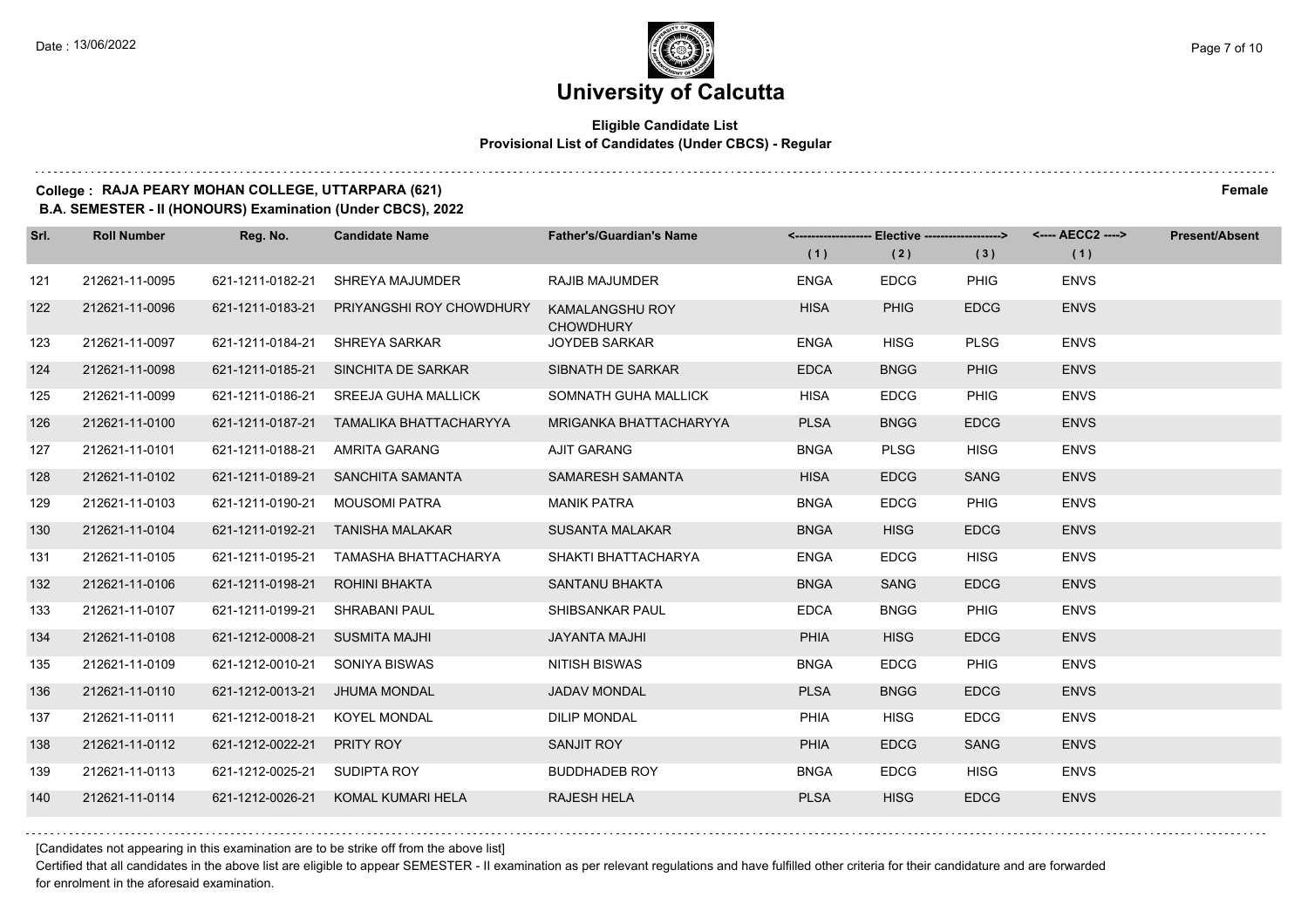#### **Eligible Candidate List Provisional List of Candidates (Under CBCS) - Regular**

### **College : RAJA PEARY MOHAN COLLEGE, UTTARPARA (621) Female**

**B.A. SEMESTER - II (HONOURS) Examination (Under CBCS), 2022**

| Srl. | <b>Roll Number</b> | Reg. No.                       | <b>Candidate Name</b>  | <b>Father's/Guardian's Name</b> |             | <------------------- Elective ------------------> |             | <---- AECC2 ----> | <b>Present/Absent</b> |
|------|--------------------|--------------------------------|------------------------|---------------------------------|-------------|---------------------------------------------------|-------------|-------------------|-----------------------|
|      |                    |                                |                        |                                 | (1)         | (2)                                               | (3)         | (1)               |                       |
| 141  | 212621-11-0115     | 621-1212-0033-21               | <b>DIPTI BALA</b>      | <b>HARBILASH BALA</b>           | <b>PLSA</b> | <b>BNGG</b>                                       | <b>PHIG</b> | <b>ENVS</b>       |                       |
| 142  | 212621-11-0116     | 621-1212-0039-21 ANKITA HARI   |                        | RAM CHANDRA HARI                | <b>ENGA</b> | <b>HISG</b>                                       | <b>ECOG</b> | <b>ENVS</b>       |                       |
| 143  | 212621-11-0117     | 621-1212-0040-21 SONALI BAGANI |                        | SUBRATA BAGANI                  | <b>PHIA</b> | <b>HISG</b>                                       | <b>EDCG</b> | <b>ENVS</b>       |                       |
| 144  | 212621-11-0118     | 621-1212-0044-21               | NIPA MONDAL            | NIRANJAN MONDAL                 | <b>HISA</b> | <b>EDCG</b>                                       | <b>PHIG</b> | <b>ENVS</b>       |                       |
| 145  | 212621-11-0119     | 621-1212-0047-21               | ANANYA DAS             | <b>BIKASH RANJAN DAS</b>        | PHIA        | <b>HISG</b>                                       | <b>EDCG</b> | <b>ENVS</b>       |                       |
| 146  | 212621-11-0120     | 621-1212-0050-21               | <b>BASONTI KHEYARU</b> | <b>SANKAR KHEYARU</b>           | <b>PLSA</b> | <b>HISG</b>                                       | <b>PHIG</b> | <b>ENVS</b>       |                       |
| 147  | 212621-11-0121     | 621-1212-0052-21               | SANGITA MADHU          | NIHAR KANTI MADHU               | <b>BNGA</b> | <b>PLSG</b>                                       | <b>HISG</b> | <b>ENVS</b>       |                       |
| 148  | 212621-11-0122     | 621-1212-0055-21               | <b>MOU BAIRAGI</b>     | <b>MANMATHA BAIRAGI</b>         | <b>BNGA</b> | <b>PLSG</b>                                       | <b>HISG</b> | <b>ENVS</b>       |                       |
| 149  | 212621-11-0123     | 621-1212-0067-21               | PURNIMA BAL            | LIK CHAN BAL                    | <b>EDCA</b> | <b>PHIG</b>                                       | <b>BNGG</b> | <b>ENVS</b>       |                       |
| 150  | 212621-11-0124     | 621-1212-0085-21 SUMONA DHALI  |                        | SHIBANTA DHALI                  | <b>HISA</b> | <b>EDCG</b>                                       | <b>PHIG</b> | <b>ENVS</b>       |                       |
| 151  | 212621-11-0125     | 621-1212-0098-21               | PIYALI BISWAS          | <b>RABIN BISWAS</b>             | <b>HISA</b> | <b>PHIG</b>                                       | <b>PLSG</b> | <b>ENVS</b>       |                       |
| 152  | 212621-11-0126     | 621-1212-0101-21               | <b>PRITI MONDAL</b>    | PRATAP MONDAL                   | <b>EDCA</b> | <b>HISG</b>                                       | <b>PHIG</b> | <b>ENVS</b>       |                       |
| 153  | 212621-11-0127     | 621-1212-0102-21               | RIMI BAIDYA            | AMAL BAIDYA                     | <b>EDCA</b> | <b>BNGG</b>                                       | <b>PHIG</b> | <b>ENVS</b>       |                       |
| 154  | 212621-11-0128     | 621-1212-0103-21               | <b>PURNASHA DAS</b>    | <b>SUBAL DAS</b>                | <b>ENGA</b> | <b>PLSG</b>                                       | <b>HISG</b> | <b>ENVS</b>       |                       |
| 155  | 212621-11-0129     | 621-1212-0108-21               | PRIYANKA HAZRA         | <b>BASUDEB HAZRA</b>            | <b>PLSA</b> | <b>EDCG</b>                                       | <b>HISG</b> | <b>ENVS</b>       |                       |
| 156  | 212621-11-0130     | 621-1212-0114-21 TINA MONDAL   |                        | <b>TABU MONDAL</b>              | <b>HISA</b> | <b>PHIG</b>                                       | <b>PLSG</b> | <b>ENVS</b>       |                       |
| 157  | 212621-11-0131     | 621-1212-0116-21               | <b>PINKI DAS</b>       | <b>BALAI DAS</b>                | <b>BNGA</b> | <b>EDCG</b>                                       | <b>HISG</b> | <b>ENVS</b>       |                       |
| 158  | 212621-11-0132     | 621-1212-0121-21               | <b>DEBADRITA DAS</b>   | <b>GURUPADA DAS</b>             | <b>ENGA</b> | <b>HISG</b>                                       | <b>EDCG</b> | <b>ENVS</b>       |                       |
| 159  | 212621-11-0133     | 621-1212-0124-21               | BARSHA NASKAR          | <b>RUITOSH NASKAR</b>           | <b>HISA</b> | <b>PLSG</b>                                       | PHIG        | <b>ENVS</b>       |                       |
| 160  | 212621-11-0134     | 621-1212-0126-21 RUPSA BAG     |                        | <b>SRIKANTA BAG</b>             | <b>BNGA</b> | <b>HISG</b>                                       | <b>PLSG</b> | <b>ENVS</b>       |                       |

[Candidates not appearing in this examination are to be strike off from the above list]

Certified that all candidates in the above list are eligible to appear SEMESTER - II examination as per relevant regulations and have fulfilled other criteria for their candidature and are forwarded for enrolment in the aforesaid examination.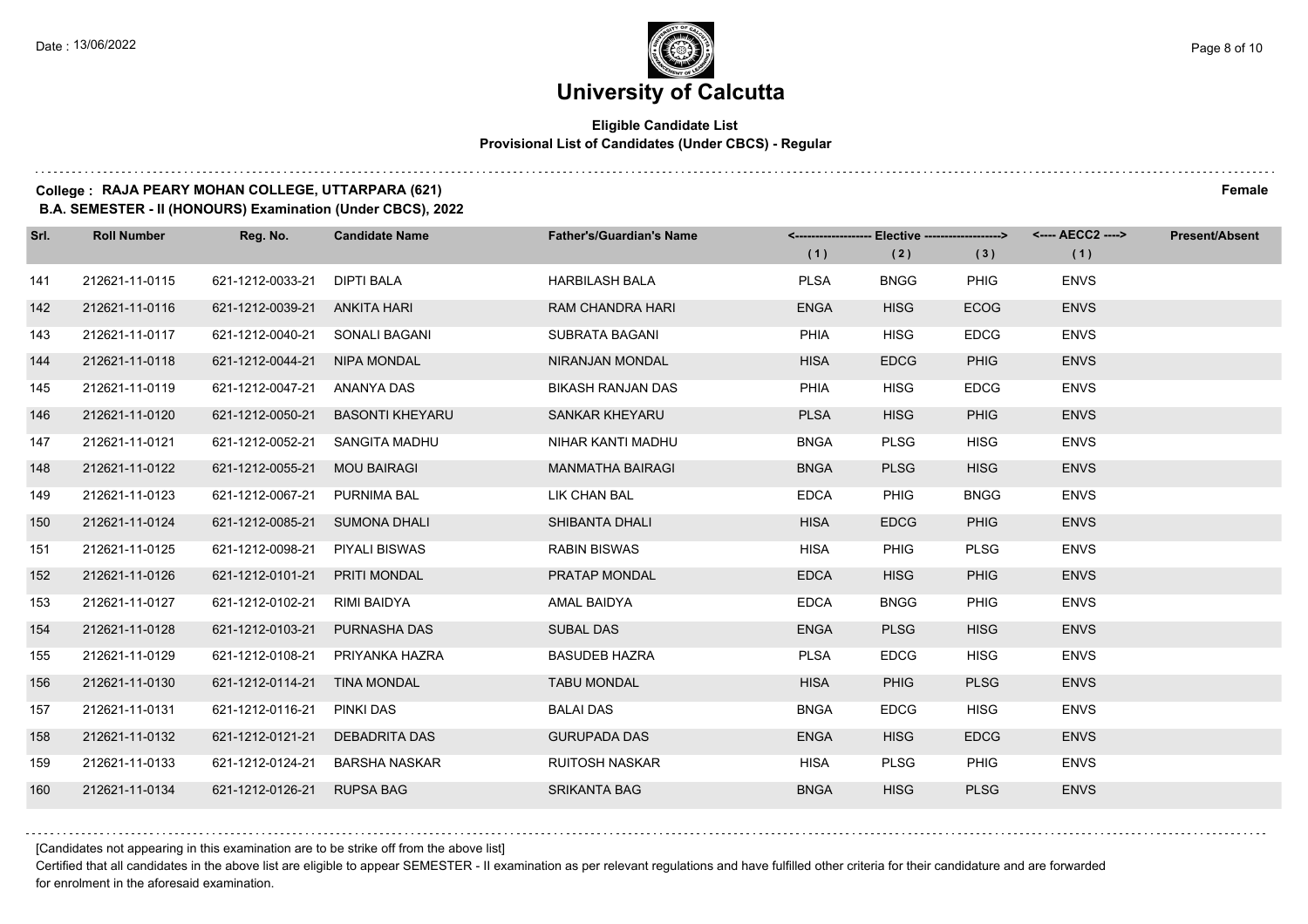#### **Eligible Candidate List Provisional List of Candidates (Under CBCS) - Regular**

#### **College : RAJA PEARY MOHAN COLLEGE, UTTARPARA (621) Female**

**B.A. SEMESTER - II (HONOURS) Examination (Under CBCS), 2022**

| Srl. | <b>Roll Number</b> | Reg. No.                       | <b>Candidate Name</b>              | <b>Father's/Guardian's Name</b> | (1)         | <------------------- Elective ------------------><br>(2) | (3)         | <---- AECC2 ----><br>(1) | <b>Present/Absent</b> |
|------|--------------------|--------------------------------|------------------------------------|---------------------------------|-------------|----------------------------------------------------------|-------------|--------------------------|-----------------------|
| 161  | 212621-11-0135     | 621-1212-0134-21               | RIYA KAYAL                         | LATE MANAS KAYAL                | <b>HISA</b> | <b>PLSG</b>                                              | <b>PHIG</b> | <b>ENVS</b>              |                       |
| 162  | 212621-11-0136     |                                | 621-1212-0135-21 SUPARNA MONDAL    | <b>ASIT MONDAL</b>              | <b>EDCA</b> | <b>BNGG</b>                                              | <b>PHIG</b> | <b>ENVS</b>              |                       |
| 163  | 212621-11-0137     | 621-1212-0143-21 PRIYA ADAK    |                                    | <b>BABLU ADAK</b>               | <b>PLSA</b> | <b>HISG</b>                                              | <b>EDCG</b> | <b>ENVS</b>              |                       |
| 164  | 212621-11-0138     | 621-1212-0151-21 SRUTI SETT    |                                    | SANJOY SETT                     | <b>ENGA</b> | <b>PHIG</b>                                              | <b>EDCG</b> | <b>ENVS</b>              |                       |
| 165  | 212621-11-0139     | 621-1212-0175-21 TRISHA DAS    |                                    | UTTAM DAS                       | <b>EDCA</b> | <b>HISG</b>                                              | <b>PHIG</b> | <b>ENVS</b>              |                       |
| 166  | 212621-11-0140     | 621-1213-0017-21 RAHI SAREN    |                                    | SANTOSH KUMAR SAREN             | <b>PLSA</b> | <b>EDCG</b>                                              | <b>HISG</b> | <b>ENVS</b>              |                       |
| 167  | 212621-11-0141     |                                | 621-1213-0038-21 ANINDITA TAMANG   | LATE ANANDA TAMANG              | <b>EDCA</b> | <b>BNGG</b>                                              | <b>PHIG</b> | <b>ENVS</b>              |                       |
| 168  | 212621-11-0142     |                                | 621-1213-0048-21 TITIKSHA HEMBRAM  | <b>TAPAN HEMBRAM</b>            | <b>HISA</b> | <b>PLSG</b>                                              | <b>PHIG</b> | <b>ENVS</b>              |                       |
| 169  | 212621-11-0143     | 621-1213-0054-21               | MALLIKA TUDU                       | <b>SANKA TUDU</b>               | <b>PLSA</b> | <b>EDCG</b>                                              | <b>HISG</b> | <b>ENVS</b>              |                       |
| 170  | 212621-11-0144     |                                | 621-1213-0068-21 CHINTAMONI HANSDA | NARAYAN HANSDA                  | <b>EDCA</b> | <b>HISG</b>                                              | <b>PHIG</b> | <b>ENVS</b>              |                       |
| 171  | 212621-11-0145     | 621-1214-0012-21 SUDIPTA PAL   |                                    | <b>ADHIR PAL</b>                | <b>EDCA</b> | <b>HISG</b>                                              | SANG        | <b>ENVS</b>              |                       |
| 172  | 212621-11-0146     | 621-1214-0042-21 TRISHA SINGHA |                                    | <b>BISWANATH SINGHA</b>         | SANA        | <b>BNGG</b>                                              | <b>EDCG</b> | <b>ENVS</b>              |                       |
| 173  | 212621-11-0147     | 621-1214-0056-21 TANUKA PAUL   |                                    | <b>SANATAN PAUL</b>             | <b>ENGA</b> | <b>PLSG</b>                                              | <b>PHIG</b> | <b>ENVS</b>              |                       |
| 174  | 212621-11-0148     |                                | 621-1214-0065-21  PAYEL KARMAKAR   | <b>ASHOK KARMAKAR</b>           | <b>SANA</b> | <b>BNGG</b>                                              | <b>EDCG</b> | <b>ENVS</b>              |                       |
| 175  | 212621-11-0149     | 621-1214-0077-21 RUPSA GHOSH   |                                    | <b>DIPAK GHOSH</b>              | <b>EDCA</b> | <b>HISG</b>                                              | <b>PHIG</b> | <b>ENVS</b>              |                       |
| 176  | 212621-11-0150     |                                | 621-1214-0079-21 CHANDREYEE GUIN   | <b>SITANATH GUIN</b>            | <b>BNGA</b> | <b>HISG</b>                                              | <b>PLSG</b> | <b>ENVS</b>              |                       |
| 177  | 212621-11-0151     | 621-1214-0083-21               | ANKITA DAS                         | <b>LALTU DAS</b>                | <b>ENGA</b> | <b>EDCG</b>                                              | <b>HISG</b> | <b>ENVS</b>              |                       |
| 178  | 212621-11-0152     |                                | 621-1214-0088-21 SUNITA KARMAKAR   | <b>BADAL KARMAKAR</b>           | <b>PLSA</b> | <b>EDCG</b>                                              | <b>HISG</b> | <b>ENVS</b>              |                       |
| 179  | 212621-11-0153     | 621-1214-0100-21               | RIYA DEBNATH                       | SURAJIT DEBNATH                 | <b>BNGA</b> | <b>PHIG</b>                                              | <b>PLSG</b> | <b>ENVS</b>              |                       |
| 180  | 212621-11-0154     | 621-1214-0106-21 KARISHA PAUL  |                                    | <b>SAMIR KUMAR PAUL</b>         | <b>PLSA</b> | <b>HISG</b>                                              | <b>PHIG</b> | <b>ENVS</b>              |                       |

[Candidates not appearing in this examination are to be strike off from the above list]

Certified that all candidates in the above list are eligible to appear SEMESTER - II examination as per relevant regulations and have fulfilled other criteria for their candidature and are forwarded for enrolment in the aforesaid examination.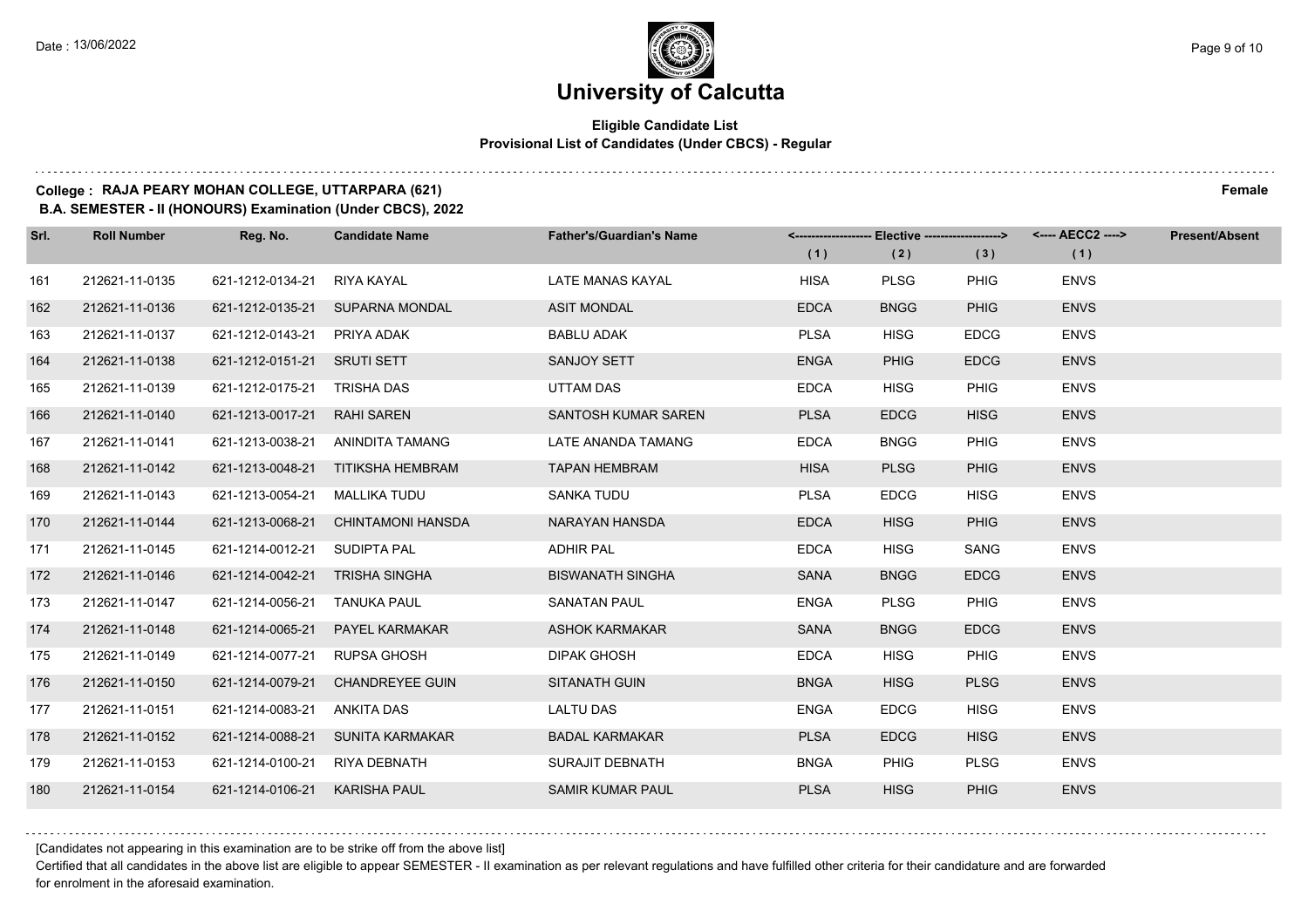#### **Eligible Candidate List Provisional List of Candidates (Under CBCS) - Regular**

#### **College : RAJA PEARY MOHAN COLLEGE, UTTARPARA (621) Female**

**B.A. SEMESTER - II (HONOURS) Examination (Under CBCS), 2022**

| Srl. | <b>Roll Number</b> | Reg. No.         | <b>Candidate Name</b>                | <b>Father's/Guardian's Name</b> | <------------------- Elective ------------------> |             |             | <---- AECC2 ----> | <b>Present/Absent</b> |
|------|--------------------|------------------|--------------------------------------|---------------------------------|---------------------------------------------------|-------------|-------------|-------------------|-----------------------|
|      |                    |                  |                                      |                                 | (1)                                               | (2)         | (3)         | (1)               |                       |
| 181  | 212621-11-0155     | 621-1214-0109-21 | SUBHRA KARMAKAR                      | SAMIR KUMAR KARMAKAR            | <b>PLSA</b>                                       | <b>HISG</b> | <b>PHIG</b> | <b>ENVS</b>       |                       |
| 182  | 212621-11-0156     | 621-1214-0142-21 | <b>SOMA SARKAR</b>                   | <b>SUSANTA SARKAR</b>           | <b>BNGA</b>                                       | <b>PHIG</b> | <b>EDCG</b> | <b>ENVS</b>       |                       |
| 183  | 212621-11-0157     | 621-1215-0061-21 | SAMIMA KHATUN                        | RAJACK MOLLICK                  | <b>EDCA</b>                                       | <b>HISG</b> | <b>PHIG</b> | <b>ENVS</b>       |                       |
| 184  | 212621-11-0158     | 621-1211-1251-21 | AFSANA KHATUN                        | <b>SK ABUL HASAN</b>            | <b>ENGA</b>                                       | <b>ECOG</b> | <b>HISG</b> | <b>ENVS</b>       |                       |
| 185  | 212621-11-0159     | 621-1211-1252-21 | <b>SRIJA MUKHERJEE</b>               | SUDIPTA MUKHOPADHYAY            | <b>ENGA</b>                                       | <b>HISG</b> | <b>PLSG</b> | <b>ENVS</b>       |                       |
| 186  | 212621-11-0160     | 621-1211-1269-21 | PRAGGYA SHA                          | ASHIS KUMAR SHA                 | <b>HISA</b>                                       | <b>PLSG</b> | <b>PHIG</b> | <b>ENVS</b>       |                       |
| 187  | 212621-11-0161     | 621-1211-1270-21 | RAKHEE GHATAK<br><b>BHATTACHARYA</b> | NAYAN GHATAK                    | <b>PLSA</b>                                       | <b>EDCG</b> | <b>HISG</b> | <b>ENVS</b>       |                       |
| 188  | 212621-11-0162     | 621-1211-0159-21 | <b>MOUSUMI CHAKRABORTY</b>           | <b>MADHAB CHAKRABORTY</b>       | <b>BNGA</b>                                       | <b>HISG</b> | <b>EDCG</b> | <b>ENVS</b>       |                       |

[Candidates not appearing in this examination are to be strike off from the above list]

Certified that all candidates in the above list are eligible to appear SEMESTER - II examination as per relevant regulations and have fulfilled other criteria for their candidature and are forwarded for enrolment in the aforesaid examination.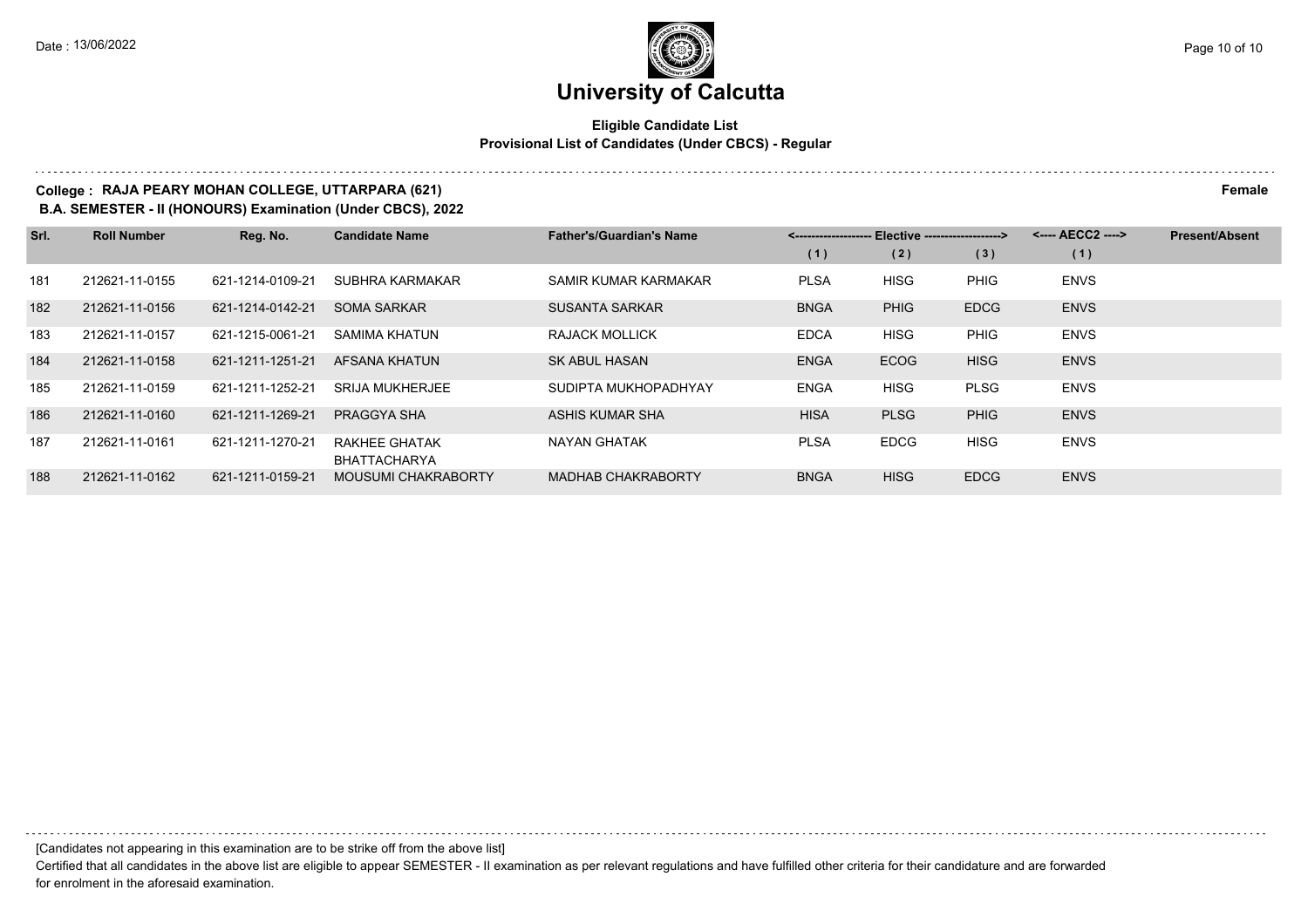#### **Eligible Candidate List Provisional List of Candidates (Under CBCS) - Regular**

#### **College : RAJA PEARY MOHAN COLLEGE, UTTARPARA (621) Male**

**B.A. SEMESTER - II (HONOURS) Examination (Under CBCS), 2022**

| Srl.           | <b>Roll Number</b> | Reg. No.                     | <b>Candidate Name</b>                    | <b>Father's/Guardian's Name</b> |             | <-------------------- Elective -------------------> |             | <---- AECC2 ----> | <b>Present/Absent</b> |
|----------------|--------------------|------------------------------|------------------------------------------|---------------------------------|-------------|-----------------------------------------------------|-------------|-------------------|-----------------------|
|                |                    |                              |                                          |                                 | (1)         | (2)                                                 | (3)         | (1)               |                       |
| $\mathbf{1}$   | 192621-21-0003     | 621-1111-0019-19             | PRABHAT BHATTACHARYA                     | <b>GORA CHAND BHATTACHARYA</b>  | <b>BNGA</b> | SANG                                                | <b>EDCG</b> | <b>ENVS</b>       |                       |
| $\overline{2}$ | 192621-21-0011     | 621-1111-0053-19             | <b>ROHAN BANERJEE</b>                    | <b>HARSHA PRASAD BANERJEE</b>   | <b>ENGA</b> | <b>HISG</b>                                         | <b>PLSG</b> | <b>ENVS</b>       |                       |
| 3              | 192621-21-0023     | 621-1111-0195-19 ABU JAFAR   |                                          | <b>SK NASIRUDDIN</b>            | <b>HISA</b> | <b>EDCG</b>                                         | PHIG        | <b>ENVS</b>       |                       |
| 4              | 192621-21-0028     | 621-1111-0244-19 SOUVIK DAS  |                                          | <b>TAPAS DAS</b>                | <b>HISA</b> | <b>PLSG</b>                                         | <b>PHIG</b> | <b>ENVS</b>       |                       |
| 5              | 192621-21-0038     | 621-1112-0121-19             | PARTHA PRATIM PANJA                      | KARTICK CHANDRA PANJA           | <b>PHIA</b> | <b>BNGG</b>                                         | <b>EDCG</b> | <b>ENVS</b>       |                       |
| 6              | 192621-21-0042     | 621-1111-0143-19             | <b>RAMEN BANERJEE</b>                    | RAM PRADAD BANERJEE             | <b>PLSA</b> | <b>EDCG</b>                                         | <b>HISG</b> | <b>ENVS</b>       |                       |
| $7^{\circ}$    | 192621-21-0050     |                              | 621-1112-0148-19 MONORANJAN BISWAS       | <b>SHRIKANTA BISWAS</b>         | <b>PLSA</b> | <b>BNGG</b>                                         | <b>EDCG</b> | <b>ENVS</b>       |                       |
| 8              | 192621-21-0051     |                              | 621-1112-0160-19 ABHISHEK SANTRA         | <b>PARESH SANTRA</b>            | <b>PLSA</b> | <b>HISG</b>                                         | <b>EDCG</b> | <b>ENVS</b>       |                       |
| 9              | 202621-21-0007     | 621-1111-0055-20             | RAGHAV KUMAR                             | <b>BRAHAM DEV ORAON</b>         | <b>HISA</b> | <b>PLSG</b>                                         | PHIG        | <b>ENVS</b>       |                       |
| 10             | 202621-21-0012     |                              | 621-1111-0114-20 ARCHISMAN BANDYOPADHYAY | DEBARSHI BANDYOPADHYAY          | <b>PLSA</b> | <b>ECOG</b>                                         | <b>ENGG</b> | <b>ENVS</b>       |                       |
| 11             | 202621-21-0034     | 621-1112-0080-20             | RATHIN CHANDRA TALUKDAR                  | RAMESH CHANDRA TALUKDAR         | <b>HISA</b> | <b>PLSG</b>                                         | PHIG        | <b>ENVS</b>       |                       |
| 12             | 202621-21-0035     | 621-1112-0111-20             | DEBKANTA MAJHI                           | <b>UDAY MAJI</b>                | <b>PLSA</b> | <b>BNGG</b>                                         | <b>EDCG</b> | <b>ENVS</b>       |                       |
| 13             | 202621-21-0036     | 621-1112-0116-20             | SANJU BAULDAS                            | <b>GOPAL BAULDAS</b>            | <b>PLSA</b> | <b>BNGG</b>                                         | <b>EDCG</b> | <b>ENVS</b>       |                       |
| 14             | 202621-21-0037     |                              | 621-1112-0132-20 SUMIT KUMAR DHARA       | <b>TAPAN DHARA</b>              | <b>PHIA</b> | <b>BNGG</b>                                         | <b>EDCG</b> | <b>ENVS</b>       |                       |
| 15             | 202621-21-0040     | 621-1113-0159-20             | BABAI HEMBRAM                            | <b>BAHADUR HEMBRAM</b>          | <b>ENGA</b> | <b>PLSG</b>                                         | PHIG        | <b>ENVS</b>       |                       |
| 16             | 202621-21-0044     |                              | 621-1115-0110-20 SK TOUSIFZZAMAN         | SK BADRUZZAMAN                  | <b>PHIA</b> | <b>BNGG</b>                                         | <b>EDCG</b> | <b>ENVS</b>       |                       |
| 17             | 202621-21-0045     | 621-1115-0112-20             | KHALID MOLLA                             | <b>KUTUBUDDIN MOLLA</b>         | PHIA        | <b>BNGG</b>                                         | <b>EDCG</b> | <b>ENVS</b>       |                       |
| 18             | 212621-21-0001     | 621-1111-0002-21             | <b>TUSHAR PATRA</b>                      | <b>SUKUMAR PATRA</b>            | <b>HISA</b> | <b>PHIG</b>                                         | <b>PLSG</b> | <b>ENVS</b>       |                       |
| 19             | 212621-21-0002     |                              | 621-1111-0023-21 PRIYANSHU BISWAS        | <b>UJJWAL BISWAS</b>            | <b>HISA</b> | <b>PLSG</b>                                         | <b>PHIG</b> | <b>ENVS</b>       |                       |
| 20             | 212621-21-0003     | 621-1111-0045-21 SIRSHAK DEY |                                          | SHIBATOSH DEY                   | <b>HISA</b> | <b>PHIG</b>                                         | <b>PLSG</b> | <b>ENVS</b>       |                       |

[Candidates not appearing in this examination are to be strike off from the above list]

Certified that all candidates in the above list are eligible to appear SEMESTER - II examination as per relevant regulations and have fulfilled other criteria for their candidature and are forwarded for enrolment in the aforesaid examination.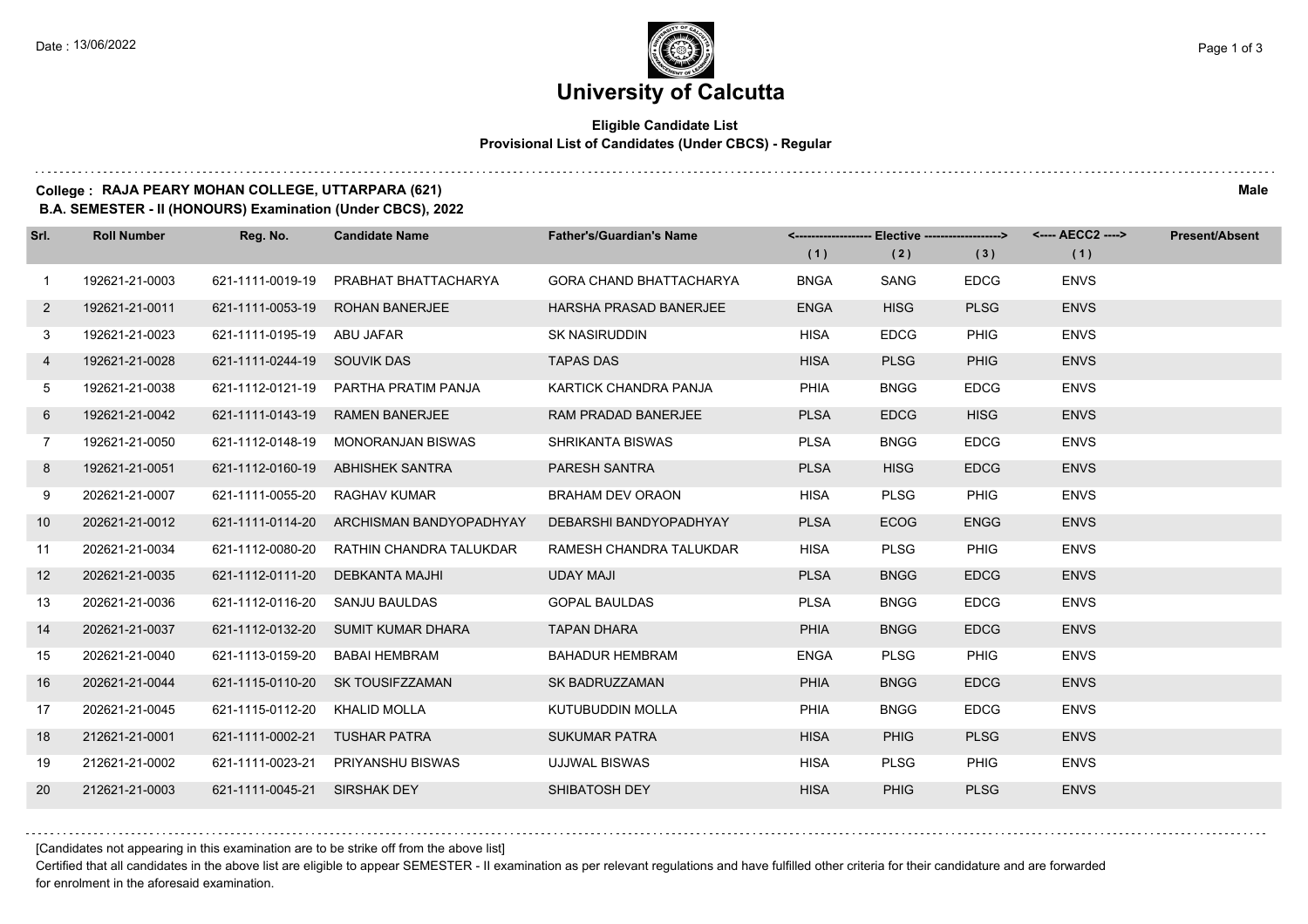#### **Eligible Candidate List Provisional List of Candidates (Under CBCS) - Regular**

#### **College : RAJA PEARY MOHAN COLLEGE, UTTARPARA (621) Male**

**B.A. SEMESTER - II (HONOURS) Examination (Under CBCS), 2022**

| Srl. | <b>Roll Number</b> | Reg. No.                      | <b>Candidate Name</b>                | <b>Father's/Guardian's Name</b>      |             | <-------------------- Elective -------------------> |             | <---- AECC2 ----> | <b>Present/Absent</b> |
|------|--------------------|-------------------------------|--------------------------------------|--------------------------------------|-------------|-----------------------------------------------------|-------------|-------------------|-----------------------|
|      |                    |                               |                                      |                                      | (1)         | (2)                                                 | (3)         | (1)               |                       |
| 21   | 212621-21-0004     | 621-1111-0046-21              | <b>ABHISEK BANERJEE</b>              | <b>CHANDI BANERJEE</b>               | <b>SANA</b> | <b>BNGG</b>                                         | <b>EDCG</b> | <b>ENVS</b>       |                       |
| 22   | 212621-21-0005     |                               | 621-1111-0051-21 ARKAPRABHA BANERJEE | <b>ASHIM BANERJEE</b>                | <b>HISA</b> | <b>PHIG</b>                                         | <b>PLSG</b> | <b>ENVS</b>       |                       |
| 23   | 212621-21-0006     | 621-1111-0076-21              | SOURAV DUTTA BANIK                   | BIPLAB KUMAR DUTTA BANIK             | <b>PLSA</b> | <b>BNGG</b>                                         | <b>EDCG</b> | <b>ENVS</b>       |                       |
| 24   | 212621-21-0007     | 621-1111-0095-21              | SUBHAYAN DUTTA                       | <b>TAPAS DUTTA</b>                   | <b>BNGA</b> | <b>EDCG</b>                                         | <b>HISG</b> | <b>ENVS</b>       |                       |
| 25   | 212621-21-0008     | 621-1111-0096-21 SOURAV DAS   |                                      | <b>LOKHI KANTA DAS</b>               | <b>HISA</b> | <b>PLSG</b>                                         | <b>PHIG</b> | <b>ENVS</b>       |                       |
| 26   | 212621-21-0009     | 621-1111-0099-21 SUDIP DAS    |                                      | <b>JAY DAS</b>                       | <b>HISA</b> | <b>PLSG</b>                                         | <b>PHIG</b> | <b>ENVS</b>       |                       |
| 27   | 212621-21-0010     | 621-1111-0118-21              | ABHRADEEP ROY<br><b>CHOWDHURY</b>    | ARGHA ROY CHOWDHURY                  | <b>PLSA</b> | <b>HISG</b>                                         | PHIG        | <b>ENVS</b>       |                       |
| 28   | 212621-21-0011     | 621-1111-0122-21              | SOURAJIT ROY                         | <b>JIBAN ROY</b>                     | <b>BNGA</b> | <b>PHIG</b>                                         | <b>EDCG</b> | <b>ENVS</b>       |                       |
| 29   | 212621-21-0012     | 621-1111-0128-21              | SOUMYAJIT PODDAR                     | SHYAMA PRASAD PODDAR                 | <b>PLSA</b> | <b>BNGG</b>                                         | <b>EDCG</b> | <b>ENVS</b>       |                       |
| 30   | 212621-21-0013     | 621-1111-0136-21 SHILAJIT DEY |                                      | <b>SURAJIT DEY</b>                   | <b>BNGA</b> | <b>PLSG</b>                                         | <b>HISG</b> | <b>ENVS</b>       |                       |
| -31  | 212621-21-0014     | 621-1111-0147-21 AKASH HATI   |                                      | <b>JAYDEB HATI</b>                   | <b>PLSA</b> | <b>HISG</b>                                         | <b>EDCG</b> | <b>ENVS</b>       |                       |
| 32   | 212621-21-0015     | 621-1111-0149-21              | <b>SOURAV BISWAS</b>                 | <b>SWAPAN BISWAS</b>                 | <b>PLSA</b> | <b>EDCG</b>                                         | <b>HISG</b> | <b>ENVS</b>       |                       |
| 33   | 212621-21-0016     | 621-1111-0155-21              | DEEP BAR                             | <b>DINABANDHU BAR</b>                | <b>BNGA</b> | <b>HISG</b>                                         | <b>EDCG</b> | <b>ENVS</b>       |                       |
| 34   | 212621-21-0017     |                               | 621-1111-0157-21 ARYA MAJUMDER       | <b>BISWANATH MAJUMDER</b>            | <b>ENGA</b> | <b>ECOG</b>                                         | <b>HISG</b> | <b>ENVS</b>       |                       |
| 35   | 212621-21-0018     | 621-1111-0163-21              | ANKON GHOSH                          | <b>SUROJIT GHOSH</b>                 | <b>ENGA</b> | <b>EDCG</b>                                         | <b>HISG</b> | <b>ENVS</b>       |                       |
| 36   | 212621-21-0019     | 621-1111-0172-21              | <b>SRIJAN SARKAR</b>                 | <b>SUNIRMAL SARKAR</b>               | <b>ENGA</b> | <b>EDCG</b>                                         | <b>PHIG</b> | <b>ENVS</b>       |                       |
| 37   | 212621-21-0020     | 621-1111-0191-21              | SUBHAJIT GHOSH                       | SISIR GHOSH                          | <b>PLSA</b> | <b>BNGG</b>                                         | <b>EDCG</b> | <b>ENVS</b>       |                       |
| 38   | 212621-21-0021     | 621-1111-0193-21              | RITABRATA CHATTAPADHYAY              | <b>LATE SUVENDU</b><br>CHATTAPADHYAY | <b>ENGA</b> | <b>EDCG</b>                                         | <b>HISG</b> | <b>ENVS</b>       |                       |
| 39   | 212621-21-0022     | 621-1111-0194-21              | <b>RAUNAK KONER</b>                  | <b>AVIJIT KONER</b>                  | <b>ENGA</b> | <b>HISG</b>                                         | <b>EDCG</b> | <b>ENVS</b>       |                       |
| 40   | 212621-21-0023     | 621-1111-0196-21              | <b>TANMOY DAS</b>                    | <b>TARUN DAS</b>                     | <b>ENGA</b> | <b>HISG</b>                                         | <b>EDCG</b> | <b>ENVS</b>       |                       |
|      |                    |                               |                                      |                                      |             |                                                     |             |                   |                       |

[Candidates not appearing in this examination are to be strike off from the above list]

Certified that all candidates in the above list are eligible to appear SEMESTER - II examination as per relevant regulations and have fulfilled other criteria for their candidature and are forwarded for enrolment in the aforesaid examination.

and a state of